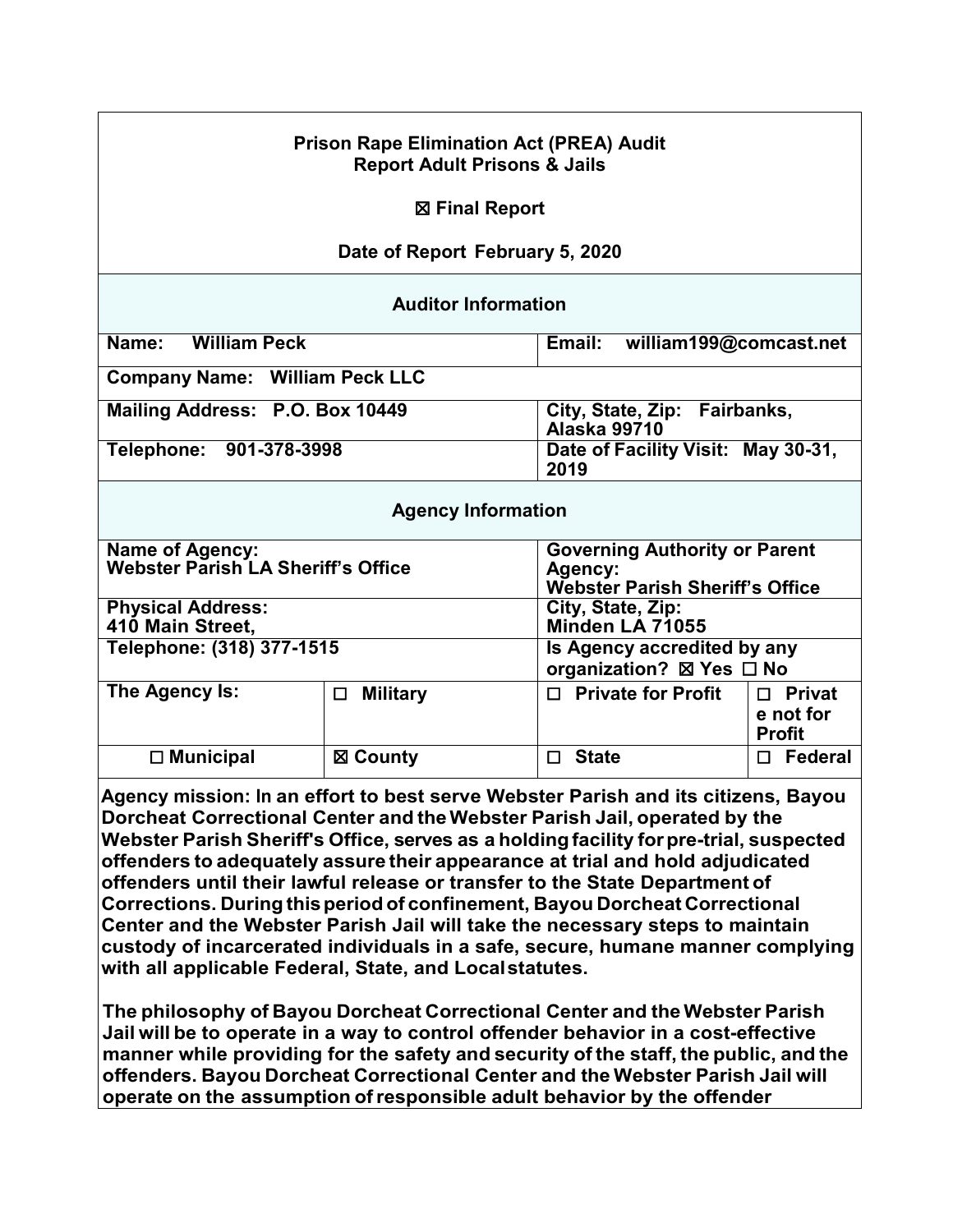**population and the expectation of staff involvement and interaction to facilitate the desired offender behavior. A positive atmosphere for staff and offender within Bayou Dorcheat Correctional Center and the Webster Parish Jail will be a continuinggoal.**

# **Agency Website with PREA Information:**

| <b>Agency Chief Executive Officer</b> |                            |                         |
|---------------------------------------|----------------------------|-------------------------|
|                                       | Name: Gary Sexton          | <b>Title: Sheriff</b>   |
| Email:                                | gsexton@webstersheriff.org | Telephone: 318-377-1515 |

### **Agency-Wide PREA Coordinator**

| Name:  | <b>Delores Dooly</b>                                            | <b>Title: Deputy PREA Coordinator</b>                                            |
|--------|-----------------------------------------------------------------|----------------------------------------------------------------------------------|
| Email: | ddooly@webstersheriff.org                                       | Telephone: 318-371-9199, ext 225                                                 |
|        | <b>PREA Coordinator Reports to:</b><br><b>Warden John Lewis</b> | <b>Number of Compliance Managers</b><br>who report to the PREA<br>Coordinator: 1 |

| <b>Facility Information</b> |  |
|-----------------------------|--|
|-----------------------------|--|

**Name of Facility: Bayou Dorcheat Correctional Center**

**Physical Address: 1455 Bravo Blvd, Minden LA 71055**

**Telephone Number: 318-371-9199**

| The Facility Is:      | ⊠ County/Parish   □ Private for profit |  | $\Box$ Private<br>not for<br>profit |
|-----------------------|----------------------------------------|--|-------------------------------------|
| <b>Facility Type:</b> | ⊠                                      |  | <b>Prison</b>                       |
|                       | Jail                                   |  |                                     |

**Facility Mission: The Mission of the Bayou Dorcheat Correctional Center is the confinement of persons adjudicated as offenders or suspected offenders of the law as prescribed by the Louisiana Statutory Criminal Law and Procedure. The intent of such confinement is threefold:**

- 1. **Confinement of certain persons as a punishment in and of itself.**
- 2. **Confinement of certain persons on a pre-trial status to ensure their appearance in court**
- 3. **To protect the public.**

**The mission statement of the Bayou Dorcheat Correctional Center is found in how these persons are treated during their confinement and, if within its reasonable capacity to do so, shall provide an opportunity for the positive personal growth of**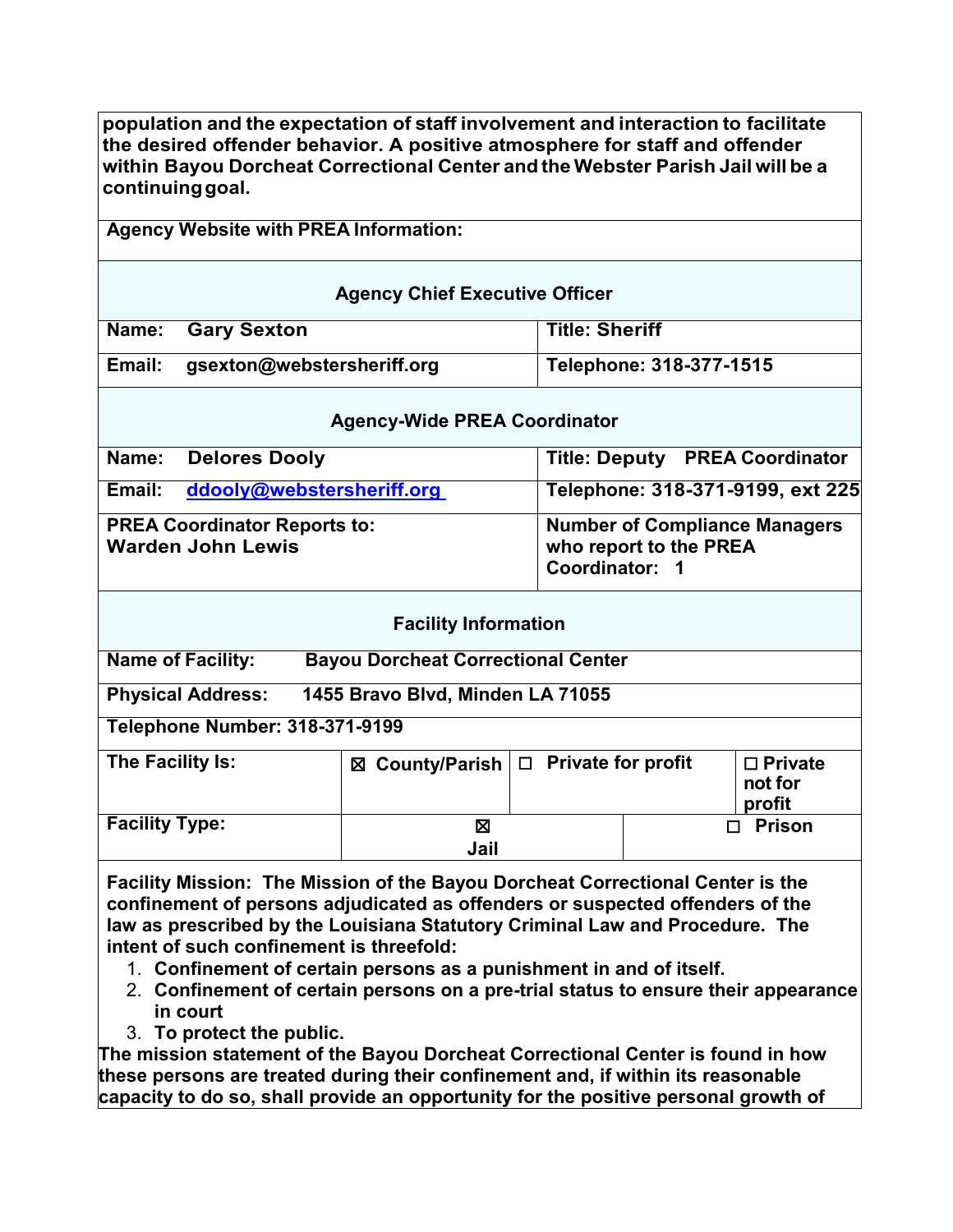**those confined and offer assistance for positive reintegration into the community upon their release. In keeping with these principles, the Correctional Center shall provide a safe and secure environment for those confined.** 

**These persons' basic physical and mental health needs shall be attended to and their constitutional rights shall be protected.** 

**Facility Website with PREA Information: Webstersheriff.org** 

| <b>Warden/Superintendent</b> |                           |                       |
|------------------------------|---------------------------|-----------------------|
| Name:                        | John Lewis                | Title:<br>Major       |
| Email:                       | jlewis@webstersheriff.org | 318-371-9199, ext 224 |
|                              |                           |                       |

#### **Facility PREA Compliance Manager**

| Name: Ashley Johnson               | <b>Captain / Warden</b><br>Title: |
|------------------------------------|-----------------------------------|
| Email: ajohnson@webstersheriff.org | Telephone: 318-371-9199, ext 235  |

| <b>Facility Health Service Administrator</b> |  |
|----------------------------------------------|--|
|----------------------------------------------|--|

| Name: Deborah Claunch LPN and Kristi | <b>Medical Staff</b>             |
|--------------------------------------|----------------------------------|
| <b>Moro CNA</b>                      | Title:                           |
| dclaunch@yahoo.com<br>Email:         | Telephone: 318-371-9199, ext 223 |

### **Facility Characteristics**

| <b>Current Population of Facility: 645</b><br><b>Designated Facility Capacity: 526/61</b>                                                       |                                                                    |                      |                |
|-------------------------------------------------------------------------------------------------------------------------------------------------|--------------------------------------------------------------------|----------------------|----------------|
|                                                                                                                                                 | Number of offenders admitted to facility during the past 12 months |                      | 2006           |
| Number of offenders admitted to facility during the past 12<br>months whose length of stay in the facility was for 30 days or<br>more:          |                                                                    |                      | 1182           |
| Number of offenders admitted to facility during the past 12<br>1946<br>months whose length of stay in the facility was for 72 hours or<br>more: |                                                                    |                      |                |
| Number of offenders on date of audit who were admitted to facility<br>prior to August 20, 2012:                                                 |                                                                    |                      | 0              |
| <b>Population</b><br><b>Age Range</b>                                                                                                           | Youthful Offenders Under 18: 15-17                                 | <b>Adults: 18-71</b> |                |
| adult population?                                                                                                                               | Are youthful offenders housed separately from the                  | Yes ⊠<br><b>No</b>   | <b>NA</b><br>⊠ |
| Number of youthful offenders housed at this facility during the past 12<br>0<br>months:                                                         |                                                                    |                      |                |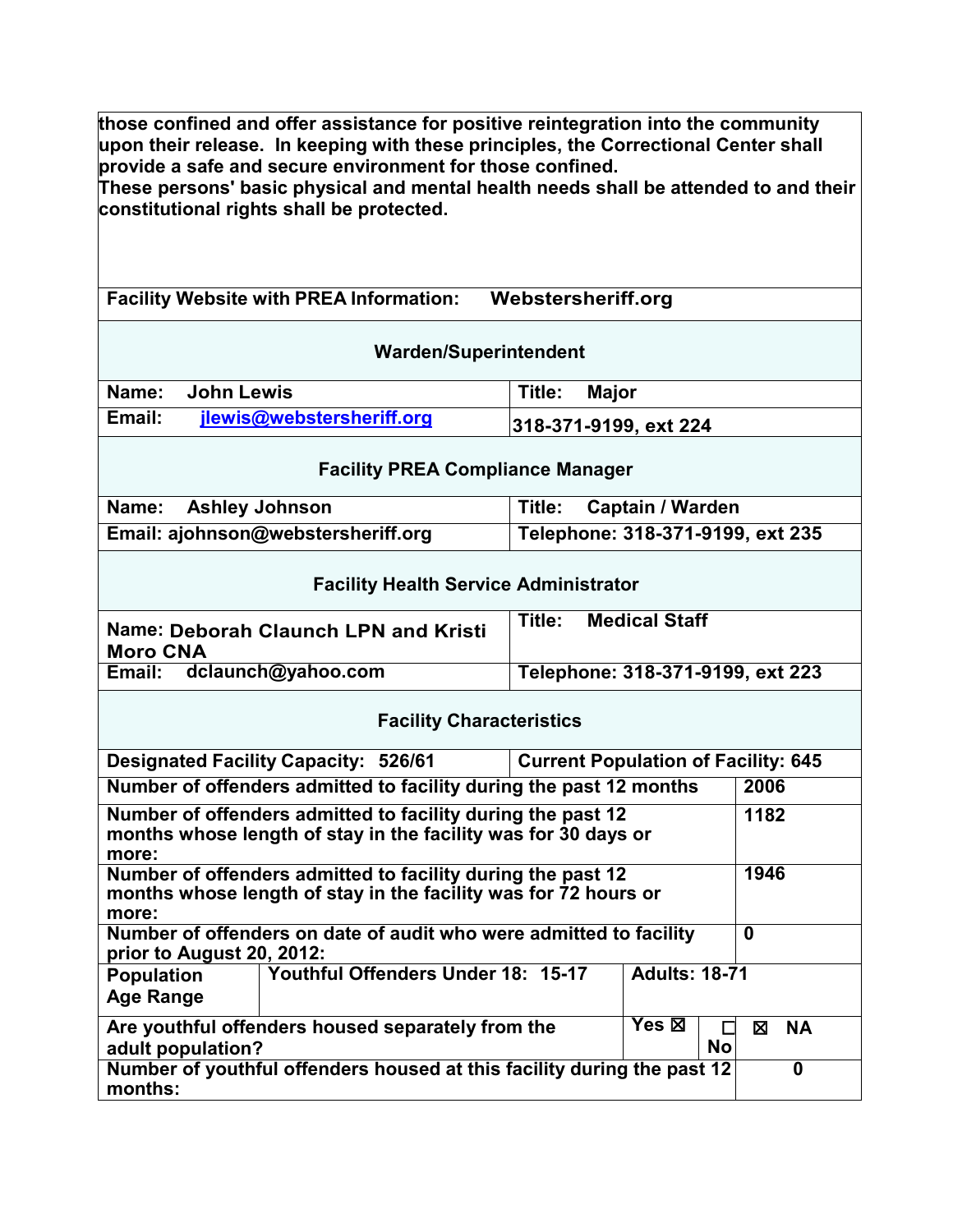| Average length of stay or time under supervision:                                                                                                                                                                                                                                                                                                                   | 121 days                                                                                           |    |  |
|---------------------------------------------------------------------------------------------------------------------------------------------------------------------------------------------------------------------------------------------------------------------------------------------------------------------------------------------------------------------|----------------------------------------------------------------------------------------------------|----|--|
| Facility security level/offender custody levels:                                                                                                                                                                                                                                                                                                                    | <b>Medium</b><br><b>Security</b><br>l: All<br>custody<br>levels                                    |    |  |
| have contact with offenders:                                                                                                                                                                                                                                                                                                                                        | $\overline{88}$<br>Number of staff currently employed by the facility who may<br>(75 Full<br>Time) |    |  |
| Number of staff hired by the facility during the past 12 months who<br>may have contact with offenders:                                                                                                                                                                                                                                                             |                                                                                                    | 11 |  |
| Number of contracts in the past 12 months for services with<br>contractors who may have contact with offenders:                                                                                                                                                                                                                                                     |                                                                                                    | 1  |  |
| <b>Physical Plant</b>                                                                                                                                                                                                                                                                                                                                               |                                                                                                    |    |  |
| <b>Number of Buildings: 3</b>                                                                                                                                                                                                                                                                                                                                       | <b>Number of Single Cell Housing Units:</b><br>O                                                   |    |  |
| <b>Number of Multiple Occupancy Cell Housing</b><br>Units:                                                                                                                                                                                                                                                                                                          |                                                                                                    |    |  |
| <b>Number of Open Bay/Dorm Housing Units:</b>                                                                                                                                                                                                                                                                                                                       |                                                                                                    |    |  |
| <b>Number of Segregation Cells (Administrative and</b><br>Disciplinary:                                                                                                                                                                                                                                                                                             |                                                                                                    |    |  |
| Description of any video or electronic monitoring technology (including any<br>relevant information about where cameras are placed, where the control room is,<br>retention of video, etc.): Homeland Security is the Contractor and video monitoring<br>service provider for the 72 cameras, well-located, and they have excellent clarity<br>and zoom capability. |                                                                                                    |    |  |
| <b>Medical</b>                                                                                                                                                                                                                                                                                                                                                      |                                                                                                    |    |  |
| <b>Type of Medical Facility:</b>                                                                                                                                                                                                                                                                                                                                    | <b>Exam Room and Medical Office</b>                                                                |    |  |
| Forensic sexual assault Medical exams are<br>conducted at:                                                                                                                                                                                                                                                                                                          | <b>University Health Center</b>                                                                    |    |  |
| <b>Other</b>                                                                                                                                                                                                                                                                                                                                                        |                                                                                                    |    |  |
| Number of volunteers and individual contractors, who may have<br>contact with offenders, currently authorized to enter the facility:                                                                                                                                                                                                                                | $100+$                                                                                             |    |  |
| Number of investigators the agency currently employs to investigate<br>allegations of sexual abuse:                                                                                                                                                                                                                                                                 | 1 WPSO<br>Investigator<br>onsite                                                                   |    |  |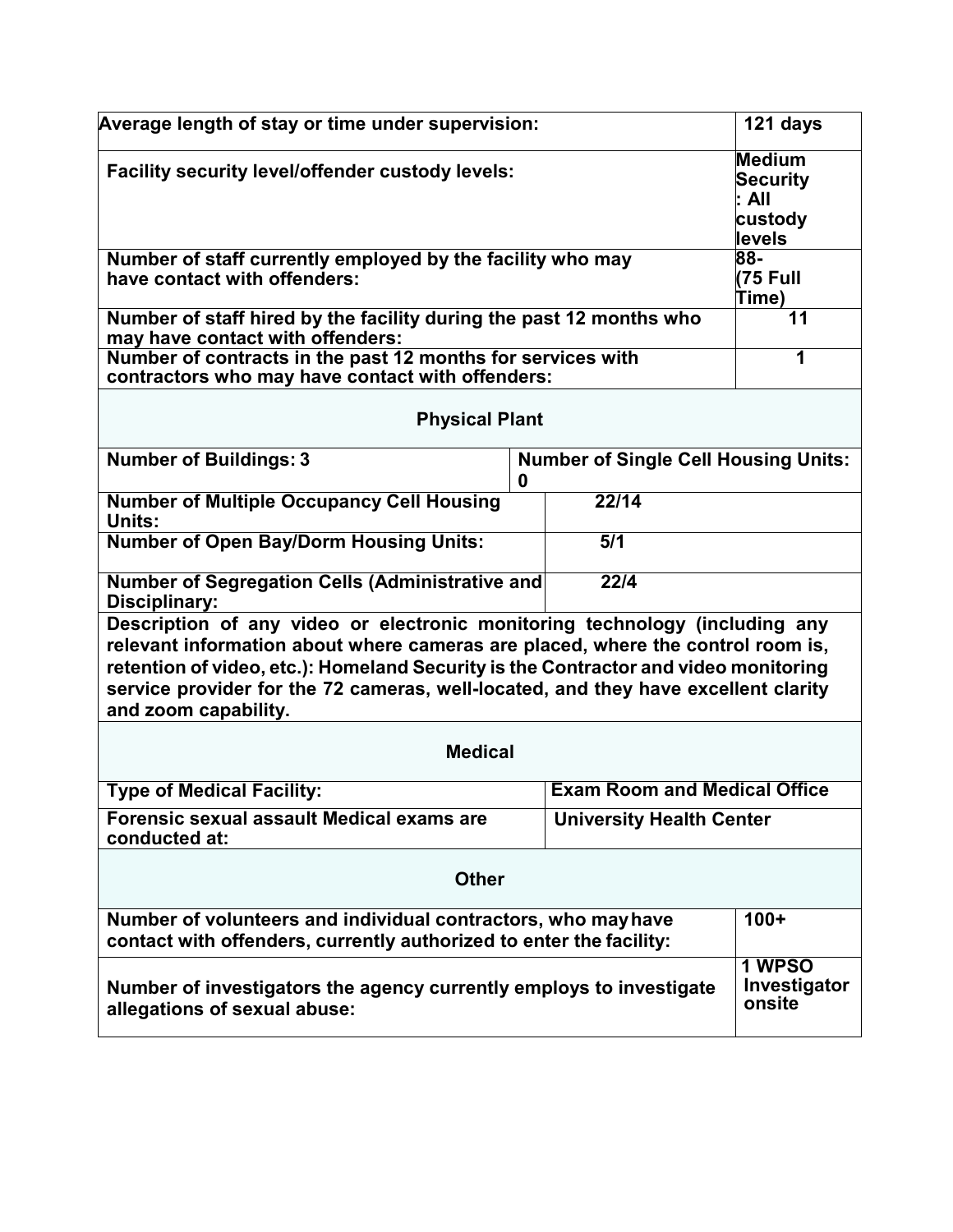### **Audit Findings**

#### **Acronyms:**

| <b>DPSC</b>   | LA Department of Public Safety & Corrections       |
|---------------|----------------------------------------------------|
| <b>DOC</b>    | <b>Department of Corrections (Louisiana)</b>       |
| <b>WPSO</b>   | <b>Webster Parish Sheriff's Office</b>             |
| <b>BDCC</b>   | <b>Bayou Dorcheat Correctional Center</b>          |
| <b>TWP</b>    | <b>Transitional Work Program</b>                   |
| <b>PCM</b>    | <b>PREA Compliance Manager</b>                     |
| <b>LaFASA</b> | <b>Louisiana Foundation Against Sexual Assault</b> |

#### **LA DOC Policies Observed by Bayou Dorcheat Correctional Center:**

- 
- **A-01-011 Safety Plan**
- **A-02-018 Institutional Staffing**
- **A-02-022 Criminal Record Check**
- **A-02-028 Training and Staff Development Disciplinary Rules and Procedures for Adult Offender**
- **B-06-001 Health Care Manual**
- **HC-14 Health Care Policy Medical Level of Care**
- **HC-30 Sexual Assault**
- **Americans with Disabilities Act**
- **B-08-018 Effective Communication with the Hearing-Impaired**
- **C-01-022 Prison Rape Elimination Act (PREA)**
- **C-05-001 Activity Reports/UnusualOccurrence Reports**
- **C-05-003 Headquarters Compliance Monitoring**

**WPC-314 WPSO Policy on Sexual Assault, Sexual Misconduct and PREA issues**

#### **Audit Narrative**

The Bayou Dorcheat, LA Correctional Center PREA audit was conducted on May 30-31, 2019 by Certified DOJ Auditor William Peck. The site review of the Correctional Center, the Transitional Work Program facility (TWP), and subsequent site review of the Webster Parish Women's Facility was led by the PREA Compliance Manager, CPL Ashley Johnson. An outbrief was held on May 31, 2019, with the Warden and PCM. The Interim Report was completed and provided the facility on July 13, 2019.

The command structure of the Webster Parish Sheriff's Department and correctional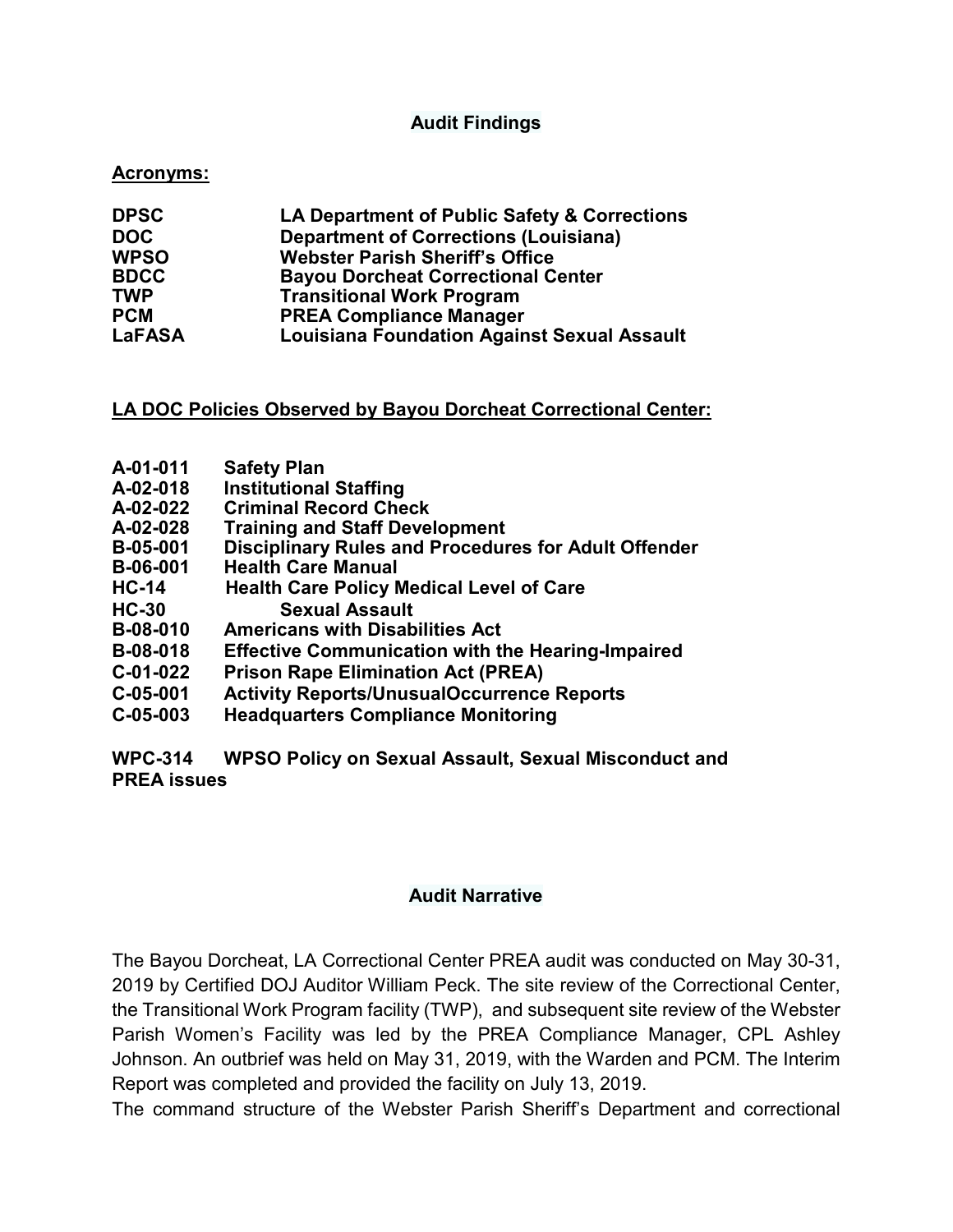center is a military model oriented to secure operations. Sergeants manage most functions and report to the Warden or to a Captain, depending on the issue. Both the Warden/Assistant Warden report making some unannounced rounds and this practice was discussed during interviews. Unannounced rounds are always completed by Lieutenant and Sergeant-level shift supervisors and are documented in the logbook by the control officer.

The site review covered all facility areas at the male Correctional Center, female unit downtown and the separate Transitional Work Program, including all housing and cell areas, security spaces, administrative areas, medical, food service, and program space.

Essentially, cross-gender entry into offender housing does not occur absent from an unusual incident; both male and female facilities are staffed by the same gender as the offenders. The remainder of the visit was devoted to interviews and file reviews.

# **Facility Characteristics**

The Bayou Dorcheat Correctional Center (BDCC), is located in Minden, LA, within Webster Parish, and is classified as a medium custody jail. This Parish Correctional Center is used by multiple jurisdictions for offenders who have short state sentences (usually less than one year), probation violators and those awaiting trial, sentencing or other court appearances and are waiting to post a bond or are unable to make bail.

There are very few dedicated education or rehabilitation programs and those tend to be for state offenders (DOC). It is often crowded, sometimes exceeding design capacity, and the women's facility was especially overcrowded at the time of the audit.

There is a medical staff member on duty during days for medications and for prisoners requiring care for illness or injuries. If the situation requires more care than BDCC can manage, the offender is taken to a hospital under guard or released from custody if the charge is minor enough.

A number of people arriving at the jail are actively or recently intoxicated from alcohol or high from substance abuse, arrive with injuries from fights/assaults that led to their arrest, and/or are mentally ill with no other place for law enforcement to deliver them.

Bayou Dorcheat Correctional Center consists of several facilities developed over many prior years and with most construction relatively older and the buildings vary in condition. The Center has 3 sites serving distinct populations: male, female and TWP (Transitional Work Program, i.e., work release).

Age of Offenders: 15+ (Youthful Offenders are processed into confinement, then transferred to another facility) Gender: Separate male and female facilities Full-Time Staff: 88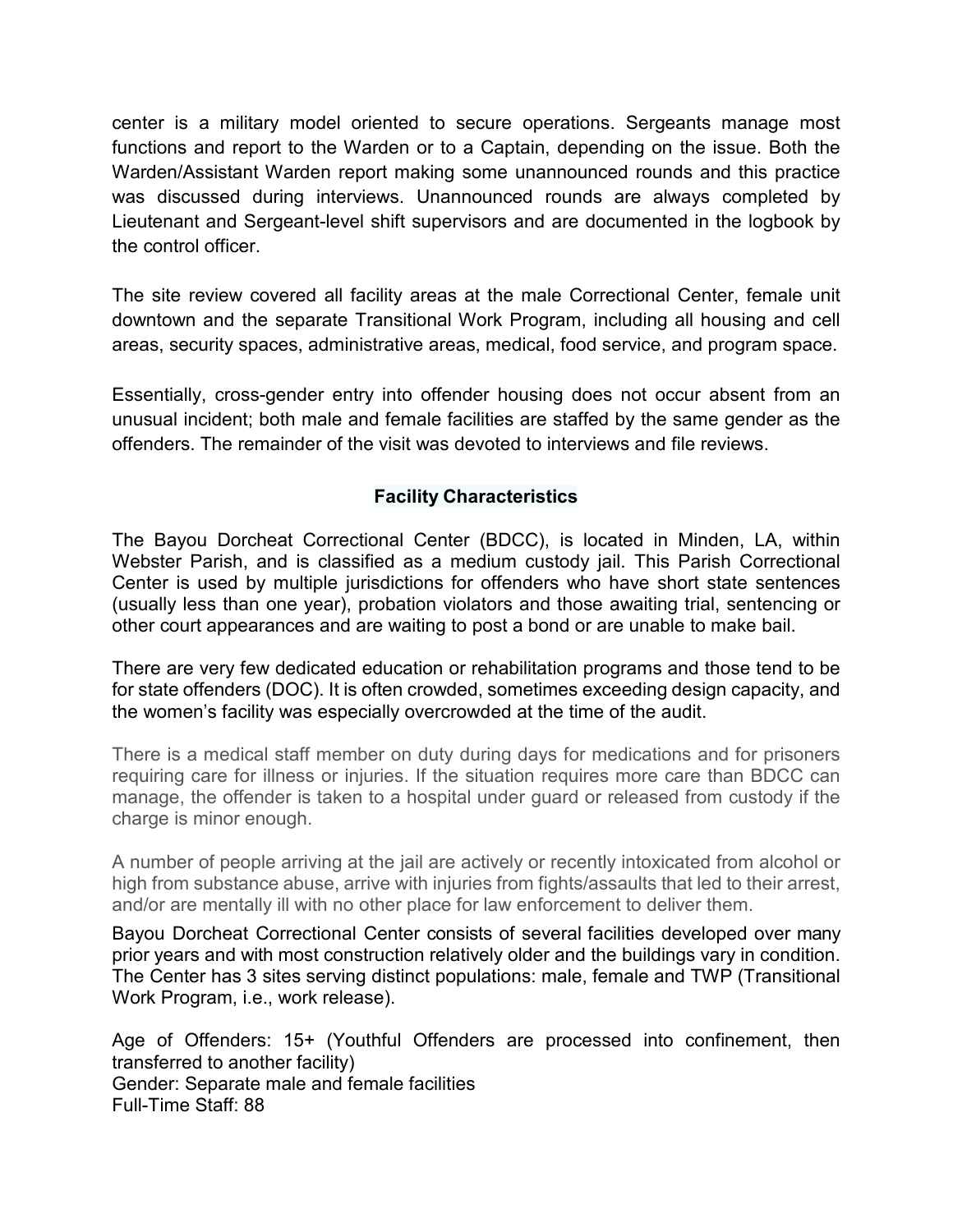All areas of the facilities were reviewed during the on-site site review. During the facility site review, the large number of well-placed cameras were noted, appearing that the facility is providing a determined effort to limit the number of blind spots. This was reinforced by a review of areas equipped with video monitoring and camera placement plans. Housing areas all have the same gender supervision and booking and Medical areas have a staff of both genders present to ensure same-gender processing. Female offenders are booked at BDCC and then immediately transported to the Women's facility for final processing.

The video monitoring service provider is contracted. Bayou Dorcheat BDCC has 72 (PTZ/Digital) cameras, 16 of which are in the female facility and 56 in BDCC.

The Main Control Room locations provide the perimeter observation capabilities and the Command Post can view perimeter areas as well as housing and program spaces. Access to the Main Control Room is highly restricted and individuals must log in and out.

#### **Site Review**

All areas of the facilities were reviewed during the on-site site review. From the first introduction to the facility and initial contacts with facility staff and offenders, the facility appeared clean and the staff in appropriate locations to ensure safe oversight of offenders.

The site review provided an opportunity for the Auditor to conduct in-depth observations of the different areas of the facility, observe staff conduct and interactions between staff and offenders, and conduct informal interviews with both staff and offenders to gain an understanding of facility operations and practice as well as insight into the facility's compliance with PREA standards. The areas observed included: living units, work areas, cells along with toilets and showers, program areas, outdoor recreation areas, administrative areas, kitchen, storage areas, training facility, Control Centers, and the overall facility grounds.

Each male facility area appeared clean, secure, adequately staffed and well-operated. During the facility site review, the number of well-placed cameras was noted, appearing that the facility is providing a continuing effort to reduce the number of blind spots, and only a few remain. Housing areas have the same gender supervision, and booking areas have both genders present when required for same-gender processing. Once females complete basic in-process at the main booking area, the remainder of their intake is completed at the women's facility.

Shower and toileting areas of all units were generally in areas and constructed in a manner that allowed for security monitoring of areas allowing entry to toilets/showers, and blocking technology provided privacy for bodily functions in the male units but not in female units.

While reviewing the site, several staff and offenders were informally interviewed and acknowledged receiving training on procedures for reporting sexual abuse and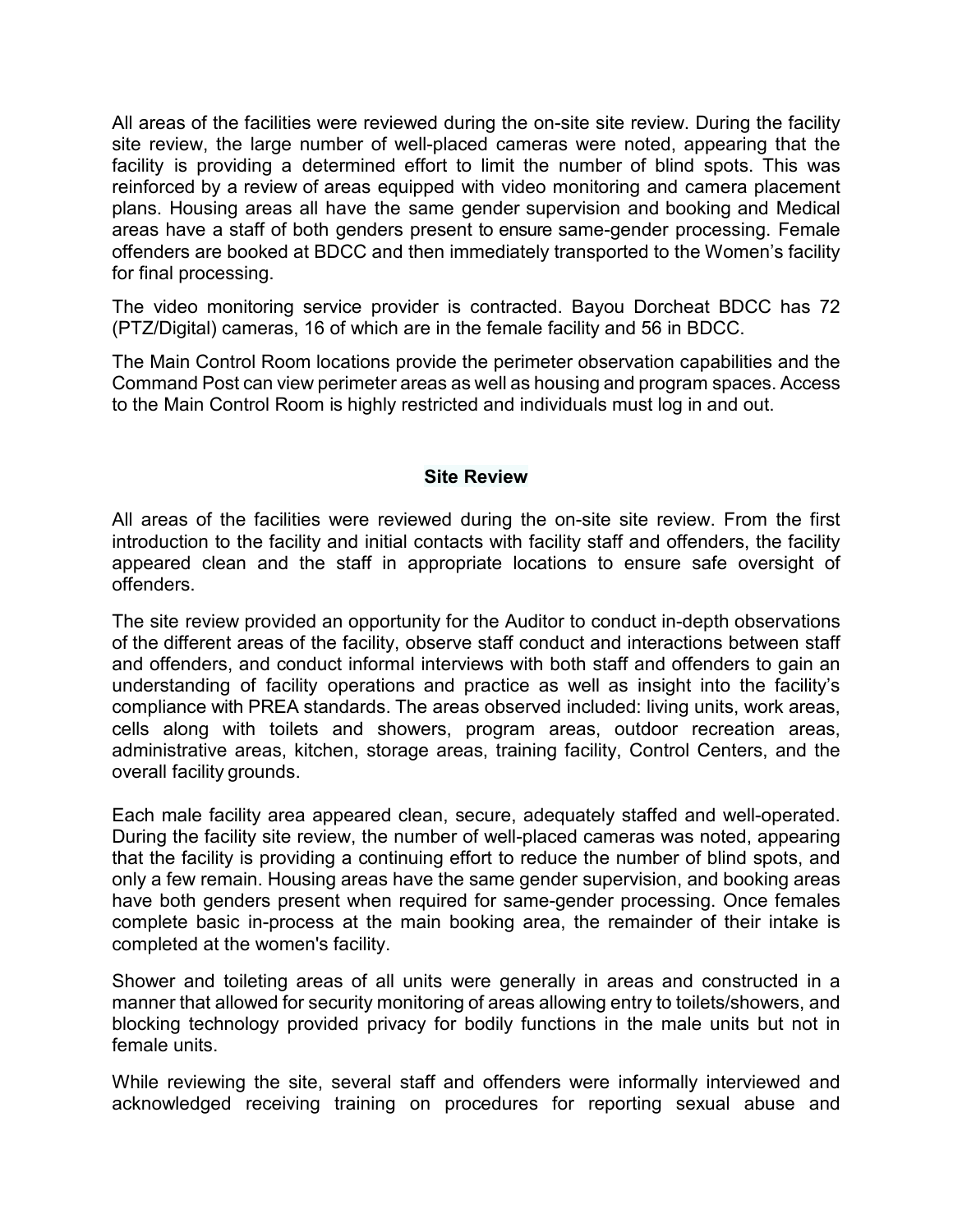harassment and the right to be free from retaliation. Offenders and staff both knew that they could report sexual safety issues and were aware of external addresses and phone numbers of potential sources to report or gain assistance with their issues. Postings notifying the population of the pending PREA audit had been posted on March 19, 2019.

The Auditor verified that higher-ranking staff such as the Lieutenants and Sergeants make unannounced rounds, documented in the electronic log by the control officer. All supervisors who were interviewed stated that they routinely make random unannounced visits and site reviews.

Staff were aware of the requirement to announce the presence of opposite gender staff and did so in all housing in a timely manner; interviews with offenders and staff supported that the facility ensures these announcements and that this practice is adhered to during daily operation but also noted that cross-gender visits are the exception and rarely occur. It was also evident from interviews that all staff receive appropriate training concerning PREA and the zero-tolerance policy during initial training as well as annual and also regular refresher training. All staff were well-versed in their responsibilities for reporting sexual abuse, sexual harassment, staff negligence and any retaliation for reporting. Staff interviewed were familiar with the overall expectations of their duties as well as with the procedures for evidence preservation, but answers varied among numerous staff as well.

Staffing appeared sparse but well-positioned. The Agency and facility have increased relative security by providing some recent-years' agency funding for new cameras. All areas of the facility's shower and toileting areas could be updated with barrier screens to reduce the opportunity for non-security required observation.

 No concerns related to sexual safety were noted while visiting these areas. The Auditor site reviewed the Control Center, talked with the post officers and observed the coverage of the CCTV monitors, which have excellent clarity and zoom capability. The cameras are positioned in a way that precludes remote viewing of male offenders as they shower and perform bodily functions and also have a screen blocking function for areas of personal nudity; this is not true for women offenders. It is noted that the facility leadership is strongly supportive of same-gender supervision and a male staff would only be assigned to the female spaces in a female staffing shortfall and then he would remain outside the actual housing spaces.

All unoccupied rooms and closets that could provide concealment were locked at the time of the site review. Staff and offender restrooms in common areas can only be opened by an employee. Each housing unit includes wall-mounted telephones for offender use, and information about how to call or write for PREA assistance is posted in each unit.

Training is provided concerning cross-gender pat searches and these searches are presently not conducted by female officers on the male population, although allowable in both PREA and WPSO policies and procedures. Strip searches are conducted by only the same gender staff with the potential normal policy exception for exigent circumstances, which have not occurred thus far. Staff interviewed were all aware of the prohibition of physically examining a transgender or intersex offender to determine genital status.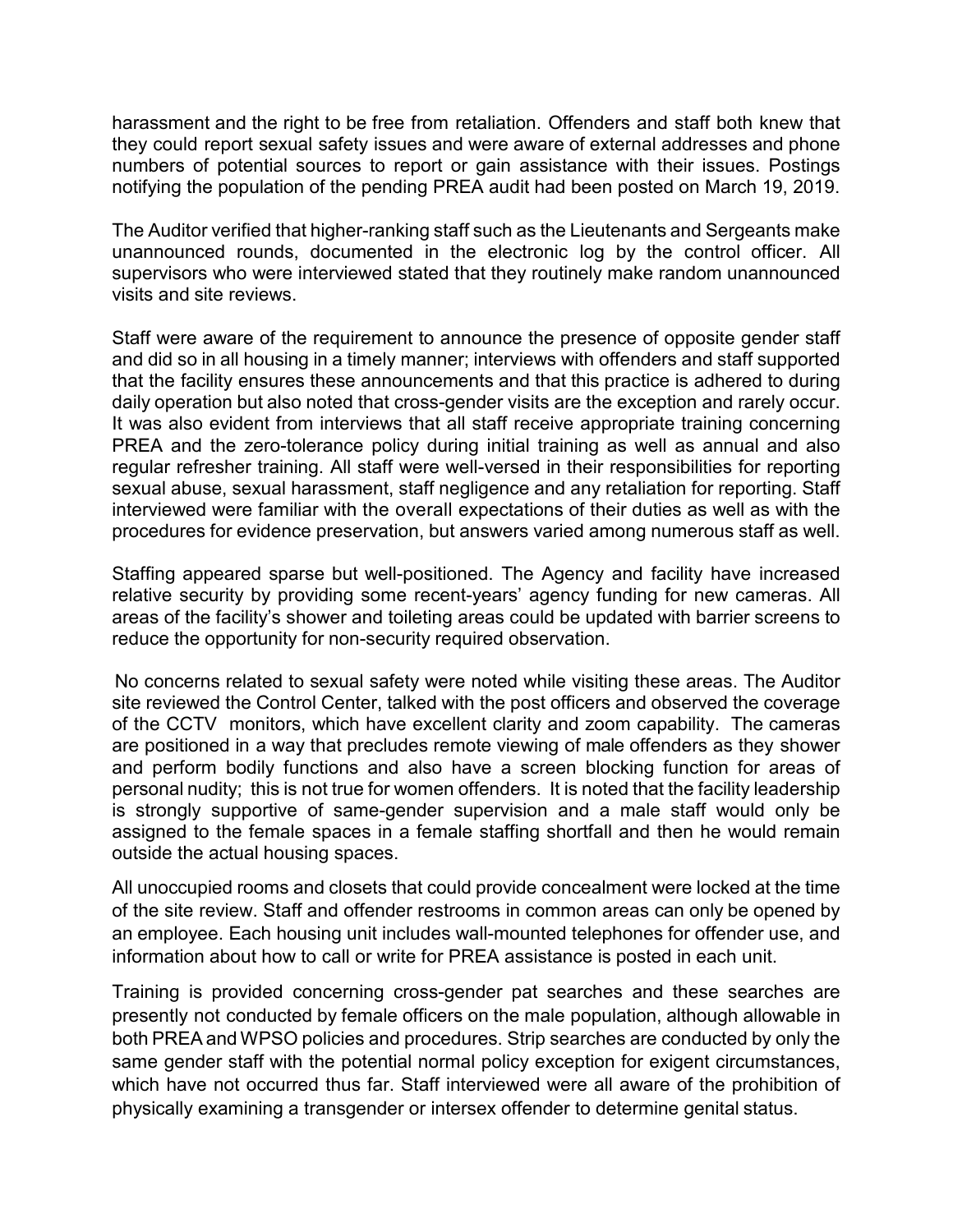Staff Training in this new area has only begun this past year and has received significant emphasis from the PCM, and appears compliant at most levels, although some areas need further emphasis. All staff receive are required to receive initial training at the facility and also complete specialty training in their area (e.g., investigators, mental health, etc.). Apparently, medical staff does not complete this requirement. All other staff receive annual Refresher training as well as routine training at shift turnover. Specialized staff needs to utilize NIC or other training programs to help meet mandated training requirements.

Reviewing documentation is a critical component of the audit process, so throughout the pre-audit review and the on-site audit, the auditor reviewed various documents including personnel records, investigation files, training and education records, assessment and screening tools, policies and procedures, and related materials relating to PREA standards. In addition to the site review and the extensive interview process, auditor reviewed the PAQ (Pre-Audit Questionnaire) submitted by the facility, WPSO policies related to PREA compliance, and spot- checked training, investigative and human resource files. The post-audit phase consisted of triangulating all data and input received, reviewing interview data in detail, and a final review of the PAQ submission. Questions that arose about procedures or data needed for clarification were referred to the facility and the responses are incorporated in this report.

It became clear during the pre-visit review that policy component sections were mostly compliant and that the staff has drafted policy with the intent to be compliant with all Louisiana PREA requirements; policy parallels very closely, often verbatim, the DOJ PREA Standards and checklists for policy. The on-site visit, then, focused on actual compliance in operations and whether local training, process, and actual procedure mirrored policies, especially as this is an initial audit. It is noted that the Louisiana Department of Corrections is an integral element and serves as strong support for PREA compliance efforts by local facilities that house State offenders.

The command structure is a military model heavily oriented to secure operations and, in fact, offenders reported in almost all cases that they felt safe in this environment and that staff would react quickly to any event. Several offenders who had encountered problems all spoke of the speed of response and the rapid resolution of their problem. Staff interviews reflected the same attitude and it was clear that they felt a strong responsibility to ensure the safety of all the offenders.

During the site review, staff were aware of the requirement of announcing the presence of the opposite gender and did so accordingly and in a timely manner. Not only were the announcements made prior to opposite gender entry, sometimes multiple times, but the staff also ensured that restrooms and showers were clear of disrobed offenders.

Through documentation and interviews, it is apparent that all staff receive appropriate training concerning PREA and the facility's zero-tolerance policy during initial training as well as annual refresher training, and this is delivered by the PCM.

Offenders in BDCC male spaces were observed in the living and recreation areas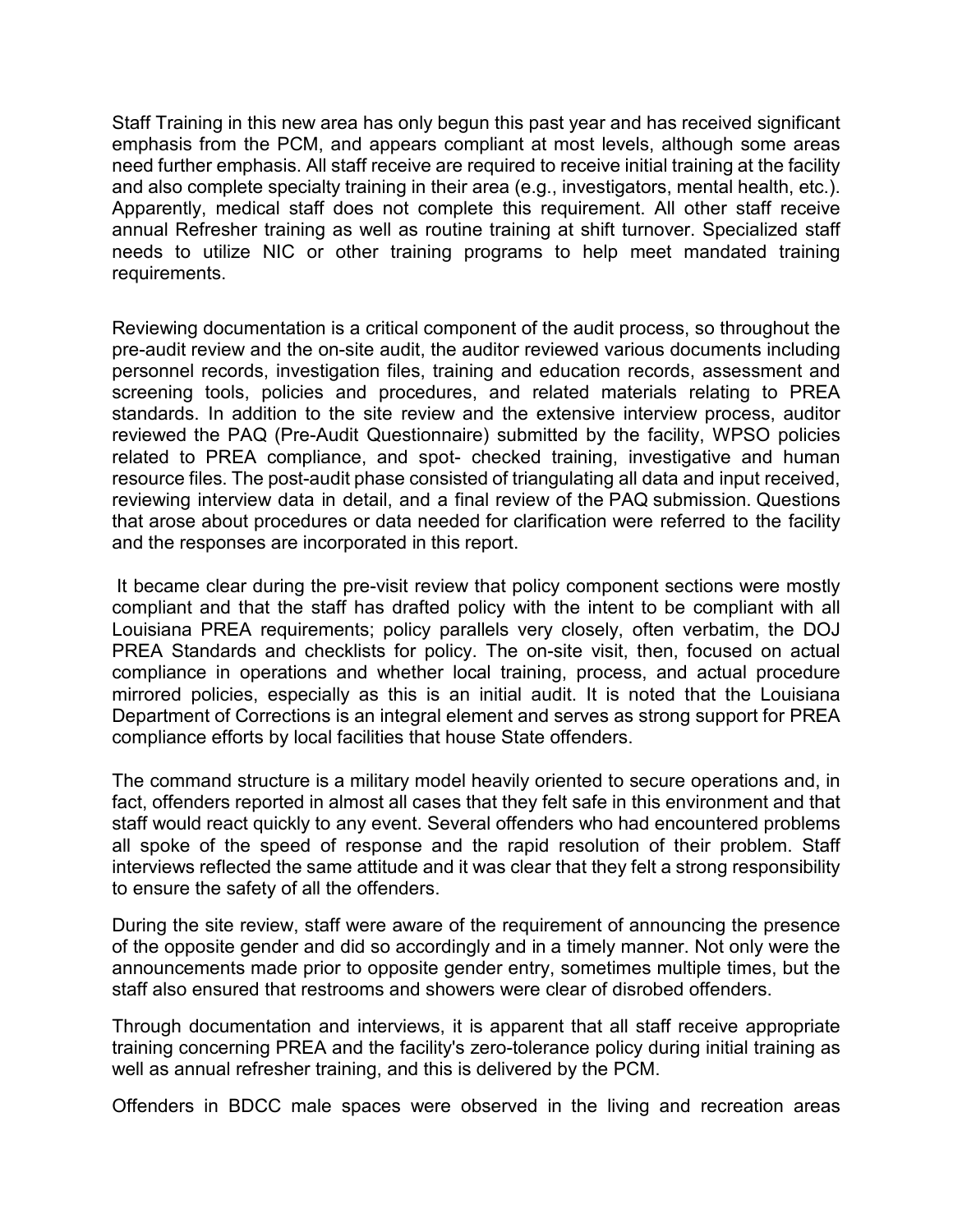interacting appropriately with each other and staff and while they were engaged in various recreational activities. Offenders were also observed in education, vocational, and various other work areas. This was not observed in female spaces. Information related to the Prison Rape Elimination Act (PREA) and how to report sexual abuse was posted in some, but not all, of these housing and program areas although these had been placed in all units as reported by staff.

The auditor visited the following departments to observe conditions relating to departmental policy and operations:

### Sanitation

The male institution was clean, mostly orderly and largely free of clutter; the female unit was not. The female facility had several pieces of non-operational plumbing, was not clean, was heavily crowded, absent any unencumbered/free space, and reflected large areas of water damage, peeling paint, etc.

#### **Security**

Officers exhibited a high degree of knowledge when explaining the operation of their respective areas of responsibility. Offender movement is highly controlled through the use of connecting sidewalks with locked gates at each housing unit. Officers actively supervised offender movement and activity in all areas.

Security doors in offender housing areas are operated from unit control centers located immediately adjacent to those areas. Housing unit control room officers working in the offender housing units have a direct view of their area of responsibility. Offender movement is controlled and access into restricted areas requires staff authorization.

#### **Medical**

There are no inpatient beds and medical care is provided by nursing staff who are WPSO employees, supplemented by a physician who spends 1 day a week there. In-house Medical is one nurse daily during normal work hours; after hours, hospital transport is used or on-call Medical staff is contacted.

Offenders are actually sent to Ochsner-LSU Shreveport (University Hospital) for SAFE/SANE assault protocols and examinations, but the local Minden Hospital can be used in a crisis. Testing, prophylactic treatment, and follow-up for sexually transmitted diseases are provided if indicated. The PCM reports that the nurse can refer offenders out to Mental Health following any substantiated claim/incident.

Offenders are asked mandated PREA questions by the intake staff and receive a followup review with the PCM. After completion of intake, the medical staff determines if the offender has a situation that would require an appointment with the doctor. Emergent situations are handled immediately, and non-emergent situations are handled by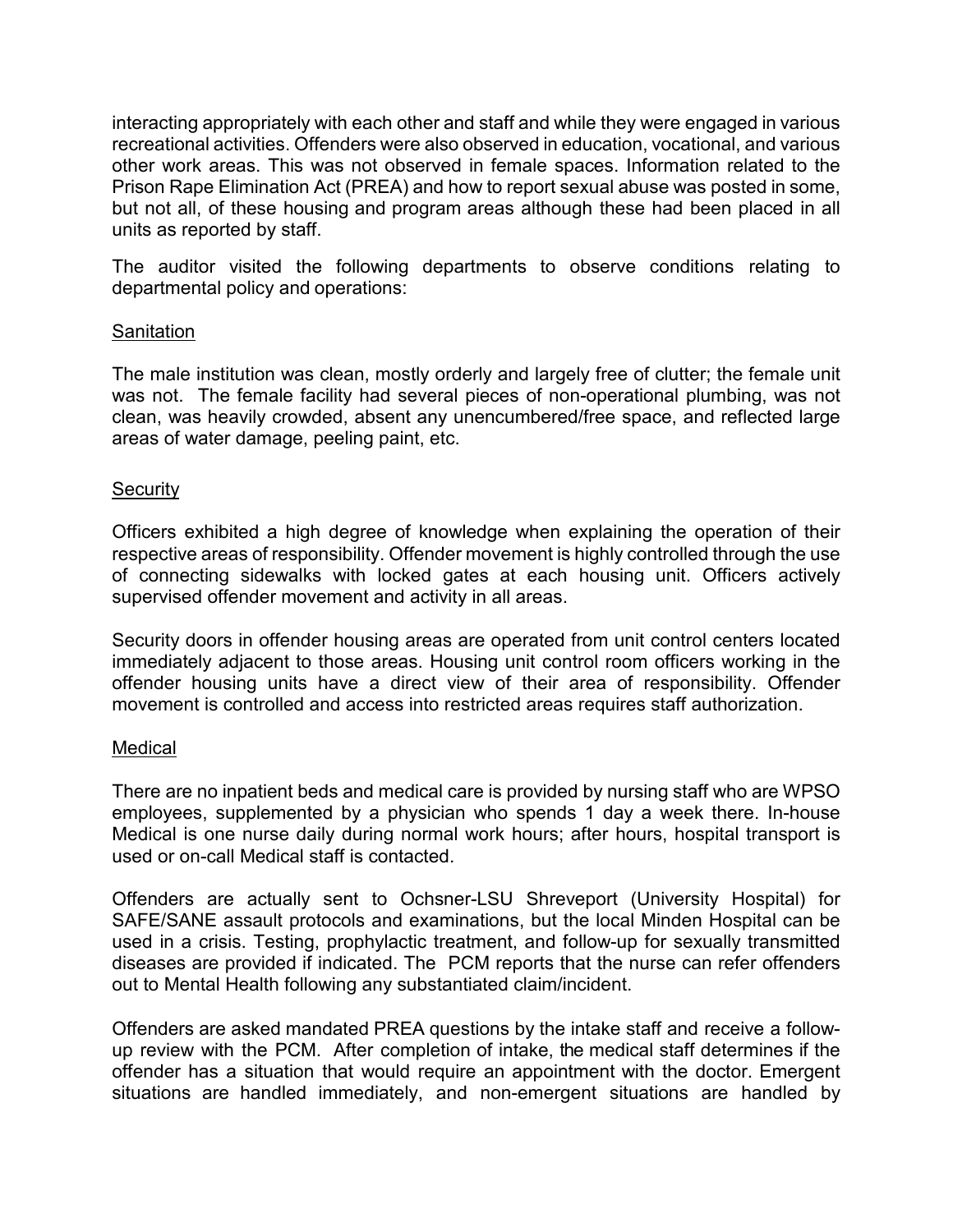scheduling appointments for the offenders. Each offender is given information on how to access health care services in English and Spanish and, if an offender is deemed to be illiterate, instructions are given orally by staff.

### Mental Health

DOC Mental Health staff provides a substance abuse program for state offenders and, although the sex offender treatment program was recently terminated, they still do a small number of sex offender assessments of new offenders, but no treatment.

The Mental Health DOC staff provides Substance Abuse Groups and Individual Counseling according to an offender's DOC Treatment Plan as needed. The Steve Hoyle Intensive Substance Abuse Program (SHISAP) is a 6-9-month program and can be a part of the individual program developed or be court-ordered as part of sentencing. There is limited offender access to Mental Health services. Suicidal offenders and offenders who require use of Controlled Dangerous Substances (CDS) are housed at the facility until a determination is made about whether they need to be transferred to a larger facility with higher medical capabilities.

#### Recreation

There are recreation areas for the offenders adjacent to Medium facility housing units. The Reentry unit just provides outside seating and access. Televisions are provided in day rooms adjacent to the housing areas. Female recreation yard space is on the roof outside their building in view of passersby driving along the main street of the city.

### Religious Programming

There are a small number of scheduled religious and non-religious services/classes per week, primarily religious. The volunteers provide offender religious and faith-based programming a few times each week.

The Warden approves all volunteers, all of whom must complete both volunteer and PREA training and undergo background records checks prior to being approved. WPSO Internal Affairs does the background check, re-done every year, and every year there is a documented training refresher.

### Academic and Vocational Education

Bayou Dorcheat Correctional Center has a few DOC academic programs as well as a teacher who comes in from the local school system to provide a small program for the few who qualify for literacy classes. They are currently expanding the Ashland (college) and SHISAP (substance abuse) programs. The Education program also has limited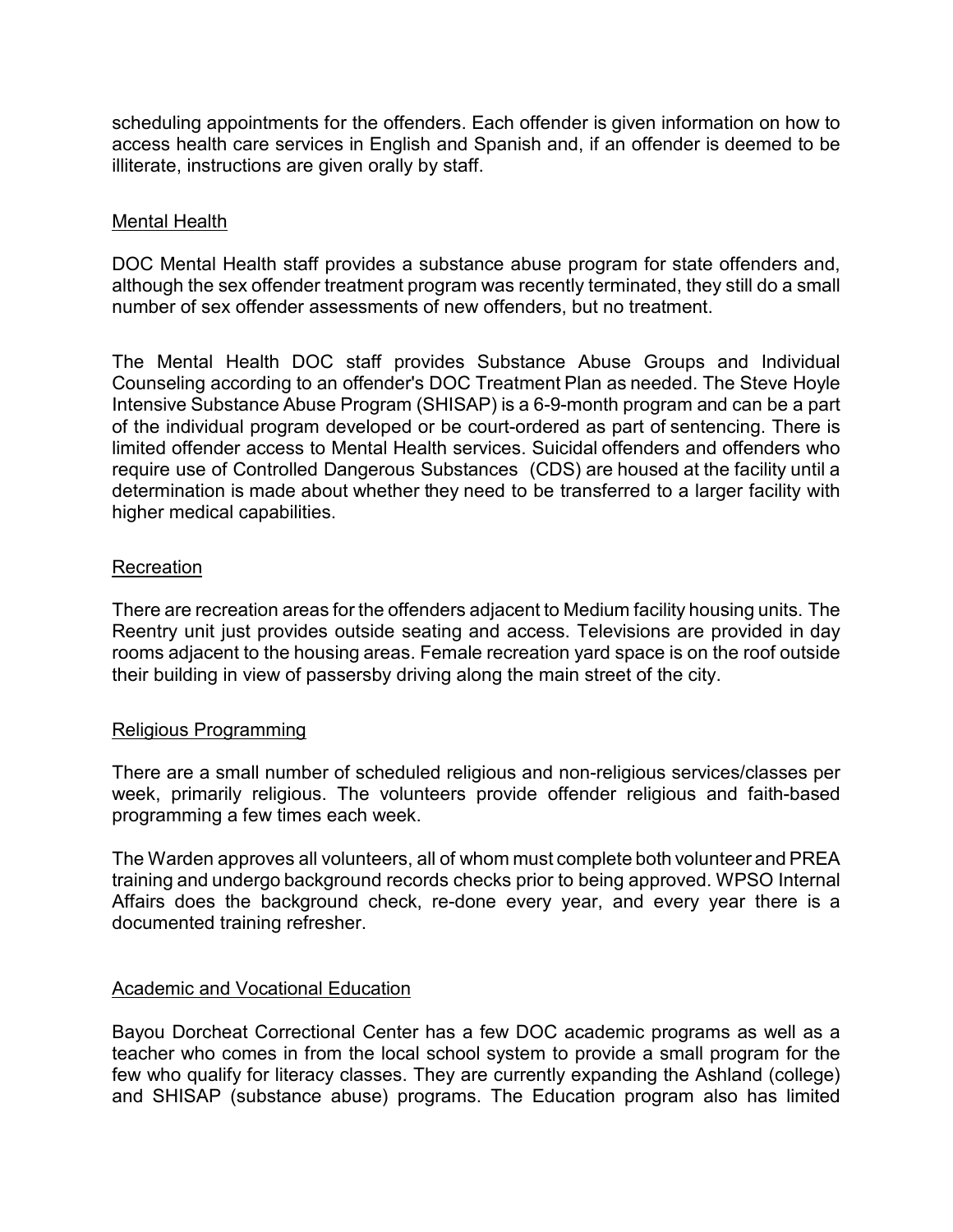access to a small vocational program, although part of one of the programs has to be completed at another DOC facility.

### **Facility Interviews**

During site review, the auditor met with both staff and offenders to verify observations and/or to ask the Standards' interview questions concerning facility operations. The major portion of the site audit consisted of conducting these structured interviews with specialized and randomly selected staff and also with random and targeted categories of offenders (LGBTI, reported victims or perpetrators of abuse, etc.).

The Auditor interviewed a wide range of staff that included both executive and line staff for the facility. Specialized staff interviewed included Medical and Mental Health Supervisors, higher-level supervisors, as well as staff from Programs, Human Resources, Training, Classification, Volunteer and Intake Staffs. Interview data is summarized at the end of this narrative.

During the visit, in addition to PREA-related discussions with employees selected during the site review, the Auditor conducted random and targeted offender interviews, as noted below, and also random and specialized staff as noted below. The offenders and staff were well aware of PREA and the zero-tolerance policy of the Agency. Offenders interviewed were knowledgeable about how and where to report sexual abuse and sexual harassment. They all indicated they had received written information either on their arrival or on the housing units for those that have been at the facility for a considerable amount of time. LGBTI offenders interviewed reported that they felt safe and the significant number of older offenders responded in a similar vein. All staff and offenders interviewed were very cooperative during the interview process.

### Offender Interviews

There were 36 offenders interviewed during the audit team's visit, 17 random selections and 19 from targeted offender categories. Contracting provisions regarding security characteristics and ages and medical condition, etc. of offenders received have reduced the number of targeted offender numbers available to interview. The offenders were supportive of the PREA efforts by the warden and the administrative staff. There were few general population complaints about staff treatment or fairness, and input was positive overall. The offenders interviewed are aware of the PREA education programs.

During all interviews, it was evident and well communicated that offenders felt safe and secure. All offenders felt that staff would take very seriously any report of sexual abuse, assault, harassment or retaliation. Offenders communicated multiple methods of reporting and many stated that they would feel comfortable directly telling a staff member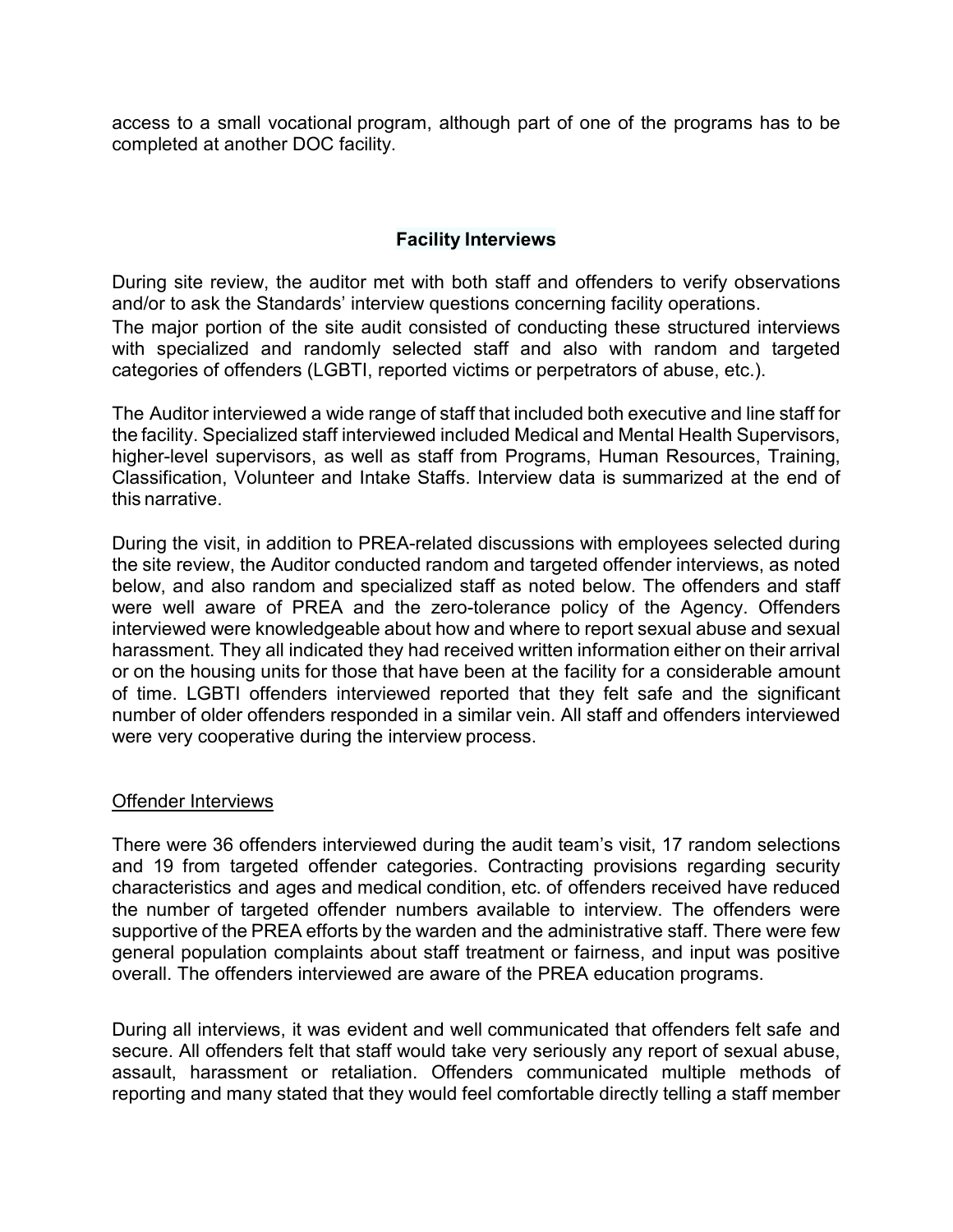at any time. All offenders made mention of the reporting phone numbers and most mentioned the posting of the phone numbers and that they received information in regard to PREA upon intake. Interviewed offenders who had made reports of sexual harassment stated that staff took immediate action to ensure they were safe while initiating an investigation and providing information about the outcome and said that they felt comfortable speaking with staff about this matter.

All offenders communicated that an appropriate announcement was made by oppositegender staff as required by the standard and they were never naked in full view of staff, (it is noted that staff doesn't work in opposite-gender housing absent a staffing exigency.)

The offenders were respectful and talked freely with the auditor and described their treatment by staff members as fair. All offenders interviewed said they felt safe and they knew how to access services and the grievance process, that they were aware of multiple methods of reporting available, to include telling any staff member, utilizing the hotline, reporting to an outside third party, writing to outside agencies, and submitting anonymous reports in writing. This information is also available in the offender handbook.

Based upon the offender population at the facility, the PREA Auditor Handbook recommends that a minimum of 30 total offender interviews must be conducted; a minimum of 15 random offenders and 15 targeted offender interviews. This number was adjusted to allow for the absence of youthful offenders in this facility; the self-identification of no transgender offenders; and the policy of not placing offenders at risk into protective custody. This reduced the targeted offender totals available, so the auditor increased numbers of targeted interviewed in the disabled categories as well as in the category of individuals who had reported any abuse either during or before confinement.

The auditor conducted the following number of offender interviews during the on-site phase of the audit:

| <b>Category of Offenders</b>                                                                                                                                                                                                                                                                                                                             | <b>Number</b><br>of<br><b>Conducted</b>      | <b>Interviews</b> |
|----------------------------------------------------------------------------------------------------------------------------------------------------------------------------------------------------------------------------------------------------------------------------------------------------------------------------------------------------------|----------------------------------------------|-------------------|
| Random Offenders (Total)<br><b>Targeted Offenders (Total)</b><br><b>Total Offenders Interviewed</b>                                                                                                                                                                                                                                                      | 17<br>19<br>36                               |                   |
| Breakdown of Targeted Offender Interviews:<br>Youthful Offenders: No Youthful Offenders in BDCC                                                                                                                                                                                                                                                          | $\Omega$                                     |                   |
| Offenders with a Physical Disability<br>Offenders who are Blind, Deaf, or Hard of Hearing<br>Offenders who are LEP<br>Offenders with a Cognitive Disability<br><b>Female Offenders</b><br>Offenders who Identify as Lesbian, Gay, or Bisexual<br>Offenders who Identify as Transgender or Intersex<br>Offenders in Segregated Housing for High Risk of 0 | 2<br>0<br>0<br>3<br>4<br>3<br>$\overline{0}$ |                   |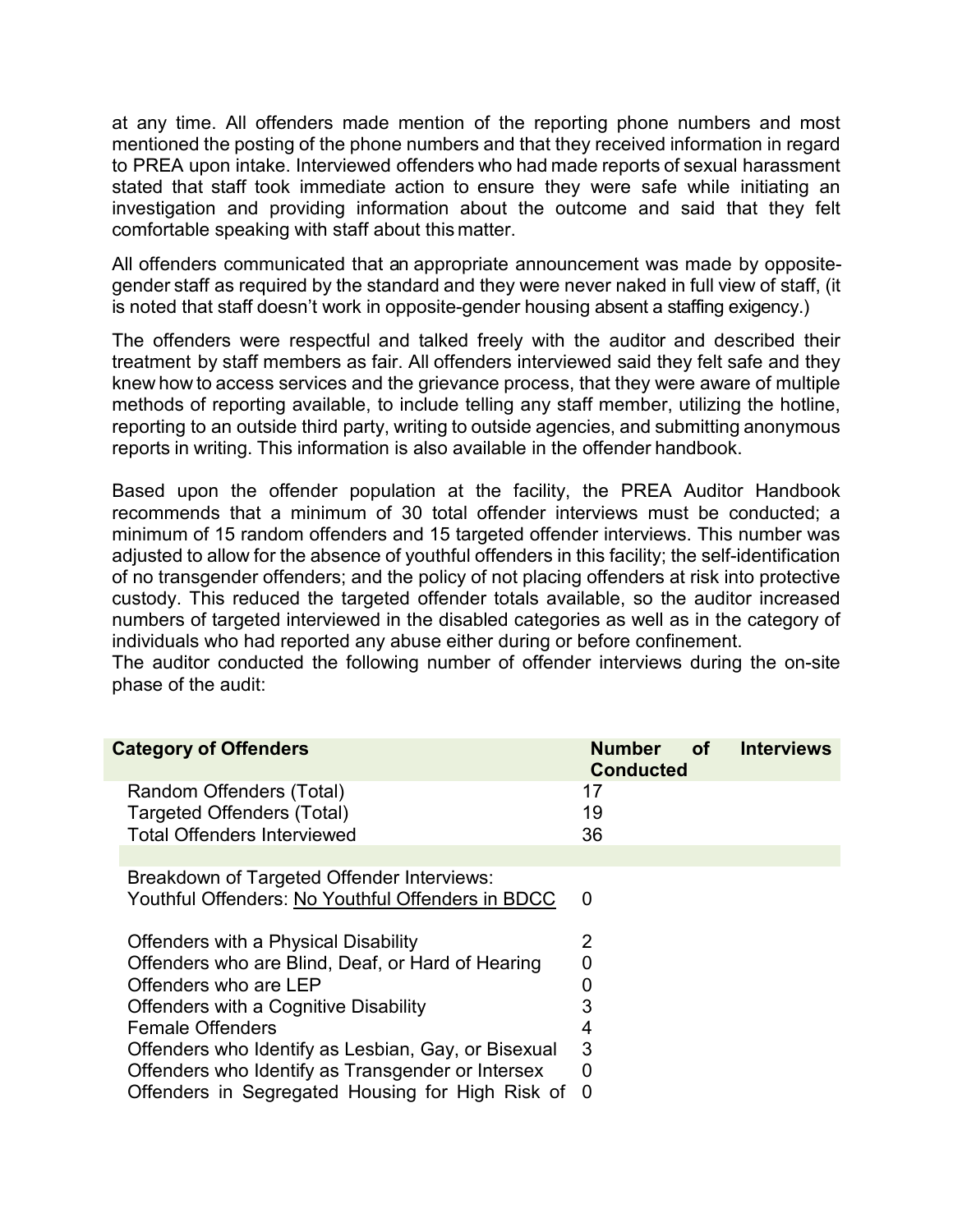Sexual Victimization:

No offenders have been housed in Segregation in the past 12 months for being at risk for sexual victimization. Policy is to segregate the alleged predator but not a victim.

| <b>Offenders Who Reported Sexual Abuse</b>           | 3  |
|------------------------------------------------------|----|
| Offenders Who Reported Sexual Victimization During 4 |    |
| <b>Risk Screening</b>                                |    |
| <b>Total Targeted Offender Interviews</b>            | 19 |

#### Staff Interviews

The auditor interviewed 37 staff in the course of the audit, 15 random staff and 19 targeted staff, plus 3 required senior staff in leadership roles. The officers on the shifts stated they feel safe working here and all staff had been through PREA training. The officers generally felt that the reason that there are not a lot of incidents at the facility is that support staff and officers make sure they talk with the offenders whenever the offenders have issues or questions. In interviews, correctional officers and staff expressed satisfaction with PREA training and felt they knew required actions if incidents were to occur.

Staff is professional in their interaction with the offenders and other staff, but it is noted that many of them are also newly hired. The auditor observed a sense of pride in all levels of staff in the facility regarding their jobs; officers interviewed and talked with said they were involved in the PREA Audit preparation process and committed to the success of the facility. Staff and officers feel that their contributions are recognized, that they make a difference, and their interviews supported that Bayou Dorcheat Correctional Center is a safe and good place to work.

Training is provided concerning cross-gender pat searches in the event there is an emergency, but these searches are routinely prohibited. Staff is aware of the prohibition of physically examining a transgender or intersex offender to determine sex. Staff is aware of the requirement for immediate reporting and all methods of offender reporting.

All specialized staff interviewed were well-versed in their respective areas of responsibility regarding PREA and affirmed their facility compliance with the applicable PREA standards. All uniformed facility staff are trained as first responders and are familiar with their duties although there were a few training needs evident from the interviews. There are no SAFEor SANE- trained staff at the facility, but Bayou Dorcheat CC uses the nearby Ochsner-LSU Hospital in Shreveport for SAFE/SANE needs and forensic examinations. Staff were familiar with the procedures regarding reporting, responding and basics of evidence preservation by initial responders.

The facility refers all cases or allegations of sexual assault and sexual abuse to the Sheriff's Office Investigator at the facility for investigation. The investigator has received appropriate specific training and was familiar with the required processing of evidence and prosecution.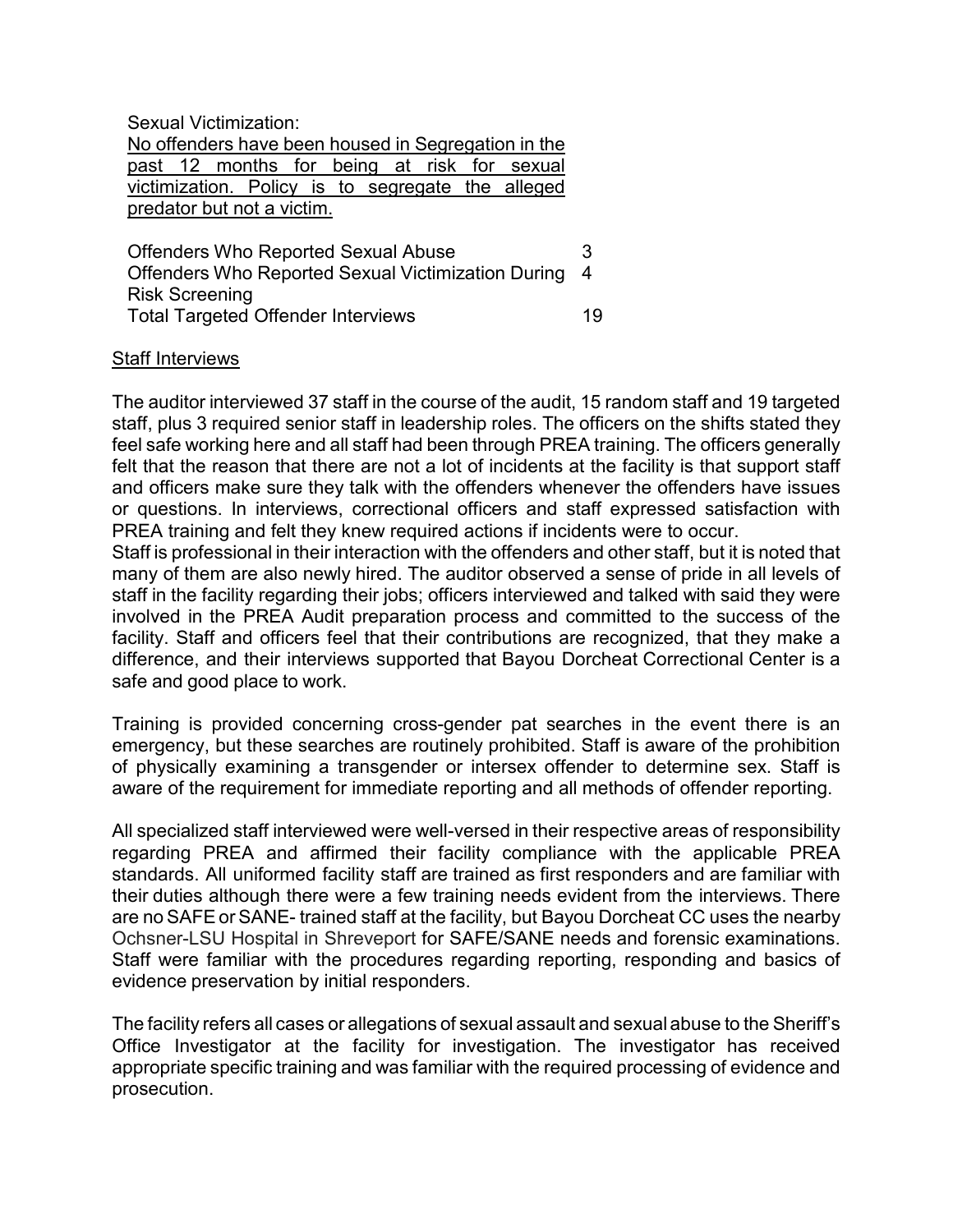Interview Numbers:

1 Warden

1 PREA Coordinator

- 1 PREA Compliance Manager
- 1 Community Advocacy Agency Head (2 Interviews)
- 1 Contract Administrator
- 1 Administrative (Human Resources Staff)
- 3 Intermediate or higher-level facility staff; (SGT/ shift supervisors)
- 1 Medical and mental health staff- 1 Nurse
- 1 Investigator
- 1 Staff who perform screening for risk of victimization and abusiveness
- 1 Staff who supervise Segregation
- 2 Staff on the incident review team
- 1 Designated staff member charged with monitoring retaliation
- 3 First responder staff
- 3 Intake staff (Booking)
- 15 Randomly Selected Staff Interviews

# **Conclusion**

The Bayou Dorcheat Correctional Center of the Webster Parish Sheriff's Office is compliant with the U.S. Department of Justice PREA Standards.

On May 30, 2019, the auditor conducted an out-brief to the Warden and the PREA Compliance Manager to give them an overview of the process and thank them for their participation. The timeline and expectations for the remainder of the audit were discussed. The auditor expressed appreciation for the exceptional hospitality and cooperation of everyone involved.

The auditor explained the procedures that would follow the completion of the audit., i.e. the triangulation of all data from the site visit and site review, the documents submitted and reviewed, and the interviews completed. It was explained that any areas found not to meet standards would need to be corrected and the auditor would work with the leadership and the facility PREA Manager to accomplish the needed corrections. This occurred in the 180-day Corrective Action (CA) period following the Interim Report to the facility, and extensive and frequent communication with the PREA Compliance Manager (PCM) occurred over that 6 month period.

The willingness of all staff involved to accomplish PREA compliance was acknowledged and their determination to become compliant was evident. Under the leadership of the Warden, the leadership team, and members of the staff are all sensitive to ensure this facility comes into compliance with PREA standards.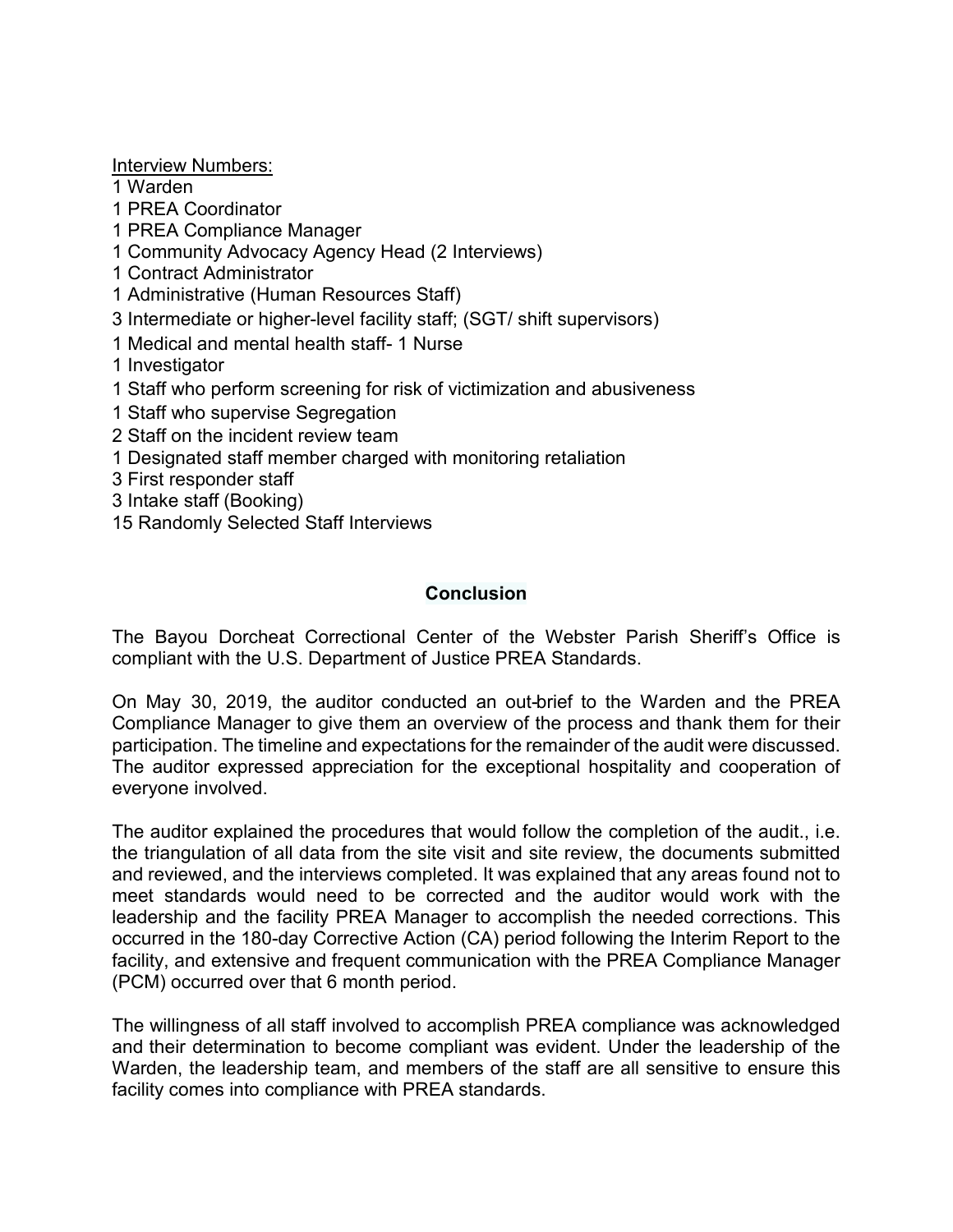Positive attributes that supported eventual compliance include that Bayou Dorcheat is a smaller facility, where most offenders are easily observed, where many are frequent repeaters well-known to the local staff, and where offenders feel safe. Across the board, the staff displayed a commitment to keep themselves and offenders safe and secure and to try to assist them in changing their lives. Staff perform many overlapping duties and have several simultaneous responsibilities, and they are dedicated to doing their jobs well. Staff attitude was perhaps the strongest resource present for becoming compliant as the facility moved ahead.

The facility does not have the staff and resources available to large urban jails but the resulting need to use the same staff in several overlapping areas also makes changes easier to accomplish. The camera quality is excellent although a few blind spots still exist and need coverage, and the facility is pursuing meeting this need. The virtually total samegender supervision emphasis helps support compliance with a number of PREA objectives.

The openness of the facility design makes separation of special categories more difficult to achieve even as it makes some security/safety areas easier to observe and keep secure. The quality of the physical plant is negative in terms of achieving compliance and presents especially difficult challenges at the Women's Facility. The training program is new and needs a number of changes but the PCM is very dedicated and addressed these needs during the Corrective Action period. The other areas needing correction presented some challenges but were resolved with the support of the LA DOC PREA statewide Coordinator coordinating and assisting the Parish Warden and PCM in this CA process.

# **Summary of Audit Findings**

| <b>Number of Standards Exceeded:</b> | 0  |
|--------------------------------------|----|
| <b>Number of Standards Met:</b>      | 43 |
| <b>Number of Standards Not Met:</b>  | n  |

# **Corrective Actions**

There were a number of areas in need of corrective action following the onsite review, as would be expected in an initial PREA Audit. Issues or observations needing Corrective Action (CA) raised during the facility site review, interviews and pre-audit work were:

115.15 Gender Supervision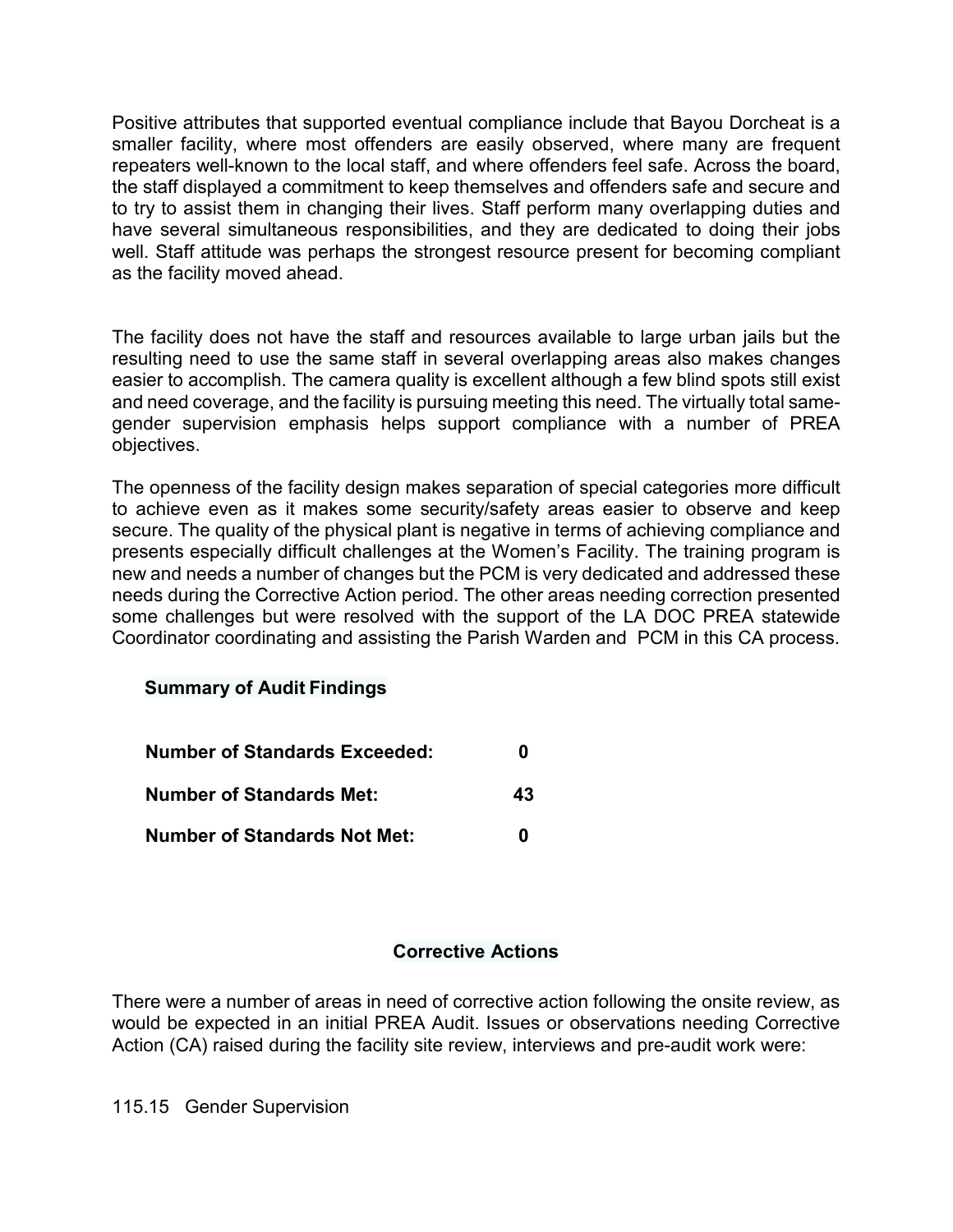The female confinement space was, on rare occasion, supervised by a male deputy in the absence of an available female staff member. Security camera technology in the allmale correctional center has blocking technology to prevent observing the private parts of naked offenders as they shower, complete toilet functions, etc. but that technology was not in place in the female facility and thus female offenders were shown on camera in various unclothed states and observable to a male deputy assigned to the desk monitor.

On July 21, Homeland Security (WPSO camera contractor) installed visual blocks on private areas of the women's cell and living spaces. This is now compliant.

### 115.13 and Observation: Female Confinement Conditions

Interviews with staff and with female offenders addressed the significantly unsatisfactory conditions in which female offenders live. The crowding was significant enough to provide an atmosphere of potential confrontation and offenders pressuring and confronting each other on a regular basis. Cleanliness shortfalls, and utility or maintenance issues exacerbate these conditions and women reported routine stress over having no privacy or security from other offenders. There were virtually no program spaces and virtually no programs, so the women were largely idle all the time, and this resulted in some offenders routinely attempting to develop unauthorized relationships or pressure other offenders into such a relationship. These spaces do not appear to meet any standards for conditions of confinement, state or federal.

On 8/5/2019, the BDCC Warden forwarded comments from the report to the Webster Parish Police Jury, who have the Parish budget responsibilities for the women's spaces, and he requested support in improving facilities and security/safety issues regarding sexual safety and conditions of confinement. That request is under consideration.

On 8/1/2019, the population had been reduced to 63 females due to transfers made to improve conditions of confinement. This has remained reduced throughout the Corrective Action period and is a significant improvement.

Although local and State DOC legal standard compliance and programmatic issues are still working, the PREA safety issues in this area of operations are now compliant.

### 115.81(1) Mental Health

At the time of the site review, there appeared to be a limited capability to provide the required mental health response, and probably not normally within the 14-day requirement. The local mental health program did not apparently provide any significant service to the offenders. At the male Correctional Center, the state DOC male offenders receive some mental health treatment, as well as substance abuse programs, but the DOC women received nothing similar.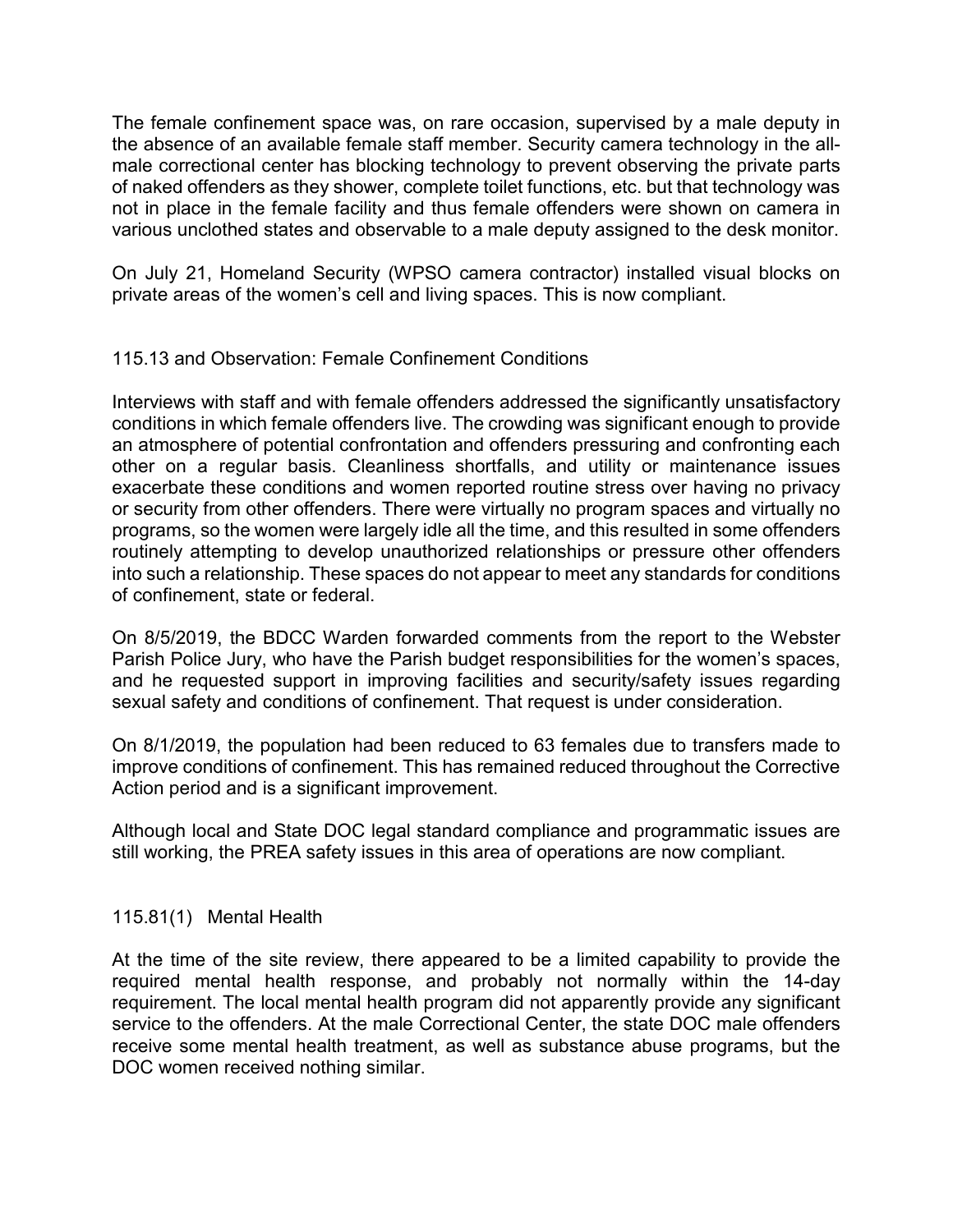The PCM reports that DOC substance abuse staff, placed there for male DOC offenders, have conducted substance abuse assessments of females confined. Because of the lack of adequate program space in the women's facility, the BDCC staff is pursuing resolutions to staffing issues in transporting females to the primary site for classes, etc. Significant numbers of confined females have substance abuse issues and there appear to be adequate DOC female numbers for group work similar to what the men receive. Interviews with mental health staff indicated a female group was potentially possible if 6- 15 offenders qualified. During the site review, about 38 DOC females were in the facility.

Nationally, significant numbers of female offenders received into confinement report having been sexually abused prior to confinement- in the community, as children, or in other facilities. PREA requirements are for offenders to receive mental health screening and related services. Since the site review, if an offender reports having been a victim of sexual assault/abuse in the past, the offender meets with the PCM within 14 days to either request or decline counseling. The nurse would then set up the appointment with either Ochsner or Minden Behavioral Health Clinics. The only offenders who have reported being victimized by prior abuse are receiving mental health evaluations through that DOC sex offender program staff.

Since the site review, the PCM has worked with the community advocacy agency Project Celebration and they now conducting routine support groups for victims of sexual abuse and domestic violence; a significant resource to this underserved population.

Mental health interns from Southern University come into the facility and work with offenders one-on-one and also teach coping skills. The PREA Coordinator also reports that DOC mental health resources are present at BDCC primarily for DOC offenders but are available for any mental health crisis, including for local non-DOC offenders.

This area is compliant.

115.81(2) Medical

Offender interviews reflected a lack of support providing medications they had received in the community prior to confinement, including psychotropic medications for significant mental issues and abuse-related trauma as well as issues like cancer, heart disease, etc. This is complicated by the inability of the nurse to prescribe such medications and the past general absence of referrals to mental health agencies or medical staff who could prescribe needed mental health medications.

Since the site review, the only prescriptions that not offered to the offenders are CDS medications. The medical staff does inform the DOC staff if the offender has higher-level needs and the physician is advised of the medications needed. The PREA Coordinator and PCM have reported that any offender needing medication beyond the BDCC capabilities can be referred to the state DOC for transfer consideration.

 $\circ$  Care here appears to be similar to or consistent with community standards.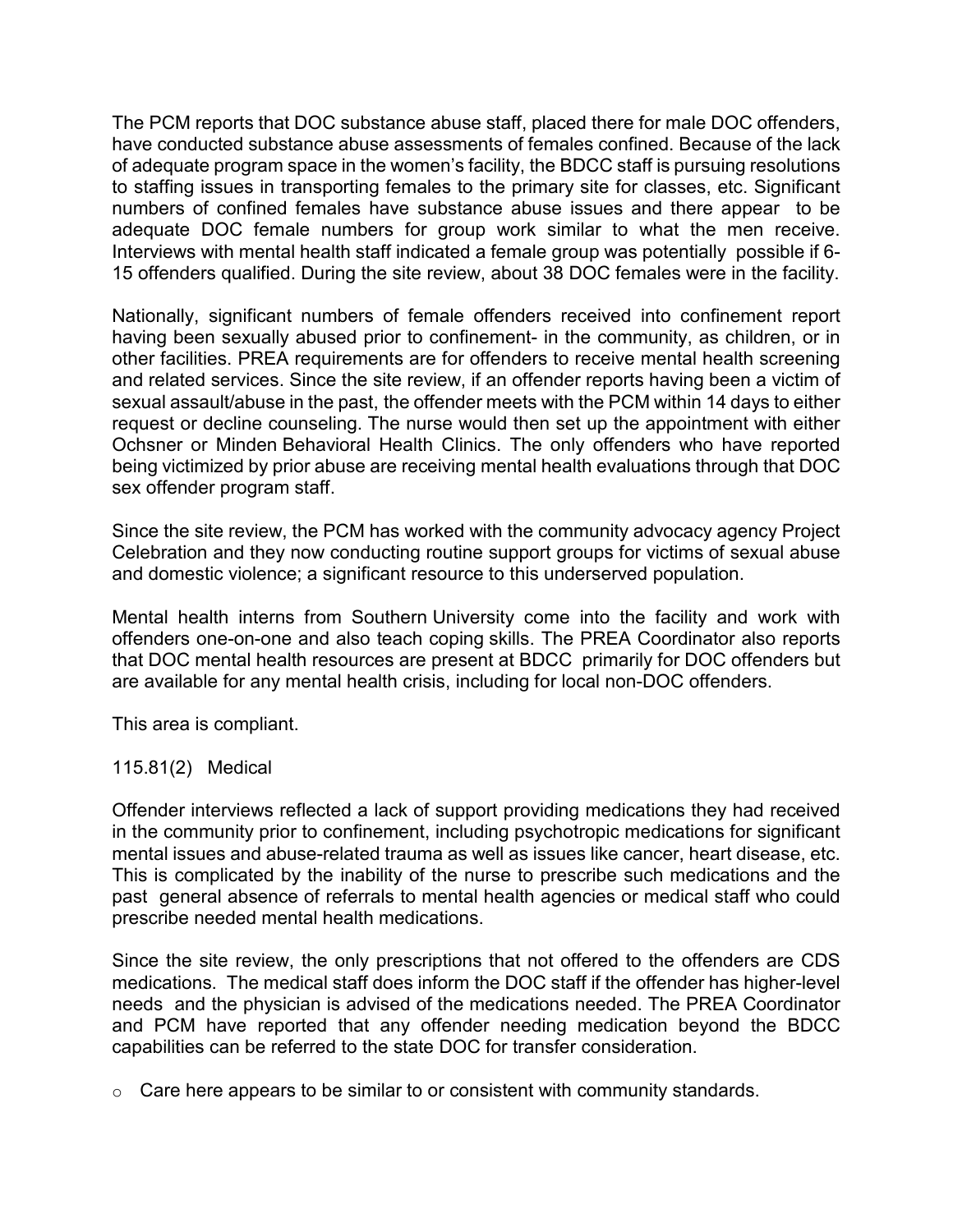$\circ$  Interviews indicated that security personnel remained in the very small medical area even when the nurse was working with the offenders, largely eliminating any opportunity to report an issue or be forthcoming about prior abuse or issues of abuse. It is noted that offenders can request auditory privacy with the nurse or the assistants.

BDCC offers all victims of sexual abuse forensic Medical examinations at an outside facility, without financial cost to the victim, when evidentiary or medically appropriate at Ochsner-LSU Health in Shreveport, LA. Such examinations are performed by Sexual Assault Forensic Examiners (SAFEs) or Sexual Assault Nurse Examiners (SANEs) when possible. If SAFEs or SANEs cannot be made available, the examination is performed by other qualified medical practitioners. Testing for sexually transmitted diseases and other diseases as determined by the attending physician and counseling are made available to the alleged victim when appropriate. This area is compliant.

### 115.31 Training of Staff

The facility uses OJT primarily as their training method due to the small staff size and difficulty adjusting staff rosters.

Staff training has faced a shortfall in addressing PREA issues in several areas. Through documentation and interviews with both leadership and line staff, it is apparent that all staff receive training concerning the facility's zero-tolerance policy during the training process. Initial training regarding initial response to incidents has been provided and answers were generally satisfactory and reflected that training. However, it was noted during several staff interviews that staff had not received all the training as specified in the national Standards and in accordance with WPSO policies. Training-related answers were not consistent, in the following areas:

- o Coordinated Response to a sexual abuse or assault incident
- o Evidence preservation steps after an incident
- o Search techniques for opposite gender or transgender offenders
- o Not all contractors who interact with offenders attend initial or annual required PREA training.

The specialized investigative staff has completed the on-line NIC and other specialty training but the medical staff had not at the time of the site review. Medical staff also reported in the interview that annual PREA training provided to all staff is not required at BDCC for medical staff, although it is mandated in the standards.

On November 22, 2019, NIC training for medical staff was completed and the auditor was provided a certificate of that completion. The DOC PREA Coordinator has advised the auditor that the nurse also attended the regional PREA training provided by the DOC Coordinator subsequent to the audit. Medical staff now participate in annual staff correctional training with required sections including PREA. This area is compliant.

### 115.32 Contractor Training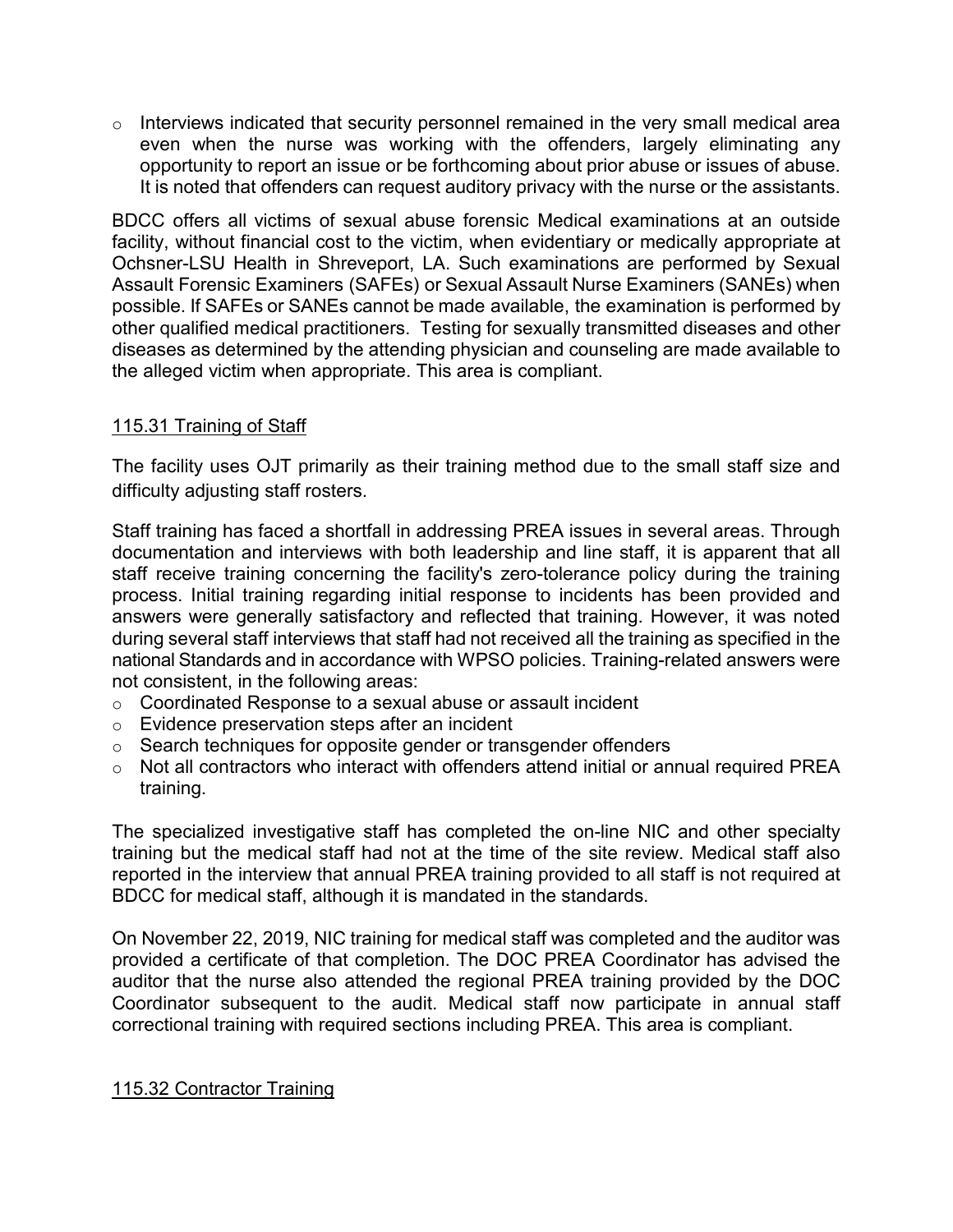The PAQ indicated no criminal background checks were done on contractors who might have contact with offenders in the 12 months prior to the site visit. THE PCM, in an October 22, 2019 email provided a copy of the contractor identification and information indicating that these checks have been completed. This area is compliant.

### 115.33 Offender Education

Interviews of randomly selected offenders indicated that not all required PREA assessment questions were asked at intake, and not all required offender education was received during the intake process. Inconsistent and wide-ranging answers were received from offenders interviewed regarding the intake process, as follows:

- o Answers varied widely regarding whether PREA questions were all asked at intake.
- o Women offenders interviewed often reported not seeing the PREA video.
- o Many male offenders reported receiving a handbook but women, who are supposed to receive it at the women's facility, did not. It is noted that required reporting and advocacy information is in this Handbook at the PREA attachment.
- o Some longer-term offenders reported having received a pamphlet on PREA but most newer offenders did not.
- $\circ$  It is noted that staff interviews indicated that even DUI's being held for 12 hours were asked the PREA questions and shown the video.

On October 22, 2019, the PCM provided the Auditor with a copy of guidance issued to all BDCC staff reiterating and mandating that every PREA question be asked and the shift supervisor is tasked to randomly check to ensure this occurs. This memo, also covered at muster training, also required that every offender view the PREA video before being relocated to assigned housing.

All women now receive the Handbook at the time of intake and that issue is resolved. The PREA video is now shown to all female offenders at the Parish Women's facility to ensure they have seen it there since the shifts were not consistent with allowing them to view it in the holding cell during intake. This area is compliant.

### 115.51 Offender Reporting

Multiple interviews reported that offenders in Block E, who could be disciplinary or merely newly arrived, had no access to phone or mail privileges at all, a PREA violation since they thus have no ability to report any allegations or issues, or request any support.

The facility reports that, as of January 10, 2020, this unit has mail access to the outside community. Since phone access is still denied, it becomes essential that offenders have access to addresses of agencies they can contact and this information has to be provided either by posters or inside the handbook that is required to be issued to every segregated offender. The PCM reports, and has provided photographs, showing the posters placed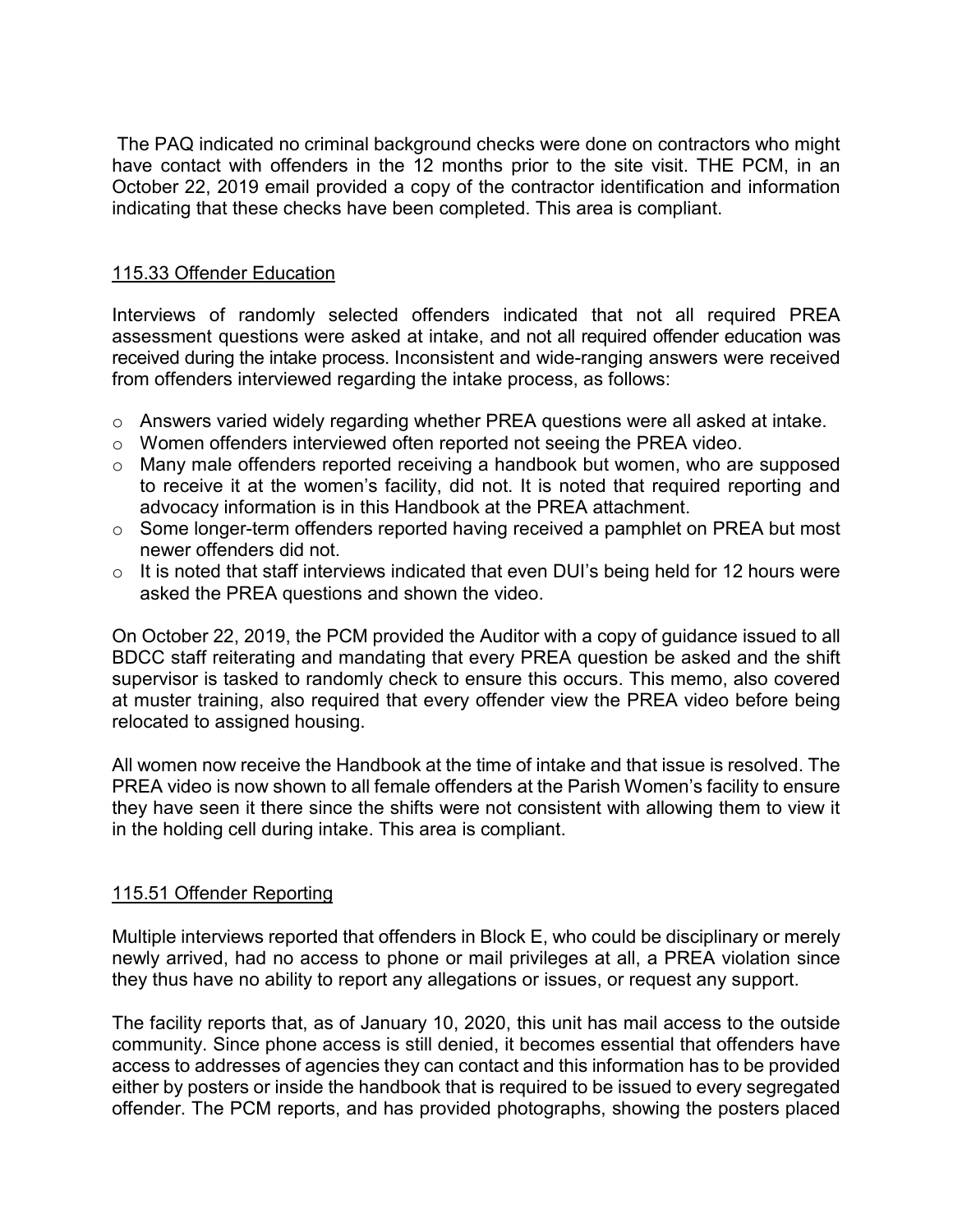into use and has verified that handbooks are issued to every offender at intake.

Eliminating telephone access removed Crime Stoppers as an anonymous reporting resource but access is still available. All deputies have been trained that segregated offenders who request to make a call about a PREA allegation are to be escorted to the Booking area and allowed to make the call. Offenders are then able to confidentially call Crime Stoppers or LaFASA. Although this lack of anonymous access to Crime Stoppers weakens outside reporting of allegations, it is noted that the Sheriff has assigned a criminal Investigator to the facility to deal with offender issues Any offender can contact this investigator to file an allegation. The area Advocacy organization, Project Celebration, has agreed to accept written allegation reports from BDCC offenders in addition to requests to provide advocacy support. The PCM notified the auditors February 5, 2020 that the decision has been made to provide access to telephones in the Segregation area and that this action is underway.

Incident reporting signage, emergency phone numbers, etc., were posted as required in general population and housing units. Staff reported all required signs regarding PREA were posted; many offenders indicated that allegation reporting information was available but that advocacy support information was not posted, and this lack was reported especially by female offenders.

The PCM reported January 23, 2020, that Advocacy signs have been posted in all units to include the segregation area and the female housing units. Segregation units now have large postings that can be viewed unit-wide that provide data on how to contact Project Celebration for requesting advocacy/counseling support or reporting allegations. The PCM provided photographs of the signage. This area is compliant.

### 115.89 Data Storage, publication, and destruction

PREA data needed to be published on the website or made publicly available in some manner. The PCM reported January 10, 2020, that arrangements were complete to publish the PREA data on the WPSO website. This is now compliant.

### 115.16 Lack Of Availability Of Non-Offender Interpreters

The facility had utilized offender interpreters in the intake/booking area and reportedly in the medical area as well, according to several offender and line staff interviews. The facility Captain also used a telephone application (e.g. Google Translate) to assist in the few translation issues that arose at this small facility.

Since the site review, the PCM has obtained information on an interpreter service that is part of an existing court contract that BDCC can use. The facility falls under the contract for, and will use, the same Parish Certified Court Interpreters used by the District Court and Clerk's Office. This area is compliant.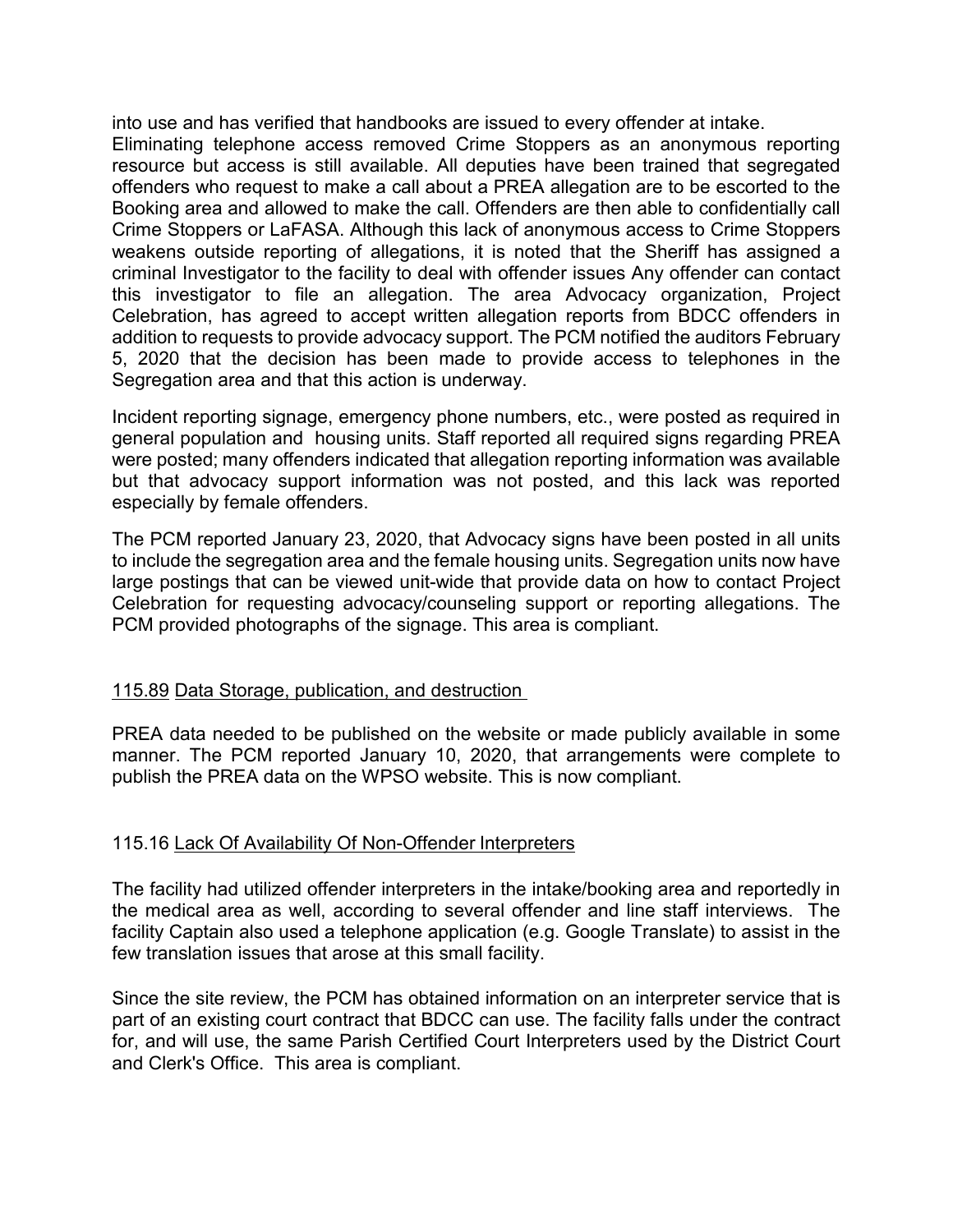# **PREVENTION PLANNING**

Standard 115.11: Zero tolerance of sexual abuse and sexual harassment; PREA coordinator

# 115.11 (a)

- Does the agency have a written policy mandating zero tolerance toward all forms of sexual abuse and sexual harassment?  $\boxtimes$  Yes  $\Box$  No
- Does the written policy outline the agency's approach to preventing, detecting, and responding to sexual abuse and sexual harassment?  $\boxtimes$ Yes □ No

115.11(b)

☐ Has the agency employed or designated an agency-wide PREA Coordinator? ☒ Yes ☐No

- Is the PREA Coordinator position in the upper-level of the agency hierarchy?  $\boxtimes$  Yes  $\Box$  No
- Does the PREA Coordinator have sufficient time and authority to develop,implement, and oversee agency efforts to comply with the PREA standards in all of its facilities?  $\boxtimes$  Yes  $\Box$  No

115.11(c)

- If this agency operates more than one facility, has each facility designated a PREA compliance manager? (N/A if agency operates only one facility.) ☒ Yes ☐ No ☐ NA
- Does the PREA Compliance Manager have sufficient time and authority to coordinate the facility's efforts to comply with the PREA standards? (N/A if agency operates only one facility.)  $\boxtimes$  Yes  $\Box$  No  $\Box$  NA

Auditor Overall Compliance Determination

☐ Exceeds Standard (*Substantially exceeds requirement of standards*)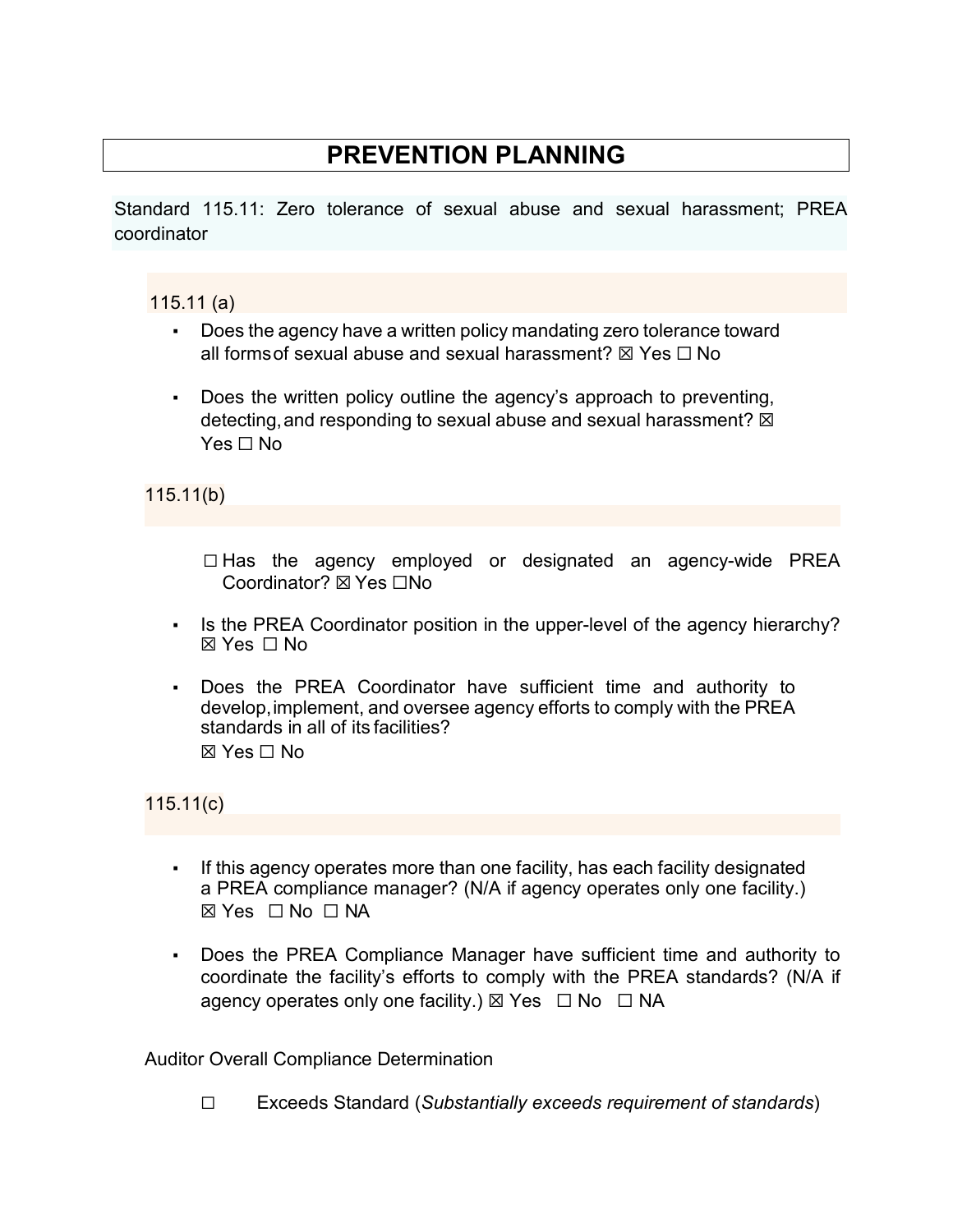- ☒ Meets Standard (*Substantial compliance; complies in all material ways with the standard for the relevant review period*)
- ☐ Does Not Meet Standard (*Requires Corrective Action*)

The WPSO has appointed a PREA Coordinator who has oversight of activities to develop, implement and oversee WPSO's efforts to comply with the PREA Standards in all units. She reports that she has adequate time for this function, in addition to her various administrative and management duties at her facility.

It is the policy of Bayou Dorcheat Correctional Center to provide a safe, humane and appropriately secure environment, free from threats of sexual abuse and sexual harassment for all staff, volunteers, contractors, and offenders by maintaining a program of prevention, detection, response, reporting, investigating and tracking of all alleged and substantiated incidents of sexual abuse. Bayou Dorcheat CC leadership has zerotolerance for incidents of sexual abuse and sexual harassment. Bayou Dorcheat's CPL Ashley Johnson serves as PREA Compliance Manager to coordinate efforts to comply with the PREA standards. The PREA Compliance Manager (PCM) reported in the interview that she has sufficient time and authority to coordinate the facility's efforts to comply with PREA Standards.

The PREA Compliance Manager (PCM), working with the DOC PREA Coordinator, is responsible for monitoring PREA related activities, etc. The PREA Compliance Manager (PCM) ensures that each Standards requirement, including verification that all training, screening, assessments, reporting and monitoring) is accomplished in a timely manner.

The Department has a zero-tolerance policy toward victimization and sexual abuse within the facilities through the PREA Program. Full investigations, appropriate reporting, and compliance to the standards program will be treated as a top priority by administrators and investigators.

Staff who violate this regulation may receive disciplinary action, up to and including termination.

Standard 115.12: Contracting with other entities for the confinement of offenders

115.12(a)

If this agency is public and it contracts for the confinement of its offenders with private agencies or other entities including other government agencies, has the agency included the entity's obligation to comply with the PREA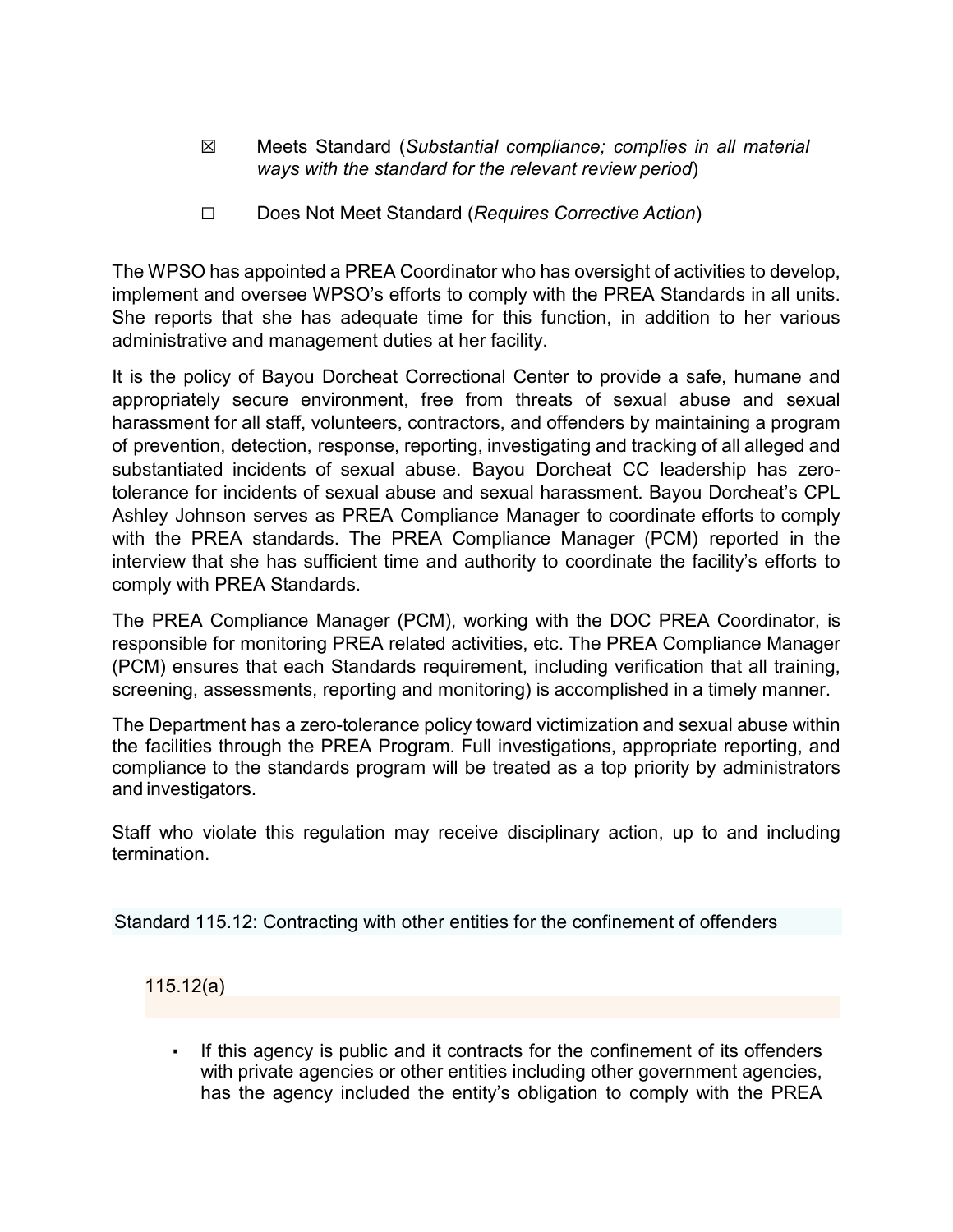standards in any new contract or contract renewal signed on or after August 20, 2012? (N/A if the agency does not contract with private agencies or other entities for the confinement of offenders.)  $\Box$  Yes  $\Box$  No  $\boxtimes$  NA

115.12(b)

Does any new contract or contract renewal signed on or after August 20, 2012 provide for agency contract monitoring to ensure that the contractor is complying with the PREA standards? (N/A if the agency does not contract with private agencies or other entities for the confinement of offenders OR the response to 115.12(a)-1 is NO.)  $\Box$  Yes  $\Box$  No  $\boxtimes$  NA

Auditor Overall Compliance Determination

- ☐ Exceeds Standard (*Substantially exceeds requirement of standards*)
- ☒ Meets Standard (*Substantial compliance; complies in all material ways with the standard for the relevant review period*)
- ☐ Does Not Meet Standard (*Requires Corrective Action*)

BDCC does not contract out their confinement function but do contract for a few services and personnel and the contract manager and the PREA Coordinator interviews indicated that part of their job is to ensure every contract is totally clear on PREA requirements, training, etc. The PREA Coordinator stated that all PREA requirements are included in the contracts and further noted that all contractors are routinely audited by the State agency and the audit includes PREA requirement compliance.

115.13(a)

- Does the agency ensure that each facility has developed a staffing plan that provides for adequate levels of staffing and, where applicable, video monitoring, to protect offenders against sexual abuse?  $\boxtimes$  Yes  $\Box$  No
- Does the agency ensure that each facility has documented a staffing plan thatprovides for adequate levels of staffing and, where applicable, video monitoring, to protect offenders against sexual abuse?  $\boxtimes$  Yes  $\Box$  No
- Does the agency ensure that each facility's staffing plan takes into consideration the generally accepted detention and correctional practices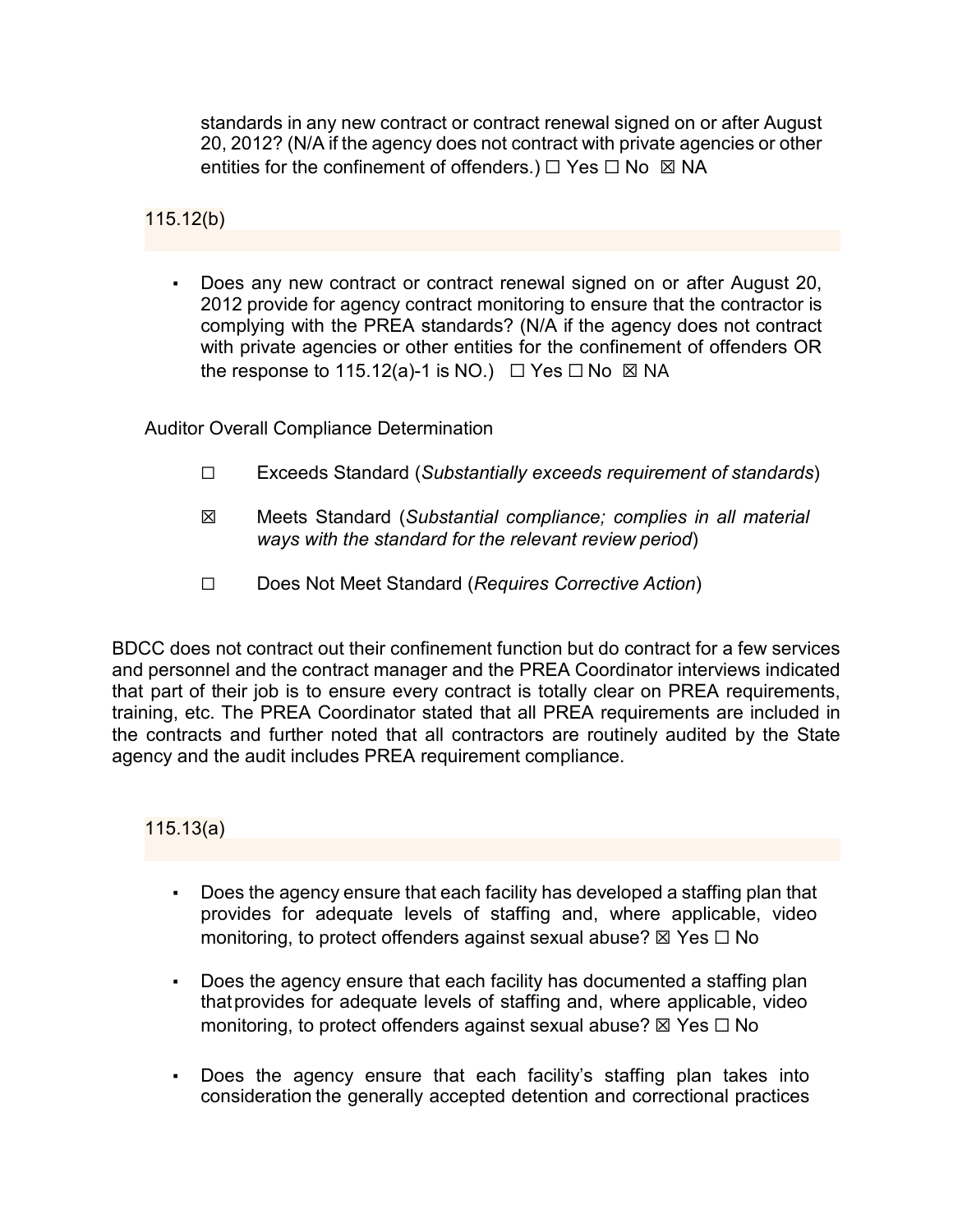in calculating adequate staffing levels and determining the need for video monitoring? ⊠ Yes □ No

- Does the agency ensure that each facility's staffing plan takes into consideration any judicial findings of inadequacy in calculating adequate staffing levels and determining the need for video monitoring?  $\boxtimes$  Yes  $\Box$  No
- Does the agency ensure that each facility's staffing plan takes into consideration any findings of inadequacy from Federal investigative agencies in calculating adequate staffing levels and determining the need for video monitoring? ⊠ Yes □ No
- Does the agency ensure that each facility's staffing plan takes into consideration any findings of inadequacy from internal or external oversight bodies in calculating adequate staffing levels and determining the need for video monitoring? ⊠ Yes □ No
- Does the agency ensure that each facility's staffing plan takes into consideration all components of the facility's physical plant (including blindspots or areas where staff or offenders may be isolated) in calculating adequate staffing levels and determining the need for video monitoring?  $\boxtimes$  $Yes \sqcap No$
- Does the agency ensure that each facility's staffing plan takes into consideration the composition of the offender population in calculating adequate staffing levels and determining the need for video monitoring? ☒ Yes ☐ No
- Does the agency ensure that each facility's staffing plan takes into consideration the number and placement of supervisory staff in calculating adequate staffing levels and determining the need for video monitoring? ⊠ Yes □ No
- Does the agency ensure that each facility's staffing plan takes into consideration the institution programs occurring on a particular shift in calculating adequate staffing levels and determining the need for video monitoring? ⊠ Yes □ No □ NA
- Does the agency ensure that each facility's staffing plan takes into consideration any applicable State or local laws, regulations, or standards in calculating adequate staffing levels and determining the need for video monitoring? ⊠ Yes □ No
- Does the agency ensure that each facility's staffing plan takes into consideration the prevalence of substantiated and unsubstantiated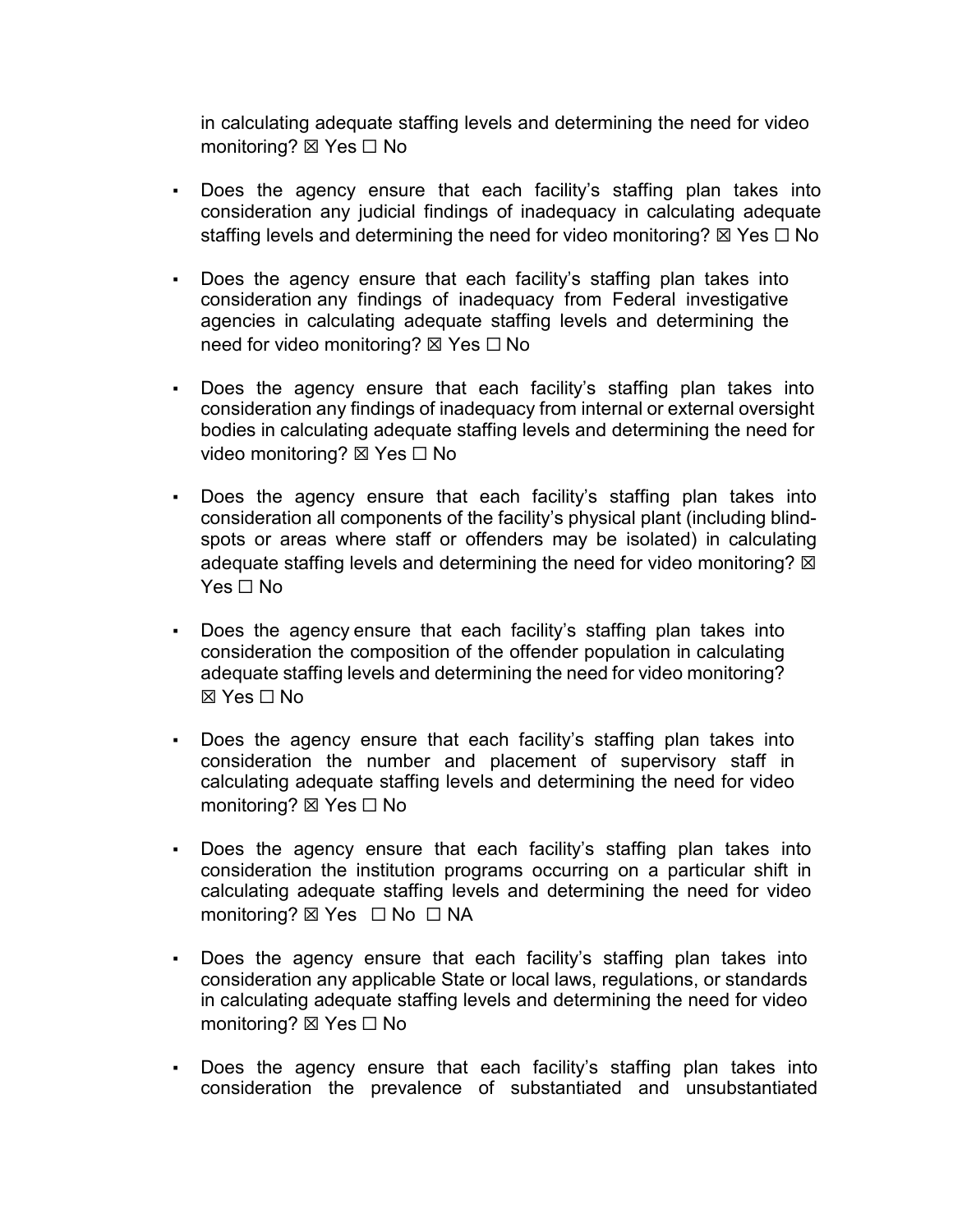incidents of sexual abuse in calculating adequate staffing levels and determining the need for video monitoring?  $\boxtimes$  Yes  $\Box$  No

▪ Does the agency ensure that each facility's staffing plan takes into consideration any other relevant factors in calculating adequate staffing levels and determining the need for video monitoring?  $\boxtimes$  Yes  $\Box$  No

# 115.13(b)

▪ In circumstances where the staffing plan is not complied with, does the facility document and justify all deviations from the plan? (N/A if no deviations from staffing plan.)  $\boxtimes$  Yes  $\Box$  No  $\Box$  NA

115.13(c)

- In the past 12 months, has the facility, in consultation with the agency PREA Coordinator, assessed, determined, and documented whether adjustments are needed to: The staffing plan established pursuant to paragraph (a) of this section?  $\boxtimes$  Yes  $\Box$  No
- In the past 12 months, has the facility, in consultation with the agency PREA Coordinator, assessed, determined, and documented whether adjustments areneeded to: The facility's deployment of video monitoring systems and other monitoring technologies?  $\boxtimes$  Yes  $\Box$  No
- In the past 12 months, has the facility, in consultation with the agency PREA Coordinator, assessed, determined, and documented whether adjustments are needed to: The resources the facility has available to commit to ensure adherence to the staffing plan?  $\boxtimes$  Yes  $\Box$  No

# 115.13(d)

- Has the facility/agency implemented a policy and practice of having intermediate-level or higher-level supervisors conduct and document unannounced rounds to identify and deter staff sexual abuse and sexual harassment? **⊠** Yes  $\Box$  No
- **Example 1** Is this policy and practice implemented for night shifts as well as day shifts?  $\boxtimes$ Yes □ No
- Does the facility/agency have a policy prohibiting staff from alerting other staff members that these supervisory rounds are occurring, unless such announcement is related to the legitimate operational functions of the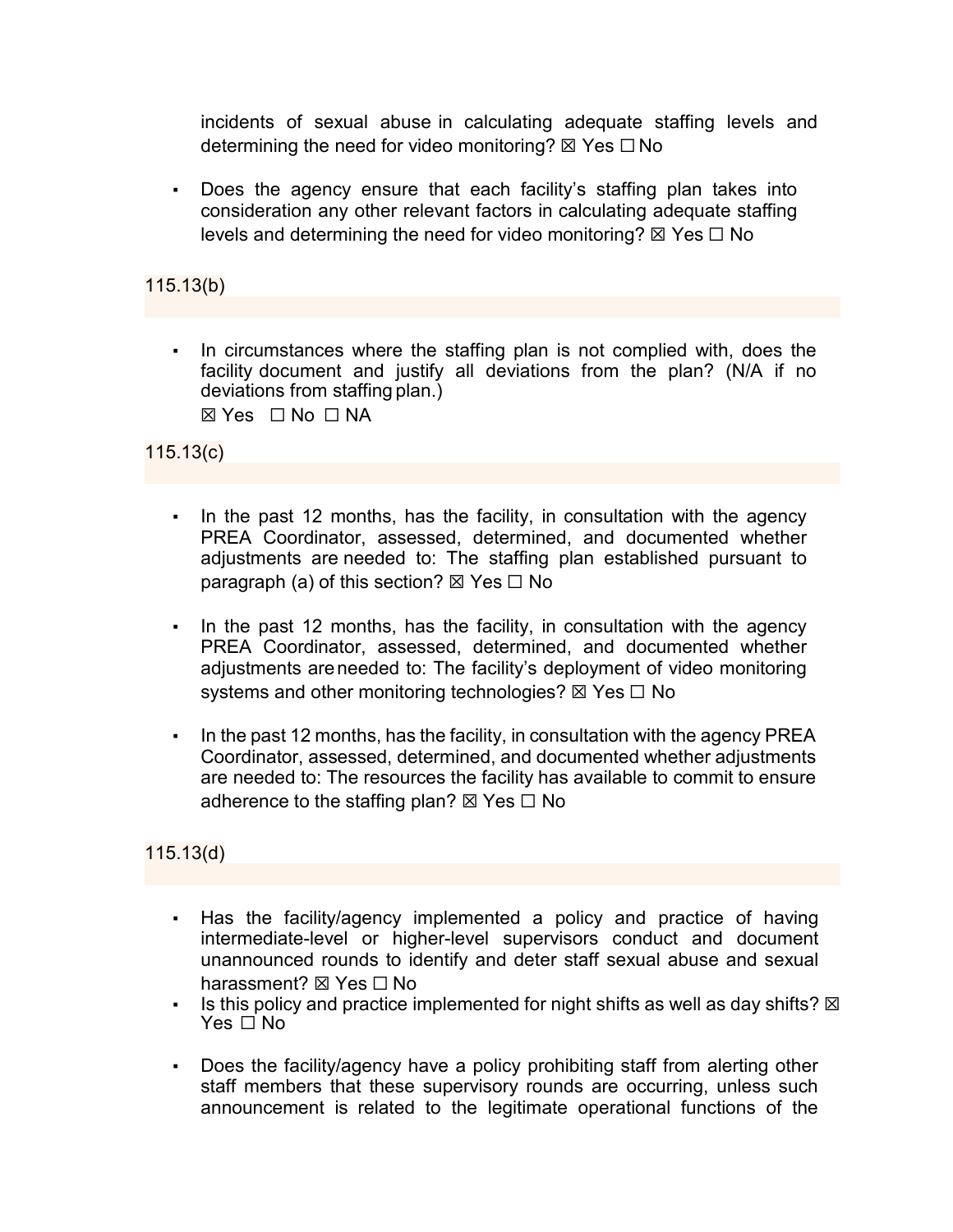facility? ⊠ Yes  $□$  No

Auditor Overall Compliance Determination

- ☐ Exceeds Standard (*Substantially exceeds requirement of standards*)
- ☒ Meets Standard (*Substantial compliance; complies in all material ways with the standard for the relevant review period*)
- ☐ Does Not Meet Standard (*Requires Corrective Action*)

DOC requires each facility housing DOC offenders to develop and document a staffing plan that provides for adequate levels of staffing and, where applicable, video monitoring, to protect offenders against sexual abuse. When designing new units, planning substantial expansions or modifications to existing units or when updating a video monitoring system, the Warden is tasked to consider how such expansions, modifications or updates would enhance the unit's ability to protect offenders from sexual abuse.

The facility has added additional video cameras since the last monitoring to assist the effectiveness of the facility PREA program. Each year a review and evaluation are conducted to note any areas of need or best practice in the placement of cameras. Currently, all areas of offender housing and/or activity area are well supervised.

The Warden reported in his interview that it requires continuous attention to ensure that priority and critical billets are filled in each shift. When calculating adequate more longterm staffing levels and determining the need for video monitoring, each unit is required to take into consideration the items listed in §115.13(A):

- 1) Generally accepted detention and correctional practices;
- 2) Any judicial findings of inadequacy;<br>3) Any finding of inadequacy from Fed
- Any finding of inadequacy from Federal investigative agencies;
- 4) Any findings of inadequacy from internal or external oversight bodies;
- 5) All components of the unit's physical plant (including blind spots or areas where staff or offenders may be isolated);
- 6) The composition of the offender population;
- 7) The number and placement of supervisory staff;
- 8) Institution programs occurring on a particular shift;
- 9) Any applicable State or local laws, regulations or standards;
- 10) The prevalence of substantiated and unsubstantiated incidents of sexual abuse;
- 11) Any other relevant factors.

Interviews with the Warden, PREA Compliance Manager, and senior staff indicated that incident data is considered in staffing reviews, but all interviews noted that there are few sexual assault incidents to actually review and the Sexual Assault Incident Reviews normally focus more on staffing, camera technology, blind spots and population characteristics. The PREA Coordinator, in her interview, indicated that she reviews every facility staffing plan annually. In circumstances where the staffing plan is not complied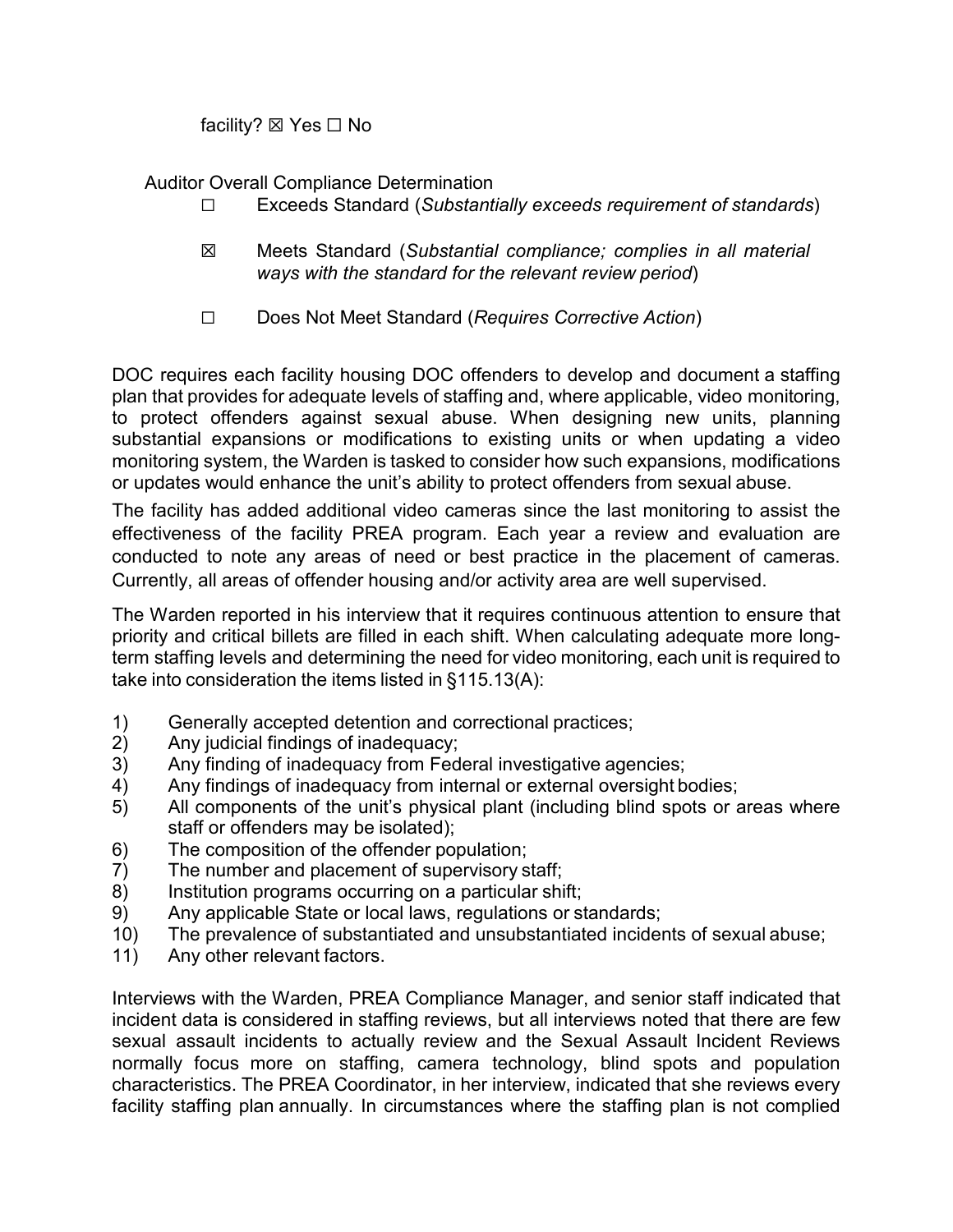with, the Warden is aware of and documents deviations from the plan.

The Warden, Captain, and PREA Compliance Manager assess whether adjustments are needed to the staffing plan, deployment of video monitoring systems or other monitoring technologies, and to determine the resources the facility has available to commit to ensuring adherence to the staffing plan.

The staffing plans determine and document whether adjustments are needed to the staffing plan, deployment of video monitoring systems or other monitoring technologies and the resources the facility has available to commit to ensuring adherence to the staffing plan.

In addition to rounds specified in institutional policy, the Warden requires both intermediate-level or higher-level supervisors to conduct and document unannounced rounds on all shifts for the purpose of identifying and deterring staff sexual abuse and sexual harassment. The policy prohibits staff from alerting other staff members that these supervisory rounds are occurring.

### Standard 115.14: Youthful offenders

115.14(a)

Does the facility place all youthful offenders in housing units that separate them from sight, sound, and physical contact with any adult offenders through use of a shared dayroom or other common space, shower area, or sleeping quarters? (N/A if facility does not have youthful offenders [offenders <18 years old].) ☒Yes ☐ No ☐NA

115.14(b)

- In areas outside of housing units does the agency maintain sight and sound separation between youthful offenders and adult offenders? (N/A if facility does not have youthful offenders [offenders  $\leq$  18 years old].)  $\boxtimes$  Yes  $\Box$  No  $\Box$   $\Box$  NA
- In areas outside of housing units does the agency provide direct staff supervision when youthful offenders and adult offenders have sight, sound, or physical contact? (N/A if facility does not have youthful offenders [offenders <18 years old].) ⊠Yes  $\Box$  No  $\Box$ NA

115.14(c)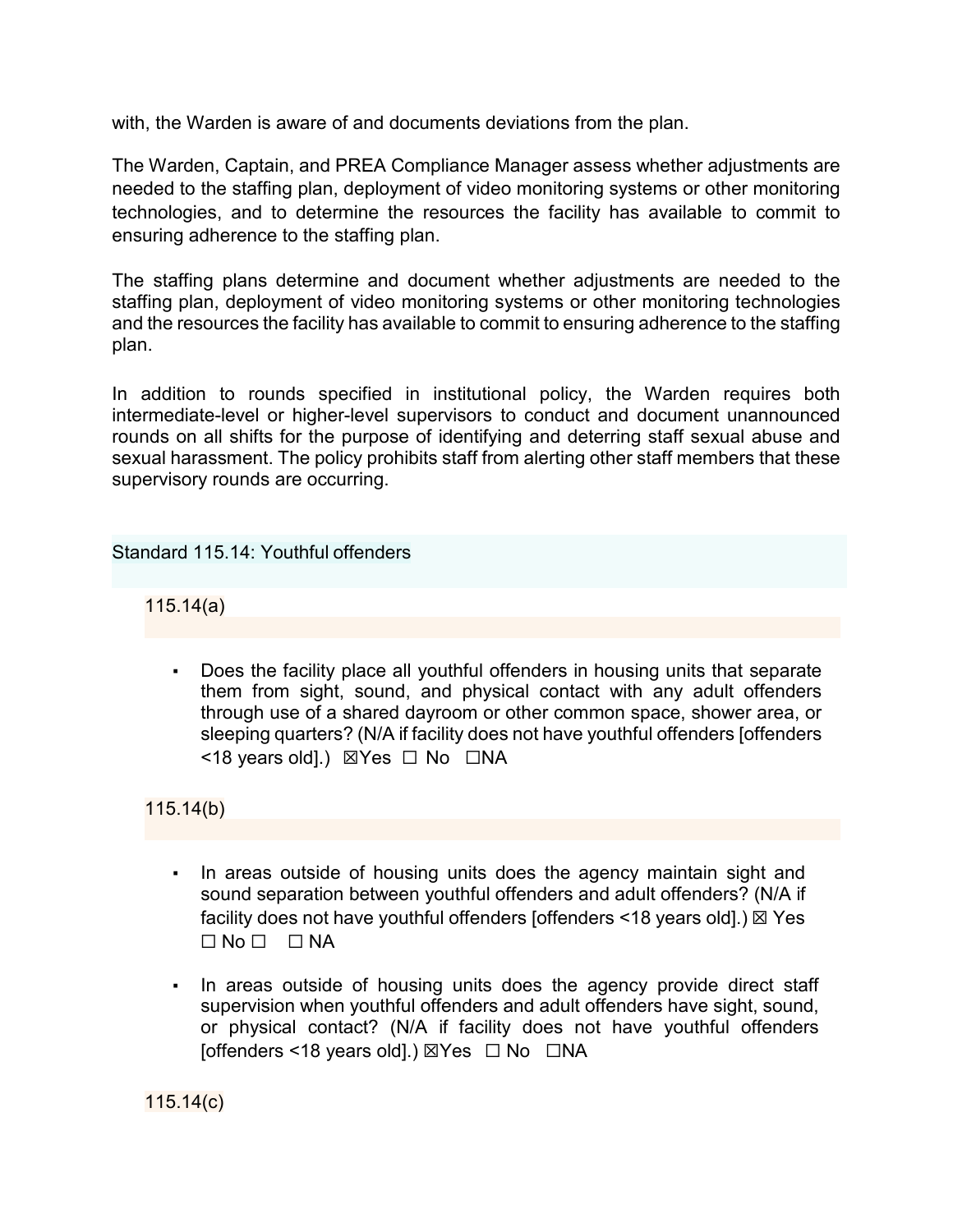- Does the agency make its best efforts to avoid placing youthful offenders in isolation to comply with this provision? (N/A if facility does not have youthful offenders [offenders <18 years old].) ☒Yes ☐ No ☐NA
- Does the agency, while complying with this provision, allow youthful offenders daily large- muscle exercise and legally required special education services, except in exigent circumstances? (N/A if facility does not have youthful offenders [offenders <18 yearsold].)

☒ Yes ☐ No ☐ NA

▪ Do youthful offenders have access to other programs and work opportunities to the extent possible? (N/A if facility does not have youthful offenders [offenders <18 years old].)

 $\boxtimes$ Yes  $\Box$  No  $\Box$  NA

Auditor Overall Compliance Determination

- ☐ Exceeds Standard (*Substantially exceeds requirement of standards*)
- ☒ Meets Standard (*Substantial compliance; complies in all material ways with the standard for the relevant review period*)
- ☐ Does Not Meet Standard (*Requires Corrective Action*)

This facility does not routinely house youthful offenders and just processes them into confinement and only retains them until they can be transferred to a youthful offender program in nearby Shreveport LA that is youth offender compliant.

The policy reported in the PAQ and discussed with the PCM is compliant but there were no youthful offenders to interview.

### POLICY:

It is the policy of the Webster Parish Sheriff's Office that youthful offenders will not have sight, sound, or physical contact with adult offenders through the use of a shared day room, holding cell, or another common area.

In situations where youthful offenders and adult offenders are in areas where they may have such contact, staff will provide direct supervision at all times.

Facility staff will attempt to avoid placing youthful offenders on a segregated housing status to comply with this policy, but the safety of the youthful offender will take precedence.

Youthful offenders will be allowed access on a scheduled basis to the recreation area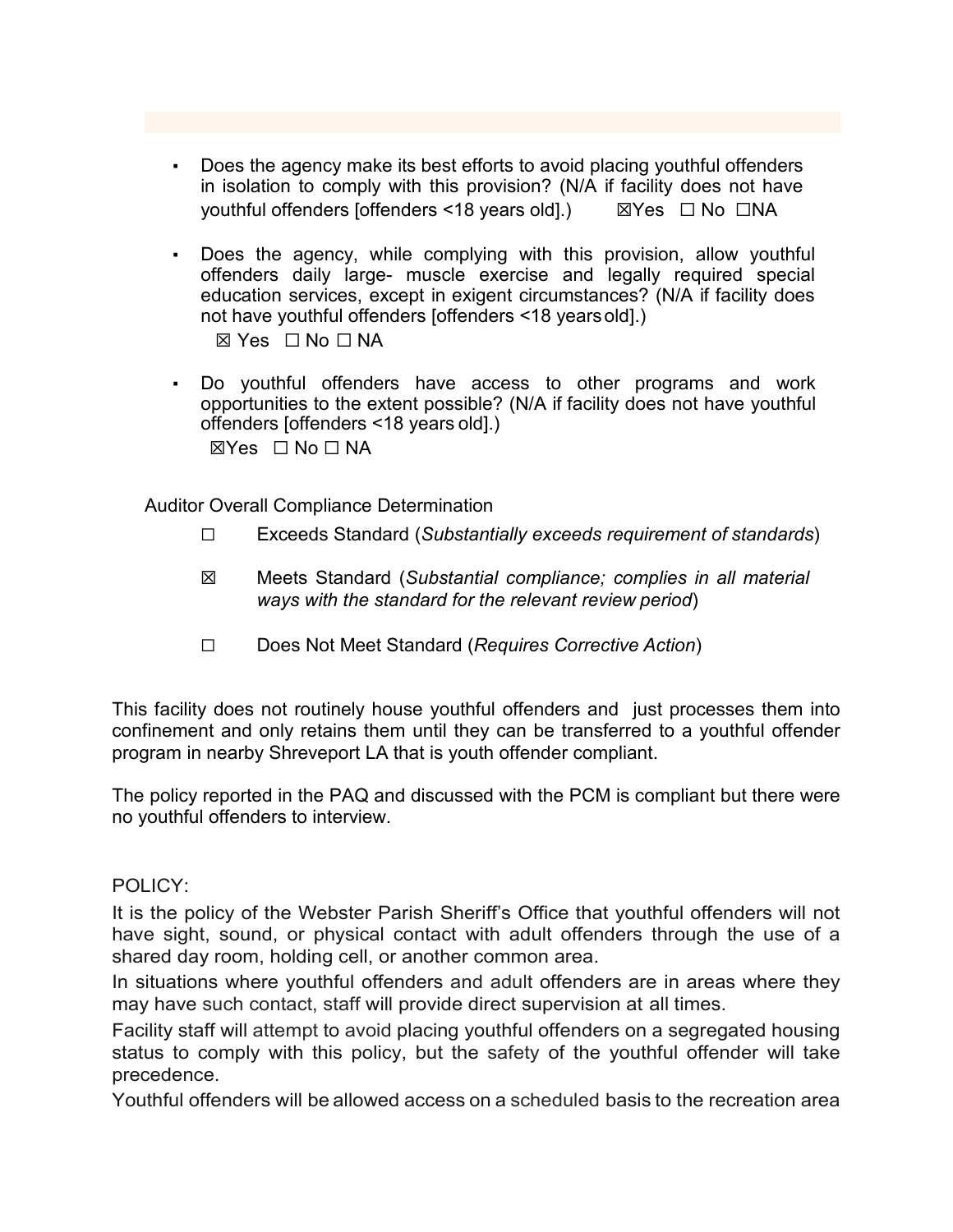designated for youthful offenders.

Absentexigentcircumstances, staffwillnotdenyyouthfuloffenders daily exercise or recreation or access to education services, work opportunities, or other programs offered at the facility.

Intake/Booking staff shall notify the on-duty supervisor of any offender being processed that is under eighteen (18) years of age. Booking staff will ensure that all youthful offenders are screened and assigned to the designated housing area at the Bayou Dorcheat Correctional Center.

All male youthful offenders will be assigned to Alpha Cells 217, 219, 220,243,245, and/or 261. If the cells are unavailable, youthful male offenders will be housed in Booking Cell# 33 or Cell# 113 unless BDCC is housing a youthful female offender in which case youthful males will be placed in alternative housing options. If further housing arrangements are made staff will ensure it is a safe, humane, and appropriately secure environment.

The supervisor will ensure that procedures for housing youthful offenders are followed and will inform the Warden and/or Assistant Warden(s) of the youthful offender's custody status.

The Warden and/or Assistant Warden(s) will notify Medical Staff/Mental Health services that a youthful offender has been admitted to the facility within 72 hours of their arrival.

Youthful offenders will be offered programming at a minimum of one hour a week with a mental health clinician, counselor, educational volunteer, and/or programming services contractor/volunteer. Youthful offenders will also be afforded the opportunity for additional programs through education and substance abuse where applicable.

Youthful offenders will be afforded at least one appointment with a mental health clinician and/or counselor.

Once a week, a list of any new youthful offenders admitted to the BDCC will be made available to the Webster Parish School Board to be screened for additional programming eligibility.

Standard 115.15: Limits to cross-gender viewing and searches

115.15(a)

Does the facility always refrain from conducting any cross-gender strip or cross-gender visual body cavity searches, except in exigent circumstances or by Medical practitioners?  $\boxtimes$  Yes  $\Box$  No

115.15(b)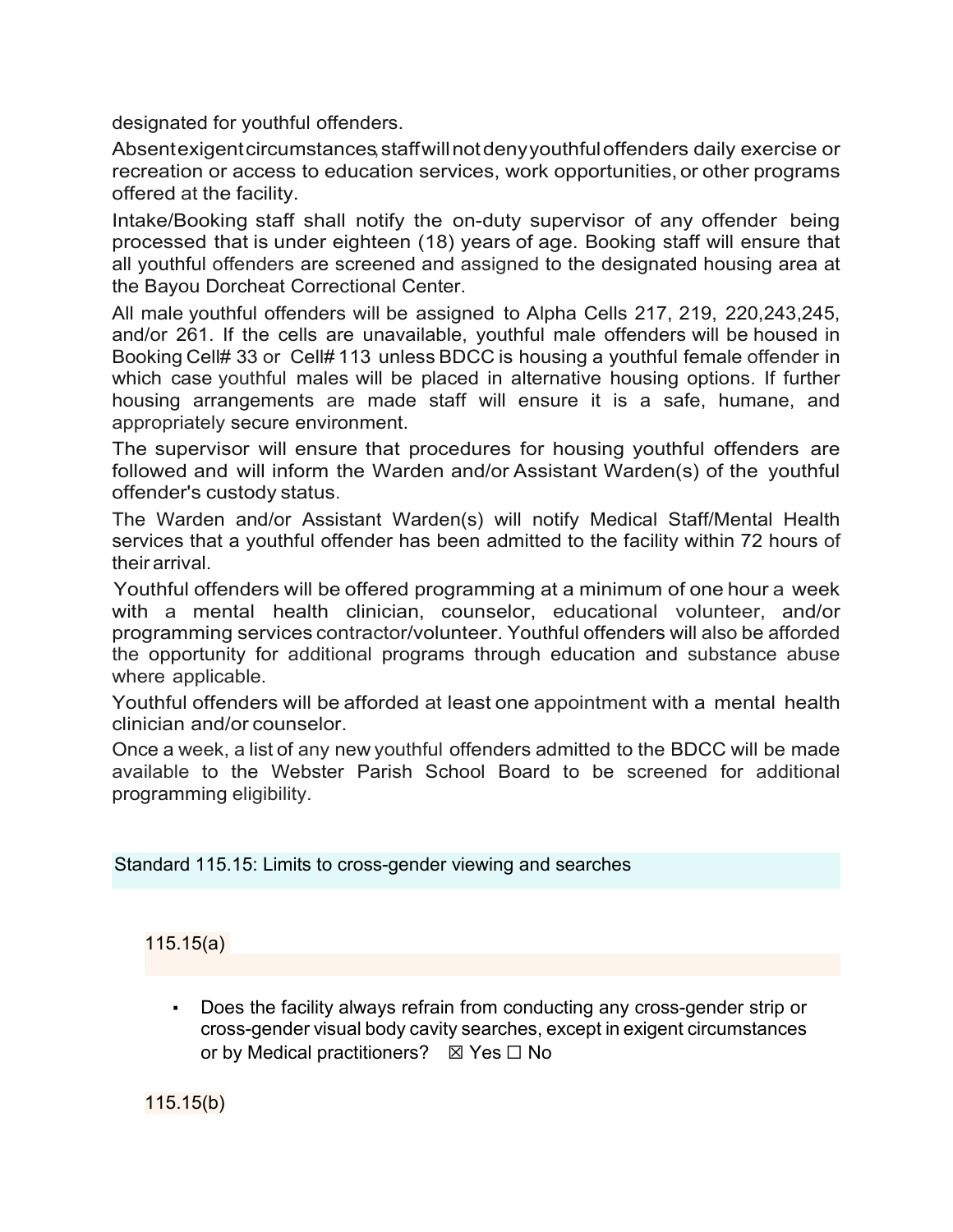- Does the facility always refrain from conducting cross-gender pat-down searches of female offenders in non-exigent circumstances? (N/A here for facilities with less than 50 offenders before August 20,2017.)  $\boxtimes$  Yes  $\Box$ No **X** NA
- Does the facility always refrain from restricting female offenders' access to regularly available programming or other out-of-cell opportunities in order to comply with this provision? (N/A here for facilities with less than 50 offenders before August 20, 2017.) ☒ Yes ☐ No ☒ NA

# 115.15(c)

- Does the facility document all cross-gender strip searches and crossgender visual body cavity searches?  $\boxtimes$  Yes  $\Box$  No
- Does the facility document all cross-gender pat-down searches of female offenders? ⊠ Yes □ No

### 115.15(d)

- Does the facility implement a policy and practice that enables offenders to shower, perform bodily functions, and change clothing without nonmedical staff of the opposite gender viewing their breasts, buttocks, or genitalia, except in exigent circumstances or when such viewing is incidental to routine cell checks?  $\boxtimes$  Yes  $\Box$  No
- Does the facility require staff of the opposite gender to announce their presence when entering an offender housing unit?  $\boxtimes$  Yes  $\Box$  No

### 115.15 (e)

- Does the facility always refrain from searching or physically examining transgender or intersex offenders for the sole purpose of determining the offender's genital status? ☒Yes ☐ No
- **•** If an offender's genital status is unknown, does the facility determine genital status during conversations with the offender, by reviewing Medical records, or, if necessary, by learning that information as part of a broader Medical examination conducted in private by a Medical practitioner?  $\boxtimes$  Yes  $\Box$  No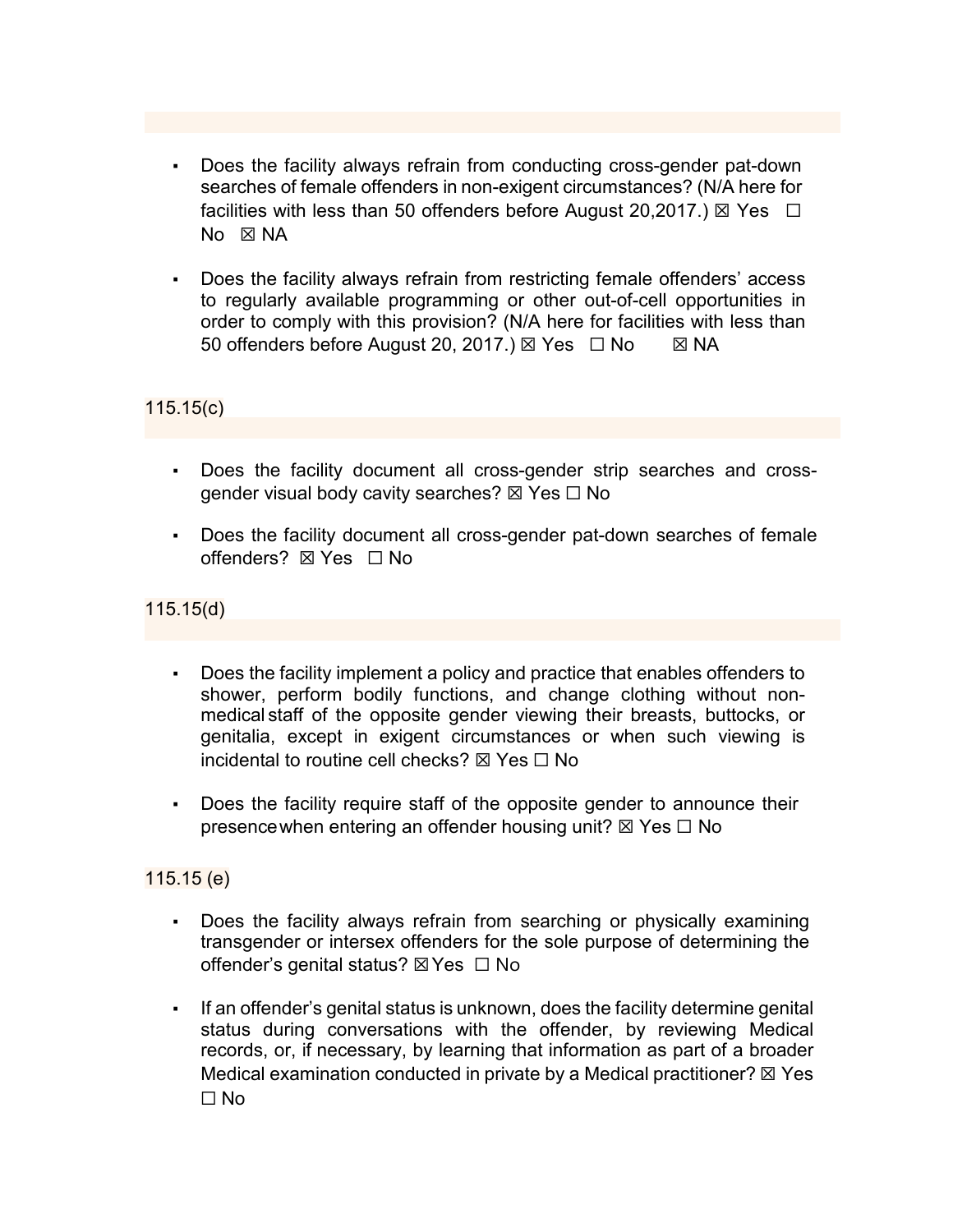# 115.15(f)

- Does the facility/agency train security staff in how to conduct crossgender pat down searches in a professional and respectful manner, and in the least intrusive manner possible, consistent with security needs? ☒ Yes ☐ No
- Does the facility/agency train security staff in how to conduct searches of transgender and intersex offenders in a professional and respectful manner, and in the least intrusive manner possible, consistent with security needs? ⊠ Yes  $□$  No

Auditor Overall Compliance Determination

- ☐ Exceeds Standard (*Substantially exceeds requirement of standards*)
- ☒ Meets Standard (*Substantial compliance; complies in all material ways with the standard for the relevant review period*)
- ☐ Does Not Meet Standard (*Requires Corrective Action*)

### Cross-Gender Supervision:

The female confinement space is, on rare occasion, supervised by a male deputy in the absence of an available female staff member. Security camera technology in the all-male correctional center has blocking technology to prevent observing the private parts of naked offenders as they shower, complete toilet functions, etc. but that technology was not in place in the female facility and thus female offenders were shown on camera in various unclothed states and observable to the male deputy on the desk monitor at the time of the audit. The security contractor remedied this with blocking technology immediately after the audit.

The Webster Parish Sheriff's Office permits only same-sex searches and there have been no cross-gender searches this past 12 months. During emergencies or other exigent circumstances requiring the immediate need, deputies may conduct a pat search (frisk) on an offender of the opposite sex with proper authorization from a supervisor. All searches will be conducted in a professional and respectful manner and in the least intrusive manner possible, consistent with security needs. All Deputies receive training on same-sex pat searches (frisk) as part of their mandatory training. Deputies must document any search conducted on a member of the opposite sex. This rule applies to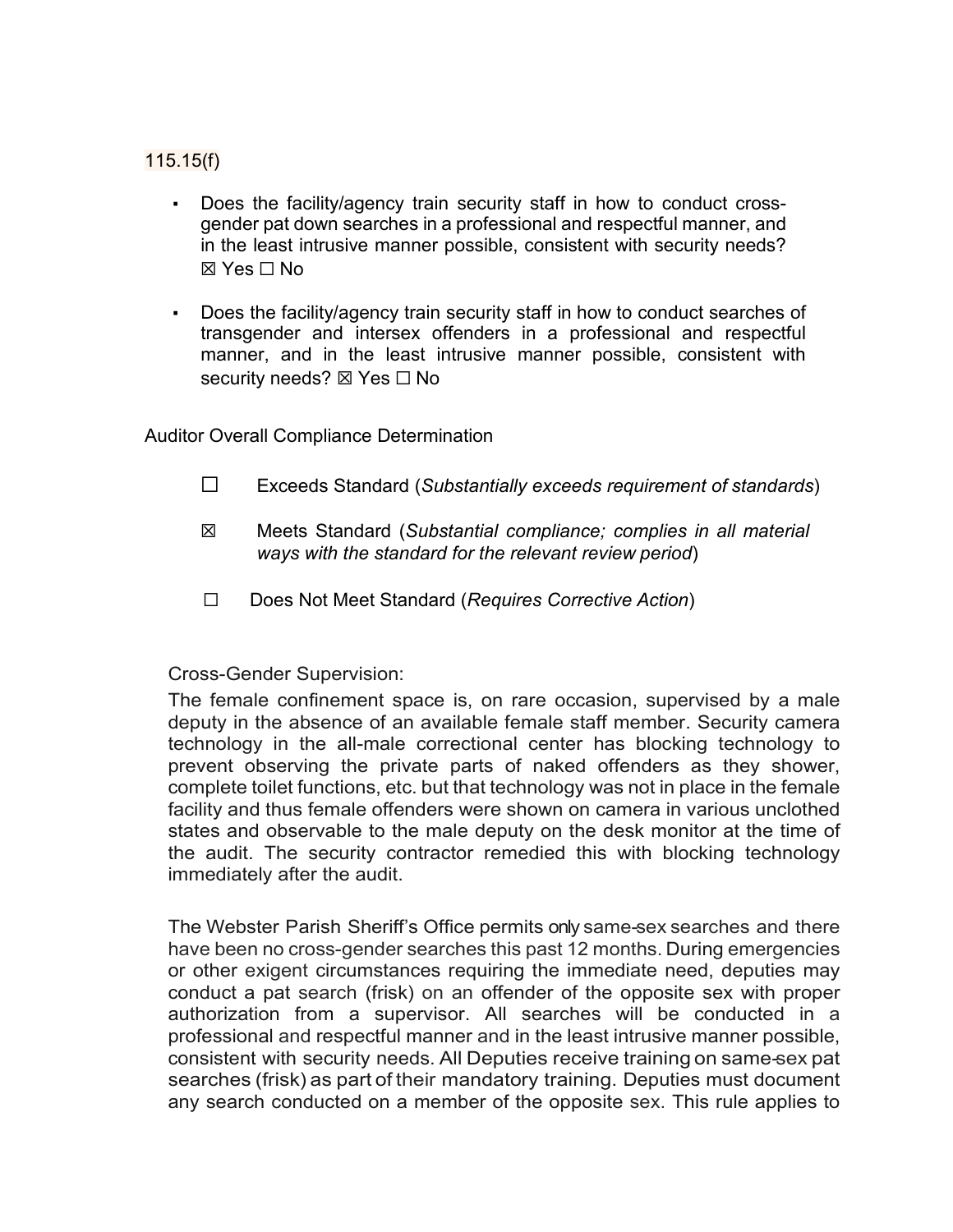all types of searches identified in the Bayou Dorcheat Parish Sheriff's Office policies and procedures pertaining to Searches.

Interviews indicated, for example, that the site review for the PREA audit was an unusual departure wherein opposite gender persons actually entered a unit. Noted also was the prohibition of cross-gender searches of any type, with the normal exception for exigent circumstances (which have not occurred). Multiple interviews were conducted with random and specialized staff. Interviews showed that the facility does an excellent job of ensuring it announces the presence of opposite gender staff the rare times they appear in a unit. During the site review, staff were aware of the requirement of announcing the presence of the opposite gender and did so accordingly and in a timely manner. All announcements were made either from the control unit or as entry occurred. Cross-gender visits are actually rare as all units are staffed with same-gender staff as the offenders in that unit, although on rare occasion a male will work in the female unit due to a shortage in the very small female staff numbers. Staffing appeared adequate but this is a small facility and the number of line staff is small.

Interviews with both staff and offenders stated that offenders are able to shower, perform bodily functions, and change clothes without a non-Medical staff of the opposite gender viewing their buttocks or genitalia, except in exigent circumstances or when such viewing is incidental to routine rounds. Upon entering a housing unit, all cross-gender staff announces their presence. During the facility site review, opposite gender announcements were made in all areas. It is additionally noted that opposite gender direct supervision in housing areas is rare in the women's facility and non-existent in the men's facility, and this information was provided in both staff and offender interviews as well as documented on the staffing rosters. Announcement of opposite gender staff entering a unit is documented in the log by the Control Room operator in that area to provide compliance documentation for the standard.

No search or physical exam is permitted when the sole purpose of the search or physical exam is to determine the offender's genital status. Random staff and Medical staff both stated in interviews that only Medical staff could perform any similar examination.

All correctional security staff is trained to conduct cross-gender pat-down searches and searches of transgender and intersex offenders in a professional and respectful manner, in the least intrusive manner possible while maintaining good security practices. During interviews, it was noted that staff was aware of the procedure to use in the event that they had to search a transgender offender, but it is rarely used due to there being so few in number.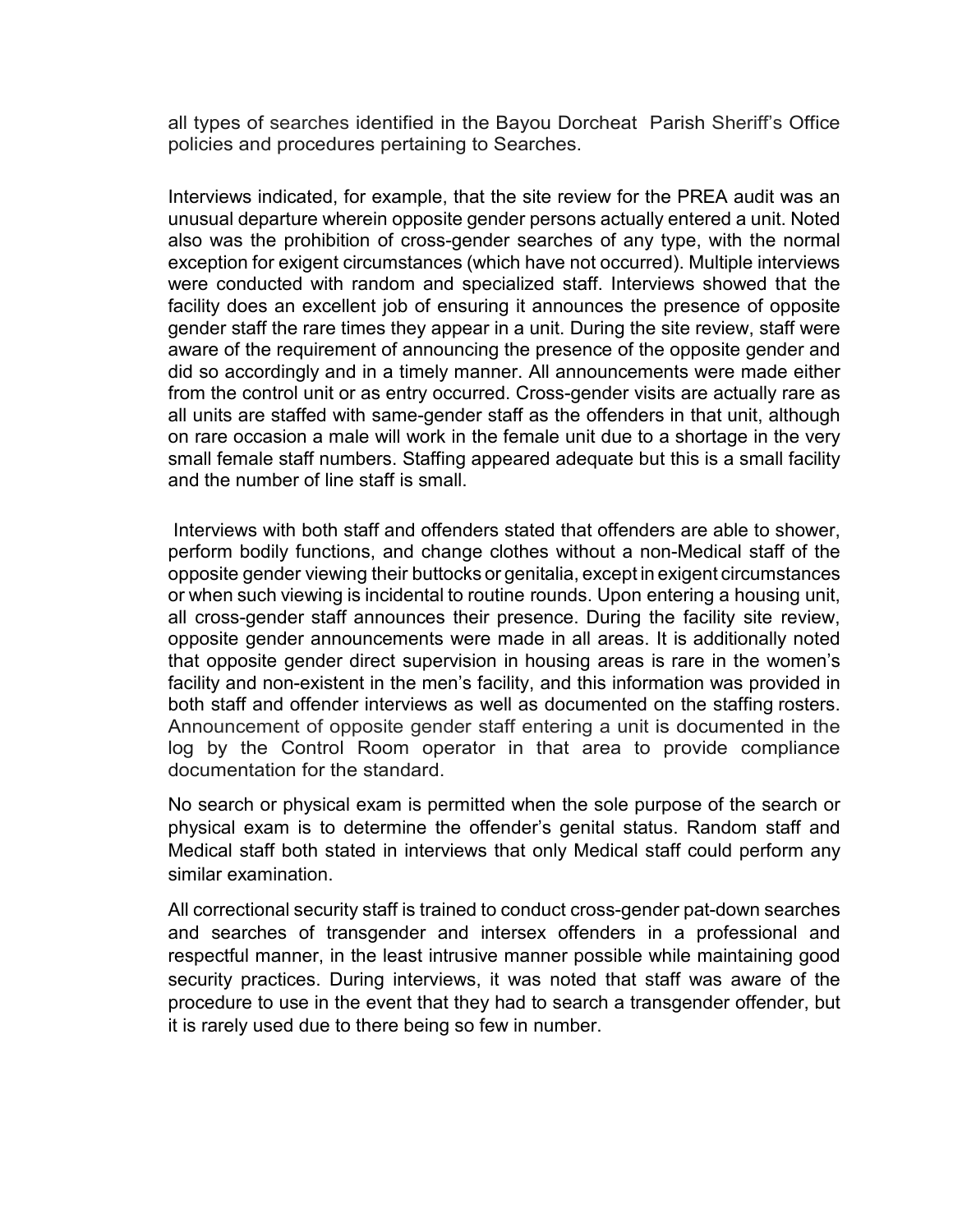Standard 115.16: Offenders with disabilities and offenders who are limited English proficient

115.16(a)

- Does the agency take appropriate steps to ensure that offenders with disabilities have an equal opportunity to participate in or benefit from all aspects of the agency's efforts to prevent, detect, and respond to sexual abuse and sexual harassment, including: offenders who are deaf or hard of hearing? ⊠ Yes □ No
- Does the agency take appropriate steps to ensure that offenders with disabilities have an equal opportunity to participate in or benefit from all aspects of the agency's efforts to prevent, detect, and respond to sexual abuse and sexual harassment, including: offenders who are blind or have low vision? ⊠ Yes □ No
- Does the agency take appropriate steps to ensure that offenders with disabilities have an equal opportunity to participate in or benefit from all aspects of the agency's efforts to prevent, detect, and respond to sexual abuse and sexual harassment, including: offenders who have intellectual disabilities? ☒ Yes ☐ No
- **•** Does the agency take appropriate steps to ensure that offenders with disabilities have an equal opportunity to participate in or benefit from all aspects of the agency's efforts to prevent, detect, and respond to sexual abuse and sexual harassment, including: offenders who have psychiatric disabilities? ☒ Yes ☐ No
- Does the agency take appropriate steps to ensure that offenders with disabilities have an equal opportunity to participate in or benefit from all aspects of the agency's efforts to prevent, detect, and respond to sexual abuse and sexual harassment, including: offenders who have speech disabilities? ☒ Yes ☐ No
- Does the agency take appropriate steps to ensure that offenders with disabilities have an equal opportunity to participate in or benefit from all aspects of the agency's efforts to prevent, detect, and respond to sexual abuse and sexual harassment, including: Other (if other, please explain in overall determination notes)? ⊠ Yes □ No
- Do such steps include, when necessary, ensuring effective communication with offenders who are deaf or hard of hearing?  $\boxtimes$  Yes  $\Box$  No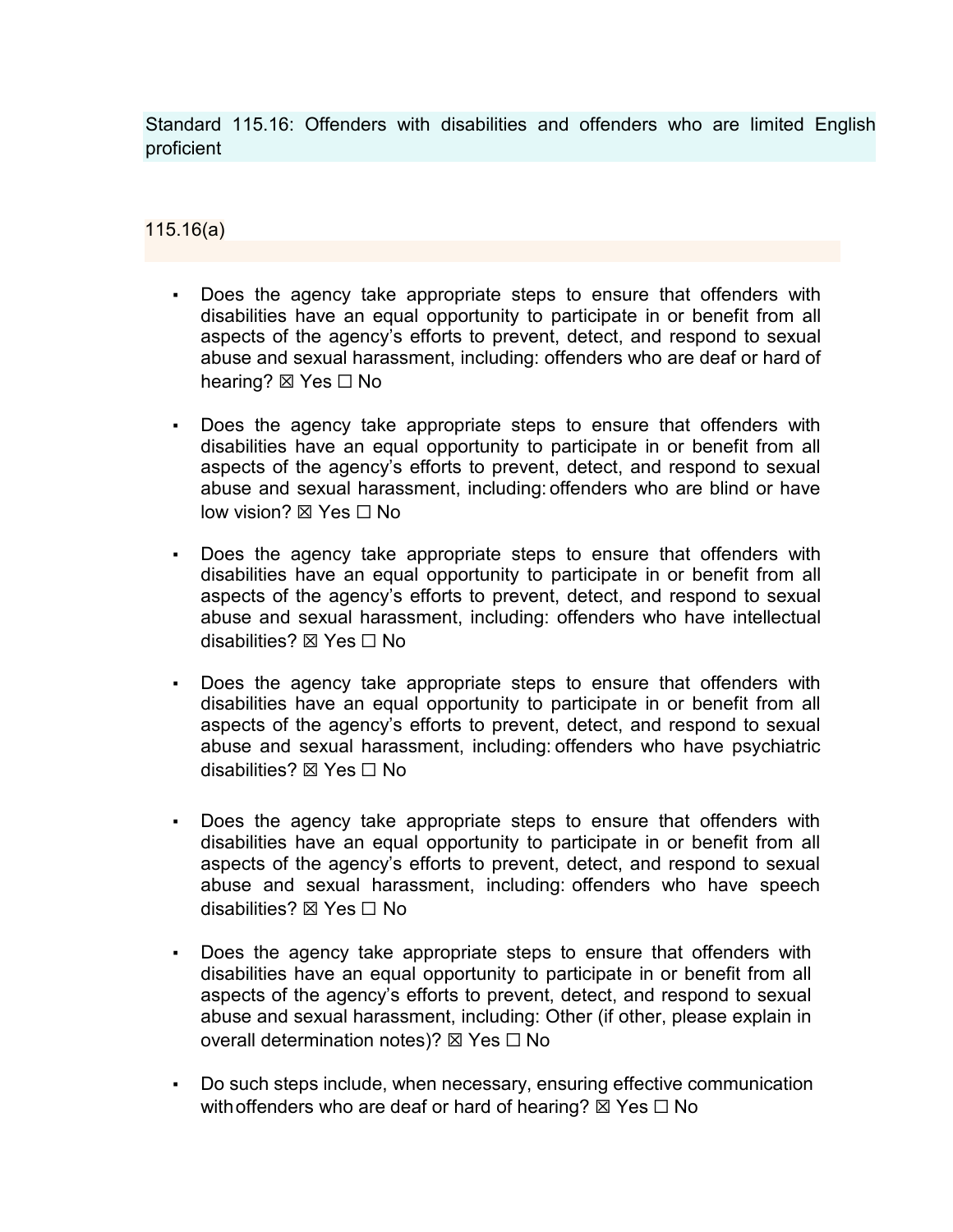- Do such steps include, when necessary, providing access to interpreters who can interpret effectively, accurately, and impartially, both receptively and expressively, using any necessary specialized vocabulary?  $\boxtimes$  Yes  $\Box$ No
- Does the agency ensure that written materials are provided in formats or through methods that ensure effective communication with offenders with disabilities including offenders who: Have intellectual disabilities?  $\boxtimes$  Yes  $\Box$  No
- Does the agency ensure that written materials are provided in formats or through methods that ensure effective communication with offenders with disabilities including offenders who: Have limited reading skills?  $\boxtimes$ Yes □ No
- Does the agency ensure that written materials are provided in formats or through methods that ensure effective communication with offenders with disabilities including offenders who: Are blind or have low vision?  $\boxtimes$  Yes  $\Box$ No

# 115.16(b)

- Does the agency take reasonable steps to ensure meaningful access to all aspects of the agency's efforts to prevent, detect, and respond to sexual abuse and sexual harassment to offenders who are limited English proficient? ☒ Yes ☐ No
- Do these steps include providing interpreters who can interpret effectively, accurately, and impartially, both receptively and expressively, using any necessary specialized vocabulary?  $\boxtimes$  Yes  $\Box$  No

# 115.16(c)

Does the agency always refrain from relying on offender interpreters, offender readers, or other types of offender assistance except in limited circumstances where an extended delay in obtaining an effective interpreter could compromise the offender's safety, the performance of first-response duties under §115.64, or the investigation of the offender's allegations?  $\boxtimes$  Yes  $\Box$  No

Auditor Overall Compliance Determination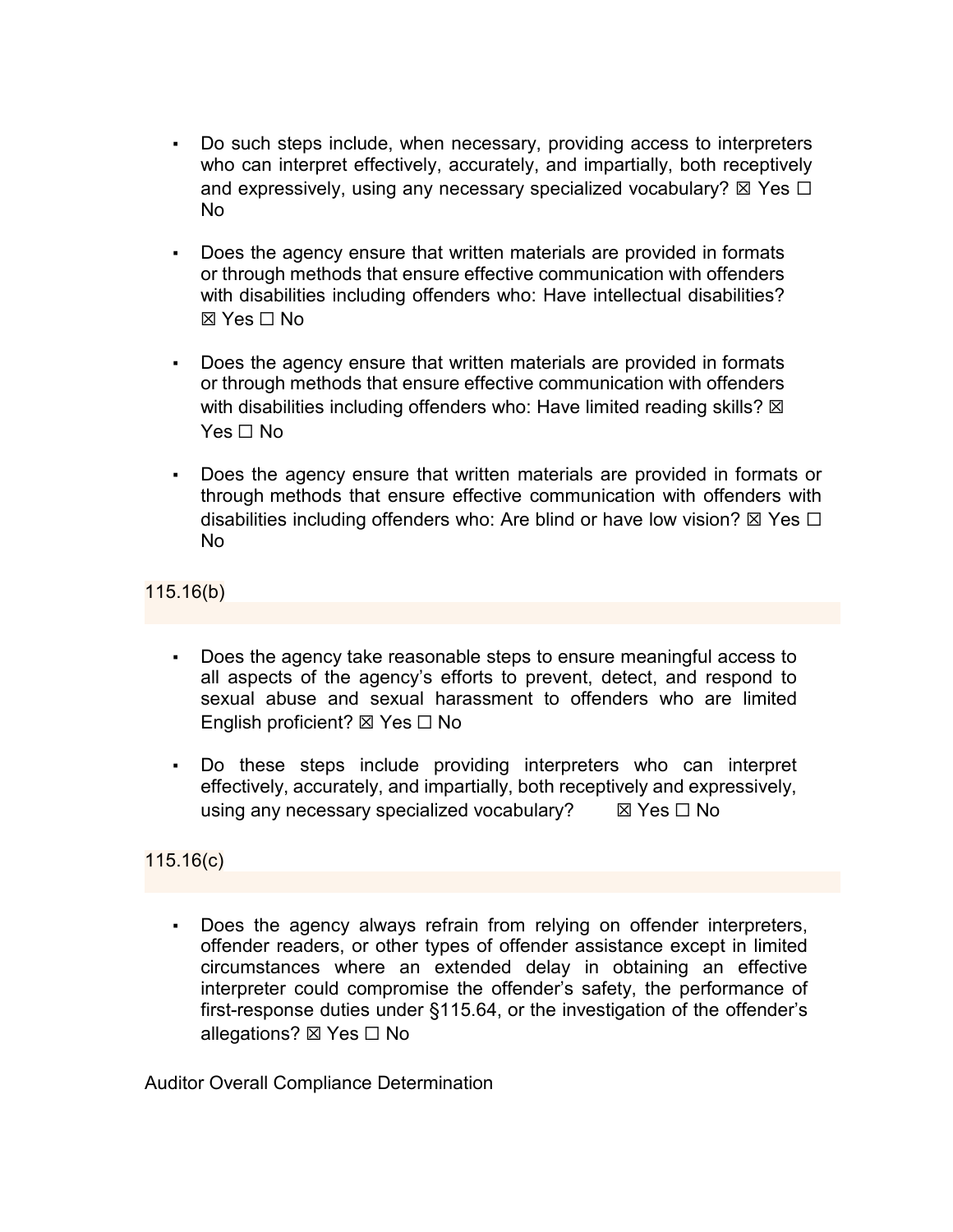- ☐ Exceeds Standard (*Substantially exceeds requirement of standards*)
- ☒ Meets Standard (*Substantial compliance; complies in all material ways with the standard for the relevant review period*)
- ☐ Does Not Meet Standard (*Requires Corrective Action*)

The PAQ reports no use of offender interpreters in the past 12 months, however, staff and offender interviews indicate the opposite. The facility has reportedly utilized offender interpreters in the intake/booking area and reportedly in the medical area as well, according to several staff interviews. The facility Captain uses a telephone app to assist in the few translation issues that arise.

WPSO Policy is that all facilities take appropriate steps to ensure that offenders with disabilities (including, for example, offenders who are deaf or hard of hearing, those who are blind or have low vision, those who have intellectual, psychiatric, or speech disabilities), have an equal opportunity to participate in or benefit from all aspects of the WPSO's efforts to prevent, detect and respond to sexual abuse and sexual harassment.

Bayou Dorcheat CC does use offender interpreters for routine purposes, primarily noncertified offenders, as interpreters.

Appropriate steps are required to ensure that offenders with disabilities deaf, hard of hearing, blind, have low vision, intellectual disabilities, psychiatric disabilities, speech disabilities, limited English proficient, or limited reading skills), have an equal opportunity to participate in or benefit from all aspects of the facilities efforts to prevent, detect and respond to sexual abuse and sexual harassment. Written materials are provided for offenders with hearing disabilities, and access is provided through online translation services (i.e. Google, etc.) for non- or limited English proficient offenders and video presentations are available for offenders with limited reading skills as well as staff assistance.

Standard 115.17: Hiring and promotion decisions

### 115.17(a)

■ Does the agency prohibit the hiring or promotion of anyone who may have contact with offenders who has engaged in sexual abuse in a prison, jail, lockup, community confinement facility, juvenile facility, or other institution (as defined in 42 U.S.C.1997)? ☒ Yes ☐ No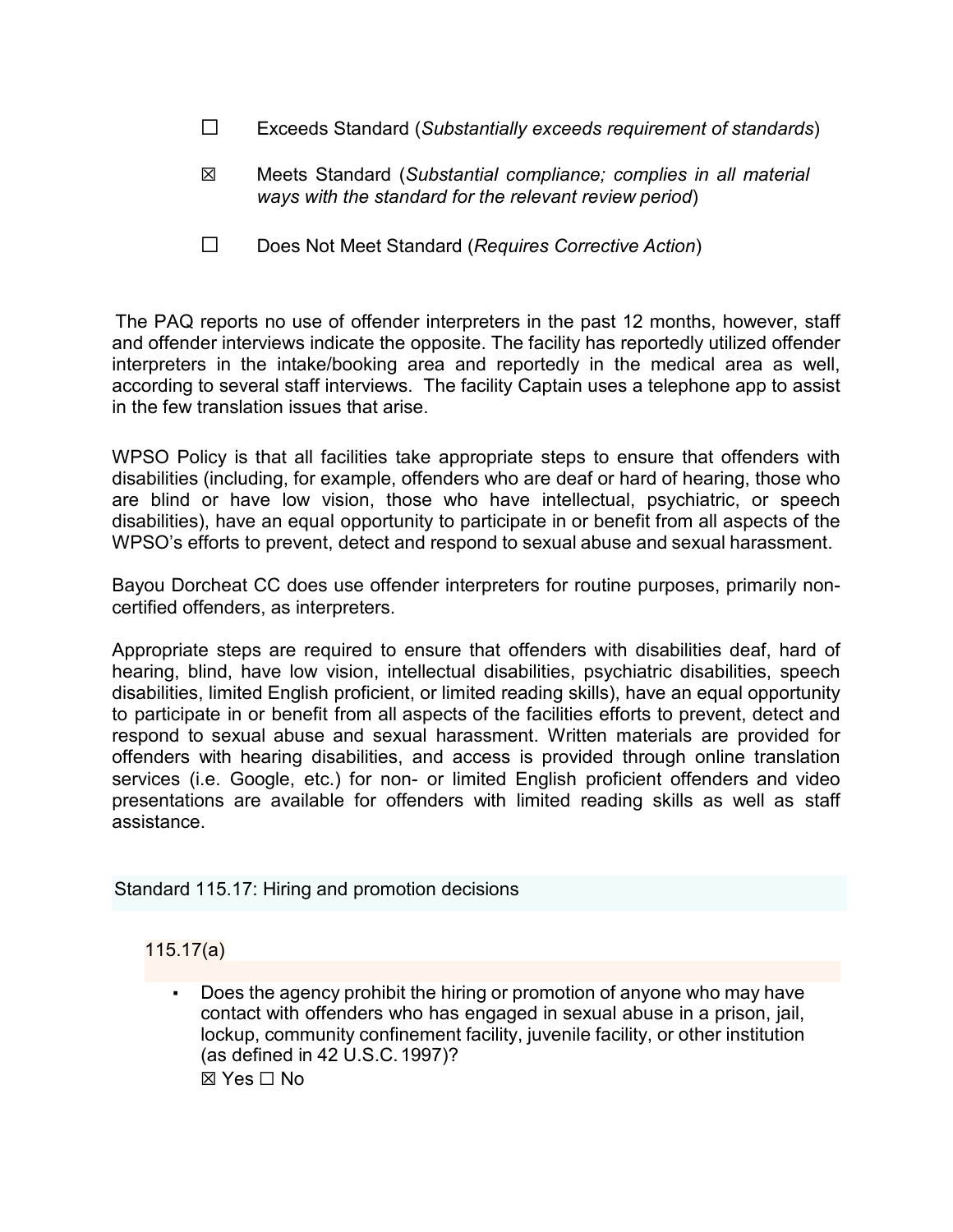- Does the agency prohibit the hiring or promotion of anyone who may have contact with offenders who has been convicted of engaging or attempting to engage in sexual activity in the community facilitated by force, overt or implied threats of force, or coercion, or if the victim did not consent or was unable to consent or refuse?  $\boxtimes$  Yes  $\Box$  No
- Does the agency prohibit the hiring or promotion of anyone who may have contact with offenders who has been civilly or administratively adjudicated to have engaged in the activity described in the question immediately above? ☒ Yes ☐ No
- Does the agency prohibit the enlistment of services of any contractor who may have contact with offenders who has engaged in sexual abuse in a prison, jail, lockup, community confinement facility, juvenile facility, or other institution (as defined in42 U.S.C. 1997)? ⊠ Yes □ No
- Does the agency prohibit the enlistment of services of any contractor who may have contact with offenders who has been convicted of engaging or attempting to engage in sexual activity in the community facilitated by force, overt or implied threats of force, or coercion, or if the victim did not consent or was unable to consent or refuse?  $\boxtimes$  Yes  $\Box$  No
- Does the agency prohibit the enlistment of services of any contractor who may have contact with offenders who has been civilly or administratively adjudicated to have engaged in the activity described in the question immediately above?  $\boxtimes$  Yes  $\Box$  No

## 115.17(b)

Does the agency consider any incidents of sexual harassment in determining whether to hire or promote anyone, or to enlist the services of any contractor, who may have contact with offenders?  $\boxtimes$  Yes  $\Box$  No

## 115.17(c)

Before hiring new employees, who may have contact with offenders, does the agency: perform a criminal background records check?  $\boxtimes$  Yes  $\Box$  No

☐Before hiring new employees, who may have contact with offenders, does the agency: consistent with Federal, State, and local law, make its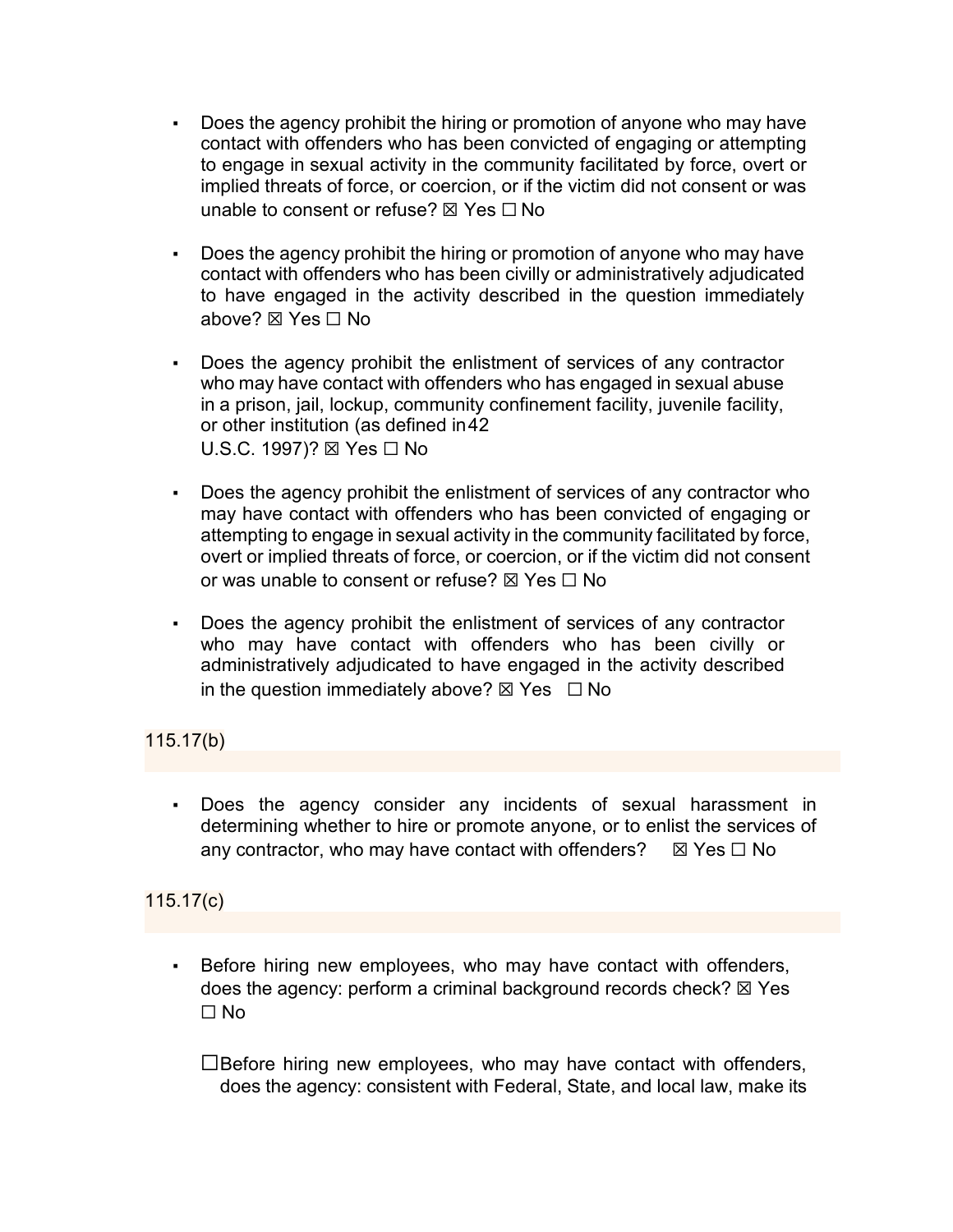best efforts to contact all prior institutional employers for information on substantiated allegations of sexual abuse or any resignation during a pending investigation of an allegation of sexual abuse?  $\boxtimes$  Yes  $\Box$  No

115.17(d)

▪ Does the agency perform a criminalbackground records check before enlisting the services of any contractor who may have contact with offenders? ⊠ Yes  $□$  No

115.17(e)

▪ Does the agency either conduct criminal background records check at least every five years of current employees and contractors who may have contact with offenders orhave in place a system for otherwise capturing such information for current employees?  $\boxtimes$  Yes  $\Box$  No

115.17(f)

- Does the agency ask all applicants and employees who may have contact with offenders directly about previous misconduct described in paragraph (a) of this section in written applications or interviews for hiring or promotions? ⊠ Yes □ No
- Does the agency ask all applicants and employees who may have contact with offenders directly about previous misconduct described in paragraph (a) of this section in any interviews or written self-evaluations conducted as part of reviews of currentemployees?  $\boxtimes$  Yes  $\Box$  No
- Does the agency impose upon employees a continuing affirmative duty to disclose any such misconduct?  $\boxtimes$  Yes  $\Box$  No

## 115.17 (g)

▪ Does the agency consider material omissions regarding such misconduct, orthe provision of materially false information, grounds for termination? ⊠ Yes □ No

115.17(h)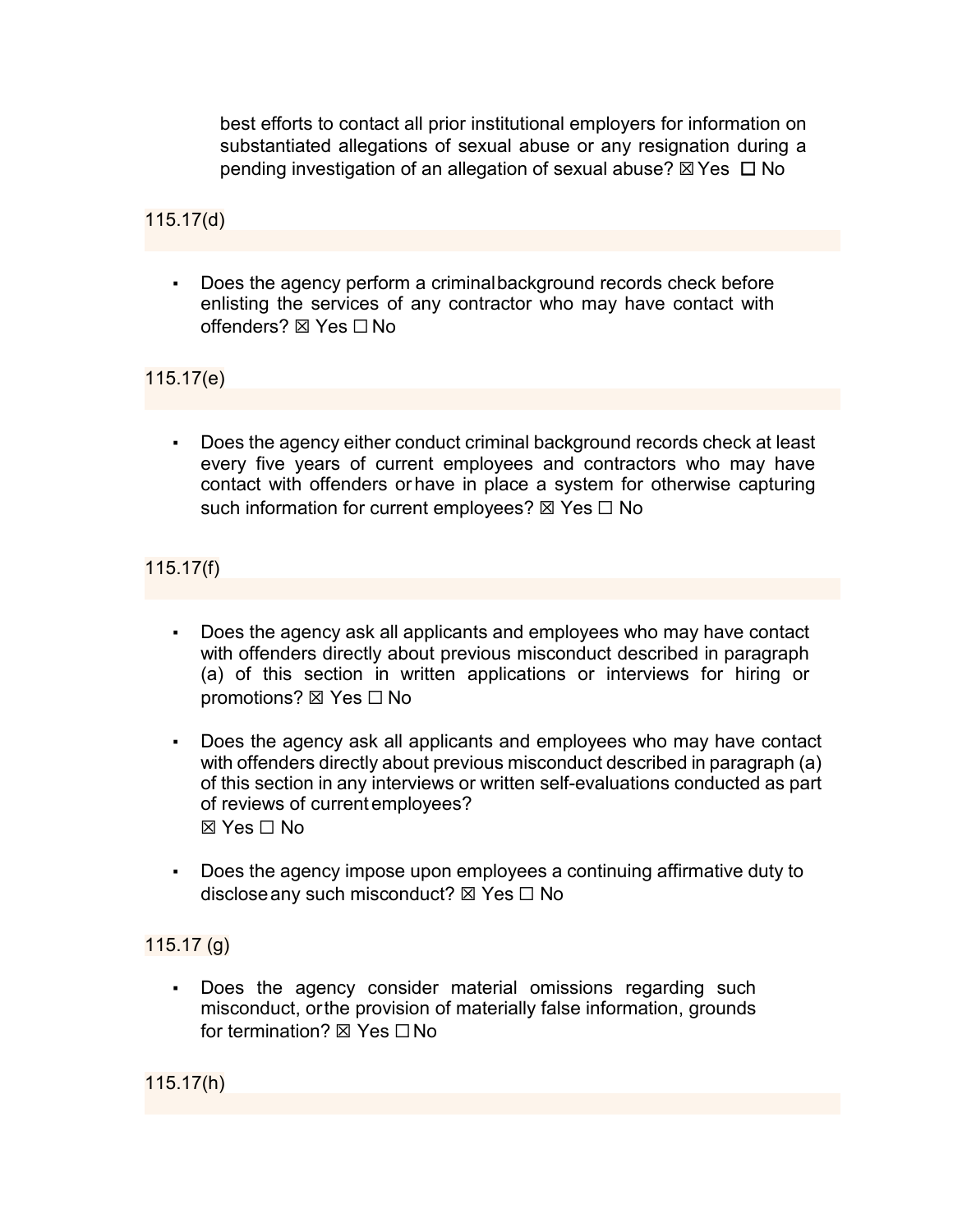▪ Does the agency provide information on substantiated allegations of sexual abuse or sexual harassment involving a former employee upon receiving a request from an institutional employer for whom such employee has applied to work? (N/A if providing information on substantiated allegations of sexual abuse or sexualharassment involving a former employee is prohibited by law.) ⊠ Yes □ No □ NA

Auditor Overall Compliance Determination

- ☐ Exceeds Standard (*Substantially exceeds requirement of standards*)
- ☒ Meets Standard (*Substantial compliance; complies in all material ways with the standard for the relevant review period*)
- ☐ Does Not Meet Standard (*Requires Corrective Action*)

As indicated by interviews with the PREA Coordinator, Compliance Manager and the Human Resources(HR) staff member, Bayou Dorcheat does not hire, promote, or enlist the services of any contractor who may have contact with offenders who has engaged in sexual abuse in a prison, jail, lockup, community confinement facility, juvenile facility or other institutions. Per policy, there shall be no hiring, detail or promotion of an applicant, employee or contractor who:

- Has been convicted of engaging or attempting to engage in sexual activity in the community facilitated by force, overt or implied threats of force, or coercion, or if the victim did not consent or was unable to consent or refuse;
- Has been civilly or administratively adjudicated to have engaged in the

above conduct. Any incidents of sexual harassment are a determining factor as to whether to hire or promote, or to enlist the services of a contractor.

Prior to hiring, detailing or promoting any employee/applicant or enlisting services of a contractor who may have contact with offenders Bayou Dorcheat CC conducts criminal background checks in accordance with DOC and Sheriff's Department policies. The PAQ indicated no criminal background checks were done on contractors who might have contact with offenders in the past 12 months but these checks were done after the site review and data provided the auditor October 22, 2019. Prior to hiring, the Human Resources Office contacts each applicant's prior community confinement facility, jail, lockup, and/or prison employers. An Authorization to Contact Previous Employers is required and completed by all applicants prior to the effective date of hire. Applicants for hire, detail to special duty, or direct promotion must also answer these questions prior to the effective date of hire or promotion.

All applicants (including promotions) are required to answer verbal and written questions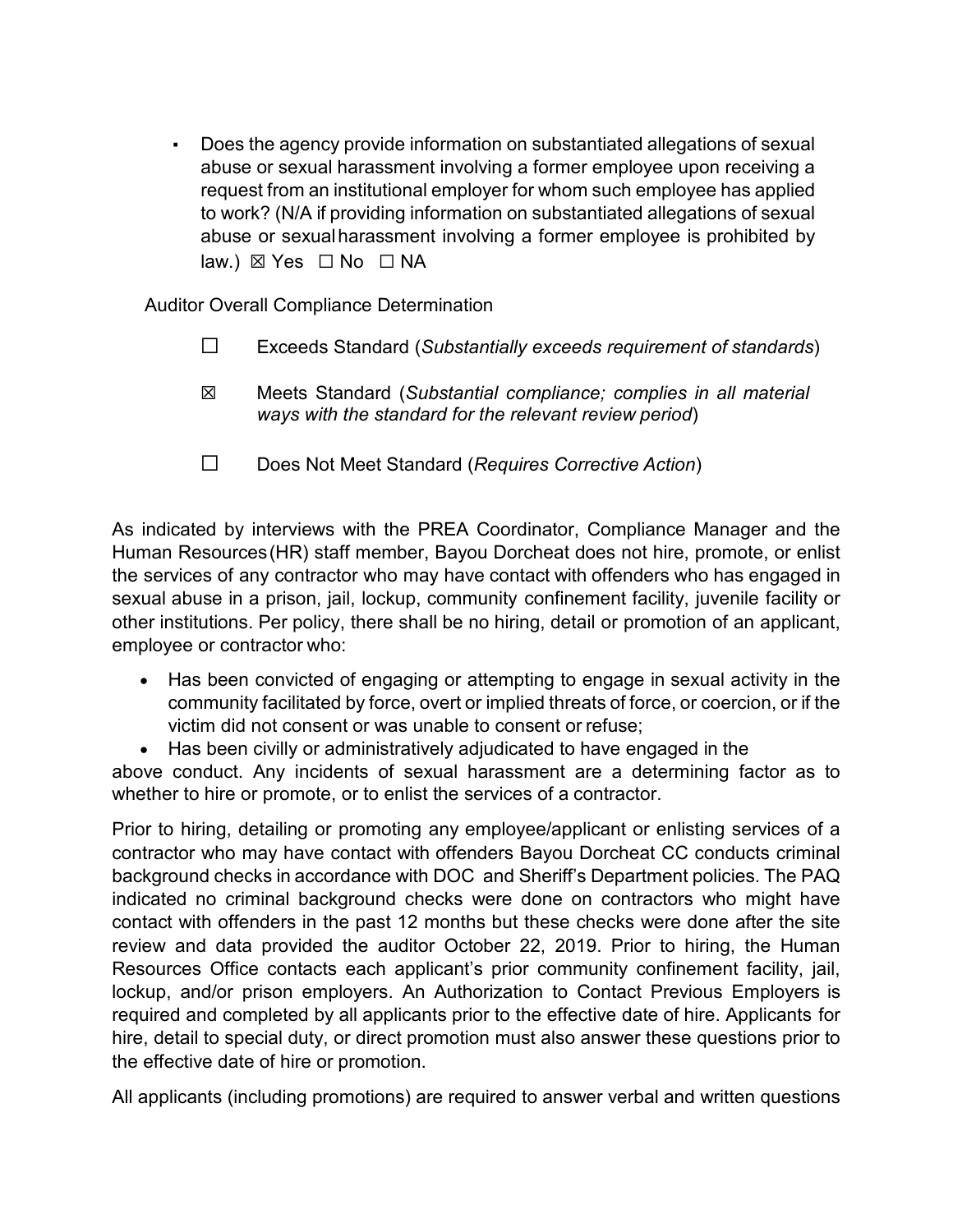relative to previous misconduct described in 115.17(a), according to interviews with supervisory and HR staff. Applicants must notify Human Resources if such charges have been brought against them. Current employees must notify their immediate supervisor. The form PREA Requirements for Applicants and Employees Being Considered for Hire, Detail to Special Duty and/or Promotion is utilized upon hire for this purpose.

Each employee has a personal responsibility to disclose to the Warden within 72 hours, any such conduct of which he/she accused, charged, and/or convicted. Applicants and employees who fail to disclose this information are subject to disciplinary action up to and including termination.

Unless prohibited by law, information regarding substantiated allegations of sexual abuse or sexual harassment involving current or former employees upon receiving a request from a community confinement facility, jail, lockup, prison, juvenile facility, or other institutions for whom such employee has applied to work is provided.

Human Resources staff ensures a criminal history check is conducted at the time of application submission and at least once every five years for employees. Business office staff ensure annual criminal history checks are conducted on all contractual employees. Prior to approval as a volunteer, a criminal history check is conducted on volunteers and every two years thereafter.

All Sheriff's department staff hired this past year had criminal background checks and there were also zero service contract staff where criminal background checks were required. Random staff interviews interviewed indicated these had been done and they were aware of them when they occurred.

Standard 115.18: Upgrades to facilities and technologies

115.18 (a)

• If the agency designed or acquired any new facility or planned any substantial expansion or modification of existing facilities, did the agency consider the effect of the design, acquisition, expansion, or modification upon the agency's ability to protect offenders from sexual abuse? (N/A if agency/facility has not acquired a new facility or made a substantial expansion to existing facilities since August 20, 2012, or since the last PREA audit, whichever is later.)  $□ Yes □ No □ NA$ 

115.18 (b)

▪ If the agency installed or updated a video monitoring system, electronic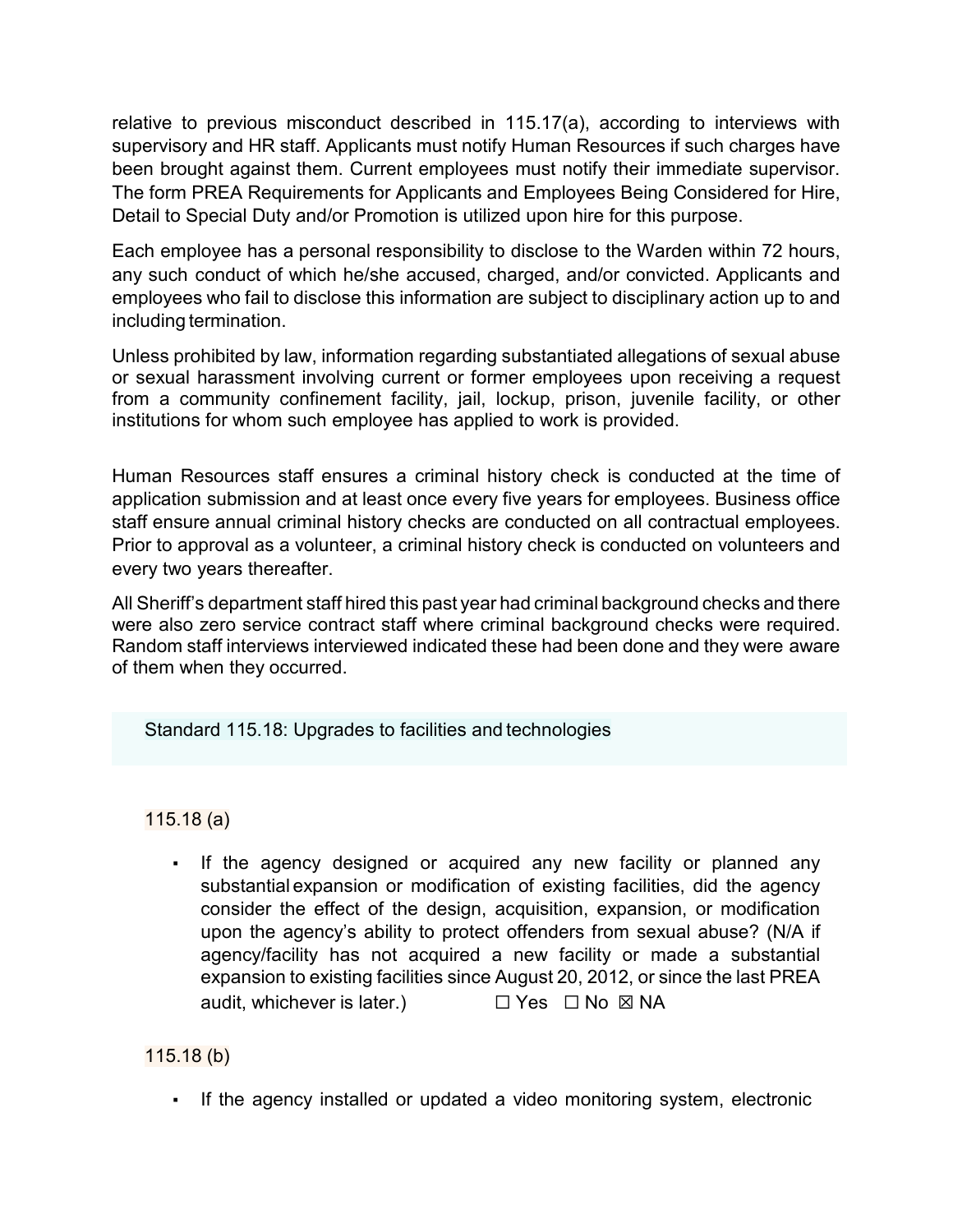surveillance system, or other monitoring technology, did the agency consider how such technology may enhance the agency's ability to protect offenders from sexual abuse? (N/A if agency/facility has not installed or updated a video monitoring system, electronic surveillance system, or othermonitoring technology since August 20, 2012, or since the last PREA audit, whichever is later.) *⊠* **Yes D** No **□ NA** 

Auditor Overall Compliance Determination

- ☐ Exceeds Standard (*Substantially exceeds requirement of standards*)
- ☒ Meets Standard (*Substantial compliance; complies in all material ways with the standard for the relevant review period*)
- ☐ Does Not Meet Standard (*Requires Corrective Action*)

When designing new units, planning substantial expansions or modifications to existing units or when updating a video monitoring system, the Warden stated he does consider how such expansions, modifications or updates would enhance the unit's ability to protect offenders from sexual abuse.

Female Confinement Conditions:

Interviews with staff and with female offenders across the board addressed the significantly unsatisfactory conditions in which female offenders live. The crowding is significant enough to provide an atmosphere of potential confrontation and offenders pressuring and confronting each other on a regular basis. Cleanliness shortfalls, and utility or maintenance issues exacerbate these conditions and women report routine stress over having no privacy or security from other offenders. There are virtually no program spaces and virtually no programs, so the women are largely idle all the time, and this results in some offenders routinely attempting to develop unauthorized relationships or pressure other offenders into such a relationship. These spaces do not appear to meet any standards for conditions of confinement, state or federal.

As of July 10, 2019, the facility PCM advises that the first step in this area is that they have begun offering weekly support groups by Project Celebration, the statewide victim crisis agency, to survivors of sexual assault and domestic violence.

On 8/5/2019, the BDCC Warden forwarded comments from the report to the Webster Parish Police Jury, who have the Parish budget responsibilities for the women's spaces, and he requested support in improving facilities and security/safety issues regarding sexual safety and conditions of confinement. That request is under consideration.

The DOC substance abuse staff located at BDCC for male offenders has conducted a substance abuse assessment of females confined and the BDCC staff is pursuing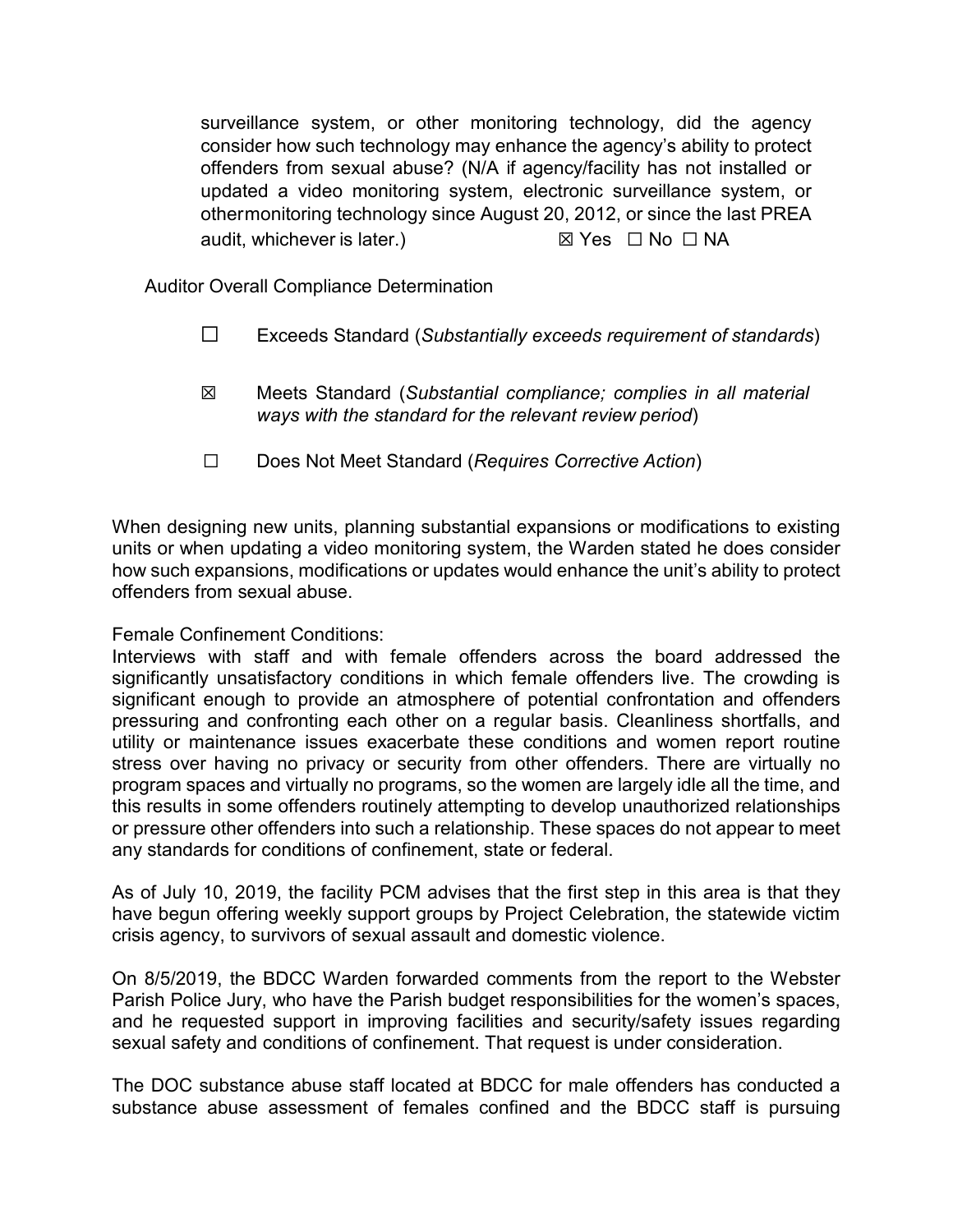resolving staffing issues in transporting females to the primary site for classes, etc.

On 8/1/2019, the population had been reduced to 63 females due to transfers made to improve conditions of confinement. This has remained reduced.

Although local and State DOC programmatic issues are still working, the PREA safety issues in this area of operations are compliant.

## **RESPONSIVE PLANNING**

Standard 115.21: Evidence protocol and forensic medical examinations

115.21(a)

▪ If the agency is responsible for investigating allegations of sexual abuse, does the agency follow a uniform evidence protocol that Maximizes the potential for obtaining usable physical evidence for administrative proceedings and criminal prosecutions? (N/A if the agency/facility is not responsible for conducting any form of criminal OR administrative sexual abuse investigations.) ⊠ Yes □ No □ NA

115.21(b)

- Is this protocol developmentally appropriate for youth where applicable? (N/A if the agency/facility is not responsible for conducting any form of criminal OR administrative sexual abuse investigations.)  $\boxtimes$  Yes  $\Box$  No  $\Box$ NA *(the facility does not house youths)*
- Is this protocol, as appropriate, adapted from or otherwise based on the most recent edition of the U.S. Department of Justice's Office on Violence Against Women publication, A National Protocol for Sexual Assault Medical Forensic Examinations, Adults/Adolescents, or similarly comprehensive and authoritative protocols developed after 2011? (N/A if the agency/facility is not responsible for conducting any form of criminal OR administrative sexual abuse investigations.) ☒ Yes ☐ No ☐ NA *(the facility does not house youths)*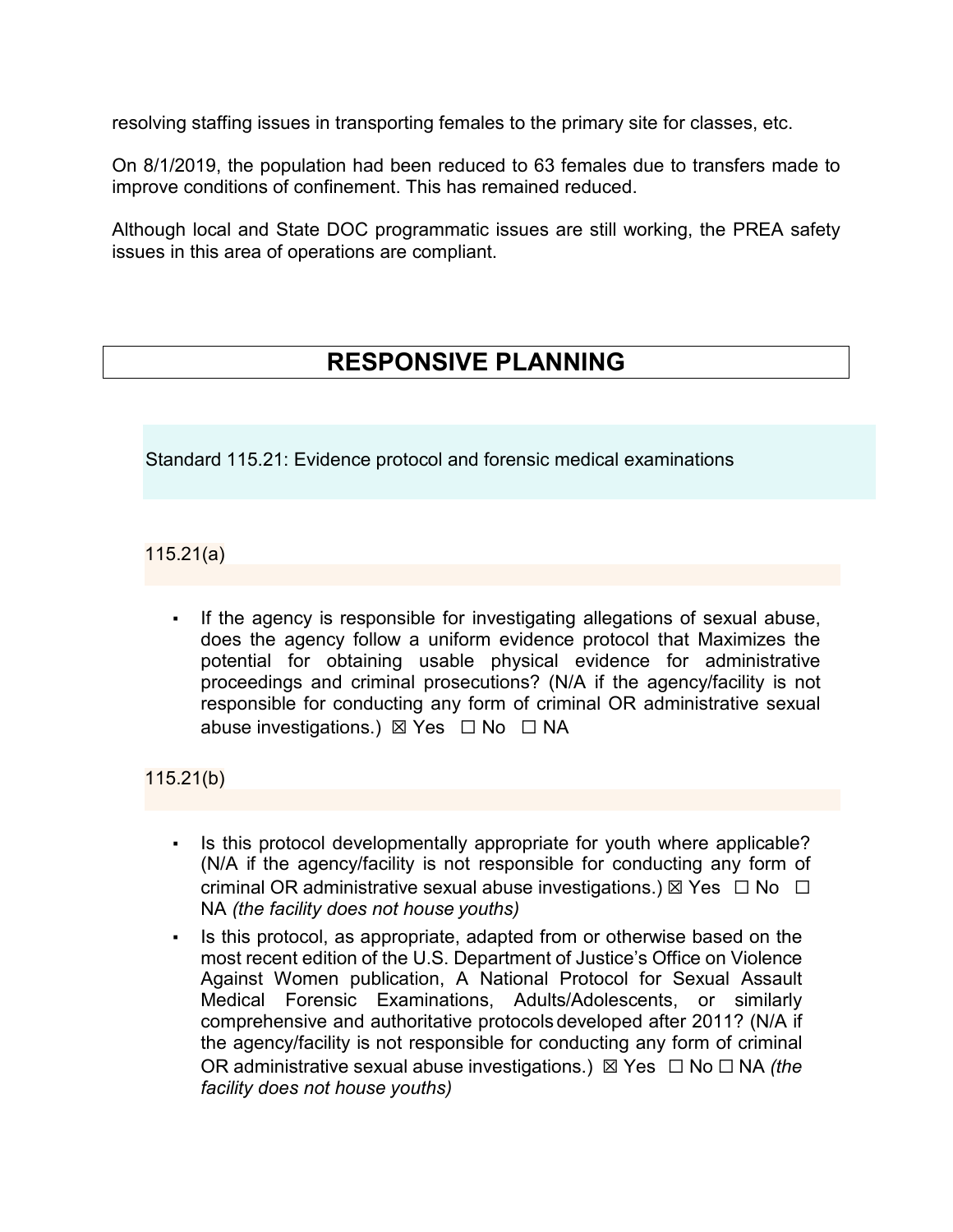- Does the agency offer all victims of sexual abuse access to forensic Medical examinations, whether on-site or at an outside facility, without financial cost, where evidentiarily or Medically appropriate?  $\boxtimes$  Yes  $\Box$ No
- Are such examinations performed by Sexual Assault Forensic Examiners (SAFEs)or Sexual Assault Nurse Examiners (SANEs) where possible? ⊠ Yes □ No
- If SAFEs or SANEs cannot be made available, is the examination performed by other qualified Medical practitioners (they must have been specifically trained to conduct sexual assault forensic exams)?  $\boxtimes$  Yes  $\Box$ No
- Has the agency documented its efforts to provide SAFEs or SANEs?  $\boxtimes$  Yes  $\Box$ No

115.21(d)

- Does the agency attempt to make available to the victim a victim advocate from a rape crisis center?  $\boxtimes$  Yes  $\Box$  No
- If a rape crisis center is not available to provide victim advocate services, does the agency make available to provide these services a qualified staff member from a community-based organization, or a qualified agency staff member?  $\boxtimes$  Yes  $\Box$  No
- **EXEL Has the agency documented its efforts to secure services from rape crisis** centers?  $\boxtimes$  Yes  $\Box$  No

115.21(e)

- As requested by the victim, does the victim advocate, qualified agency staff member, or qualified community-based organization staff member accompany and support thevictim through the forensic Medical examination process and investigatory interviews?  $\boxtimes$ Yes  $\Box$  No
- As requested by the victim, does this person provide emotional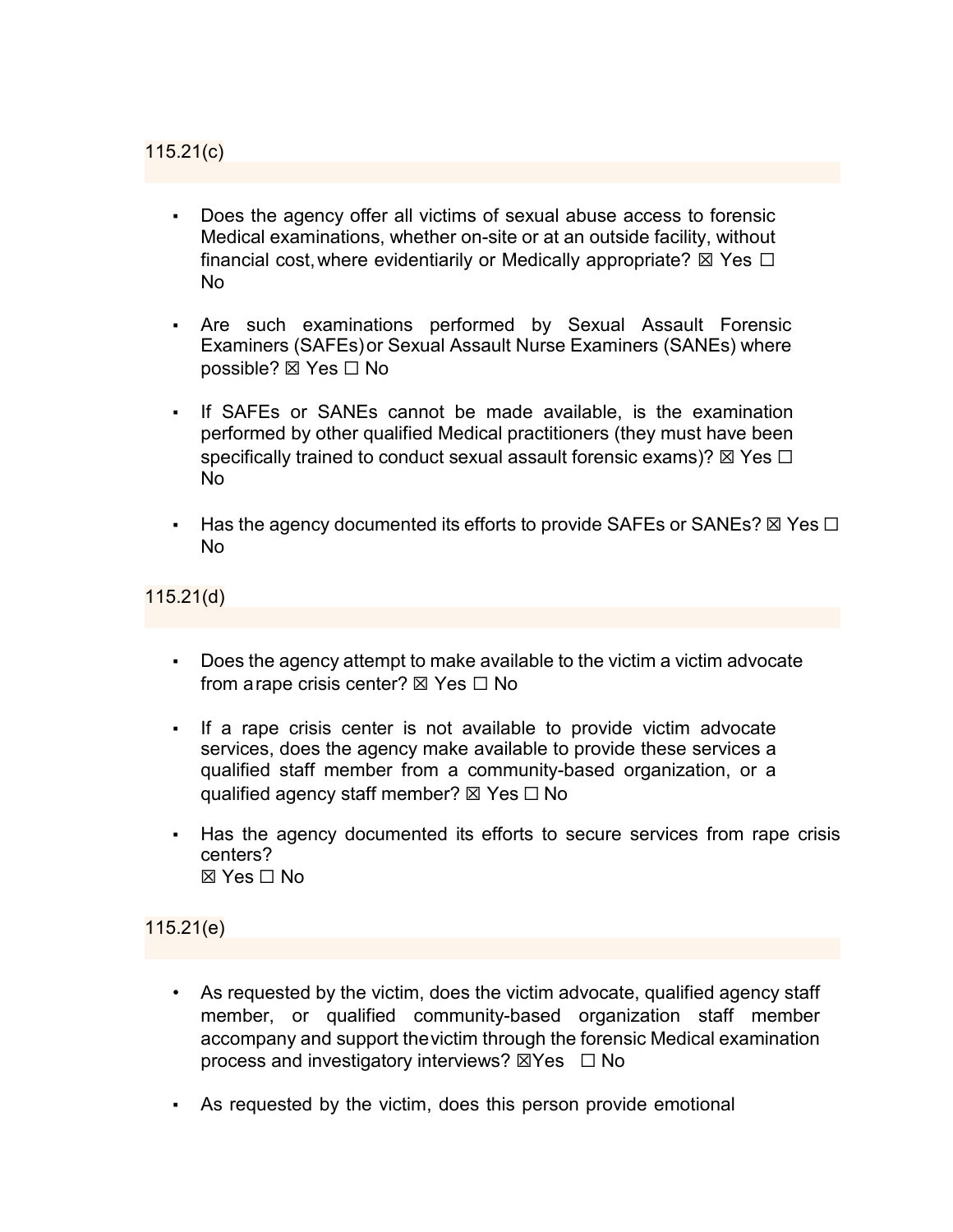support, crisis intervention, information, and referrals?  $\boxtimes$  Yes  $\Box$ No

115.21(f)

If the agency itself is not responsible for investigating allegations of sexual abuse, has the agency requested that the investigating entity follow the requirements of paragraphs (a) through (e) of this section? (N/A if the agency/facility is responsible for conducting criminal AND administrative sexual abuse investigations.) □ Yes □ No ⊠ NA

115.21(g)

▪ Auditor is not required to audit this provision.

## 115.21(h)

If the agency uses a qualified agency staff member or a qualified community-based staff member for the purposes of this section, has the individual been screened for appropriateness to serve in this role and received education concerning sexual assault and forensic examination issues in general? [N/A if agency attempts to make a victim advocate from a rape crisis center available to victims per 115.21(d) above.]  $\boxtimes$  Yes  $\Box$  No  $\Box$  NA

Auditor Overall Compliance Determination

- ☐ Exceeds Standard (*Substantially exceeds requirement of standards*)
- ☒ Meets Standard (*Substantial compliance; complies in all material ways with the standard for the relevant review period*)
- ☐ Does Not Meet Standard (*Requires*

*Corrective Action*)

There were no forensic exams conducted during the past 12 months.

Evidence Protocol and Forensic Medical Examinations Policy:

● All victims of sexual abuse have access to a forensic Medical examination off-site at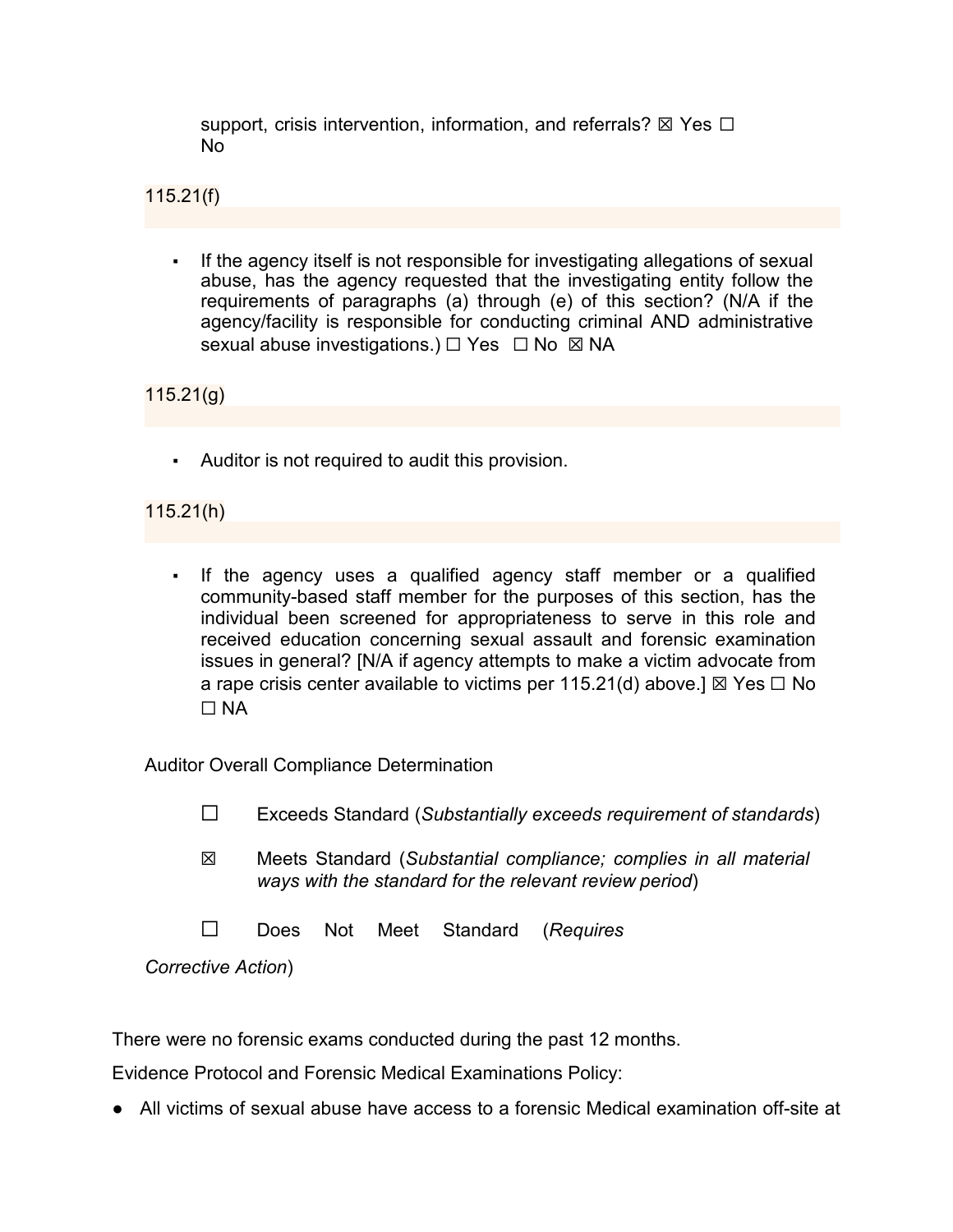Minden, a local hospital, at no cost to the victim, where evidentiary or Medically appropriate.

● Examinations performed will be conducted by individuals that have received Sexual Assault Forensic Examiners (SAFE's) or Sexual Assault Nurse Examiners (SANE's) training or by qualified Medical practitioners.

Offenders who are victims of sexual abuse have access to victim advocates on staff and to staff at a local community violence response and rape crisis center, ProjectCelebration, an agency that has an MOU with WPSO. Offenders may request a victim advocate on staff or from a community-based organization to accompany and support through the forensic Medical examination, investigatory interview and to provide emotional support, crisis intervention, information, and referrals. The Victim Advocate consults with the assigned investigator and offers assistance to the alleged victim as is appropriate. According to interviews with the PCM, an Advocate, and the investigator, a facility Advocate assists in the facility and community Advocates can be available at the hospital:

- as needed
- Any investigations that cannot be handled at the facility are transferred to the WPSO criminal division for action. Bayou Dorcheat correctional investigators use the same standards of investigation as  $115.21$  (a) – (e)).

As requested by the victim, the Advocate may participate in supporting victims throughout the forensic Medical examination process (ensuring compliance in confidentiality laws) and investigatory interviews and provide emotional support, crisis intervention, information, and referrals.

All conversations between the Victim Advocate and the alleged victim remain confidential except when:

- Disclosure of the confidential information is necessary to protect the victim or another (staff or offender) from potential harm; or
- The identity of an otherwise unknown alleged sexual predator is revealed.

Standard 115.22: Policies to ensure referrals of allegations for investigations

115.22(a)

- Does the agency ensure an administrative or criminal investigation is completed for all allegations of sexual abuse?  $\boxtimes$  Yes  $\Box$  No
- Does the agency ensure an administrative or criminal investigation is completed for all allegations of sexual harassment?  $\boxtimes$  Yes  $\Box$  No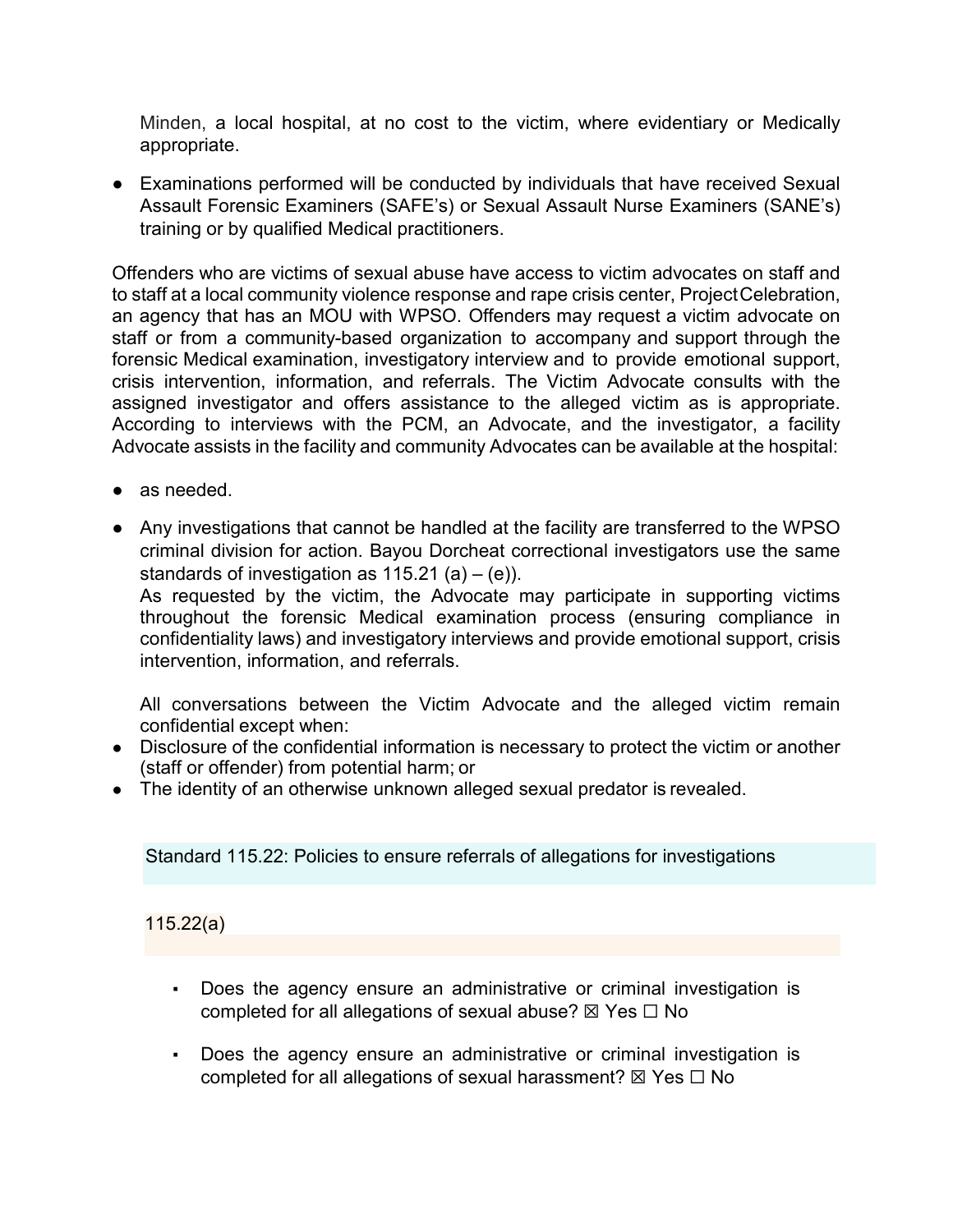#### 115.22(b)

- Does the agency have a policy and practice in place to ensure that allegations of sexual abuse or sexual harassment are referred for investigation to an agency with the legal authority to conduct criminal investigations, unless the allegation does not involve potentially criminal behavior? **⊠** Yes □ No
- Has the agency published such policy on its website or, if it does not have one, made the policy available through other means?  $\boxtimes$  Yes  $\Box$  No
- Does the agency document all such referrals?  $\boxtimes$  Yes  $\Box$  No

## 115.22(c)

▪ If a separate entity is responsible for conducting criminal investigations, does such publication describe the responsibilities of both the agency and the investigating entity? [N/A if the agency/facility is responsible for criminal investigations. See 115.21(a). $I \square$  Yes  $\Box$  No  $\boxtimes$  NA

115.22(d)

▪ Auditor is not required to audit this provision.

115.22(e)

▪ Auditor is not required to audit this provision.

Auditor Overall Compliance Determination

- ☐ Exceeds Standard (*Substantially exceeds requirement of standards*)
- ☒ Meets Standard (*Substantial compliance; complies in all material ways with the standard for the relevant review period*)
- ☐ Does Not Meet Standard (*Requires Corrective Action*)

The Department has adopted a zero-tolerance policy toward victimization and sexual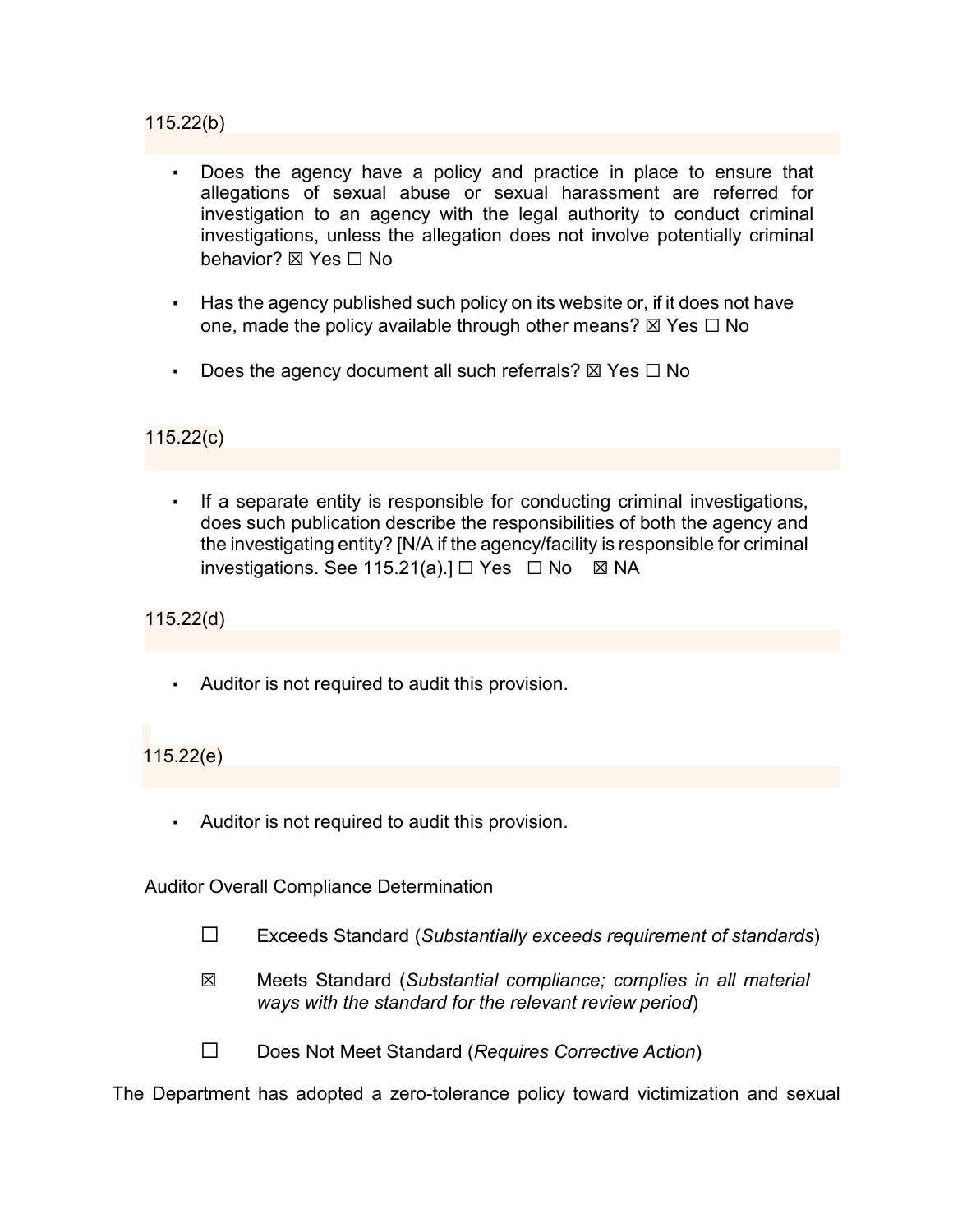abuse through the PREA Program. Full investigations, appropriate reporting, and compliance to the standards program are treated as a top priority by administrators and investigators. During the past 12 months, there were 20 PREA instances of allegations of sexual abuse or harassment and all received administrative investigations, none received criminal investigation, and all were completed.

The Investigators ensure that an administrative and/or criminal investigation is conducted in all cases of sexual abuse and sexual harassment they receive.

Claims made which are out of the scope of the training provided to Bayou Dorcheat CC investigators would be referred for investigation to the Webster Parish Sheriff's Office criminal investigation unit and the case file would show it was referred to the criminal division. However, the current facility investigator has extensive criminal investigation experience and also works closely with the criminal division leadership.

# **TRAINING AND EDUCATION**

Standard 115.31: Employee training

115.31(a)

- Does the agency train all employees who may have contact with offenders on its zero- tolerance policy for sexual abuse and sexual harassment? ⊠ Yes □ No
- Does the agency train all employees who may have contact with offenders on how to fulfill their responsibilities under agency sexual abuse and sexual harassment prevention, detection, reporting, and response policies and procedures? ⊠ Yes □ No
- Does the agency train all employees who may have contact with offenders on offenders' right to be free from sexual abuse and sexual harassment ⊠ Yes □ No
- Does the agency train all employees who may have contact with offenders on the right of offenders and employees to be free from retaliation for reporting sexual abuse and sexual harassment?  $\boxtimes$  Yes  $\Box$  No
- Does the agency train all employees who may have contact with offenders on the dynamics of sexual abuse and sexual harassment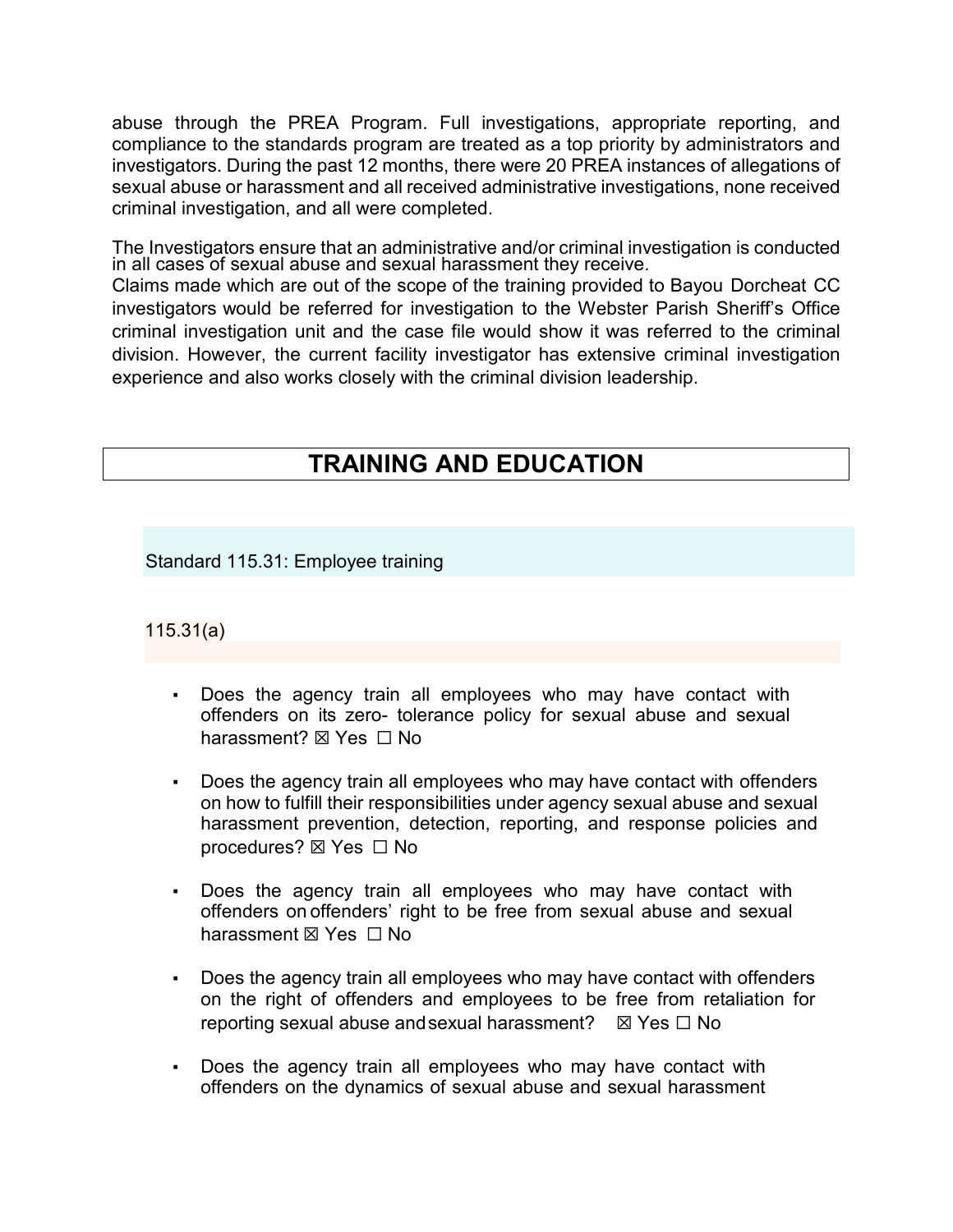in confinement? ☒ Yes ☐ No

- Does the agency train all employees who may have contact with offenders on the common reactions of sexual abuse and sexual harassment victims? ⊠ Yes □ No
- Does the agency train all employees who may have contact with offenders on how to detect and respond to signs of threatened and actual sexual abuse? ⊠ Yes □ No
- Does the agency train all employees who may have contact with offenders on howto avoid inappropriate relationships with offenders? ☒ Yes ☐ No
- Does the agency train all employees who may have contact with offenders on howto communicate effectively and professionally with offenders, including lesbian, gay, bisexual, transgender, intersex, or gender nonconforming offenders? ⊠ Yes □ No
- Does the agency train all employees who may have contact with offenders on how to comply with relevant laws related to mandatory reporting of sexual abuse to outside authorities?  $\boxtimes$  Yes  $\Box$  No

115.31(b)

 $\Box$ Is such training tailored to the gender of the offenders at the employee's facility? ⊠Yes □ No

 $\Box$  Have employees received additional training if reassigned from a facility that houses only male offenders to a facility that houses only female offenders, or vice versa?  $\boxtimes$ Yes  $\Box$  No

115.31(c)

- Have all current employees who may have contact with offenders received such training? ☒ Yes ☐ No
- Does the agency provide each employee with refresher training every two years to ensure that all employees know the agency's current sexual abuse and sexual harassment policies and procedures?  $\boxtimes$  Yes ☐ No
- In years in which an employee does not receive refresher training, does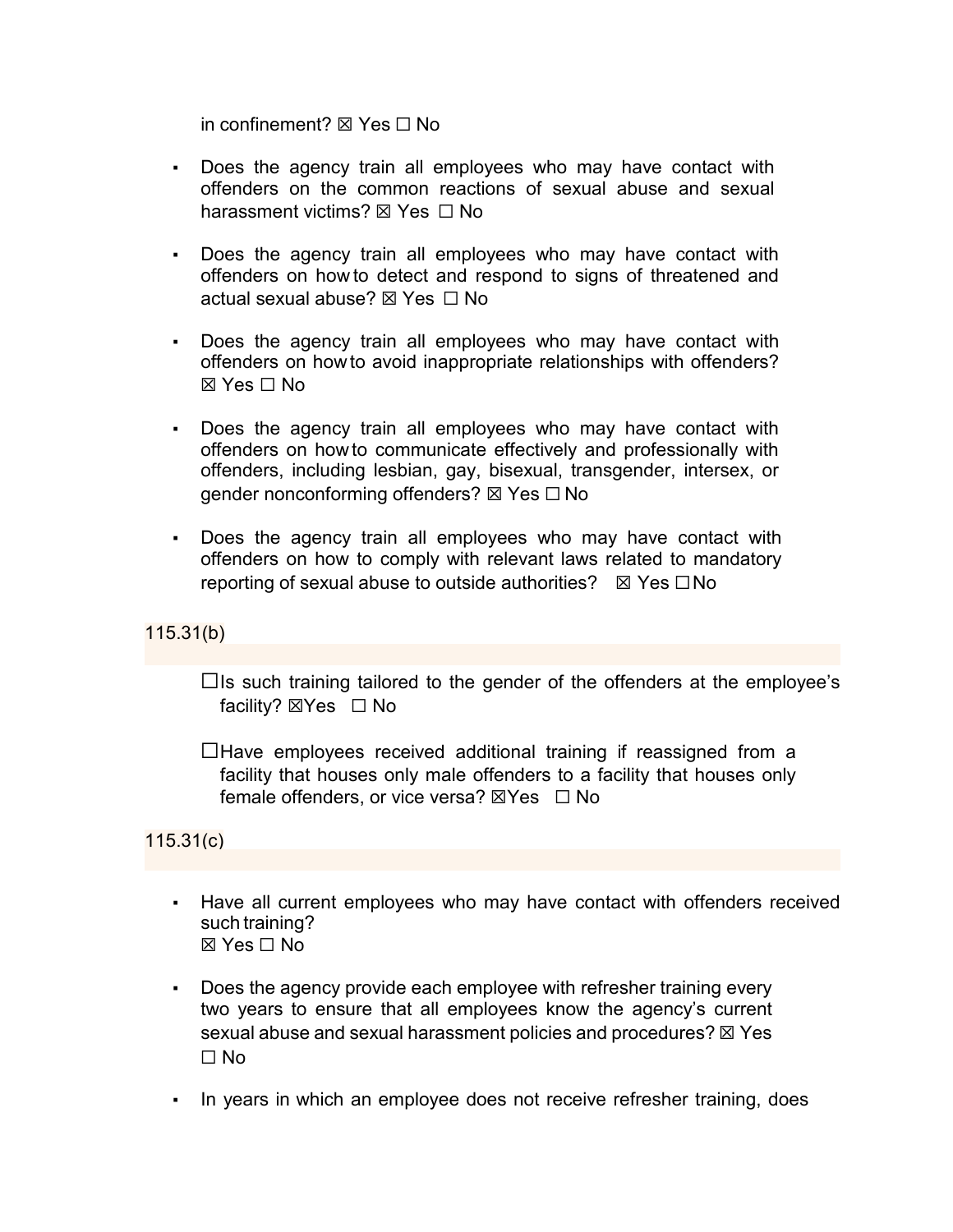the agency provide refresher information on current sexual abuse and sexual harassmentpolicies?  $\boxtimes$  Yes  $\Box$  No

115.31(d)

▪ Does the agency document, through employee signature or electronic verification, that employees understand the training they have received?  $\boxtimes$  Yes  $\Box$  No

Auditor Overall Compliance Determination

- ☐ Exceeds Standard (*Substantially exceeds requirement of standards*)
- ☒ Meets Standard (*Substantial compliance; complies in all material ways with the standard for the relevant review period*)
- ☐ Does Not Meet Standard (*Requires Corrective Action*)

The facility has 88 staff who have contact with offenders and all have received PREA training.

All training on sexual abuse includes the following:

- A zero-tolerance policy for sexual abuse and sexual harassment;
- How to fulfill their responsibilities under the agency's sexual abuse and sexual harassment prevention, detection, reporting, and response policies and procedures;
- The rights of offenders and employees to be free from sexual abuse and sexual harassment;
- The rights of offenders to be free from sexual abuse and sexual harassment:
- The rights of offenders and employees to be free from retaliation for reporting sexual abuse and sexual harassment;
- The dynamics of sexual abuse and sexual harassment in confinement:
- The common reactions of sexual abuse and sexual harassment victims;
- How to detect and respond to signs of threatened and actual sexual abuse;
- How to avoid inappropriate relationships with offenders;
- How to communicate effectively with offenders including, gay, bisexual, transgender, intersex, or gender nonconforming.

The training provided is geared to adult male offenders. Staff who transfer from a female institution receive an orientation to the differences in gender protocols.

All employees received annual training this past year on PREA and the current sexual harassment policies and procedures, and all are required to sign a training roster as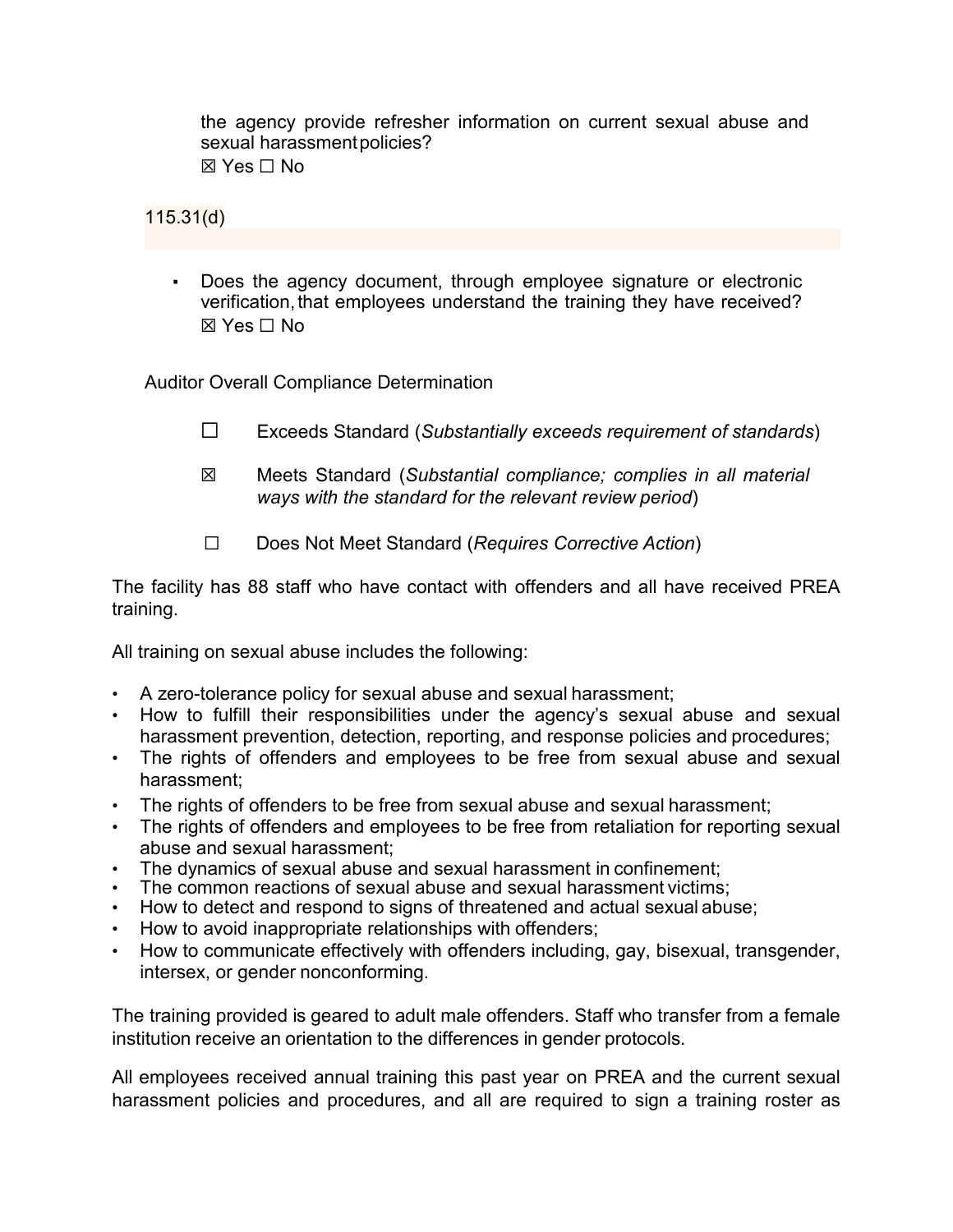verification of their attendance and understanding of the training. All current staff and new hire employees sign the Sexual Assault and Sexual Misconduct with Offenders Acknowledgement Form and the Malfeasance in Office Form and both forms are maintained in the employee's personnel file.

Employee training regarding all areas of the PREA program are evident as observed during staff and offender interviews. All staff are well versed on the comprehensive required response procedures. Many staff were observed with a card that is carried on their person at all times listing the required steps in the event that a PREA allegation is reported. All staff are aware of the requirement to report immediately and maintain confidentiality concerning allegations. Staff are aware of the requirement to take all allegations seriously and procedures required for reports from other confinement facilities.

The Department provides Correctional Officers with refresher training annually, to ensure that all employees are aware of current sexual abuse and sexual harassment policies and procedures. All security staff are trained to conduct cross-gender pat-down searches, and searches of transgender and intersex offenders, in a professional and respectful manner, and in the least intrusive manner possible, consistent with security needs.

During orientation and annually thereafter, all staff are trained in the prevention, detection, response, reporting, and investigation of sexual abuse.

Training also includes specialized training for Investigators but interviews indicate not for Medical staff. Medical staff employed by the agency have received appropriate training to assist them in arranging for the conduct of forensic examinations, but they do not perform them. The agency documents that Medical and mental health practitioners have received the training referenced in this standard either from the agency or elsewhere.

Medical and mental health care practitioners also receive the training mandated for employees under §115.31 or for contractors and volunteers under §115.32, depending upon the practitioner's status at the agency.

Staff training has faced a shortfall in addressing PREA issues in several areas. Through documentation and interviews, it is apparent that all staff receive training concerning the facility's zero-tolerance policy during the training process. Initial training regarding initial response to incidents has been provided and answers were generally satisfactory and reflected that training. However, it was noted during several staff interviews that staff had not received all the training as specified in the national Standards and in accordance with WPSO policies. Training-related answers were not consistent, in the following areas:

- Coordinated Response to a sexual abuse or assault incident
- Evidence preservation steps after an incident
- Search techniques for opposite gender or transgender offenders

All BDCC staff members attended PREA Training conducted by the LA DOC PREA Coordinator on October 10, 2019 and October 17, 2019 to ensure total compliance with training requirements.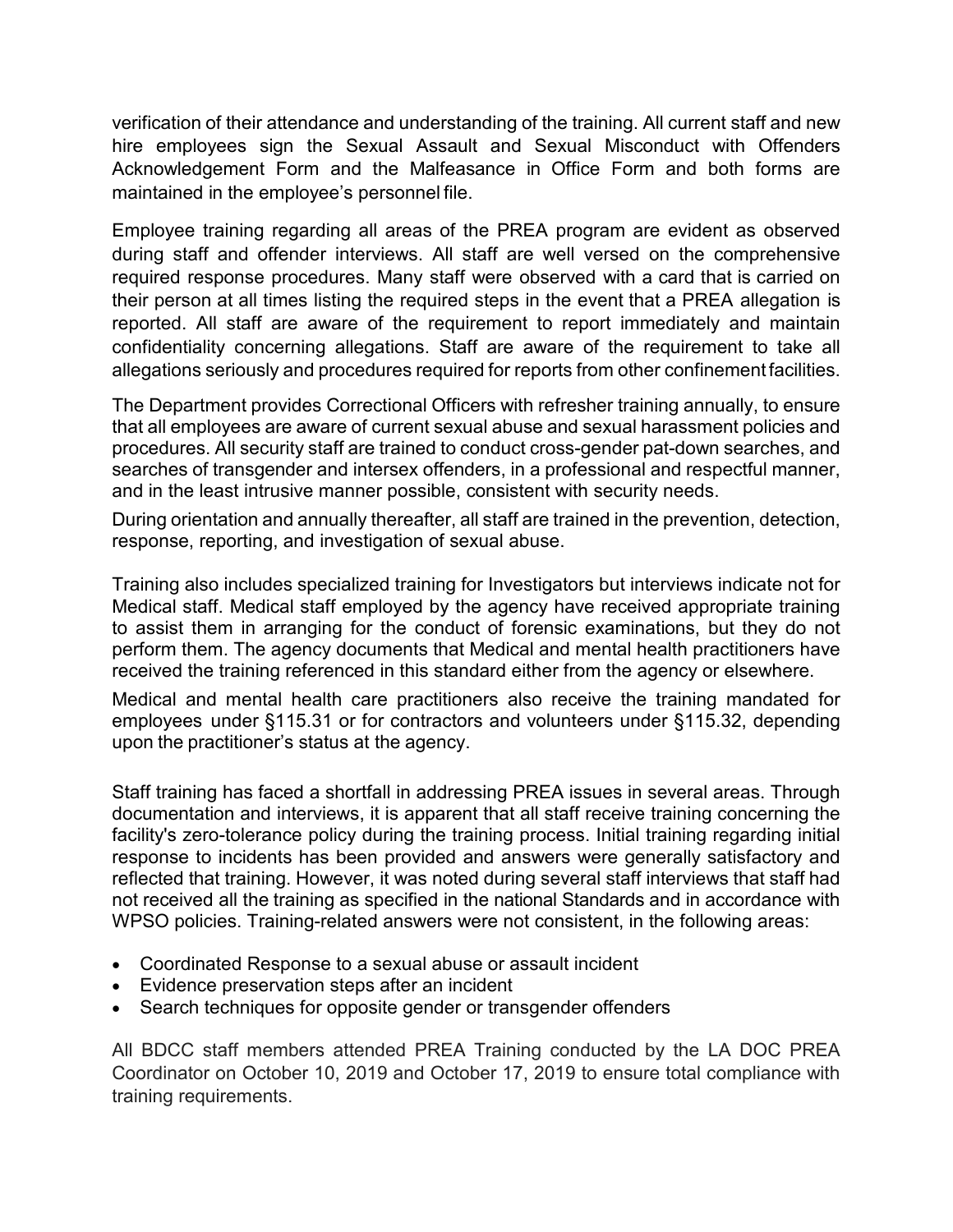Standard 115.32: Volunteer and contractor training

## 115.32 (a)

 $\Box$ Has the agency ensured that all volunteers and contractors who have contact with offenders have been trained on their responsibilities under the agency's sexual abuse and sexual harassment prevention, detection, and response policies and procedures?  $\boxtimes$ Yes  $\Box$  No

## 115.32(b)

Have all volunteers and contractors who have contact with offenders been notified of the agency's zero-tolerance policy regarding sexual abuse and sexual harassment and informed how to report such incidents (the level and type of training provided to volunteers and contractors shall be based on the services they provide and level of contact they have with offenders)? ☒ Yes ☐ No

## 115.32(c)

Does the agencymaintain documentation confirming that volunteers and contractors understand the training they have received?  $\boxtimes$  Yes  $\Box$  No

Auditor Overall Compliance Determination

☐ Exceeds Standard (*Substantially exceeds requirement of standards*)

 ☒ Meets Standard (*Substantial compliance; complies in all material ways with the standard for the relevant review period*)

☐ Does Not Meet Standard (*Requires Corrective Action*)

There are Contractors at the facility or who supervise workgroups, primarily 50 National Guard Employees, as well as food vendors, etc. Not all contractors who interact with offenders attend initial or annual required PREA training but these contractors are always supervised by WPSO deputies from the facility or have received the training (e.g., those assigned to National Guard work projects.) BDCC staff are also present when offenders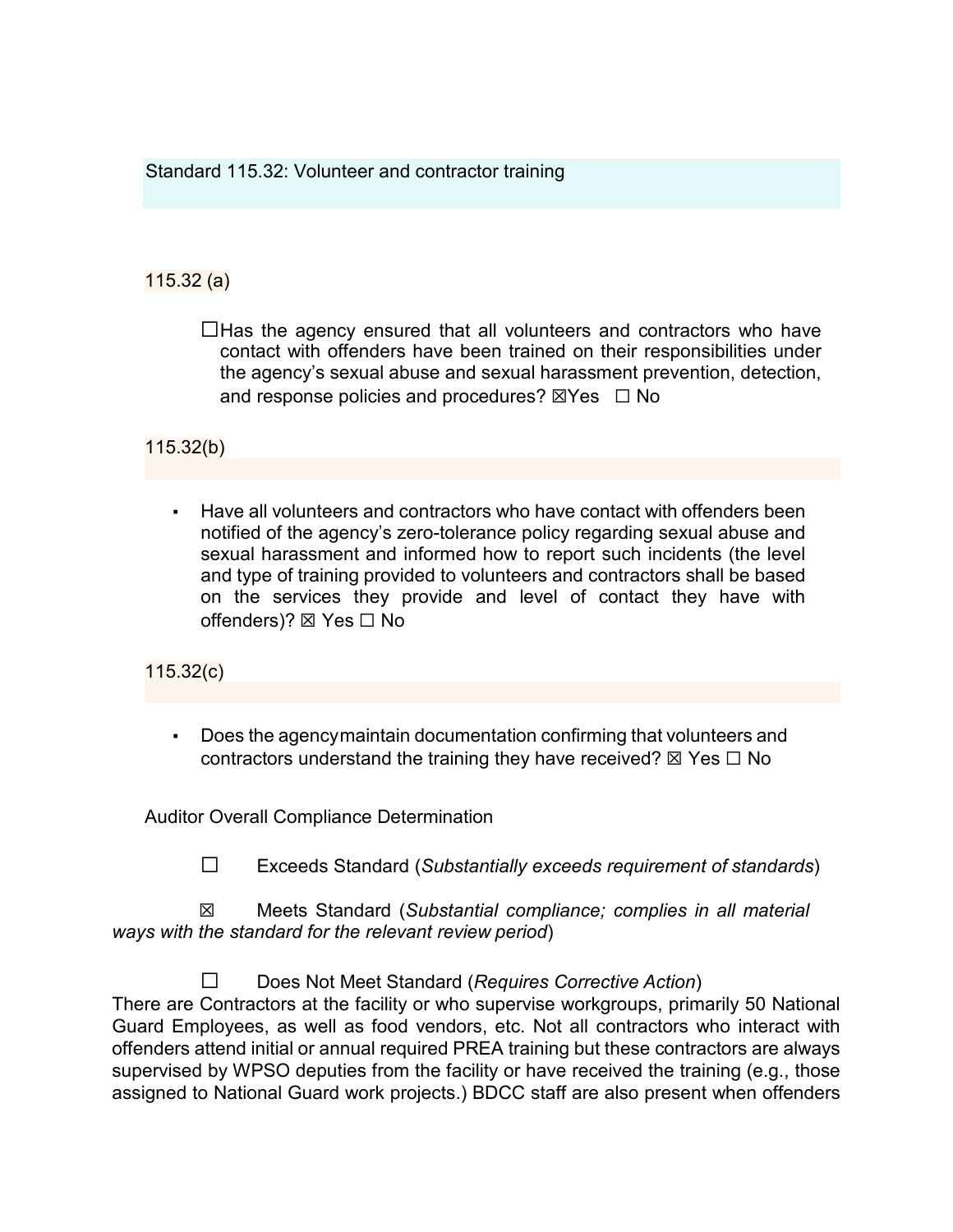are on National Guard work parties but these Guard members have received annual training which includes PREA requirements.

At the time of the site review, there were 30 volunteers on board at that time, primarily for church services, counseling, etc. Approximately 50-60 volunteers visit the facility on a recurring basis and numbers fluctuate by season, holiday, etc. All volunteers are trained and the total number who may cycle through the facility during the year is approximately 100.

BDCC policy requires that all volunteers, interns, and contractors who have contact with offenders have been trained on their responsibilities under the Department's sexual abuse and sexual harassment prevention, detection and response policies and procedures, however, it appears not all contractors have been trained who should have been.

Volunteers, interns, and contractors must sign the Sexual Assault and Sexual Misconduct with Offenders Volunteer Acknowledgement Form stating that they understand that any violation shall result in disbarment from the facility and may include the filing of criminal charges as warranted.

The PCM oversees volunteer training, and the Training Department oversees staff and interns/student workers' training and is also responsible for ensuring that all who have contact with offenders receive training on their responsibilities. Refresher training is annual, usually every November according to staff interviews.

Interviews with the human resources manager and the PCM indicated that contractors and volunteers are informed prior to the awarding of the contract and prior to their approval of the agency's zero-tolerance policy regarding sexual abuse and sexual harassment. Contractors and volunteers are required to sign the Sexual Assault Sexual Misconduct with Offenders form (kept in their personnel files). Violations of this policy serve as grounds for revoking the contract and terminating the volunteer(s) access. Contractors and volunteers are also responsible for reporting incidents of sexual abuse and sexual harassment.

All BDCC staff members attended PREA Training conducted by the LA DOC PREA Coordinator on October 10, 2019, and October 17, 2019, to ensure total compliance with training requirements.

Standard 115.33: Offender education

115.33(a)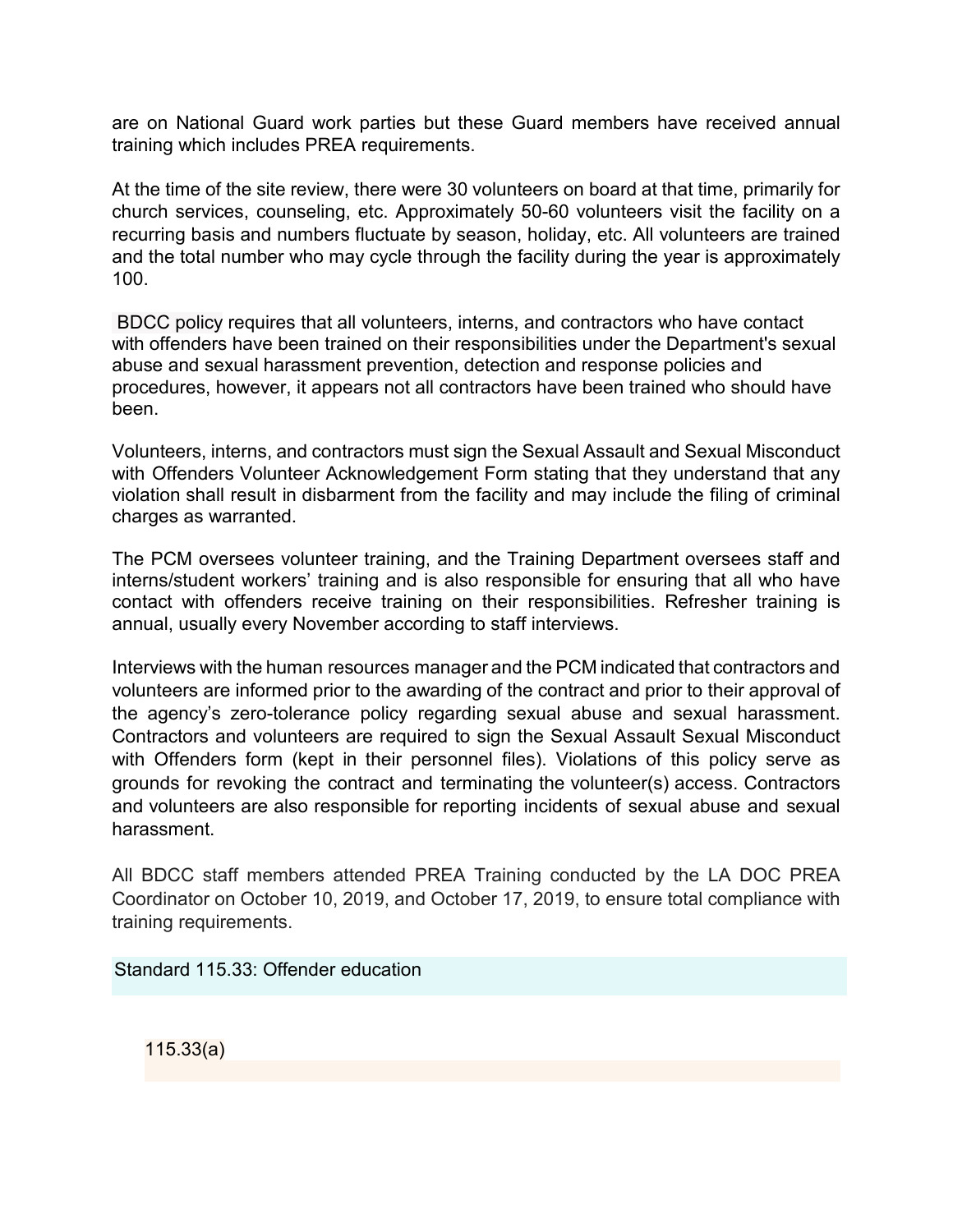- During intake, do offenders receive information explaining the agency's zero-tolerance policy regarding sexual abuse and sexual harassment?  $\boxtimes$  Yes  $\Box$  No
- During intake, do offenders receive information explaining how to report incidentsor suspicions of sexual abuse or sexual harassment?  $\boxtimes$  Yes  $\Box$  No

#### 115.33 (b)

- Within 30 days of intake, does the agency provide comprehensive education to offenders either in person or through video regarding: Their rights to be free from sexual abuse and sexual harassment?  $\boxtimes$  Yes  $\Box$  No
- Within 30 days of intake, does the agency provide comprehensive education to offenders either in person or through video regarding: Their rights to be free from retaliation for reporting such incidents?  $\boxtimes$  Yes  $\Box$  No
- Within 30 days of intake, does the agency provide comprehensive education to offenders either in person or through video regarding: Agency policies and procedures for responding to such incidents?  $\boxtimes$  Yes  $\Box$  No

115.33(c)

- **Have all offenders received such education?**  $\boxtimes$  Yes  $\Box$  No
- Do offenders receive education upon transfer to a different facility to the extent that the policies and procedures of the offender's new facility differ from those of the previous facility?  $\boxtimes$  Yes  $\Box$  No

115.33(d)

- Does the agency provide offender education in formats accessible to all offenders including those who are limited English proficient?  $\boxtimes$  Yes  $\Box$  No
- Does the agency provide offender education in formats accessible to all offenders including those who are deaf?  $\boxtimes$  Yes  $\Box$  No
- Does the agency provide offender education in formats accessible to all offenders including those who are visually impaired?  $\boxtimes$  Yes  $\Box$  No
- Does the agency provide offender education in formats accessible to all offenders including those who are otherwise disabled?  $\boxtimes$  Yes  $\Box$  No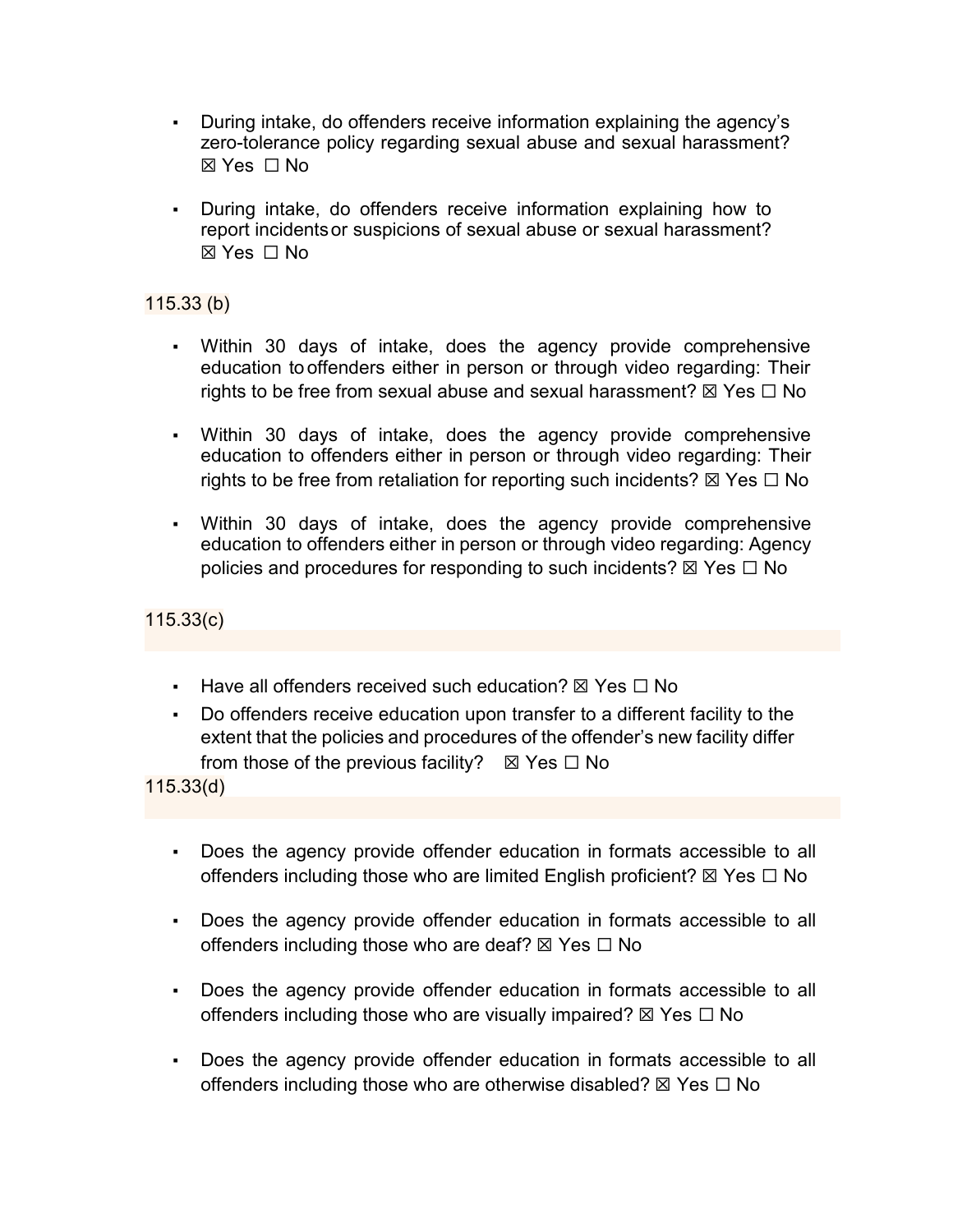- Does the agency provide offender education in formats accessible to all offenders including those who have limited reading skills?  $\boxtimes$  Yes  $\Box$  No 115.33(e)
	- Does the agency maintain documentation of offender participation in these education sessions?  $\boxtimes$  Yes  $\Box$ No

115.33(f)

In addition to providing such education, does the agency ensure that key information is continuously and readily available or visible to offenders through posters, offender handbooks, or other written formats?  $\boxtimes$  Yes  $\Box$ No

Auditor Overall Compliance Determination

- ☐ Exceeds Standard (*Substantially exceeds requirement of standards*)
- ☐ Meets Standard (*Substantial compliance; complies in all material ways with the standard for the relevant review period*)
- ☒ Does Not Meet Standard (*Requires Corrective Action*)

At intake, offenders receive information on the zero-tolerance policy regarding sexual abuse and sexual harassment and how to report incidents or suspicions of sexual abuse or sexual harassment. They receive required information on their right to be free from sexual abuse and sexual harassment; to be free from retaliation for reporting incidents, and procedures for responding to incidents. The PCM provides the offenders that have been a victim of sexual abuse a pamphlet with the information for Project Celebration and LaFASA to refer for continued care upon release.

Offender orientation is conducted during the intake process, excluding holidays. Offenders are provided with information verbally and through an orientation video that explains the rules, regulations and other important information that each offender needs to know before they are put into the general population.

Many of the interviews of offenders indicated that not all required PREA questions are asked at intake although a few offenders indicated they had been asked all questions. Recommend, at a minimum, that the leadership put out training and instructions to staff that staff are required to go over every question on the forms, and that short cuts will not be allowed. Inconsistent and wide-ranging answers were received from offenders interviewed regarding the intake process. The intake routine needs to be evaluated to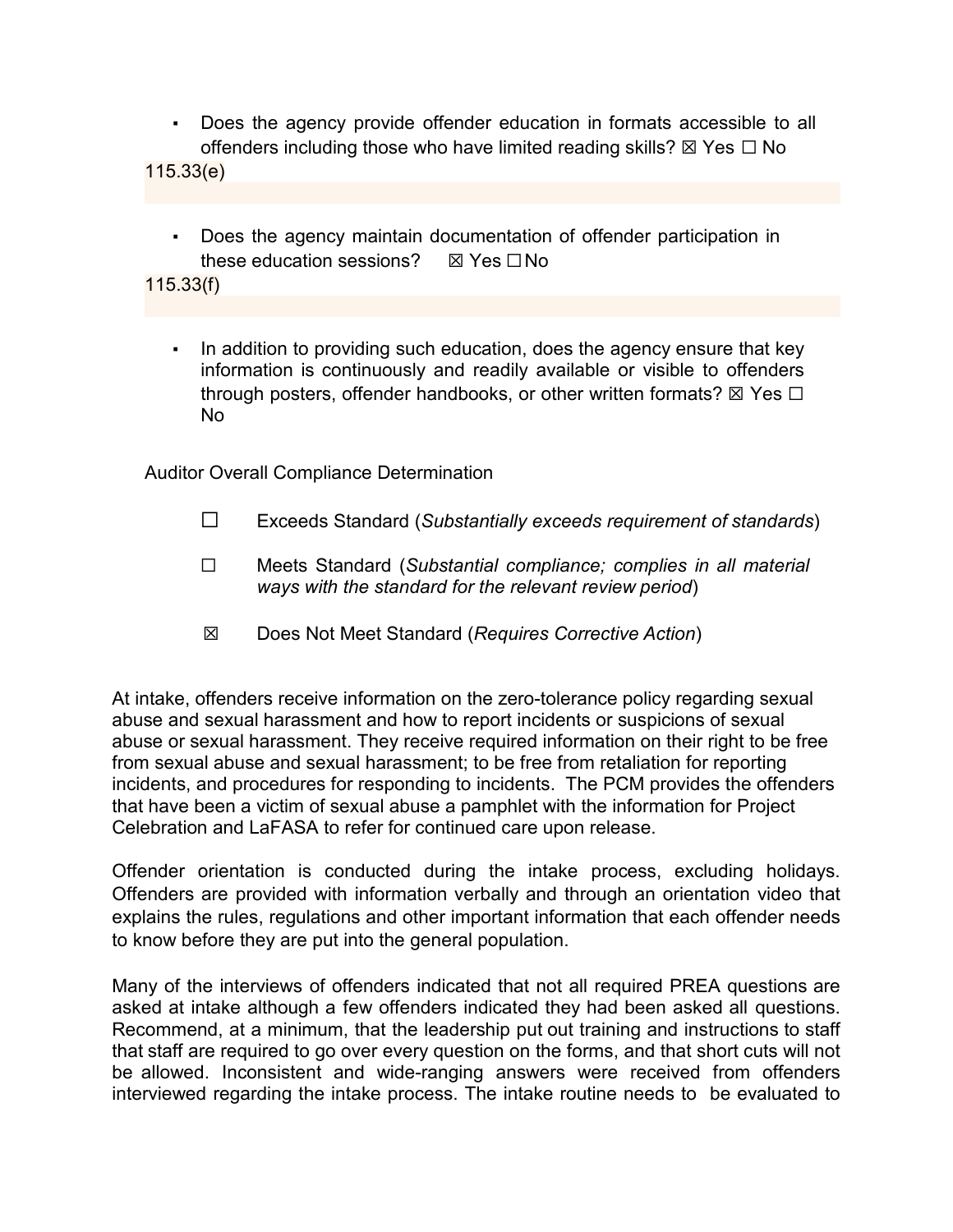look at the following input received:

- o Answers varied widely regarding whether the PREA intake questions were all asked at intake.
- o Women interviewed often reported not seeing the PREA video.
- o Many male offenders reported receiving a handbook but women, who are supposed to receive it at the women's facility, did not. It is noted that reporting and advocacy information is in the Handbook at the PREA attachment.
- o Some longer-term offenders reported having received a pamphlet on PREA but most newer offenders did not.
- $\circ$  It is noted that, contrary to offender interviews, staff interviews indicated that even DUI's being held for 12 hours were asked the PREA questions and shown the video.

The facility utilizes different formats to ensure offenders understand the information that is being presented, including;

- o Offenders who are limited English proficient;
- o Offenders who are deaf;
- o Offenders with visual impairment; and
- $\circ$  Those offenders who show signs of other disabilities including those with limited reading skills.

Offenders are familiar with the facility's PREA program as well as the methods of reporting, hotline number and ways to prevent issues. Information provided to the offenders concerning PREA is provided in hard copy format in the offender handbook, handouts, and posters. Several offenders with cognitive difficulties were interviewed and they expressed that staff spent additional time to ensure they explained all requirements and that they understood.

Standard 115.34: Specialized training: Investigations

115.34(a)

• In addition to the general training provided to all employees pursuant to §115.31, does the agency ensure that, to the extent the agency itself conducts sexual abuse investigations, its investigators have received training in conducting such investigations in confinement settings? (N/A if the agency does not conduct any form of administrative or criminal sexual abuse investigations. See 115.21(a).)  $\boxtimes$  Yes  $\Box$  No  $\Box$  NA

115.34(b)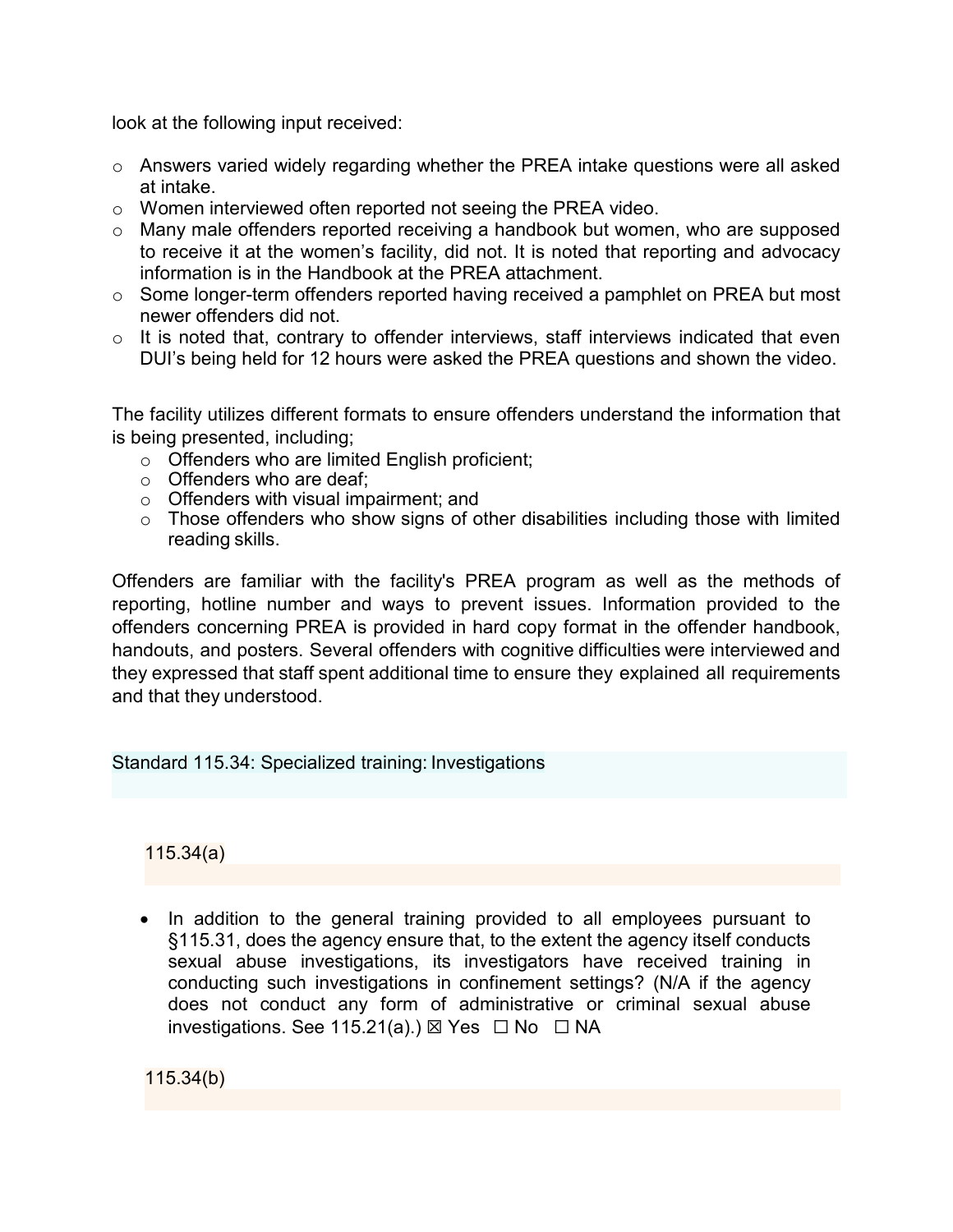- Does this specialized training include techniques for interviewing sexual abuse victims? [N/A if the agency does not conduct any form of administrative or criminal sexual abuse investigations. See 115.21(a).] ⊠ Yes □ No □ NA
- Does this specialized training include proper use of Miranda and Garrity warnings? [N/A if the agency does not conduct any form of administrative or criminal sexual abuse investigations. See 115.21(a).]  $\boxtimes$  Yes  $\Box$  No  $\Box$  NA
- Does this specialized training include sexual abuse evidence collection in confinement settings? [N/A if the agency does not conduct any form of administrative or criminal sexual abuse investigations. See 115.21(a).]  $\boxtimes$  Yes  $\Box$ No □ NA
- Does this specialized training include the criteria and evidence required to substantiate a case for administrative action or prosecution referral? [N/A if the agency does not conduct any form of administrative or criminal sexual abuse investigations. See 115.21(a).]  $\boxtimes$  Yes  $\Box$  No  $\Box$  NA

115.34(c)

• Does the agency maintain documentation that agency investigators have completed the required specialized training in conducting sexual abuse investigations? [N/A if the agency does not conduct any form of administrative or criminal sexual abuse investigations. See 115.21(a).]  $\boxtimes$  Yes  $\Box$  No  $\Box$  NA

## 115.34(d)

• Auditor is not required to audit this provision.

Auditor Overall Compliance Determination

- ☐ Exceeds Standard (*Substantially exceeds requirement of standards*)
- ☒ Meets Standard (*Substantial compliance; complies in all material ways with the standard for the relevant review period*)
- ☐ Does Not Meet Standard (*Requires Corrective Action*)

The newly assigned Investigator received training in conducting sexual abuse and sexual harassment investigations in a confinement facility. Investigator and Warden interviews confirmed that the training includes:

• Techniques for interviewing sexual abuse victims;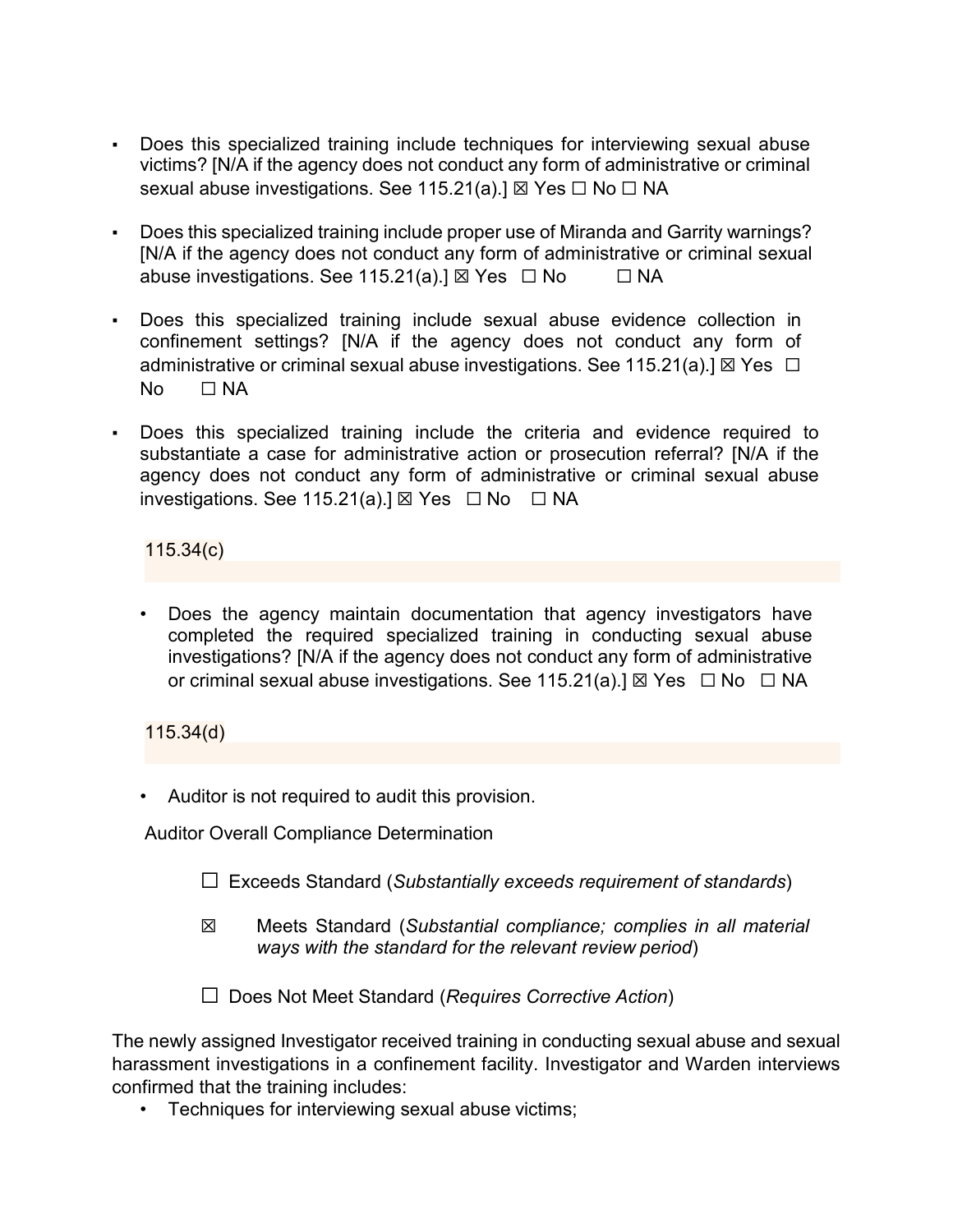- Proper use of Miranda and Garrity warnings;
- Sexual abuse collection; and
- Criteria and evidence required to substantiate a case for administrative action or prosecution referral.

Training includes that offered by WPSO and training offered by the National Institute of Corrections. Documentation of this training is retained in the Training Department for training credit and documentation. Additionally, they receive classes on sexual assault, human trafficking investigations, etc.

All Law Enforcement staff are trained and certified to initiate all types of investigations. All BSO Corrections Bureau Deputies have received training on how to respond to PREA incidents, as have the 4 Investigators in the Criminal Division.

Standard 115.35: Specialized training: Medical and Mental Health Care

115.35 (a)

- Does the agency ensure that all full- and part-time Medical and mental health care practitioners who work regularly in its facilities have been trained in how to detect and assess signs of sexual abuse and sexual harassment?  $\boxtimes$  Yes ☐ No
- Does the agency ensure that all full- and part-time Medical and mental health care practitioners who work regularly in its facilities have been trained in how to preserve physical evidence of sexual abuse?  $\boxtimes$  Yes  $\Box$  No
	- Does the agency ensure that all full- and part-time Medical and mental health care practitioners who work regularly in its facilities have been trained in how to respond effectively and professionally to victims of sexual abuse and sexual harassment?  $\boxtimes$ Yes  $\Box$  No
- Does the agency ensure that all full- and part-time Medical and mental health care practitioners who work regularly in its facilities have been trained in how and to whom to report allegations or suspicions of sexual abuse and sexual harassment? ⊠ Yes □ No

115.35(b)

If Medical staff employed by the agency conduct forensic examinations, do such Medical staff receive appropriate training to conduct such examinations? (N/A if agency Medical staff at the facility do not conduct forensic exams.)  $\boxtimes$  Yes  $\Box$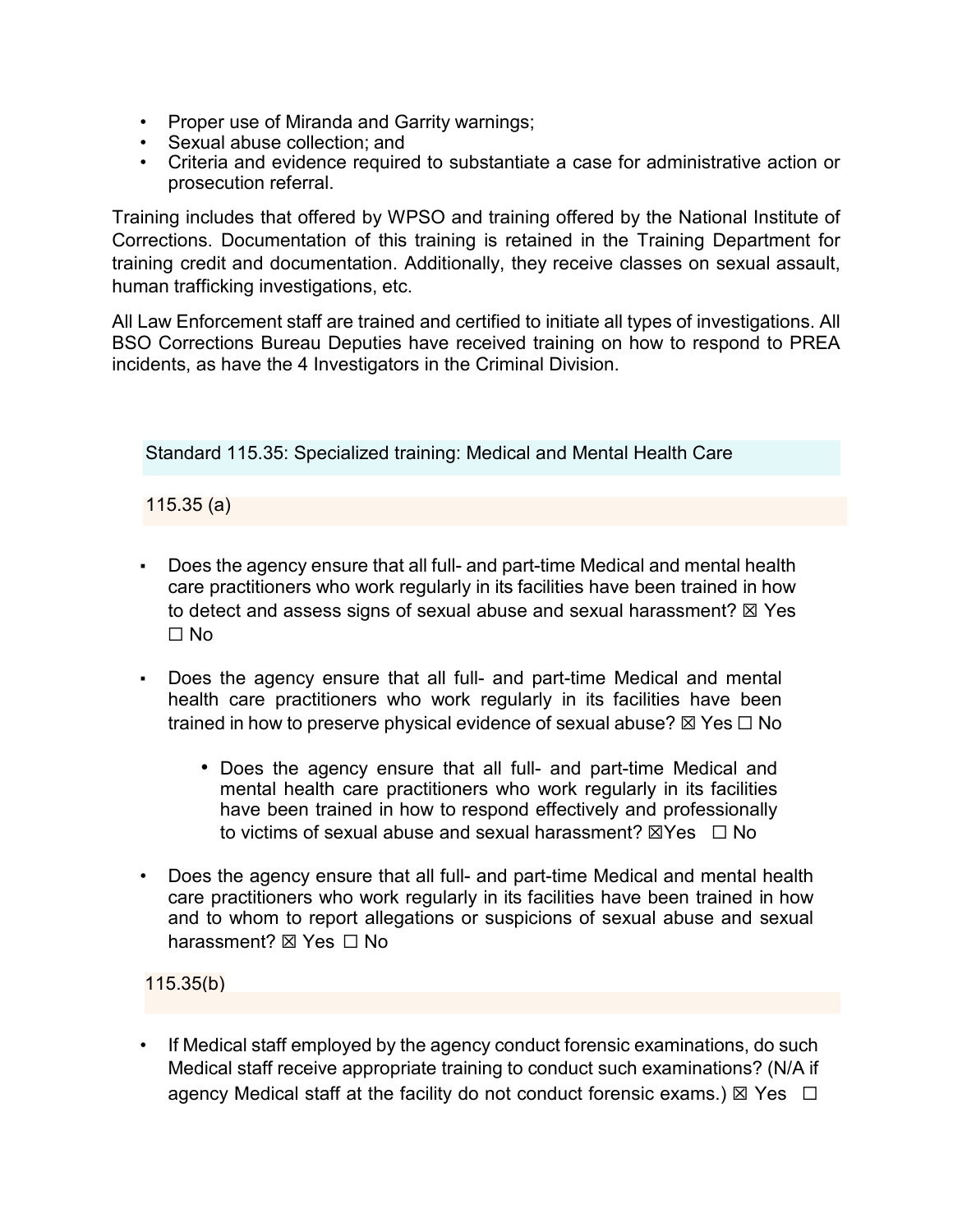No □ NA

• 115.35(c)

• Does the agency maintain documentation that Medical and mental health practitioners have received the training referenced in this standard either from the agency or elsewhere? ⊠ Yes  $□$  No

115.35(d)

- Do Medical and mental health care practitioners employed by the agency alsoreceive training mandated for employees by §115.31?  $\boxtimes$  Yes  $\Box$  No
- Do Medical and mental health care practitioners contracted by and volunteering for the agency also receive training mandated for contractors and volunteers by §115.32?  $\boxtimes$  Yes  $\Box$  No

Auditor Overall Compliance Determination

- ☐ Exceeds Standard (*Substantially exceeds requirement of standards*)
- ☒ Meets Standard (*Substantial compliance; complies in all material ways with the standard for the relevant review period*)
- ☐ Does Not Meet Standard (*Requires Corrective Action*)

At the time of the site visit, the Medical staff, per interviews with the nurse and the PCM, were not trained in current agency and PREA policy, including the following:

- To detect and assess signs of abuse;
- To preserve physical evidence of sexual abuse;
- To respond effectively and professionally to victims of sexual abuse and sexual harassment;
- How to report allegations or suspicions of sexual abuse and sexual harassment.

In addition to the specialized training requirements and the requirement to complete NIC training related to this area, Medical staff does not receive the training required for all staff. During orientation and annually thereafter, the policy is that all staff receive training in the prevention, detection, response, reporting and investigation of sexual abuse. Medical staff appears to not have completed any specialized PREA training and report that annual PREA training is not required for medical staff as mandated in the standards.

On November 22, 2019, NIC training for medical staff was completed and the auditor was provided a certificate of that completion. The DOC PREA Coordinator has advised the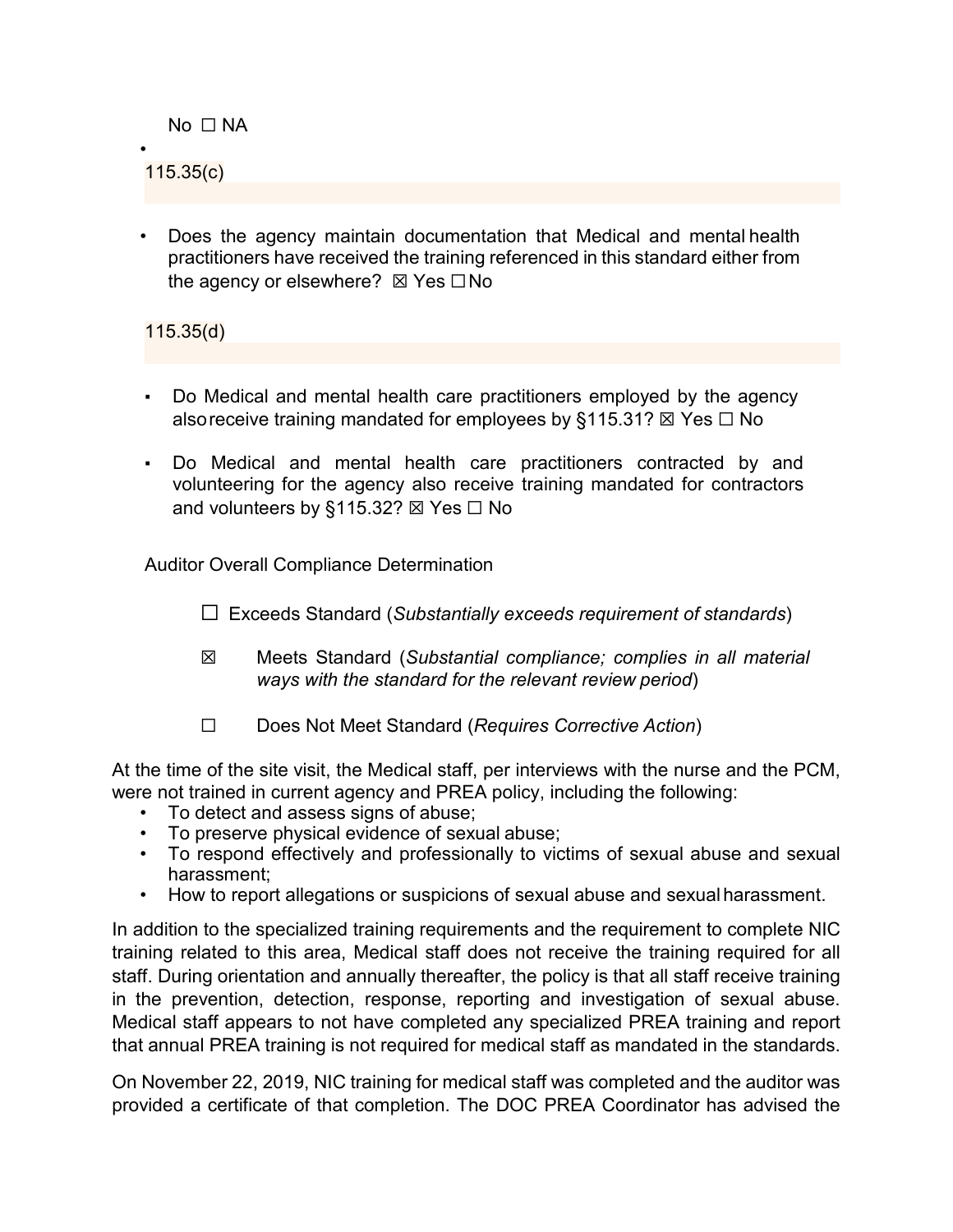auditor that the nurse also attended the regional PREA training provided by the DOC Coordinator subsequent to the audit.

Medical staff now participate in annual staff correctional training which has required sections including PREA.

## **SCREENING FOR RISK OF SEXUAL VICTIMIZATION AND ABUSIVENESS**

Standard 115.41: Screening for risk of victimization and abusiveness

## 115.41(a)

- Are all offenders assessed during an intake screening for their risk of being sexually abused by other offenders or sexually abusive toward other offenders? ⊠ Yes  $□$  No
- Are all offenders assessed upon transfer to another facility for their risk of being sexually abused by other offenders or sexually abusive toward other offenders? ⊠ Yes □ No

115.41(b)

• Do intake screenings ordinarily take place within 72 hours of arrival at thefacility? ☒ Yes ☐ No

115.41(c)

• Are all PREA screening assessments conducted using an objective screening instrument? ⊠ Yes  $□$  No

115.41(d)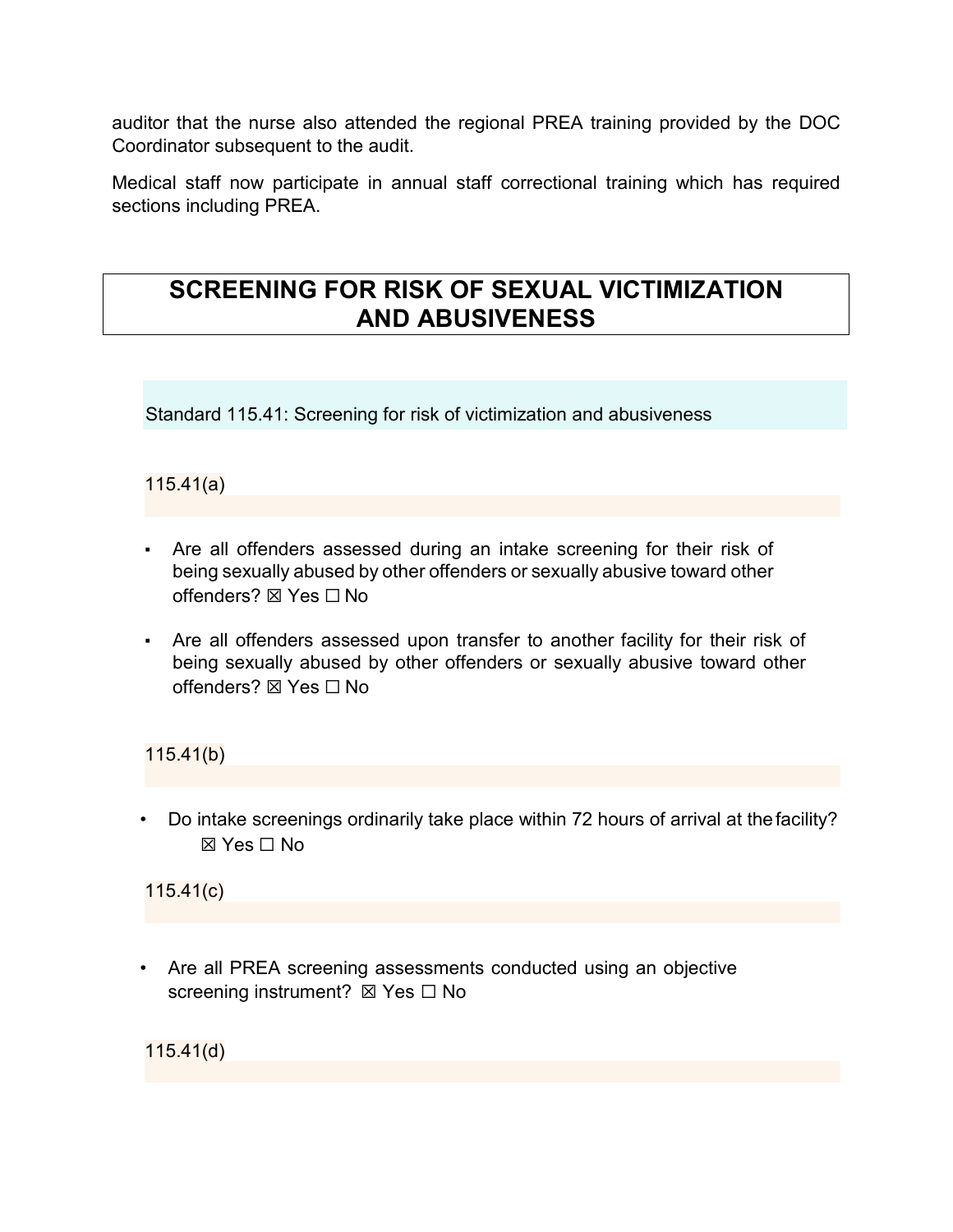- Does the intake screening consider, at a minimum, the following criteria to assess offenders for risk of sexual victimization: (1) Whether the offender has a mental, physical, or developmental disability?  $\boxtimes$  Yes  $\Box$  No
- Does the intake screening consider, at a minimum, the following criteria to assess offenders for risk of sexual victimization: (2) The age of the offender? ☒ Yes ☐ No
- Does the intake screening consider, at a minimum, the following criteria to assess offenders for risk of sexual victimization: (3) The physical build of the offender? ☒ Yes ☐ No
- Does the intake screening consider, at a minimum, the following criteria to assess offenders for risk of sexual victimization: (4) Whether the offender has previouslybeen incarcerated? **If** Yes □ No
- Does the intake screening consider, at a minimum, the following criteria to assess offenders for risk of sexual victimization: (5) Whether the offender's criminal historyis exclusively nonviolent? ☒ Yes ☐ No
- Does the intake screening consider, at a minimum, the following criteria to assess offenders for risk of sexual victimization: (6) Whether the offender has prior convictions for sex offenses against an adult or child?  $\boxtimes$  Yes  $\Box$  No
- Does the intake screening consider, at a minimum, the following criteria to assess offenders for risk of sexual victimization: (7) Whether the offender is or is perceived to be gay, lesbian, bisexual, transgender, intersex, or gender nonconforming (the facility affirmatively asks the offender about his/her sexual orientation and gender identity AND makes a subjective determination based on the screener's perception whether the offender is gender non-conforming or otherwise may be perceived to be LGBTI)? ⊠Yes □No
- Does the intake screening consider, at a minimum, the following criteria to assess offenders for risk of sexual victimization: (8) Whether the offender has previously experienced sexual victimization?  $\boxtimes$  Yes  $\Box$  No
- Does the intake screening consider, at a minimum, the following criteria to assess offenders for risk of sexual victimization: The offender's own perception of vulnerability? ☒ Yes ☐ No
- Does the intake screening consider, at a minimum, the following criteria to assess offenders for risk of sexual victimization: Whether the offender is detained solely for civil immigration purposes?  $\boxtimes$  Yes  $\Box$  No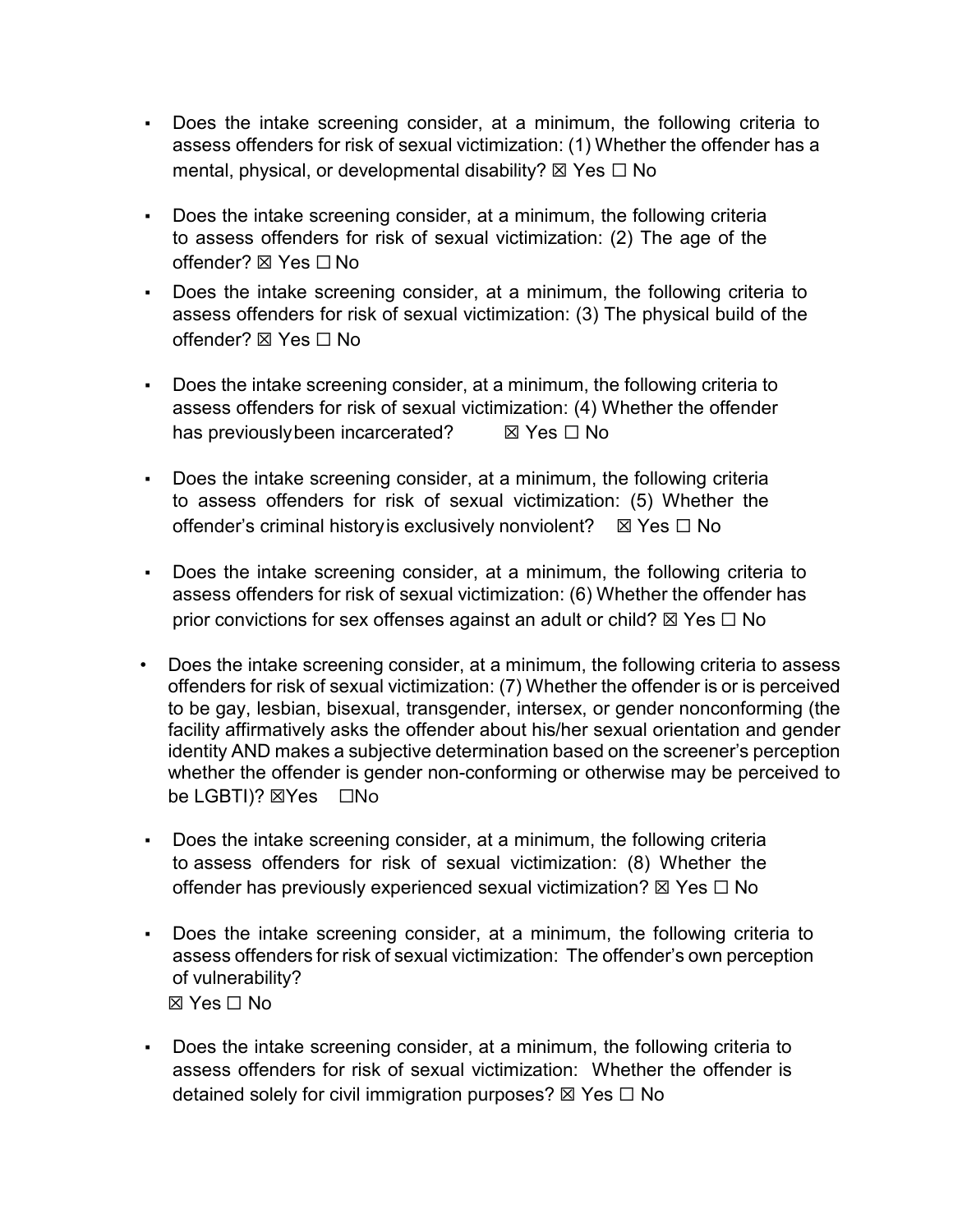115.41(e)

- **•** In assessing offenders for risk of being sexually abusive, does the initial PREA risk screening consider, when known to the agency: prior acts of sexual abuse? ⊠ Yes  $□$  No
- In assessing offenders for risk of being sexually abusive, does the initial PREA risk screening consider, when known to the agency: prior convictions for violent offenses? ☒ Yes ☐ No
- **•** In assessing offenders for risk of being sexually abusive, does the initial PREA risk screening consider, when known to the agency: history of prior institutional violence or sexual abuse?  $\boxtimes$  Yes  $\Box$  No

115.41(f)

• Within a set time period not more than 30 days from the offender's arrival at the facility, does the facility reassess the offender's risk of victimization or abusiveness basedupon any additional, relevant information received by the facility since the intake screening?

☒ Yes ☐ No

115.41(g)

- Does the facility reassess an offender's risk level when warranted due to a: Referral? ⊠ Yes  $□$  No
- Does the facility reassess an offender's risk level when warranted due to a: Request? ⊠ Yes □ No
- Does the facility reassess an offender's risk levelwhen warranted due to a: Incident of sexual abuse? ☒ Yes ☐ No
- Does the facility reassess an offender's risk level when warranted due to a: Receiptof additional information that bears on the offender's risk of sexual victimization or abusiveness? ☒ Yes ☐ No

115.41(h)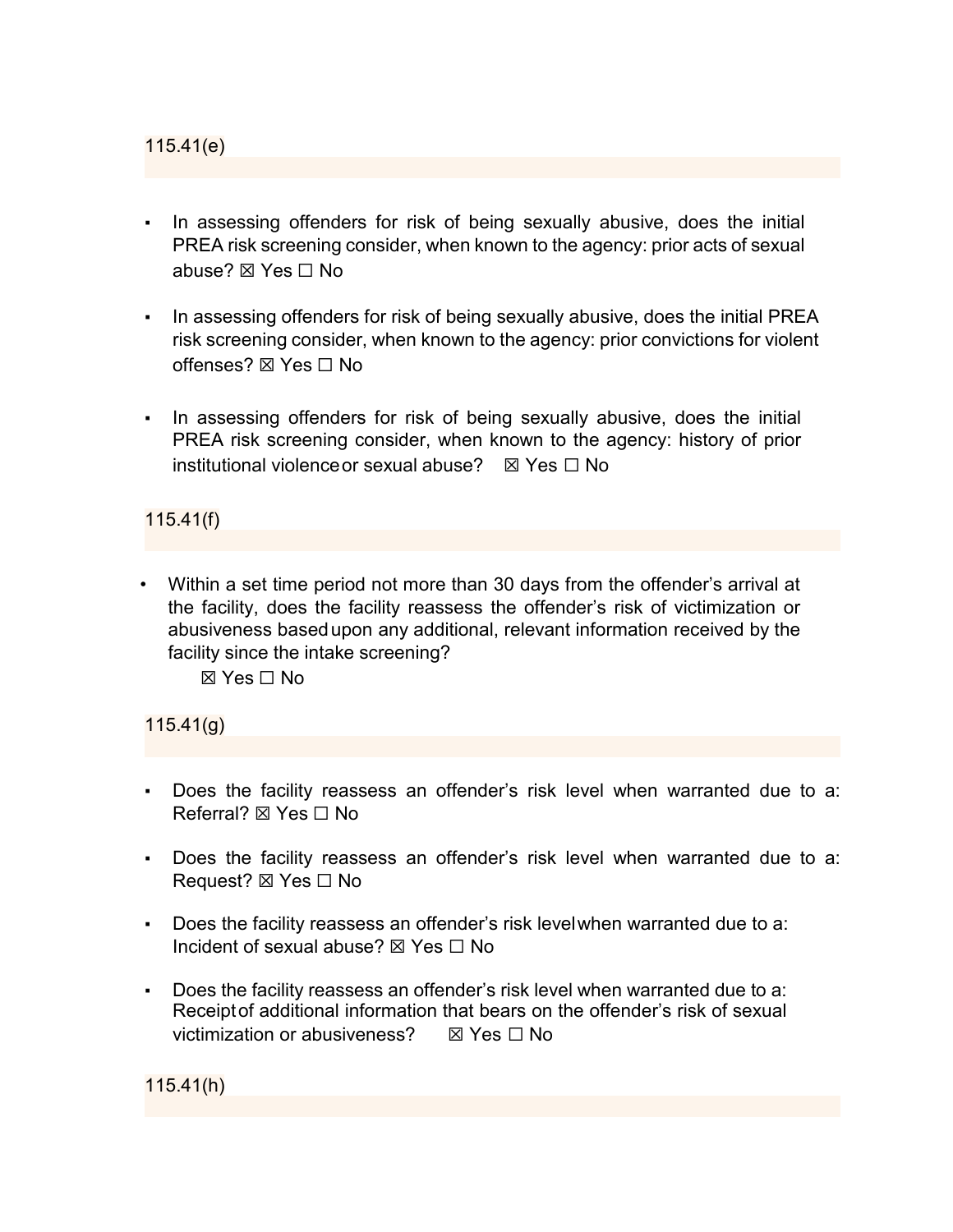• Is it the case that offenders are not ever disciplined for refusing to answer, or for not disclosing complete information in response to, questions asked pursuant to paragraphs (d)(1), (d)(7), (d)(8), or (d)(9) of this section?  $\boxtimes$  Yes  $\Box$ No

115.41(i)

▪ Has the agency implemented appropriate controls on the dissemination within thefacility of responses to questions asked pursuant to this standard in order to ensure that sensitive information is not exploited to the offender's detriment by staff or other offenders? ⊠ Yes □ No

Auditor Overall Compliance Determination

☐ Exceeds Standard (*Substantially exceeds requirement of standards*)

☒ Meets Standard (*Substantial compliance; complies in all material ways with the standard for the relevant review period*)

☐ Does Not Meet Standard (*Requires Corrective Action*)

At intake, all offenders are screened to assess their risk for being sexually abused or abusive toward other offenders, using the LADPS&C high-risk screening process. The screening is normally conducted the day of arrival and utilizes WPSO PREA intake forms and processes. This intake assessment and reassessment was found to be inconsistent during the site visit, but it is now performed by the PCM in order to ensure consistent and thorough application and that all PREA questions are asked at reception. To ensure compliance in the absence of the PCM, the BDCC leadership issued guidance issued to all BDCC staff (October 22, 2019) reiterating and mandating that every PREA question be asked and the shift supervisor is tasked to randomly check to ensure this occurs. This memo, also covered at muster training, also required that every offender view the PREA video before being relocated to assigned housing.

WPSO's PREA Screening Checklist includes the following:

- Whether the offender has a mental, physical or developmental disability;
- The age of the offender;
- The physical build of the offender;
- Previous incarcerations:
- Exclusively nonviolent criminal history;
- Whether the offender has prior convictions for sex offenses against an adult or child;
- Whether the offender is or is perceived to be gay, lesbian, bisexual, transgender,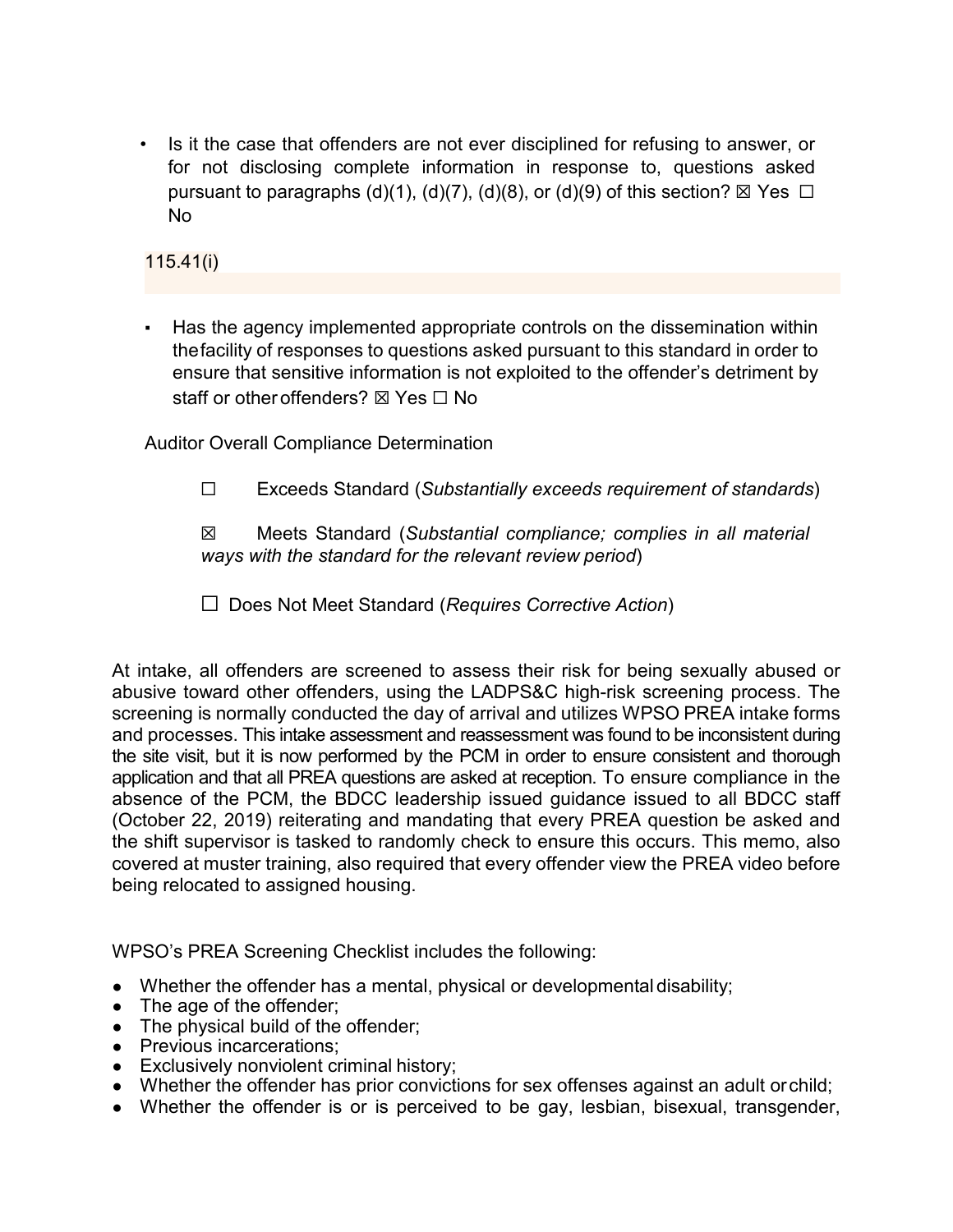intersex, or gender nonconforming;

- Has the offender previously experienced sexual victimization;
- The offender's perception of vulnerability;
- Whether the offender is detained solely for civil immigration purposes.

In addition, the screening also includes:

- Prior acts of sexual abuse:
- Prior convictions for violent offenses:
- If known to the facility: a history of prior institutional violence or sexual abuse.

An offender(s) risk is always reassessed when warranted due to referral, request, incident of sexual abuse or receipt of additional information that bears on the offender's risk of sexual victimization or abusiveness

No offender is disciplined for refusing to answer, or for not disclosing complete information in response to, questions asked on the PREA Screening Checklist. Offender(s) are informed that any information given in response to questions asked are of a confidential nature and will not be disseminated in any way that will be exploited to the offender's detriment.

Bayou Dorcheat CC uses the LA DOC PREA Screening Checklist, an assessment tool utilized to assess an offender's probability of being a PREA Blue High-Risk Sexual Victim (HRSV), a PREA Red High-Risk Sexual Predator (HRSP) or if neither, classified as PREA Green.

- PREA Blue HRSV: Based on the Checklist, any offender within the custody of the WPSO who has been identified as an individual who has been confirmed as a sexual victim or appears to be at high risk for sexual predation.
- PREA Red HRSP: Based on the Checklist, any offender within the custody of the WPSO who has been identified or confirmed as an individual with the propensity to sexually assault others.
- PREA Green: Based on the Checklist, any offender within the custody of the WPSO with no significant risk of sexual victimization or sexually predatory behavior.

Decisions concerning housing assignments, jobs, and group activities for PREA Blue HRSV and PREA Red HRSP offenders are the responsibility of the PCM, based on the Checklist, record review, prior facility behavior and current behavior. If mental health intervention is indicated, a referral may be made by the medical staff nurse.

Transgender or intersex offender housing and programming assignments are considered on a case-by-case basis as to whether a placement would endanger the offender's health and safety or present management or security problems. Transgender offenders can shower separately, and each unit documents a Shower Preference Statement. Questions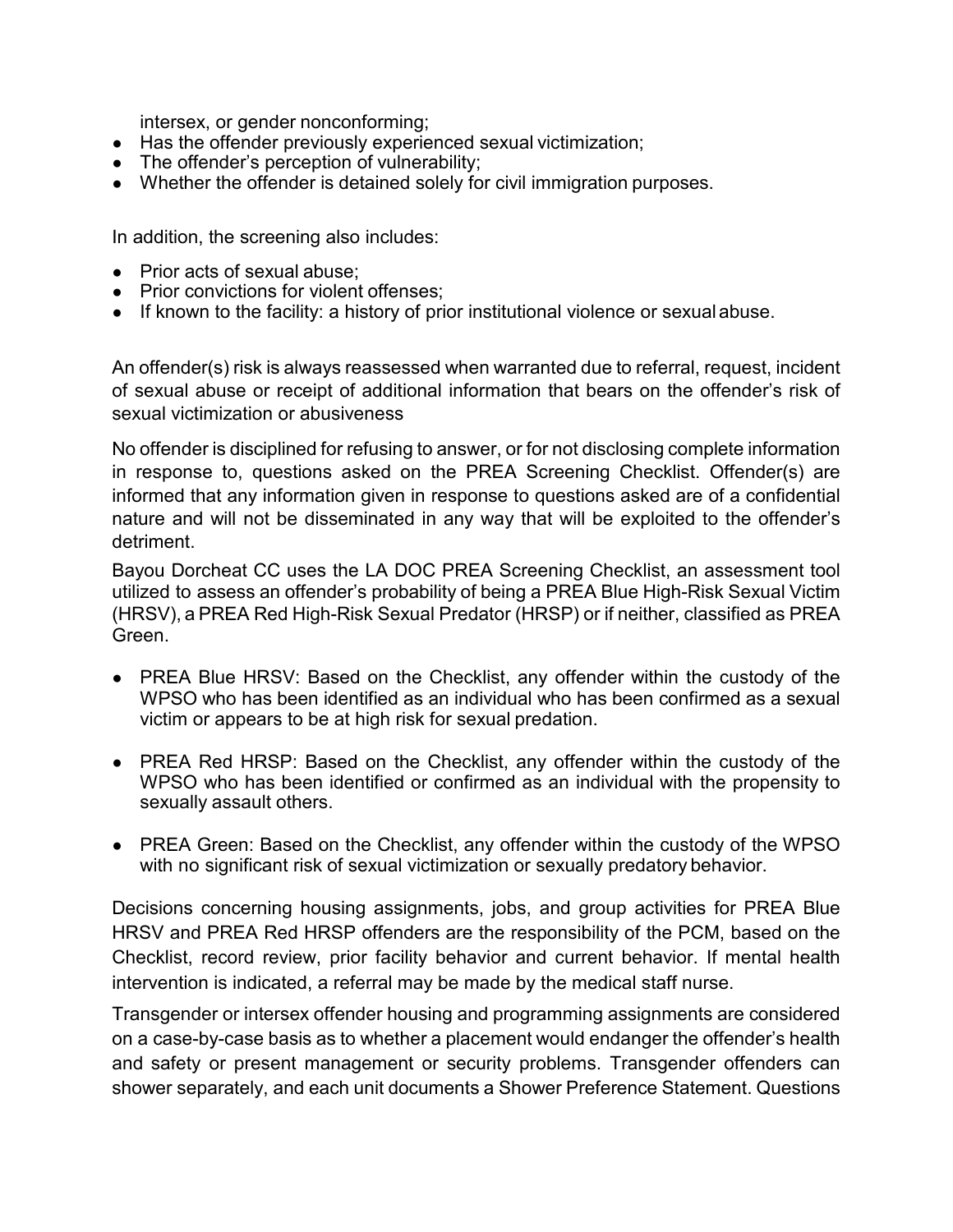regarding the identification of a transgender or intersex offender's genital status are referred to WPSO's Medical staff member and the Warden for review and, if needed, determination whether a physical examination in a private setting by a health care provider is necessary.

#### Standard 115.42: Use of screening information

## 115.42(a)

- Does the agency use information from the risk screening required by  $\S$ 115.41, with the goal of keeping separate those offenders at high risk of being sexually victimized from those at high risk of being sexually abusive, to inform: Housing Assignments? ⊠ Yes □ No
- Does the agency use information from the risk screening required by § 115.41, with the goal of keeping separate those offenders at high risk of being sexually victimized from those at high risk of being sexually abusive, to inform: Bed assignments? ⊠ Yes □ No
- Does the agency use information from the risk screening required by  $\S$ 115.41, with the goal of keeping separate those offenders at high risk of being sexually victimized from those at high risk of being sexually abusive, to inform: Work Assignments? ⊠ Yes □ No
	- $\Box$  Does the agency use information from the risk screening required by § 115.41, with the goal of keeping separate those offenders at high risk of being sexually victimized from those at high risk of being sexually abusive, to inform: Education Assignments? ⊠Yes □ No
	- $\Box$  Does the agency use information from the risk screening required by § 115.41, with the goal of keeping separate those offenders at high risk of being sexually victimized from those at high risk of being sexually abusive, to inform: Program Assignments?  $\boxtimes$ Yes  $\Box$  No

## 115.42(b)

Does the agency make individualized determinations about how to ensure the safety of each offender? ⊠ Yes □ No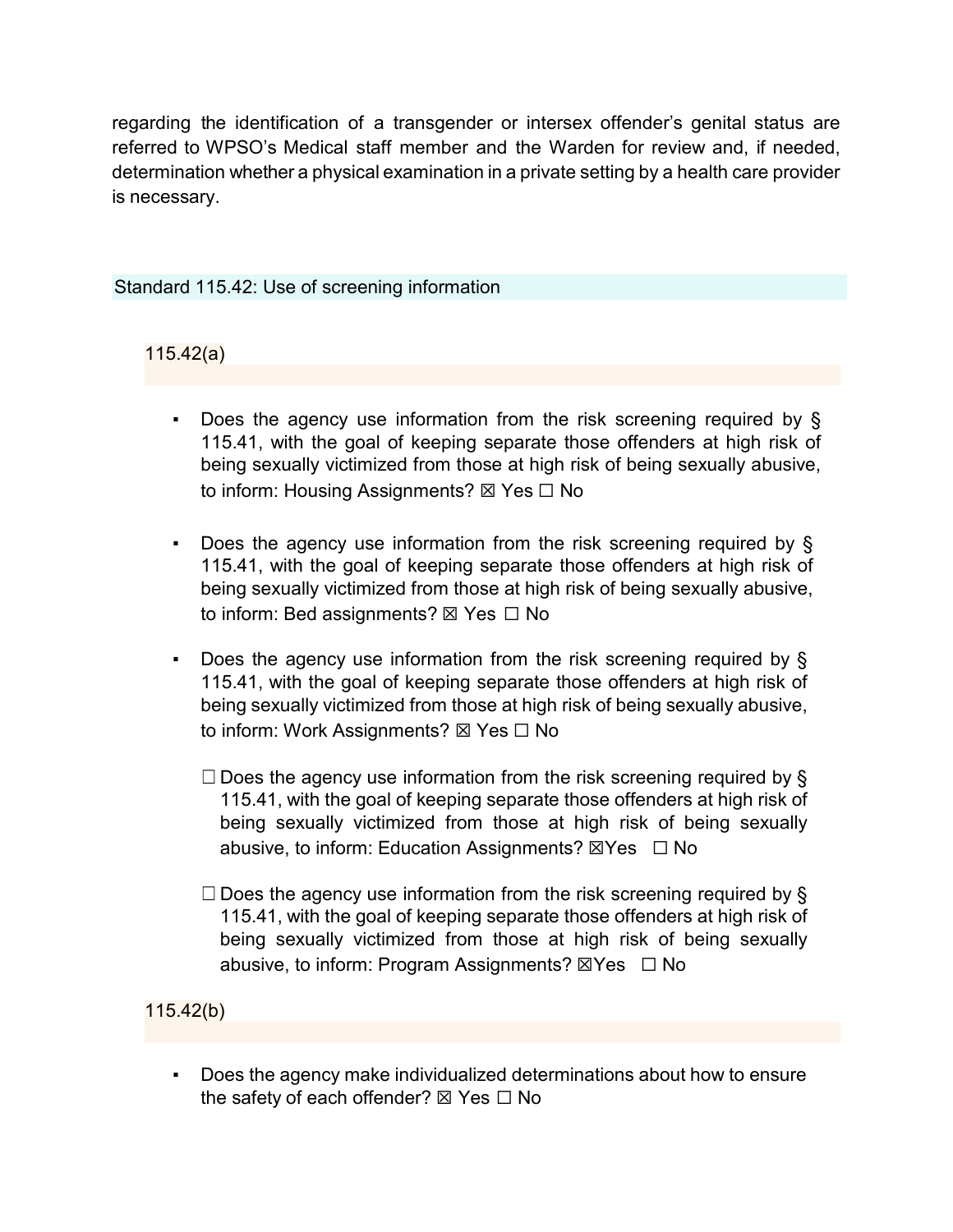115.42(c)

- When deciding whether to assign a transgender or intersex offender to a facility for male or female offenders, does the agency consider on a caseby-case basis whether a placement would ensure the offender's health and safety, and whether a placement would present management or security problems (NOTE: if an agency by policy or practice assigns offenders to a male or female facility on the basis of anatomy alone, that agency is not in compliance with this standard)?  $\boxtimes$  Yes  $\Box$  No
- When making housing or other program assignments for transgender or intersex offenders, does the agency consider on a case-by-case basis whether a placementwould ensure the offender's health and safety, and whether a placement would present management or security problems? ☒ Yes ☐ No

115.42 (d)

▪ Are placement and programming assignments for each transgender or intersexoffender reassessed at least twice each year to review any threats to safety experienced by the offender?  $\boxtimes$  Yes  $\Box$  No

115.42(e)

Are each transgender or intersex offender's own views with respect to his or herown safety given serious consideration when making facility and housing placement decisions and programming assignments?  $\boxtimes$ Yes □ No

115.42(f)

Are transgender and intersex offenders given the opportunity to shower separately from other offenders?  $\boxtimes$  Yes  $\Box$  No

115.42(g)

▪ Unless placement is in a dedicated facility, unit, or wing established in connection with a consent decree, legal settlement, or legal judgment for the purpose of protecting lesbian, gay, bisexual, transgender, or intersex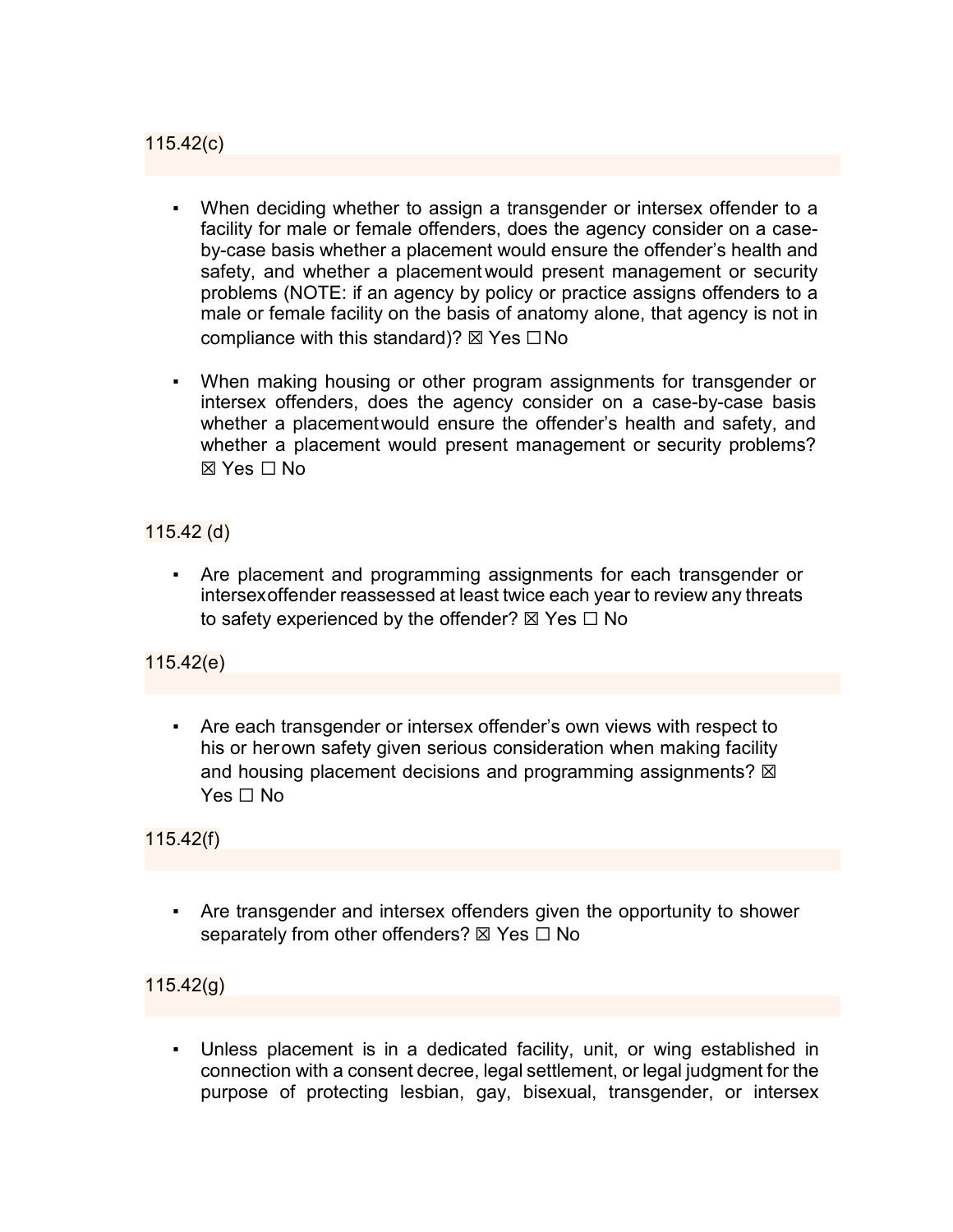offenders, does the agency always refrain from placing: lesbian, gay, and bisexual offenders in dedicated facilities, units, or wings solely on the basis of such identification or status?  $\boxtimes$  Yes  $\Box$  No

- Unless placement is in a dedicated facility, unit, or wing established in connection with a consent decree, legal settlement, or legal judgment for the purpose of protecting lesbian, gay, bisexual, transgender, or intersex offenders, does the agency always refrain from placing: transgender offenders in dedicated facilities, units, or wings solely on the basis of such identification or status? ⊠ Yes □ No
- Unless placement is in a dedicated facility, unit, or wing established in connection with a consent decree, legal settlement, or legal judgment for the purpose of protecting lesbian, gay, bisexual, transgender, or intersex offenders, does the agency always refrain from placing: intersex offenders in dedicated facilities, units, or wings solely on the basis of such identification or status? ⊠ Yes □ No

Auditor Overall Compliance Determination

- ☐ Exceeds Standard (*Substantially exceeds requirement of standards*)
- ☒ Meets Standard (*Substantial compliance; complies in all material ways with the standard for the relevant review period*)
- ☐ Does Not Meet Standard (*Requires Corrective Action*)

Once an offender is determined as a PREA Blue HRSV and/or PREA Red HRSP at any time during incarceration, the offender is evaluated by the Classification Board for appropriate housing and programs and referred to a mental health professional. The mental health professional meets with the offender upon receipt of the referral to offer services and encourage programming.

The screening information is used as follows to keep separate those offenders at high risk of being sexually victimized from those at high risk of being sexually abusive:

- Housing assignments;
- Bed assignments;
- Work assignments;
- Education assignments; and
- Program assignments.

Individualized determinations are made to ensure the safety of each offender by the Reception and Diagnostic Centers, which determine placement in a La DPS&C facility. Once at Bayou Dorcheat CC, the facility does not place lesbian, gay, bisexual offenders on a tier solely on the basis of such identification or status and the auditor found them located across the entire housing spectrum.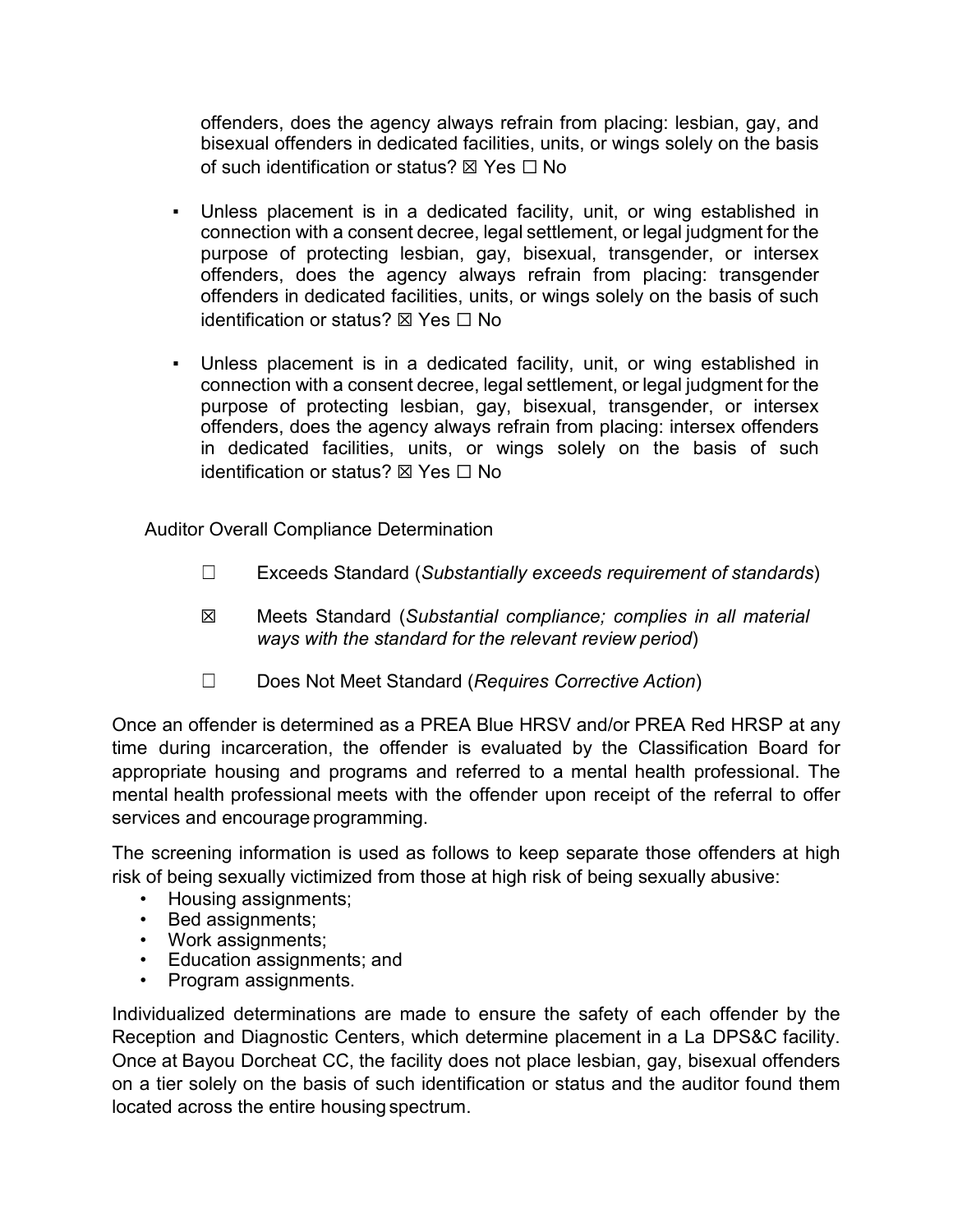Transgender offenders are given an opportunity to shower separately from other offenders by completing a Shower Preference Statement, but few choose this option as showers are relatively private anyway.

Staff interviewed indicated that the PCM is notified at intake or by any staff member at any time who identifies an offender as a PREA Blue HRSV and/or PREA Red HRSP. She ensures that this information is entered into the offender's Annual Assessment and Master Record for monitoring purposes.

Offenders who report that they have been victimized by sexual abuse in any previous prison are in the DOC sex offender program and are receiving mental health evaluations as well as support and a treatment plan.

Standard 115.43: Protective Custody

115.43(a)

Does the facility always refrain from placing offenders at high risk for sexual victimization in involuntary segregated housing unless an assessment of all available alternativeshas

been made, and a determination has been made that there is no available alternative means of separation from likely abusers?  $\boxtimes$  Yes  $\Box$ No

If a facility cannot conduct such an assessment immediately, does the facility hold the offender in involuntary segregated housing for less than 24 hours while completing the assessment?  $\boxtimes$  Yes  $\Box$  No

115.43(b)

- Do offenders who are placed in segregated housing because they are at high risk of sexual victimization have access to: Programs to the extent possible? ⊠ Yes □ No
- Do offenders who are placed in segregated housing because they are at high risk of sexual victimization have access to: Privileges to the extent possible? ⊠ Yes □ No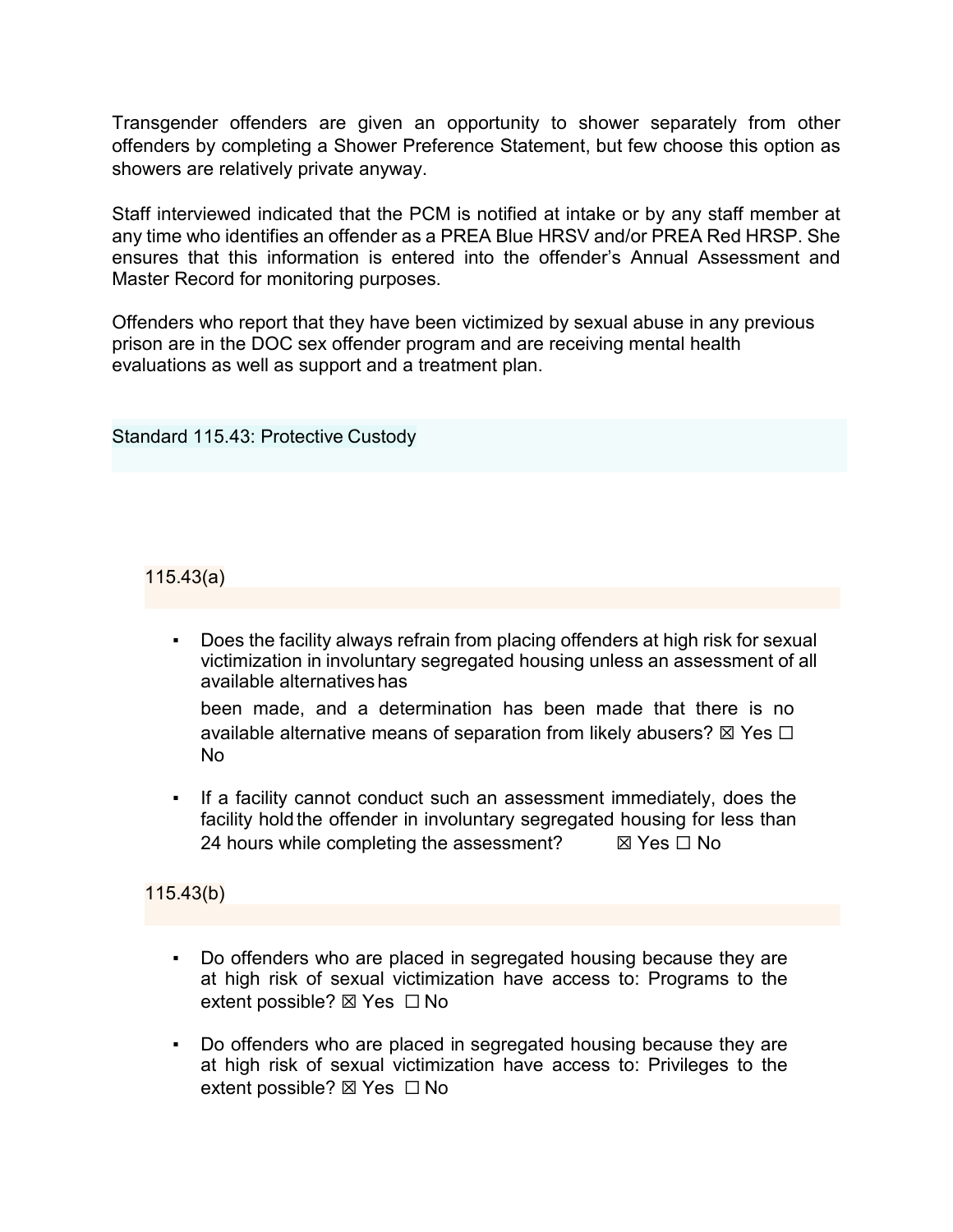- Do offenders who are placed in segregated housing because they are at high risk of sexual victimization have access to: Education to the extent possible? ⊠ Yes □ No
	- $\Box$  Do offenders who are placed in segregated housing because they are at high risk of sexual victimization have access to: Work opportunities to the extent possible?  $\boxtimes$ Yes  $\Box$  No
- If the facility restricts access to programs, privileges, education, or work opportunities, does the facility document: The opportunities that have been limited? ⊠ Yes □ No
- If the facility restricts access to programs, privileges, education, or work opportunities, does the facility document: The duration of the limitation? ☒ Yes ☐ No
- If the facility restricts access to programs, privileges, education, or work opportunities, does the facility document: The reasons for such limitations? ☒ Yes ☐ No

115.43(c)

- Does the facility assign offenders at high risk of sexual victimization to involuntary segregated housing only until an alternative means of separation from likely abusers can be arranged?  $\boxtimes$  Yes  $\Box$  No
- Does such an assignment not ordinarily exceed a period of 30 days?  $\boxtimes$  Yes  $\square$ No

115.43(d)

- If an involuntary segregated housing assignment is made pursuant to paragraph (a) of this section, does the facility clearly document: The basis for the facility's concern for the offender's safety?  $\boxtimes$  Yes  $\Box$  No
- If an involuntary segregated housing assignment is made pursuant to paragraph (a) of this section, does the facility clearly document: The reason why no alternative means of separation can be arranged?  $\boxtimes$  Yes  $\Box$  No

115.43(e)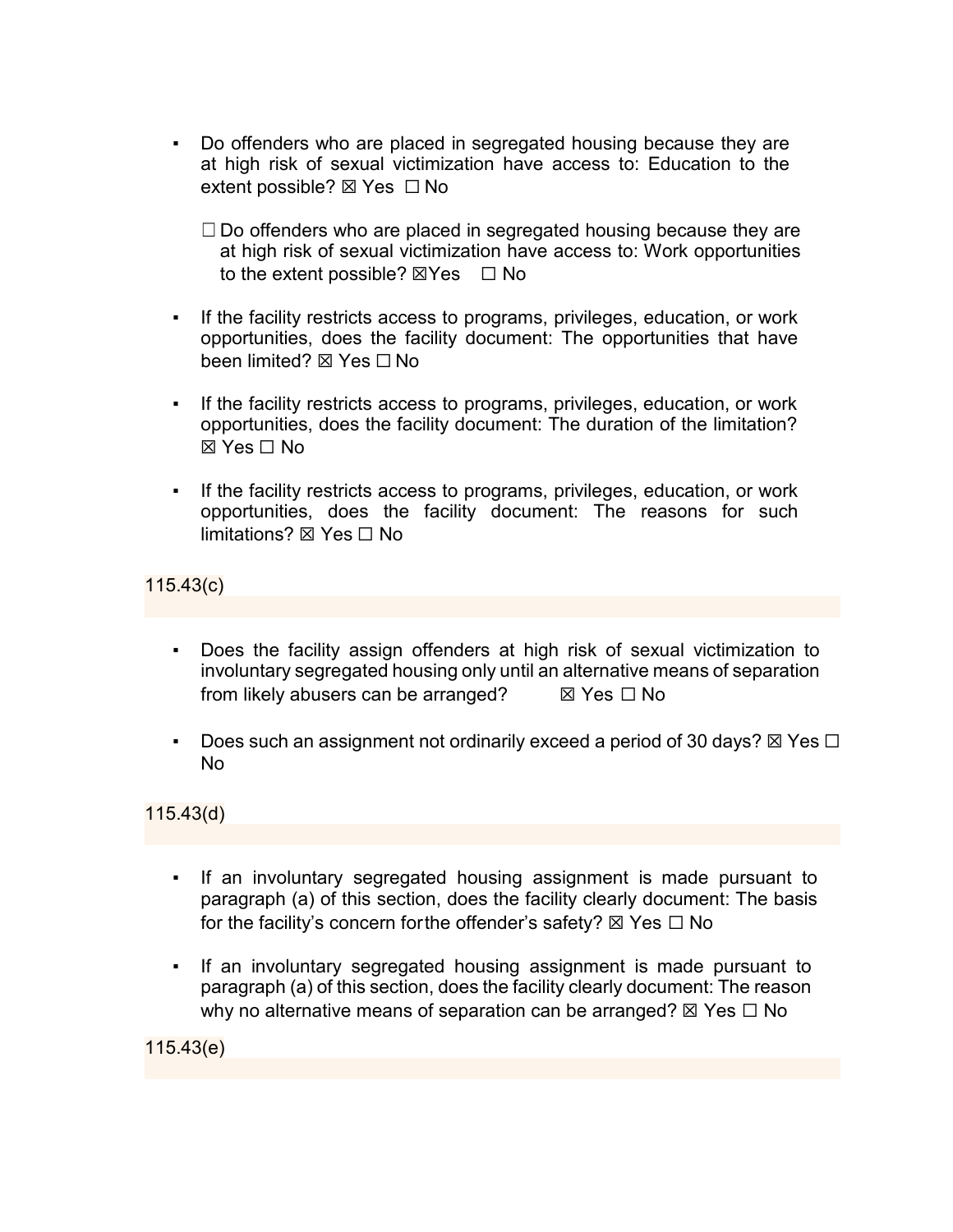• In the case of each offender who is placed in involuntary segregation because he/she is at high risk of sexual victimization, does the facility afford a review to determine whether there is a continuing need for separation from the general population EVERY 30DAYS? ☒ Yes ☐ No

Auditor Overall Compliance Determination

- ☐ Exceeds Standard (*Substantially exceeds requirement of standards*)
- ☒ Meets Standard (*Substantial compliance; complies in all material ways with the standard for the relevant review period*)
- ☐ Does Not Meet Standard (*Requires Corrective Action*)

There has been zero use of protective segregation in the past 12 months according to the PAQ and interviews with the PCM and Warden. Offenders who report they are a victim of sexual abuse are placed in restrictive housing on a different tier than the accused perpetrator, this being the only reasonable alternative available other than a transfer of one of the offenders. Segregated housing for the victim is only used as a means to protect the offender from the aggressor.

Generally, the offender is held in restricted housing only until the investigation is completed and a determination made regarding the allegation.

An offender placed in segregation because of a high risk of sexual victimization is required to have access to programs, privileges, education and work opportunities commensurate to offenders in the general population. Documentation is maintained indicating which opportunities were limited, the duration of the limitations and the reasons for the limitations.

Placement in involuntary segregation and disciplinary segregation is reviewed after the first seven days and every 30 days thereafter.

Offenders at high risk for sexual victimization are not placed in involuntary segregated housing unless an assessment of all available alternatives has been made, and a determination has been made that there are no available alternative means of separation from likely abusers. If the facility restricts access to programs, privileges, education or work opportunities, the facility documents this information. If the facility cannot conduct an assessment immediately, they may hold the offender in involuntary segregated housing for less than 24 hours while completing the assessment.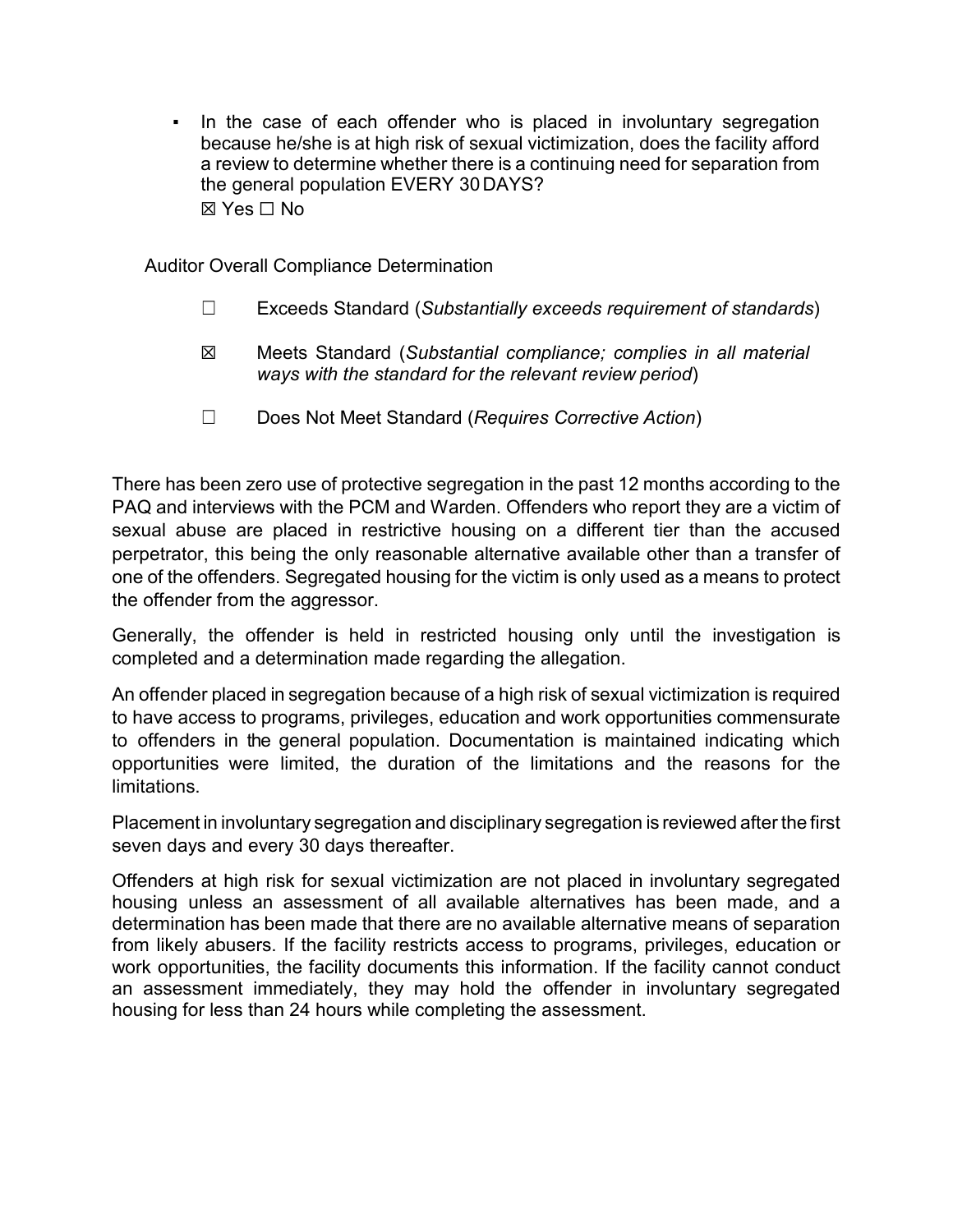# **REPORTING**

#### Standard 115.51 Offender Reporting

#### 115.51 (a)

- Does the agency provide multiple internal ways for offenders to privately report: Sexual abuse and sexual harassment?  $\boxtimes$  Yes  $\Box$  No
- Does the agency provide multiple internal ways for offenders to privately report: Retaliation by other offenders or staff for reporting sexual abuse and sexualharassment? ☒ Yes ☐ No
- Does the agency provide multiple internal ways for offenders to privately report: Staff neglect or violation of responsibilities that may have contributed to such incidents?  $\boxtimes$  Yes  $\Box$  No

## 115.51b)

- Does the agency also provide at least one way for offenders to report sexual abuse or sexual harassment to a public or private entity or office that is not part of the agency?  $\boxtimes$  Yes  $\Box$  No
- Is that private entity or office able to receive and immediately forward offender reports of sexual abuse and sexual harassment to agency officials? ⊠ Yes □ No
- Does that private entity or office allow the offender to remain anonymous upon request?  $\boxtimes$  Yes  $\Box$  No
- Are offenders detained solely for civil immigration purposes provided information on how to contact relevant consular officials and relevant officials at the Department of Homeland Security?  $\boxtimes$  Yes  $\Box$  No

115.51(c)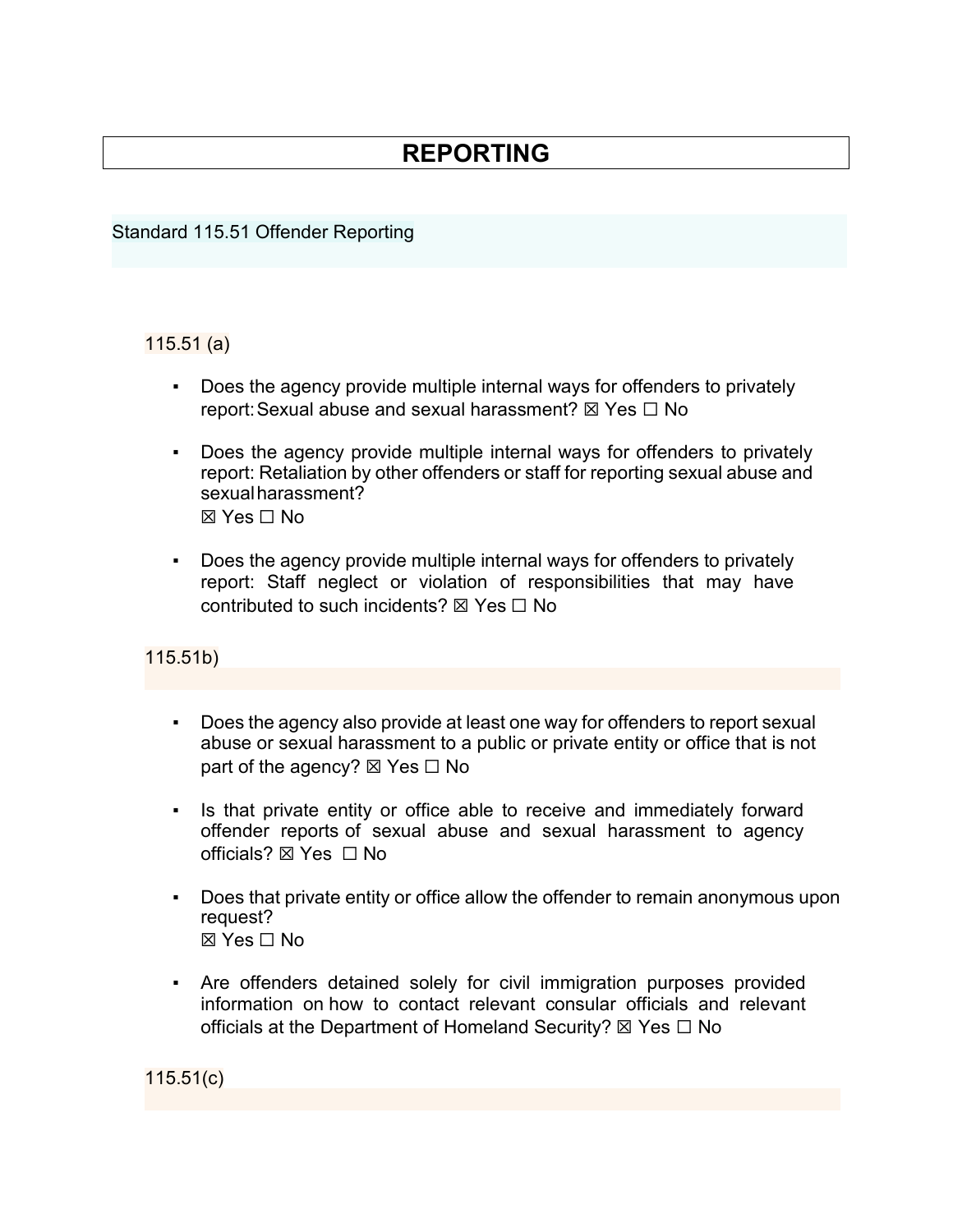- Does staff accept reports of sexual abuse and sexual harassment made verbally, in writing, anonymously, and from third parties?  $\boxtimes$  Yes ☐ No
- Does staff promptly document any verbal reports of sexual abuse and sexual harassment?  $\boxtimes$  Yes  $\Box$  No

115.51d)

▪ Does the agency provide a method for staff to privately report sexual abuse and sexual harassment of offenders?  $\boxtimes$  Yes  $\Box$  No

Auditor Overall Compliance Determination

- ☐ Exceeds Standard (*Substantially exceeds requirement of standards*)
- ☒ Meets Standard (*Substantial compliance; complies in all material ways with the standard for the relevant review period*)
- ☐ Does Not Meet Standard (*Requires Corrective Action*)

Offenders at Bayou Dorcheat Correctional Center may report sexual abuse and sexual harassment, retaliation by other offender or staff, and staff neglect that may have contributed to an incident through the mail, regular mail, filing a grievance, or by calling the Advocacy group Project Celebration.

Offenders receive various information on PREA issues, prevention, self-protection and reporting specifying examples of ways to report, including:

- Any staff member, contractor, or volunteer
- Family Member
- Friend or another trusted source
- Calling the Local PREA hotline
- Outside agencies or advocacy groups
- By submitting a grievance
- Calling the National PREA Sexual Assault Hotline
- By submitting a request form and/or ''KITE

Offenders may verbally, in writing, or anonymously report sexual abuse and sexual harassment. Staff who are notified by an offender of sexual abuse and/or sexual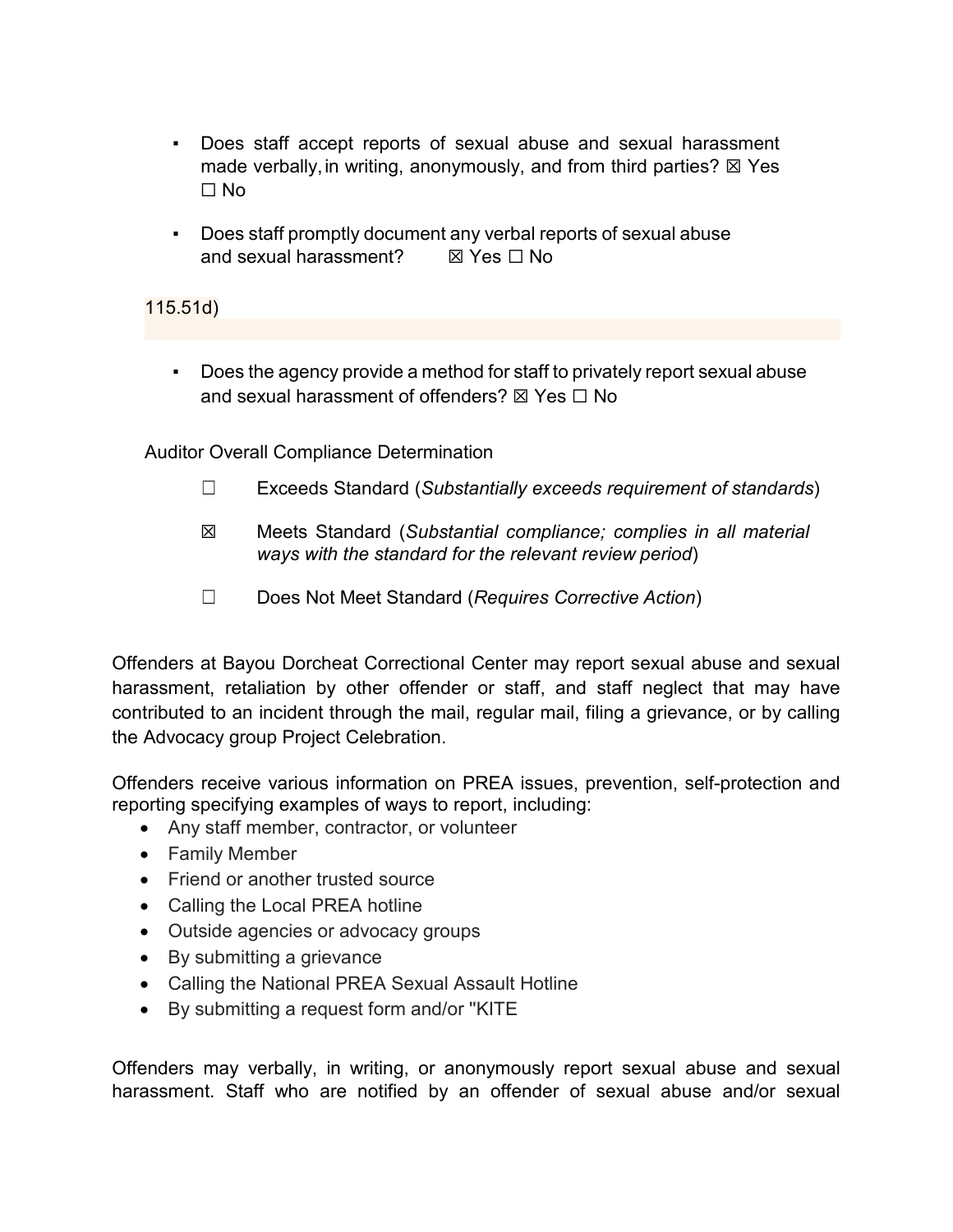harassment will follow directions provided on the back of their identification cards, which include first responder steps as well as completing an Unusual Occurrence Report detailing the incident.

Staff in random interviews were aware in every case that they are required to report sexual abuse and sexual harassment and may do so anonymously. All staff indicated they would not need to remain anonymous and would simply use their chain of command.

Multiple interviews reported that offenders in Block E, who could be disciplinary or merely new, had no access to phone privileges at all, only to mail. The facility reports that, as of January 10, 2020, this unit has mail access to the outside community. Since phone access is still denied, it becomes essential that offenders have access to addresses of agencies they can contact and this information has to be provided either by posters or inside the handbook that is issued and retained by every segregated offender. Additionally, by eliminating telephone access, the facility has apparently removed Crime Stoppers as a reporting resource but it is noticed that the Sheriff has assigned a criminal Investigator to the facility to deal with offender issues that arise and any offender can contact this investigator to file an allegation. Additionally, all deputies are aware that if an offender in segregation requests to make a call about a PREA incident that they are to be escorted to Booking and allowed to make the call. They are able to call Crime Stoppers, LaFASA, or any other means necessary to make a claim; it just is not confidential.

Standard 115.52: Exhaustion of Administrative Remedies

## 115.52(a)

▪ Is the agency exempt from this standard? NOTE: The agency is exempt ONLY if it does not have administrative procedures to address offender grievances regarding sexual abuse. This does not mean the agency is exempt simply because an offender does not have to or is not ordinarily expected to submit a grievance to report sexual abuse. This means that as a matter of explicit policy, the agency does not have an administrative remedies process to address sexual abuse.  $\Box$  Yes  $\boxtimes$  No  $\Box$  NA

115.52(b)

▪ Does the agency permit offenders to submit a grievance regarding an allegation of sexual abuse without any type of time limits? (The agency may apply otherwise-applicable time limits to any portion of a grievance that does not allege an incident of sexual abuse.) (N/A if agency is exempt from this standard.)  $\boxtimes$  Yes  $\Box$  No  $\Box$  NA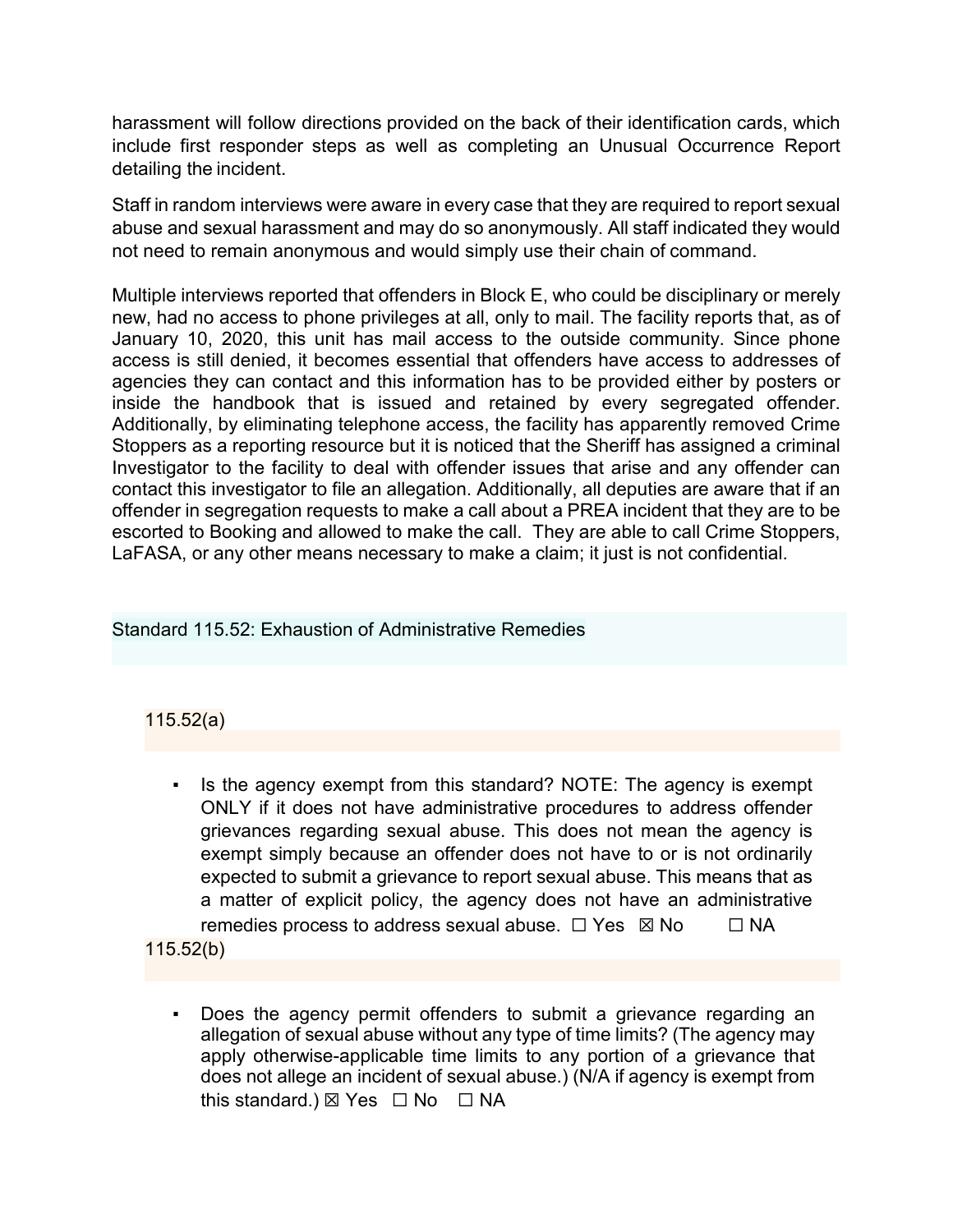Does the agency always refrain from requiring an offender to use any informal grievance process, or to otherwise attempt to resolve with staff, an alleged incident of sexual abuse? (N/A if agency is exempt from this standard.) ⊠ Yes □ No □ NA

## 115.52(c)

- Does the agency ensure that: An offender who alleges sexual abuse may submit a grievance without submitting it to a staff member who is the subject of the complaint? (N/A if agency is exempt from this standard.) ☒ Yes ☐ No ☐ NA
	- $\Box$  Does the agency ensure that: Such grievance is not referred to a staff member who is the subject of the complaint? (N/A if agency is exempt from this standard.)  $\boxtimes$  Yes  $\Box$  No NA

#### 115.52(d)

- Does the agency issue a final agency decision on the merits of any portion of a grievance alleging sexual abuse within 90 days of the initial filing of the grievance? (Computation of the 90-day time period does not include time consumed by offenders in preparing any administrative appeal.) (N/A if agency is exempt from this standard.)  $\boxtimes$  Yes  $\Box$  No  $\Box$  NA
- If the agency claims the maximum allowable extension of time to respond of up to 70 days per 115.52(d)(3) when the normal time period for response is insufficient to make an appropriate decision, does the agency notify the offender in writing of any such extension and provide a date by which a decision will be made? (N/A if agency is exempt from this standard.) ☒ Yes ☐ No ☐ NA
- At any level of the administrative process, including the final level, if the offender does not receive a response within the time allotted for reply, including any properly noticed extension, may an offender consider the absence of a response to be a denial at that level? (N/A if agency is exempt from this standard.)  $\boxtimes$  Yes  $\Box$  No  $\Box$  NA

115.52(e)

▪ Are third parties, including fellow offenders, staff members, family members, attorneys, and outside advocates, permitted to assist offenders in filing requests for administrative remedies relating to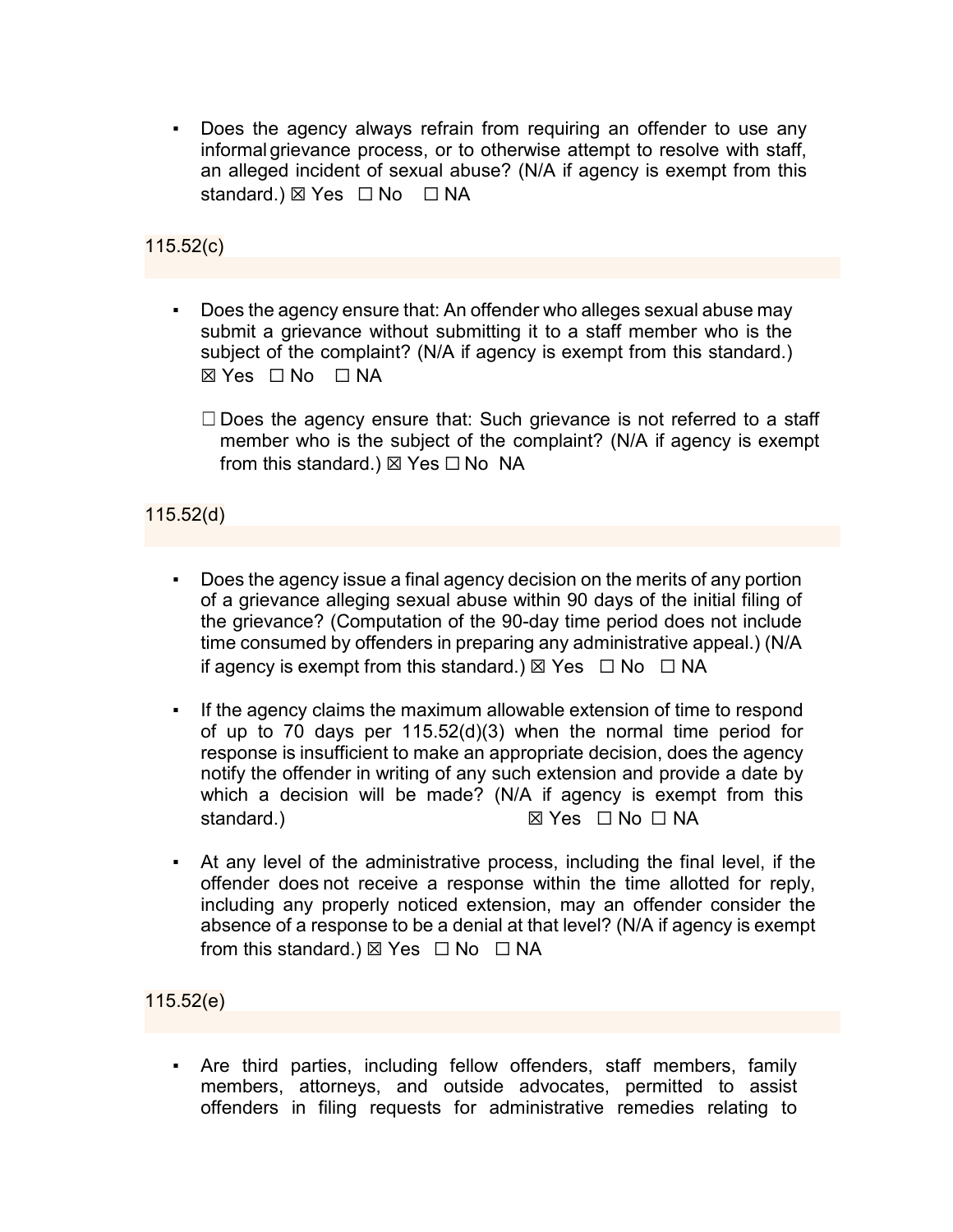allegations of sexual abuse? (N/A if agency is exempt from this standard.) ☒ Yes ☐ No ☐ NA

- Are those third parties also permitted to file such requests on behalf of offenders? (If some third-party files such a request on behalf of an offender, the facility may require as a condition of processing the request that the alleged victim agree to have the request filed on his or her behalf and may also require the alleged victim to personally pursue any subsequent steps in the administrative remedies process.) (N/A if agency is exempt from this standard.) ⊠ Yes □ No □ NA
- If the offender declines to have the request processed on his or her behalf, does the agency document the offender's decision? (N/A if agency is exempt from this standard.) ☒ Yes ☐ No ☐ NA

# 115.52(f)

- Has the agency established procedures for the filing of an emergency grievance alleging that an offender is subject to a substantial risk of imminent sexual abuse? (N/A if agency is exempt from this standard.)  $\boxtimes$  $Yes \Box No \Box NA$
- After receiving an emergency grievance alleging an offender is subject to a substantial risk of imminent sexual abuse, does the agency immediately forward the grievance (or any portion thereof that alleges the substantial risk of imminent sexual abuse) to a level of review at which immediate corrective action may be taken? (N/A if agency is exempt from this standard.). **I** ⊠ Yes □ No □ NA
- After receiving an emergency grievance described above, does the agency provide an initial response within 48 hours? (N/A if agency is exempt from this standard.)  $\boxtimes$  Yes  $\Box$  No  $\Box$  NA
- After receiving an emergency grievance described above, does the agency issue a final agency decision within 5 calendar days? (N/A if agency is exempt from this standard.) ☒ Yes ☐ No ☐ NA
- Does the initial response and final agency decision document the agency's determination whether the offender is in substantial risk of imminent sexual abuse? (N/A if agency is exempt from this standard.)  $\boxtimes$  Yes  $\Box$  No  $\Box$  NA
- Does the initial response document the agency's action(s) take in response to the emergency grievance? (N/A if agency is exempt from this standard.)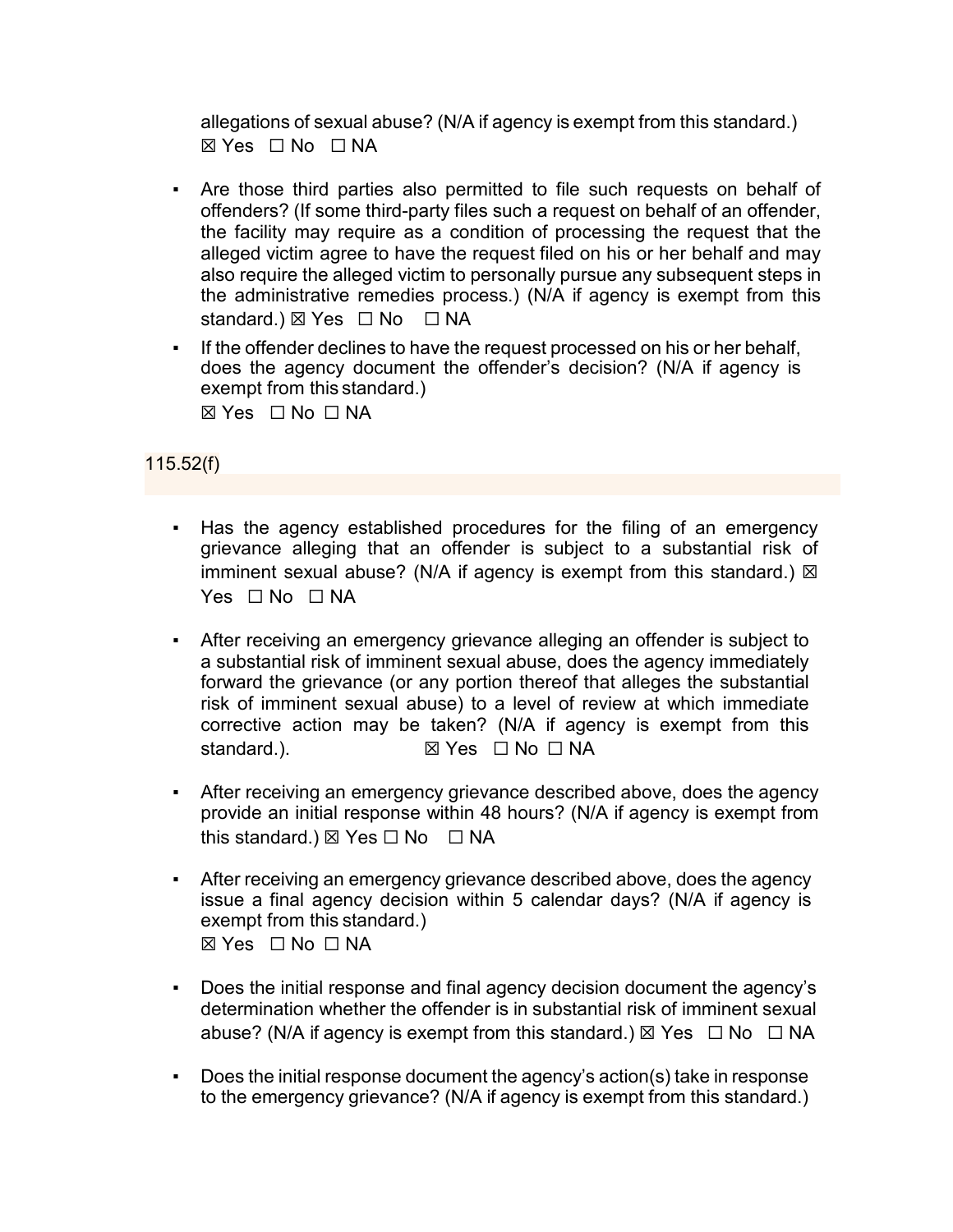☒Yes ☐No ☐NA

 $\Box$  Does the agency's final decision document the agency's action(s) taken in response to the emergency grievance? (N/A if agency is exempt from this standard.)  $\boxtimes$  Yes  $\Box$  No  $\Box$  NA

## 115.52(g)

If the agency disciplines an offender for filing a grievance related to alleged sexualabuse, does it do so ONLY where the agency demonstrates that the offender filed the grievance in bad faith? (N/A if agency is exempt from this standard.) ⊠ Yes □ No □ NA

Auditor Overall Compliance Determination

- ☐ Exceeds Standard (*Substantially exceeds requirement of standards*)
- ☒ Meets Standard (*Substantial compliance; complies in all material ways with the standard for the relevant review period*)
- ☐ Does Not Meet Standard (*Requires Corrective Action*)

Within the past 12 months, there were zero uses of the grievance process for an allegation of sexual abuse and no grievances alleging the danger of imminent sexualabuse during this period. One offender was disciplined this past year for filing a grievance in bad faith.

Offenders may use the Administrative Remedy Procedure (ARP), grievance or any informal method to report sexual abuse and/or sexual harassment. The offender's report does not have to be submitted to the staff member who might be the subject of the complaint. Grievances may also be placed in institution mail. The investigation of the accusation(s) is not referred to a staff member named in the grievance.

A decision on the grievance relating to sexual abuse and/or sexual harassment is required to be made within 90 days of the initial filing of the grievance. The offender is notified in writing of any extension in time that is needed to respond and the approximate date. If a response is not received at any level of the grievance process an offender should consider this as a denial at this level.

Third parties, including fellow offenders, staff members, family members, attorneys, and outside advocates are permitted to assist offenders in filing requests for administrative remedy as it pertains to sexual abuse or sexual harassment. Third-party reporting filed on behalf of the offender requires the offender to agree to proceed as a condition of processing the request. If the offender declines to have the request processed the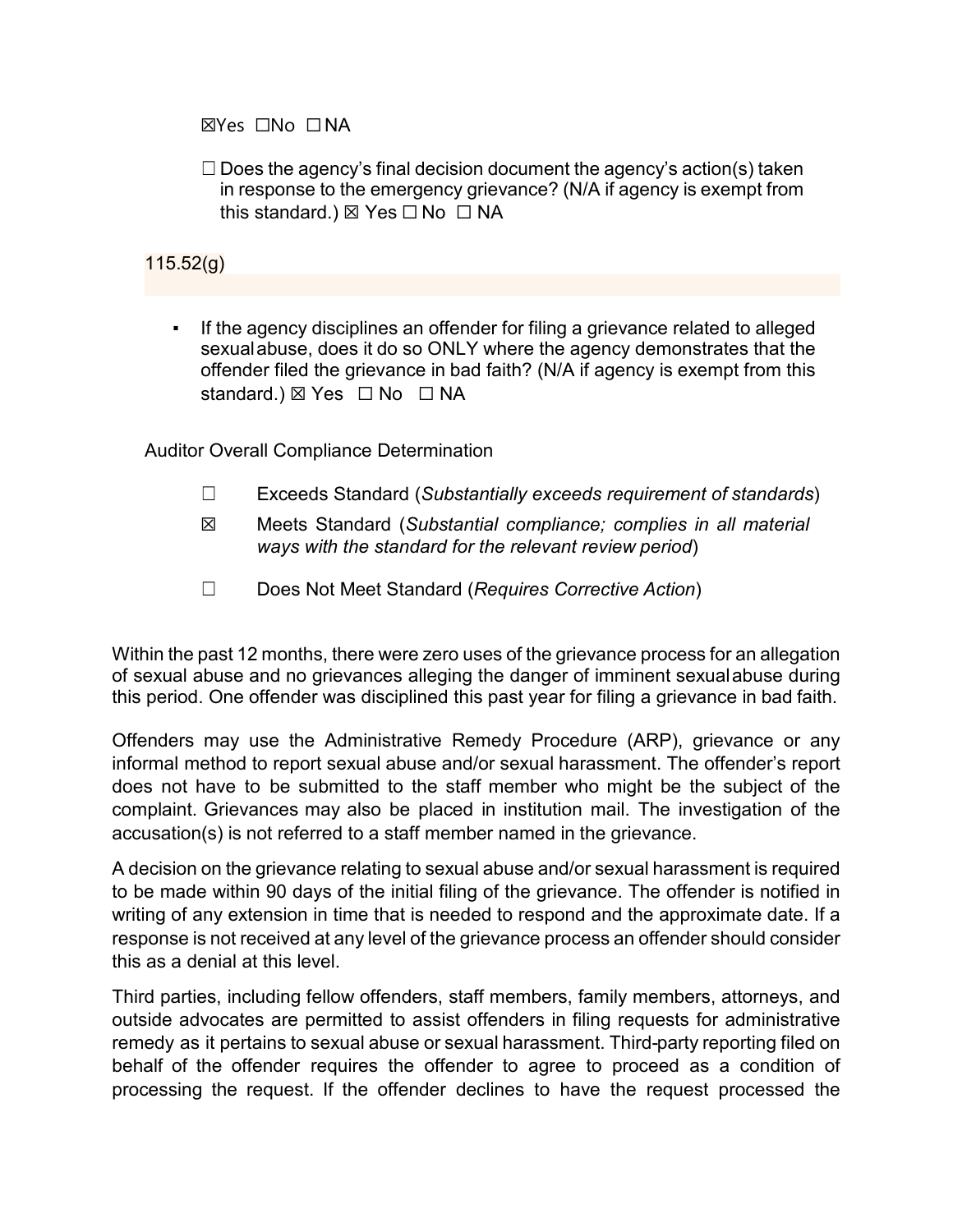offender will complete the ARP Drop Form.

Bayou Dorcheat Correctional Center has in place a procedure for filing emergency grievances alleging an offender is subject to a substantial risk of imminent sexual abuse. The facility provides the offender with a response within 48 hours and final response in 5 calendar days, excluding weekends and holidays. The decision on the grievance determines whether the offender faces a substantial risk of imminent sexual abuse.

The facility documents the actions taken in response to the emergency grievance and the final decision of actions taken.

If determined that an offender filed a grievance with malice, the offender can be disciplined.

BDCC does not require an offender to use any informal grievance process, or to otherwise attempt to resolve with staff, an alleged incident of sexual abuse.

Standard 115.53: Offender access to outside confidential support services

115.53(a)

- Does the facility provide offenders with access to outside victim advocates for emotional support services related to sexual abuse by giving offenders mailing addresses and telephone numbers, including toll-free hotline numbers where available, of local, State, or national victim advocacy or rape crisis organizations?  $\boxtimes$  Yes  $\Box$  No
- Does the facility provide persons detained solely for civil immigration purposes mailing addresses and telephone numbers, including toll-free hotline numbers where available of local, State, or national immigrant services agencies? ⊠ Yes □ No
- Does the facility enable reasonable communication between offenders and these organizations and agencies, in as confidential a manner as possible? ⊠ Yes □ No

115.53(b)

Does the facility inform offenders, prior to giving them access, of the extent to which such communications will be monitored and the extent to which reports of abuse will be forwarded to authorities in accordance with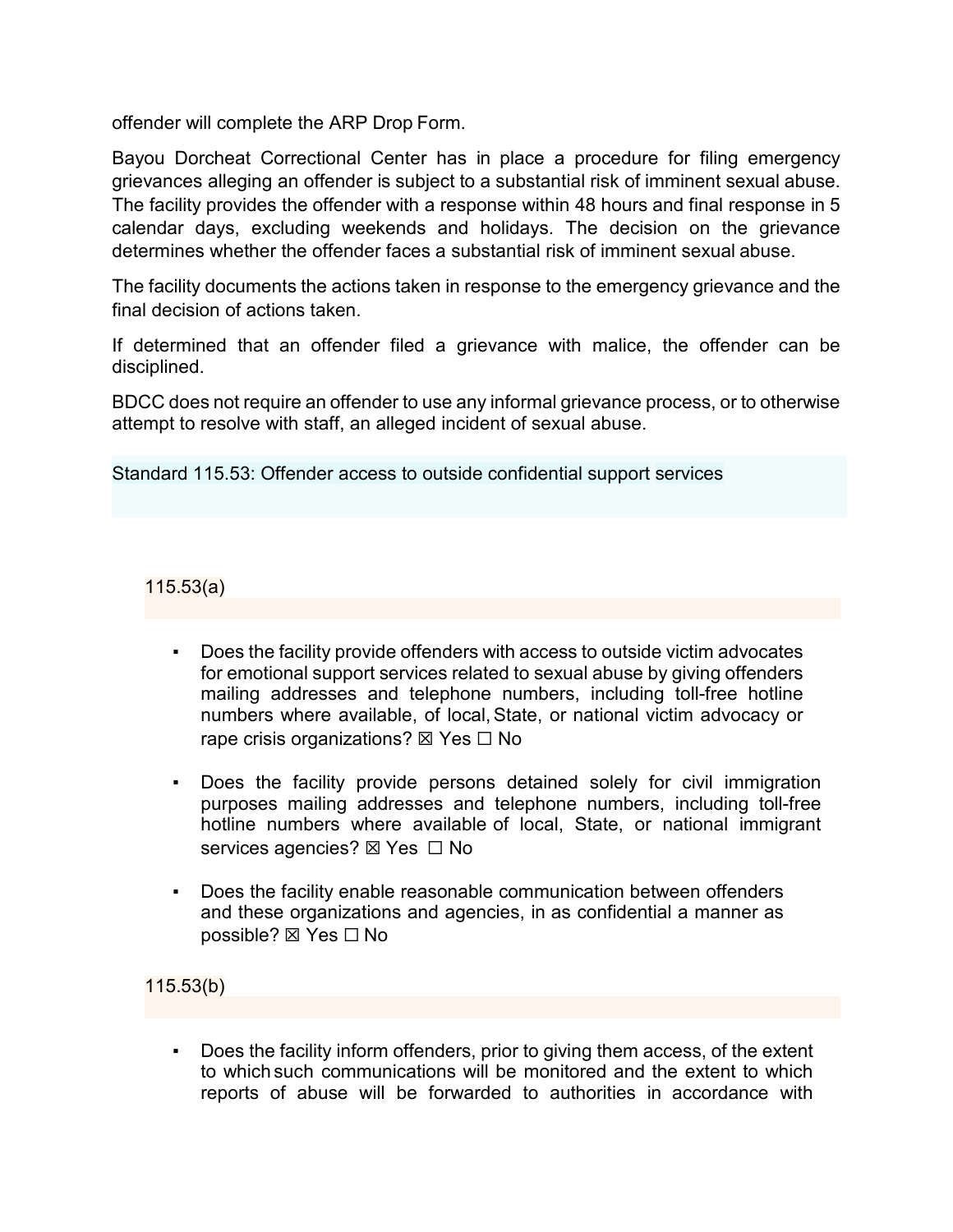mandatory reporting laws?  $\boxtimes$  Yes  $\Box$  No

#### 115.53(c)

- Does the agency maintain or attempt to enter into memoranda of understanding or other agreements with community service providers that are able to provide offenders with confidential emotional support services related to sexual abuse?  $\boxtimes$  Yes  $\Box$  No
- Does the agency maintain copies of agreements or documentation showing attempts to enter into such agreements?  $\boxtimes$  Yes  $\Box$  No

Auditor Overall Compliance Determination

☐ Exceeds Standard (*Substantially exceeds requirement of standards*)

☒ Meets Standard (*Substantial compliance; complies in all material ways with the standard for the relevant review period*)

☐ Does Not Meet Standard (*Requires Corrective Action*)

Offenders may request at the time of the allegation to have access to receive outside assistance from victim advocates for emotional support. Those offenders detained for civil immigration receive mailing addresses, telephone numbers and toll-free numbers to national immigration services agencies.

Offenders are placed on notice that all telephone calls are monitored with the exception of properly placed privileged calls between an offender and his attorney.

Bayou Dorcheat CC has an agreement with Project Celebration for external Victim Advocacy, who coordinates some training with LaFASA.

Project Celebration is an agency that is able to provide crisis counseling and reporting avenues. The Project Celebration Sexual Assault Executive Director was interviewed both prior to and following the site visit regarding advocacy issues at Bayou Dorcheat correctional programs and provided a positive assessment of their operation, except for some criticism of the women's physical plant and surroundings. She reported that the PCM is responsive and flexible and coordinate and communicate with her very well, she has had no problems at all with access or cooperation and considers them to be very open in their working together. Interactions she has with offenders are dealt with expeditiously if the offender has agreed the information can be shared with the facility.

According to the interview, virtually all calls received by their agency are related to harassment and that sexual abuse allegations from Bayou Dorcheat have largely disappeared. There have been zero hospital visits for forensics this past year for Bayou Dorcheat. She noted two sensitive incidents of harassment, not physical abuse, that the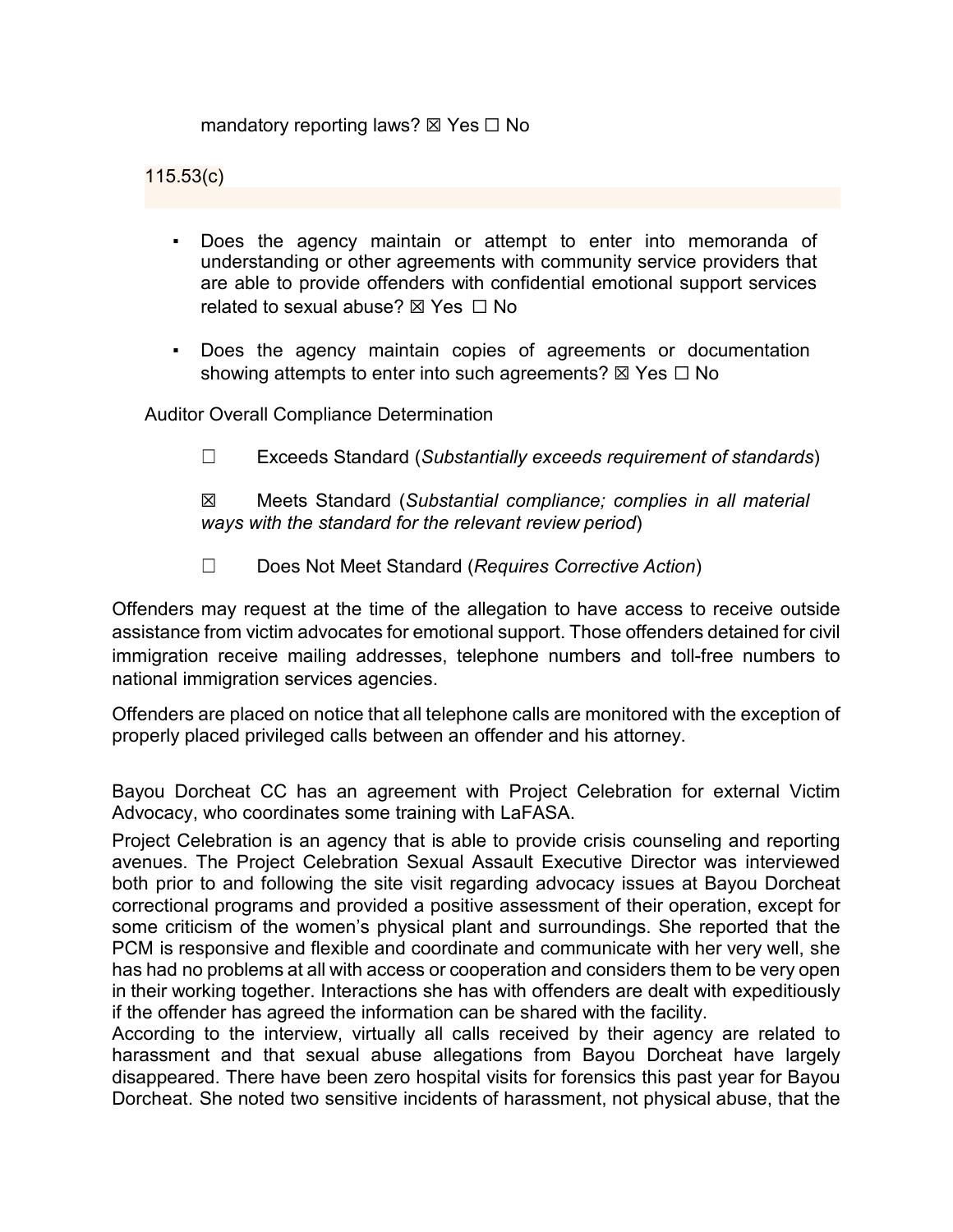facility rectified and dealt with immediately upon their awareness and she thought they did an excellent job. As of April 2019, BDCC has an in-house PREA Investigator, who will follow the terms of this MOU. The agreement between BDCC and Project Celebration includes:

BDCC agrees to:

1. Make involvement of a certified rape crisis advocates a component of the standard response to a report of sexual assault and*/*or a request for help from a survivor of sexual violence.

2. Any time that an incident or allegation of sexual abuse is discovered or reported within 72 hours of the incident, BDCC will transport the victim of sexual abuse to University Health for a forensic medical examination, and to meet with a rape crisis advocate from Project Celebration, I

3. If the incident occurred more than 72 hours prior to the report, BDCC will ensure that the victim receives a medical evaluation and any needed treatment; a mental health evaluation; and contact information for the sexual assault*/*rape crisis center.

4. Provide inmates with confidential, 24-hour access to the rape crisis hotline. 5. Ensure that Project Celebration advocates are cleared to enter BDCC for meetings, training sessions, or to meet with clients. Provide for other logistical needs, such as a private meeting space for counseling sessions.

6. PREA Compliance Manager or Director will make direct contact with the crisis center in the event of a sexual assault incident that requires the assistance of a victim advocate.

Project Celebration Agrees to:

1. Respond to requests from BDCC to provide advocacy when inmates are brought to the University Health Center for sexual assault forensic exams.

2. Respond to calls from BDCC inmates received on the rape crisis hotline.

3. Provide follow-up services (ie: emotional support, etc) and crisis intervention contacts to victims of sexual assault at BDCC, as resources allow.

Standard 115.54: Third-Party Reporting

115.54 (a)

Has the agency established a method to receive third-party reports of sexual abuse and sexual harassment?  $\boxtimes$  Yes  $\Box$  No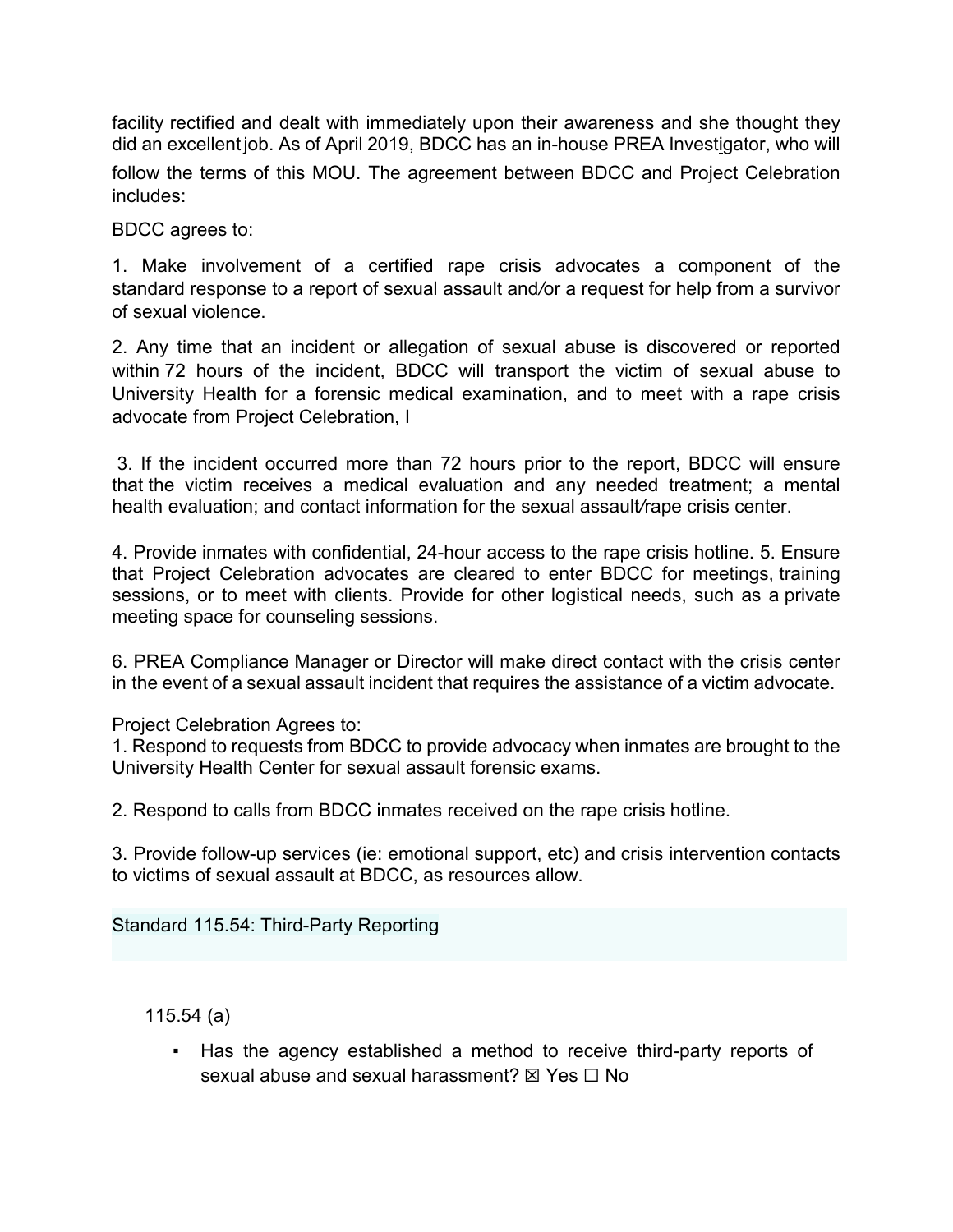Has the agency distributed publicly information on how to report sexual abuseand sexual harassment on behalf of an offender?  $\boxtimes$  Yes ☐ No

Auditor Overall Compliance Determination

- ☐ Exceeds Standard (*Substantially exceeds requirement of standards*)
- ☒ Meets Standard (*Substantial compliance; complies in all material ways with the standard for the relevant review period*)
- ☐ Does Not Meet Standard (*Requires Corrective Action*)

Third parties (which may include other offenders, unit staff, family members, attorneys, and outside advocates) may also assist offenders by making sexual abuse harassment reports, and/or initiating formal grievances.

Bayou Dorcheat Correctional Center has methods in place to receive third-party reports of sexual abuse and sexual harassment. Individuals may call Project Celebration, notify the assigned Sheriff's Department investigator, file a grievance, the PREA Hotline, use institutional mail or use regular mail. Posters and the PREA handbook provide information to access third-party reporting. If utilized, the Advocacy group Project Celebration then contacts the facility Warden.

# OFFICIAL RESPONSE FOLLOWING AN INMATE REPORT

Standard 115.61: Staff and agency reporting duties

115.61(a)

- Does the agency require all staff to report immediately and according to agency policy any knowledge, suspicion, or information regarding an incident of sexual abuse or sexual harassment that occurred in a facility, whether or not it is part of the agency?  $\boxtimes$  Yes  $\Box$  No
- Does the agency require all staff to report immediately and according to agency policy any knowledge, suspicion, or information regarding retaliation against offenders or staff who reported an incident of sexual abuse or sexual harassment?  $\boxtimes$  Yes  $\Box$  No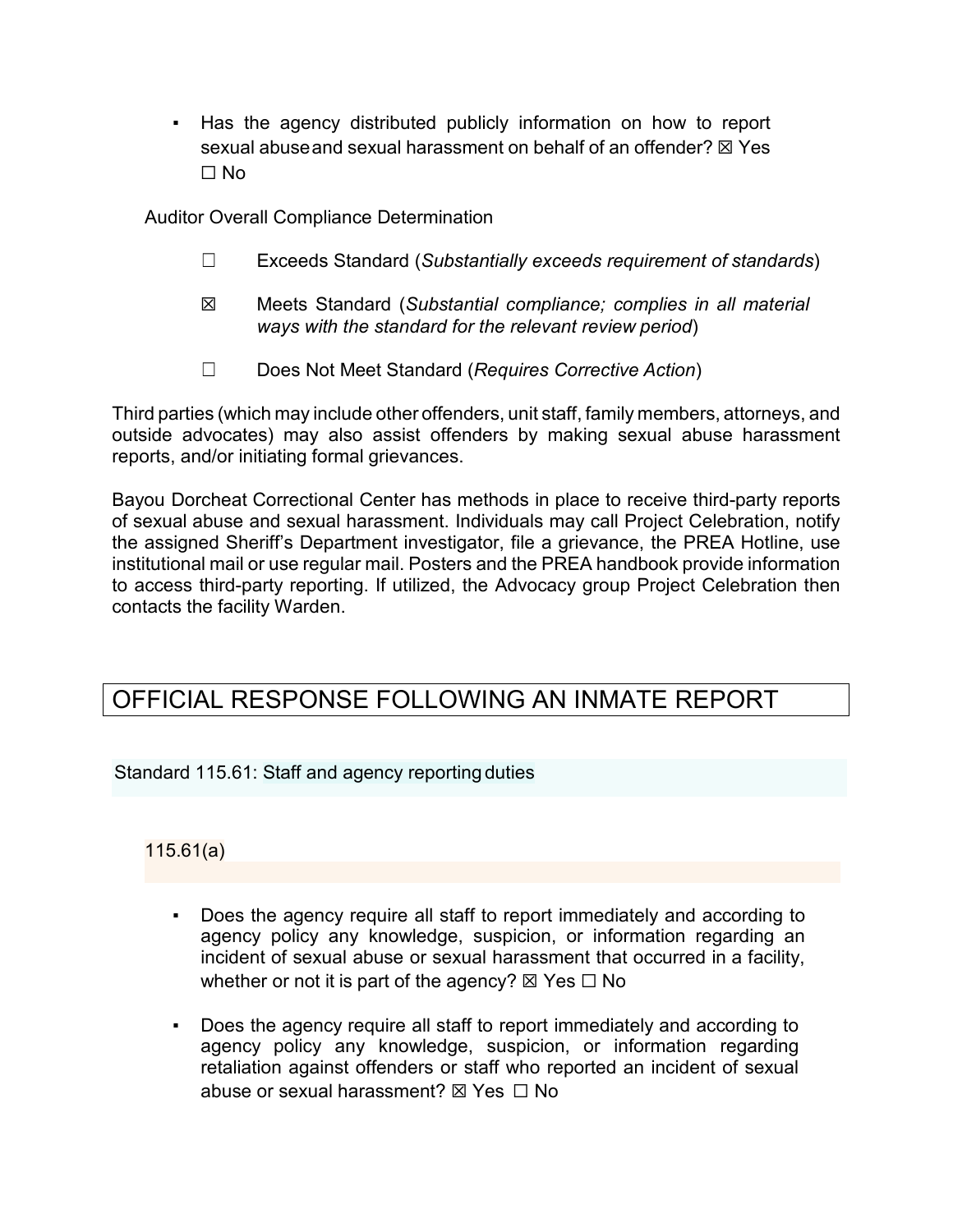Does the agency require all staff to report immediately and according to agency policy any knowledge, suspicion, or information regarding any staff neglect or violation of responsibilities that may have contributed to an incident of sexual abuse or sexual harassment or retaliation? ☒ Yes ☐ No

## 115.61(b)

▪ Apart from reporting to designated supervisors or officials, does staff always refrain from revealing any information related to a sexual abuse report to anyone other than to the extent necessary, as specified in agency policy, to make treatment, investigation, and other security and management decisions? ☒ Yes ☐ No

## 115.61(c)

- Unless otherwise precluded by Federal, State, or local law, are Medical and mental health practitioners required to report sexual abuse pursuant to paragraph (a) of this section?  $\boxtimes$  Yes  $\Box$  No
- Are Medical and mental health practitioners required to inform offenders of the practitioner's duty to report, and the limitations of confidentiality, at the initiation of services?  $\boxtimes$  Yes  $\Box$  No

## 115.61(d)

▪ If the alleged victim is under the age of 18 or considered a vulnerable adult under a State or local vulnerable persons statute, does the agency report the allegation to the designated State or local services agency under applicable mandatory reporting laws? ☒ Yes ☐ No

## 115.61(e)

Does the facility report all allegations of sexual abuse and sexual harassment, including third-party and anonymous reports, to the facility's designated investigators? ⊠ Yes □ No

Auditor Overall Compliance Determination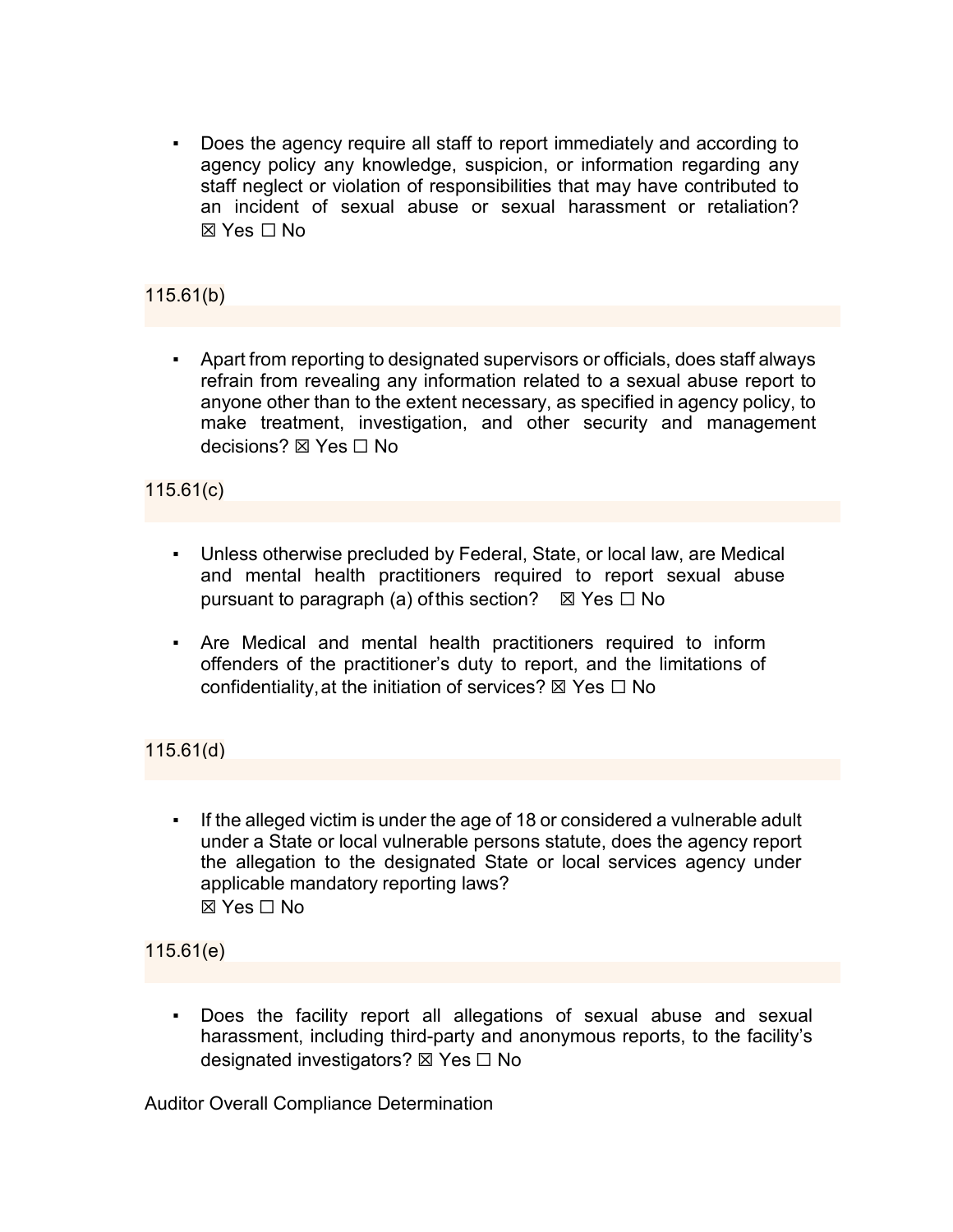- ☐ Exceeds Standard (*Substantially exceeds requirement of standards*)
- ☒ Meets Standard (*Substantial compliance; complies in all material ways with the standard for the relevant review period*)
- ☐ Does Not Meet Standard (*Requires Corrective Action*)

Staff is required to report immediately any knowledge, suspicion, or information regarding an incident of sexual abuse or sexual harassment, retaliation, or staff neglect or violation of responsibilities that may have contributed to an incident of sexual harassment or retaliation that occurred in the facility. Apart from reporting to their designated supervisor, staff has been directed to refrain from revealing any information related to a sexual abuse report to anyone other than to the extent necessary, as specified in this policy, to make treatment, investigation, and other security and management decisions.

Medical practitioners are required to report sexual abuse as referenced above and the offender is informed of this requirement at the initiation of services and the limitations of confidentiality. LA statute requires that the facility report on behalf of adults which are considered vulnerable under the aforementioned statues, any allegations to the designated State or local service agency under mandatory reporting laws.

All allegations of sexual abuse and sexual harassment are reported to Investigations, including third-party and anonymous reports.

All allegations of sexual assault, sexual misconduct or sexual harassment by either staff or offender may be reported to any staff member. The staff member who receives such reports, whether verbally or in writing, immediately notify the supervisor who ensures that an Unusual Occurrence Report (UOR) is completed. All PREA related UOR's go immediately up the chain of command.

Any allegation of sexual abuse is reported to WPSO's PREA Coordinator and PREA Investigator

immediately following the initial notification to the Warden. The assigned investigator immediately notifies the Victim Advocate (but no later than the next business day), that an alleged sexual abuse has occurred.

115.62 (a)

When the agency learns that an offender is subject to a substantial risk of imminent sexual abuse, does it take immediate action to protect the offender? ⊠ Yes □ No

Auditor Overall Compliance Determination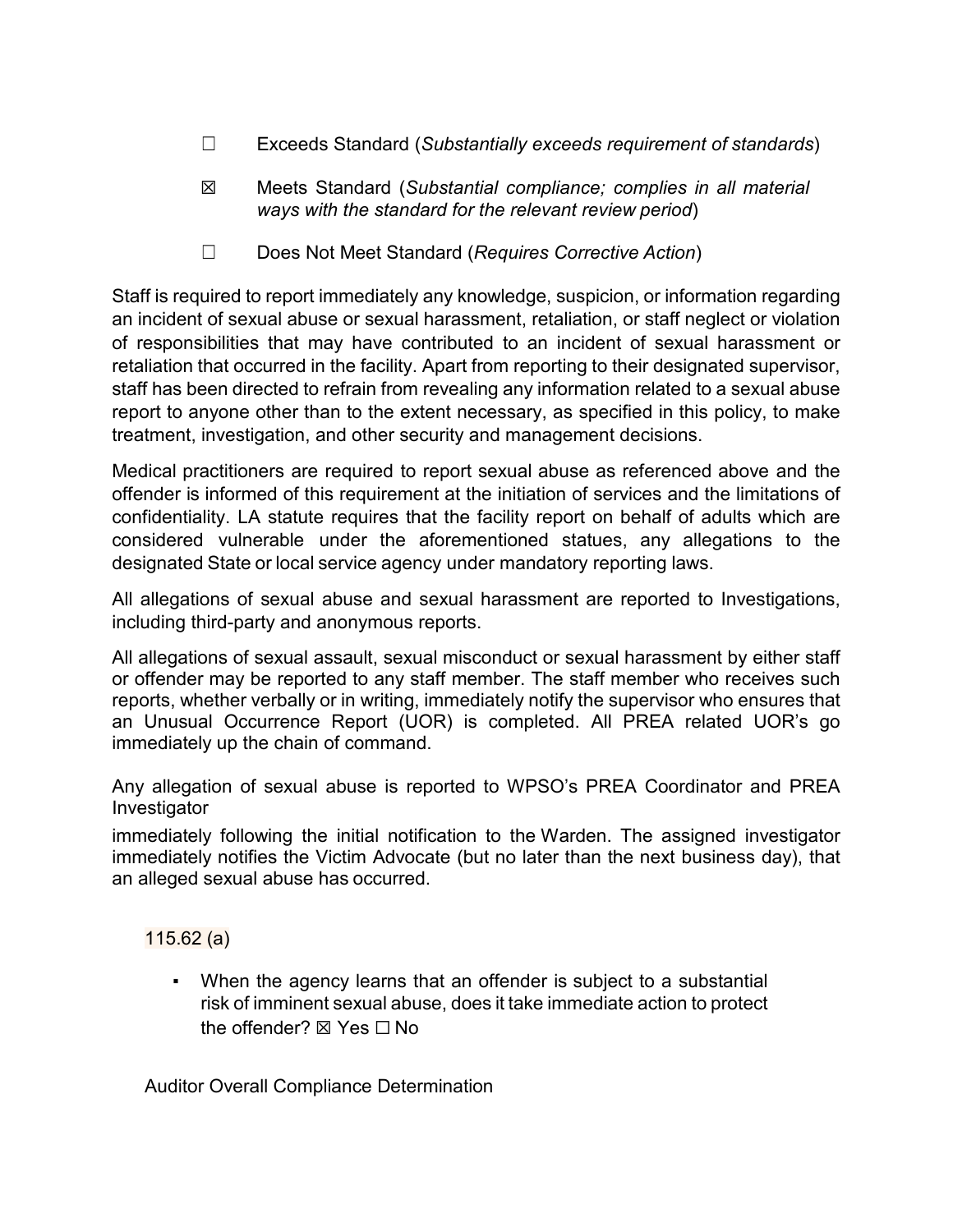- ☐ Exceeds Standard (*Substantially exceeds requirement of standards*)
- ☒ Meets Standard (*Substantial compliance; complies in all material ways with the standard for the relevant review period*)
- ☐ Does Not Meet Standard (*Requires Corrective Action*)

Immediate steps are taken when the facility learns that an offender might be subject to a substantial risk of imminent sexual abuse. PREA time limits of 48 hours for initial response and 5 days for resolution are observed in this process and, in actuality, the initial response is virtually immediate.

When staff learns that an offender is subject to a substantial risk of imminent sexual abuse, they are trained to take immediate action to protect the alleged victim and to assume all reports of sexual victimization, regardless of the source of the report (third party, anonymous, verbal, etc.) are credible and respond accordingly. Every staff member interviewed was aware of and reflected this approach.

Standard 115.63: Reporting to other confinement facilities

## 115.63(a)

Upon receiving an allegation that an offender was sexually abused while confined at another facility, does the head of the facility thatreceived the allegation notify the head

of the facility or appropriate office of the agency where the alleged abuse occurred? ☒ Yes ☐ No

115.63(b)

Is such notification provided as soon as possible, but no later than 72 hours after receiving the allegation?  $\boxtimes$  Yes  $\Box$  No

115.63(c)

Does the agency document that it has provided such notification?  $\boxtimes$  Yes  $\Box$ No

115.63 (d)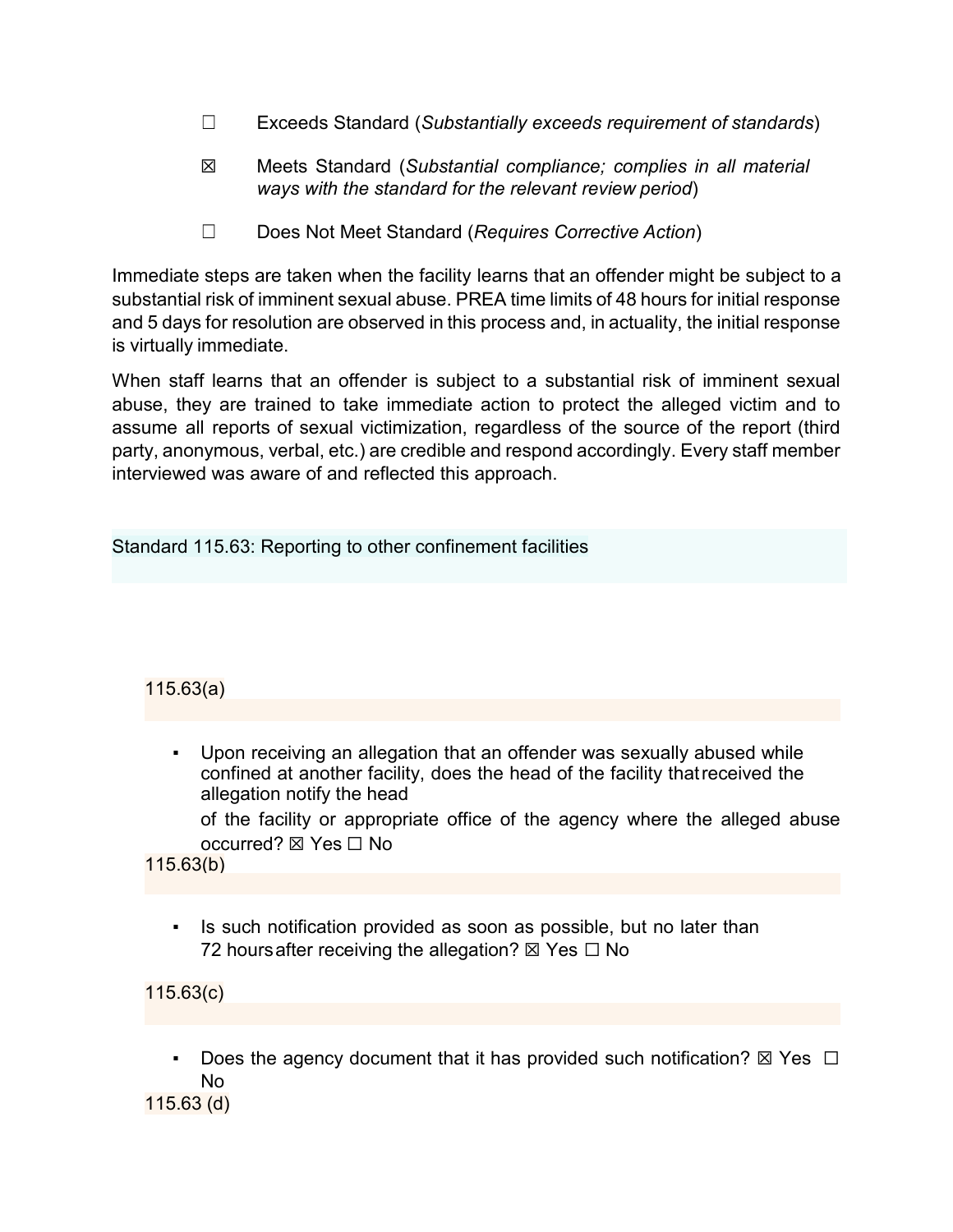▪ Does the facility head or agency office that receives such notification ensure that the allegation is investigated in accordance with these standards? ⊠ Yes □ No

Auditor Overall Compliance Determination

- ☐ Exceeds Standard (*Substantially exceeds requirement of standards*)
- ☒ Meets Standard (*Substantial compliance; complies in all material ways with the standard for the relevant review period*)
- ☐ Does Not Meet Standard (*Requires Corrective Action*)

The facility has received no allegations of sexual abuse at Bayou Dorcheat from another facility. The data and subsequent investigation referrals were reviewed during the file review. Allegations received from other confinement facilities that an offender was sexually abused while confined at Bayou Dorcheat are reported directly to the Chief and the Warden and the Warden ensured that allegations were thoroughly investigated in the same manner as are all allegations.

Upon receiving an allegation from an offender that he was sexually abused while confined at another facility, the Warden stated in his interview that he notifies their executive in writing. An email is usually sent from the Bayou Dorcheat warden to the other warden, or from investigator to investigator of the facility where the alleged abuse occurred. Notification is provided as soon as possible, but no later than 72 hours after receiving the allegation and documentation is placed in the offender's Master Record. Documentation of the notification is also logged in the case logbook. One notification to another facility received no response and was reported to DOC.

Immediate steps are taken when it appears that an offender might be subject to a substantial risk of imminent sexual abuse. PREA time limits of 48 hours for initial response and 5 days for resolution are observed in the process.

Standard 115.64: Staff first responder duties

## 115.64 (a)

- Upon learning of an allegation that an offender was sexually abused, is the first security staff member to respond to the report required to: Separate the alleged victim and abuser?  $\boxtimes$  Yes  $\Box$  No
- Upon learning of an allegation that an offender was sexually abused, is the first security staff member to respond to the report required to: Preserve and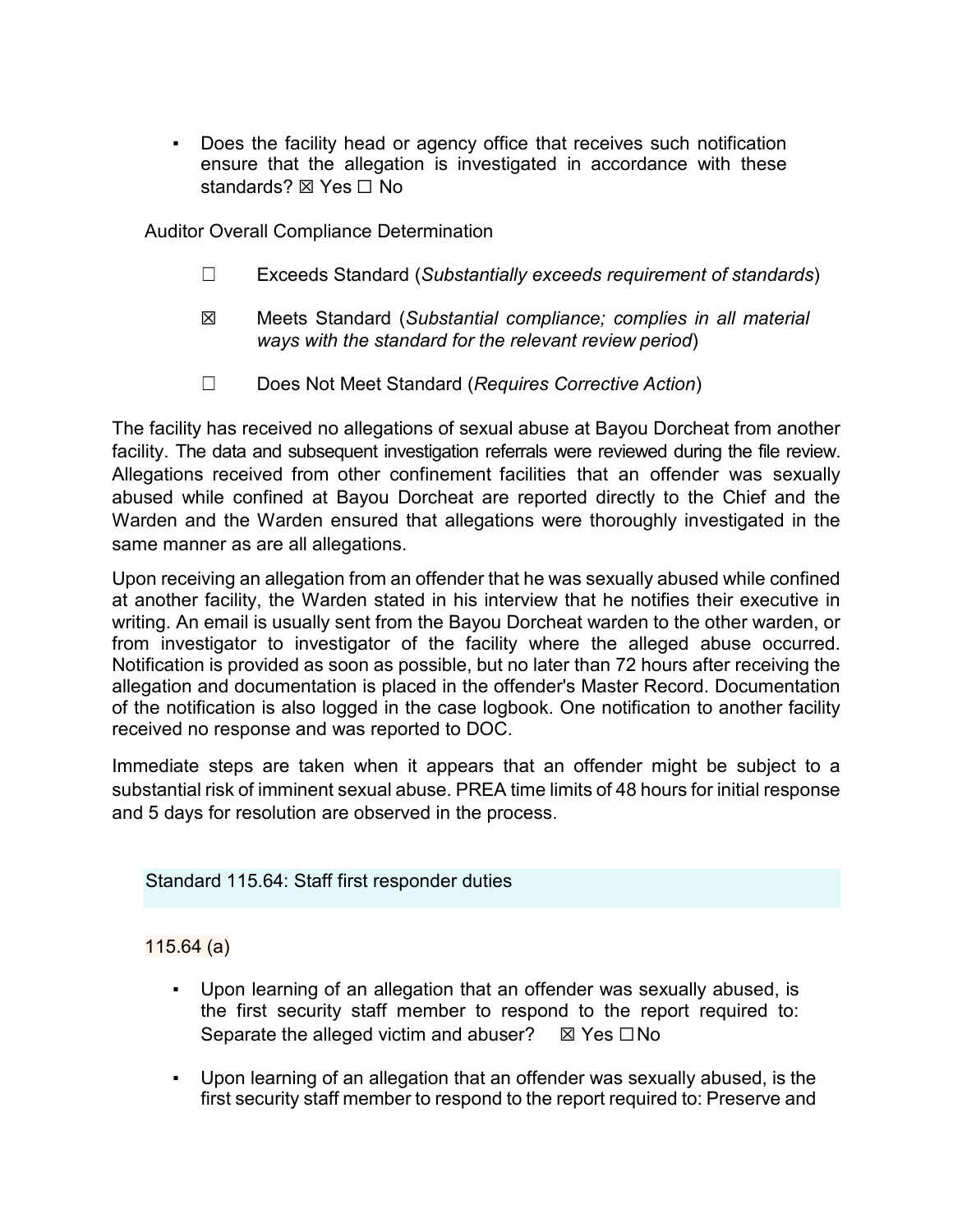protect any crime scene until appropriate steps can be taken to collect any evidence? ⊠ Yes □ No

- Upon learning of an allegation that an offender was sexually abused, is the first security staff member to respond to the report required to: Request that the alleged victim not take any actions that could destroy physical evidence, including, as appropriate, washing, brushing teeth, changing clothes, urinating, defecating, smoking, drinking, or eating, if the abuse occurred within a time period that still allows for the collection of physical evidence? ⊠ Yes □ No
- Upon learning of an allegation that an offender was sexually abused, is the first security staff member to respond to the report required to: Ensure that the alleged abuser does not take any actions that could destroy physical evidence, including, as appropriate, washing, brushing teeth, changing clothes, urinating, defecating, smoking, drinking, or eating, if the abuse occurred within a time period that still allows for the collection of physical evidence? ☒ Yes ☐ No

115.64(b)

▪ If the first staff responder is not a security staff member, is the responder required to request that the alleged victim not take any actions that could destroy physical evidence, and then notify security staff?  $\boxtimes$  Yes  $\Box$  No

Auditor Overall Compliance Determination

- ☐ Exceeds Standard (*Substantially exceeds requirement of standards*)
- ☒ Meets Standard (*Substantial compliance; complies in all material ways with the standard for the relevant review period*)
- ☐ Does Not Meet Standard (*Requires Corrective Action*)

There were 20 allegations in the past year that an offender was sexually abused and the responding staff member (a security first responder in every case) had to separate the alleged victim and abuser in every case. There were 0 cases that were reported in enough time for collecting physical evidence and the required first responder steps were followed in each case.

All staff interviewed, including non-uniformed facility staff, were well familiar with proper steps and procedures for initial responses to an incident.

The first staff member receiving the report/allegation and/or the appropriate supervisor advises the victim not to shower or otherwise hygienically clean; or, if the assault was oral, not to eat, drink, or brush their teeth or otherwise take any action that could damage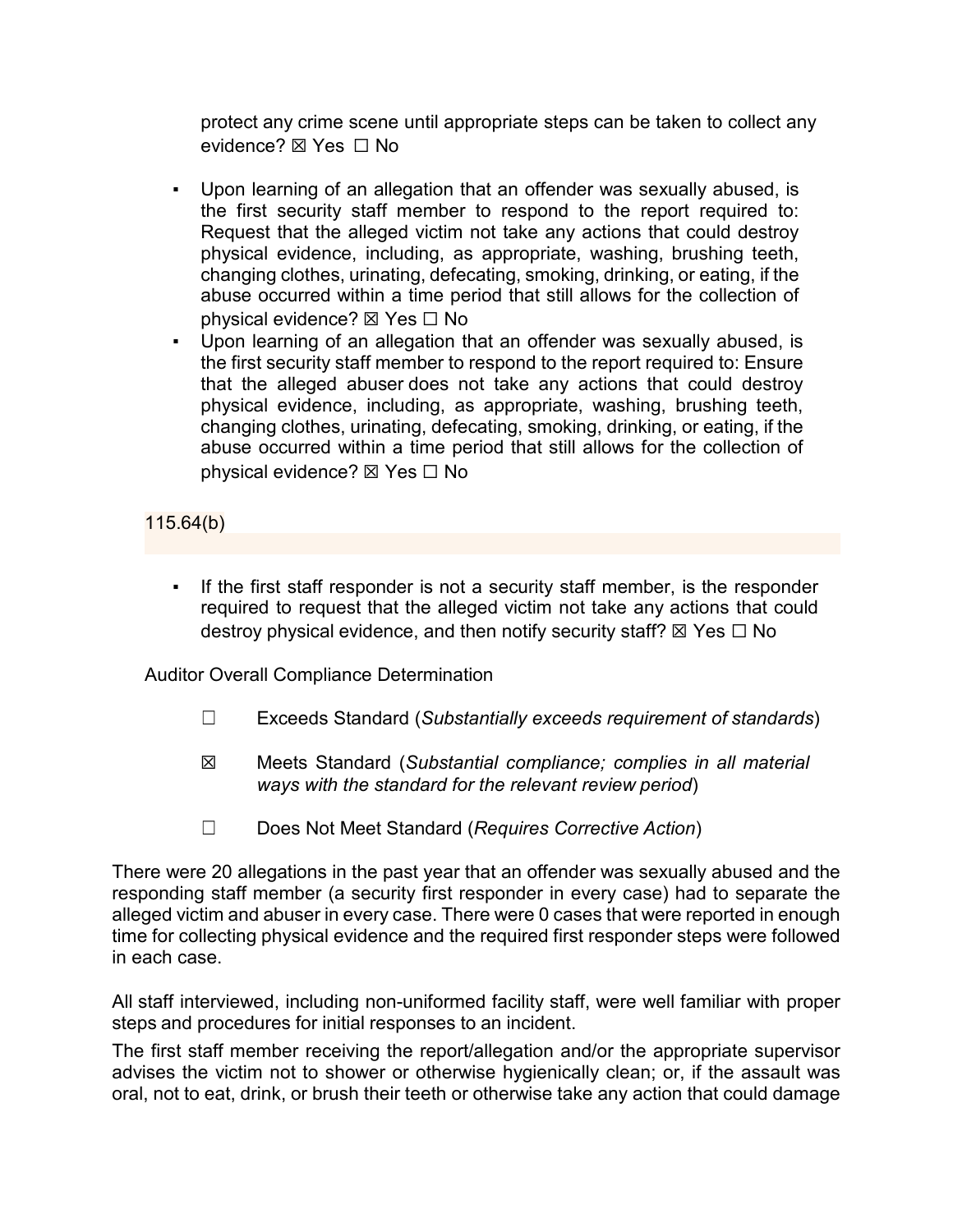or destroy physical evidence pending completion of the gathering of that evidence and/or the initial investigation. Almost every staff member reported this step.

First responders secure the alleged crime scene if feasible and if forensic evidence may exist. The only persons allowed to enter a secured crime scene are the assigned investigator(s), Medical staff and/or the Warden, as needed. The crime scene remains secured until released by the investigator.

Investigators gather and preserve direct and circumstantial evidence, including any available physical and DNA evidence and any available electronic monitoring data; interview alleged victims, suspected perpetrators, and witnesses; and review prior complaints and reports of sexual abuse involving the suspected perpetrator.

Louisiana law requires all biological evidence collected in cases involving homicide and rape to be held in secure custody indefinitely or turned over to the local Sheriff's Office if they are handling the criminal investigation.

The alleged victim would be promptly escorted under appropriate security to the infirmary for assessment. When released from the infirmary or emergency room, the alleged victim is to be segregated from the alleged aggressor and screened by a mental health professional with appropriate referrals made.

The credibility of an alleged victim, suspect or witness is assessed on an individual basis and not be determined by the person's status as detainee or staff.

Alleged aggressors who are offenders are held in segregation pending investigation and remain there until the investigation is complete unless other circumstances require the transfer of the alleged aggressor. The offender accused of predatory behavior is always evaluated by mental health staff prior to the disciplinary hearing of the violation.

In every case where the alleged aggressor is a staff member, there is no contact between the alleged aggressor and the alleged offender/victim without the approval of the Warden.

Standard 115.65: Coordinated response

115.65 (a)

Has the facility developed a written institutional plan to coordinate actions among staff first responders, Medical and mental health practitioners, investigators, and facility leadership taken in response to an incident of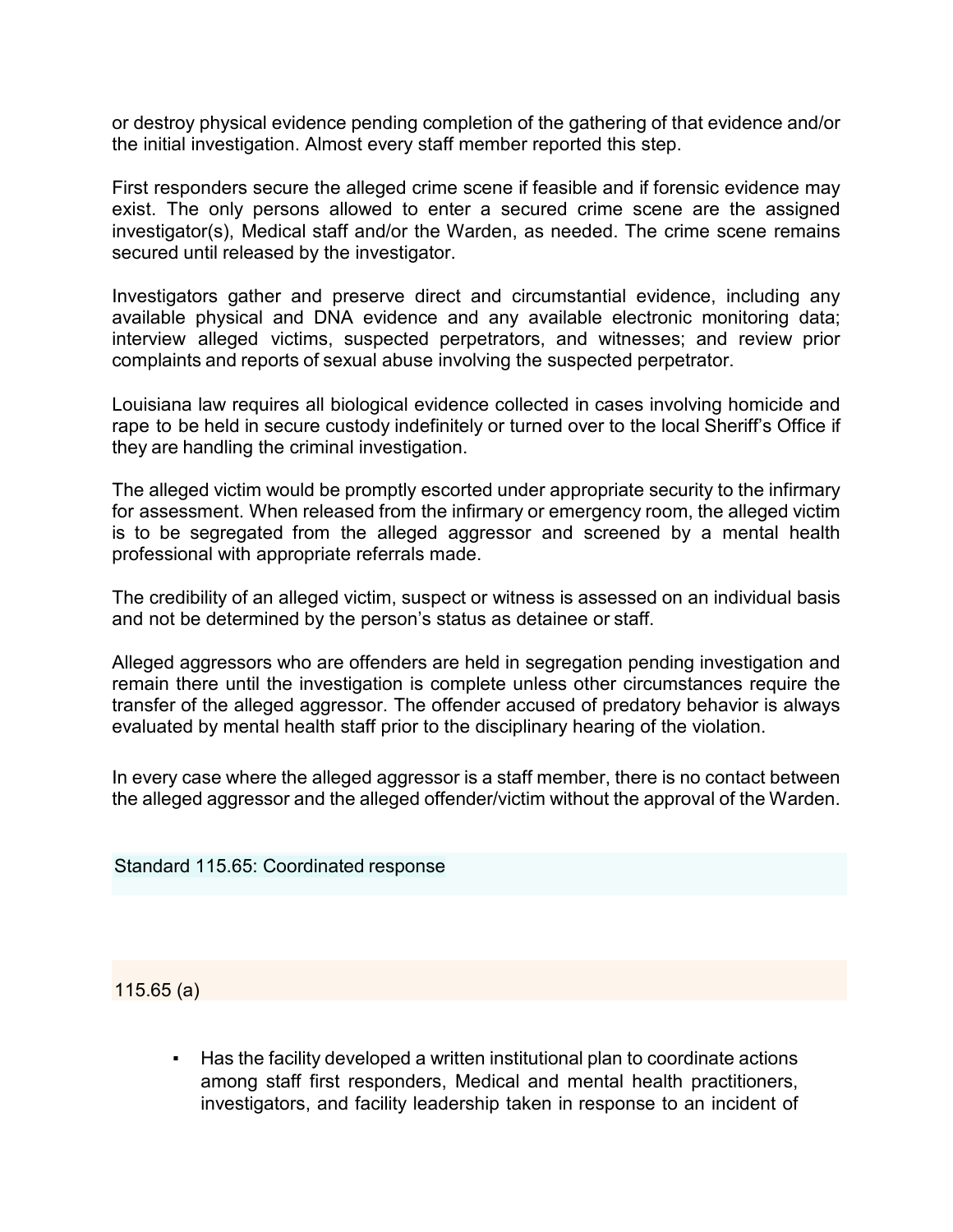sexual abuse? ⊠ Yes  $□$  No

Auditor Overall Compliance Determination

- ☐ Exceeds Standard (*Substantially exceeds requirement of standards*)
- ☒ Meets Standard (*Substantial compliance; complies in all material ways with the standard for the relevant review period*)
- ☐ Does Not Meet Standard (*Requires Corrective Action*)

Each supervisor and senior staff member interviewed was aware of the steps required by the various parties following any incident and most line staff were aware of just their own requirements and some of the requirements of their supervisors; some struggled to relate the required information and steps.

Actions Required After Report of Sexual Abuse

- When staff learns that an offender is subject to a substantial risk of imminent sexual abuse, take immediate action to protect the alleged victim. Staff report and respond to all allegations of sexually abusive behavior and sexual harassment. Assume all reports of sexual victimization, regardless of the source of the report (third party, anonymous, verbal, etc.) are credible and respond accordingly.
- Only designated employees specified by policy should be informed of the incident, as it is important to respect the victim's security, identity, and privacy.
- All allegations of sexual abuse are to be handled in a confidential manner throughout the investigation.
- All conversations and contact with the victim should be sensitive, supportive, and non- judgmental.

#### Evidence Protocol

If the abuse occurred with 72 hours, law enforcement procedures will be followed to enable evidence collection.

Standard 115.66: Preservation of ability to protect offenders from contact with abusers

115.66 (a)

▪ Are both the agency and any other governmental entities responsible for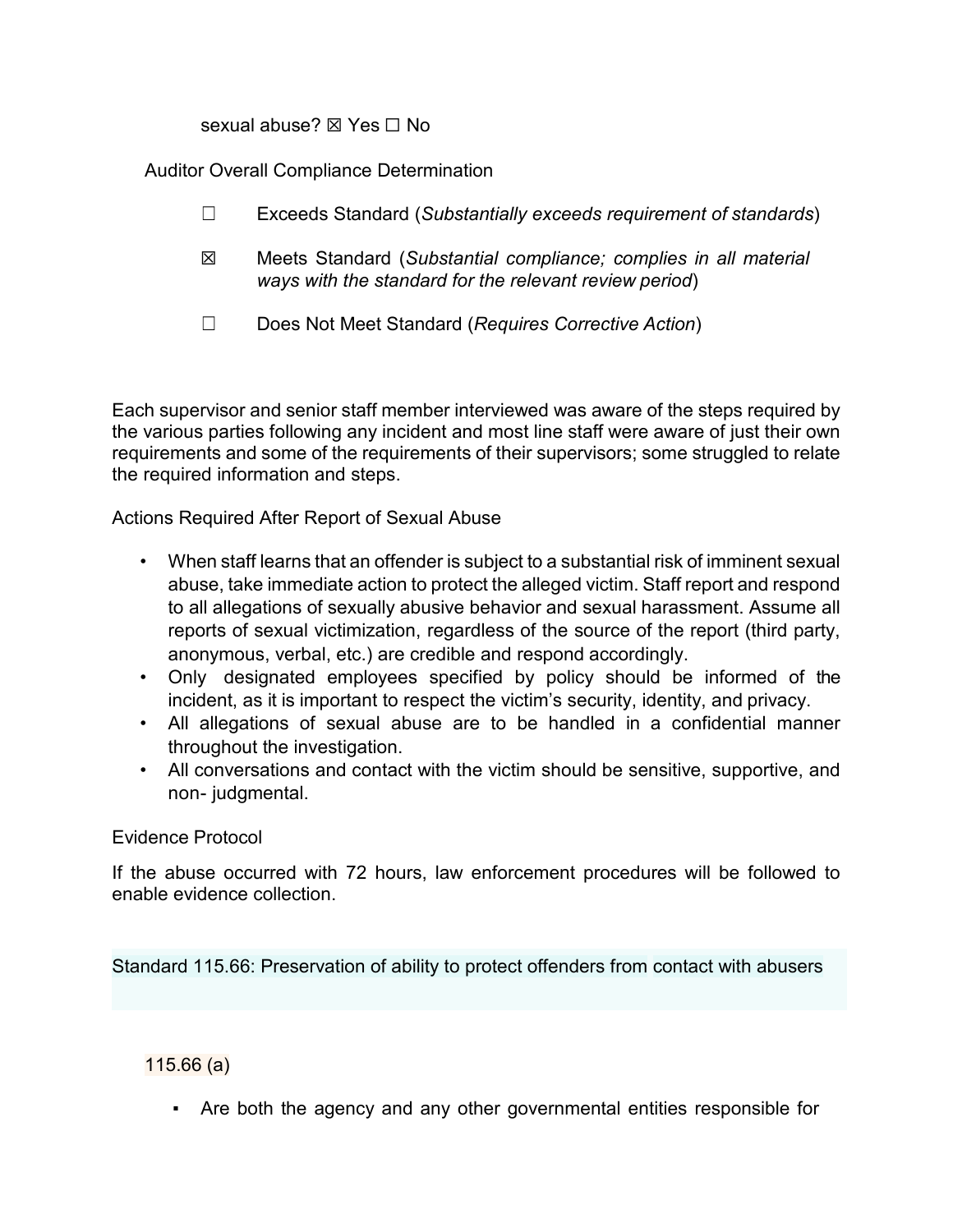collective bargaining on the agency's behalf prohibited from entering into or renewing any collective bargaining agreement or other agreement that limits the agency's ability to remove alleged staff sexual abusers from contactwith any offenders pending the outcome of an investigation or of a determination of whether and to what extent discipline is warranted?  $\boxtimes$  Yes  $\Box$  No

115.66(b)

Auditor is not required to audit this provision.

Auditor Overall Compliance Determination

- ☐ Exceeds Standard (*Substantially exceeds requirement of standards*)
- ☒ Meets Standard (*Substantial compliance; complies in all material ways with the standard for the relevant review period*)
- ☐ Does Not Meet Standard (*Requires Corrective Action*)

Interviews with the WPSO PREA Coordinator and Warden support that Bayou Dorcheat CC and WPSO have no contracts or agreements that would limit their ability to remove the alleged staff sexual abuser from contact with any offender pending the outcome of the investigation or of a determination of whether and to what extent any staff discipline is warranted.

Standard 115.67: Agency protection against retaliation

115.67(a)

- Has the agency established a policy to protect all offenders and staff who report sexual abuse or sexual harassment or cooperate with sexual abuse or sexual harassment investigations from retaliation by other offenders or staff?  $\nabla$  Yes  $\nabla$  No
- Has the agency designated which staff members or departments are charged with monitoring retaliation?  $\boxtimes$  Yes  $\Box$  No

115.67(b)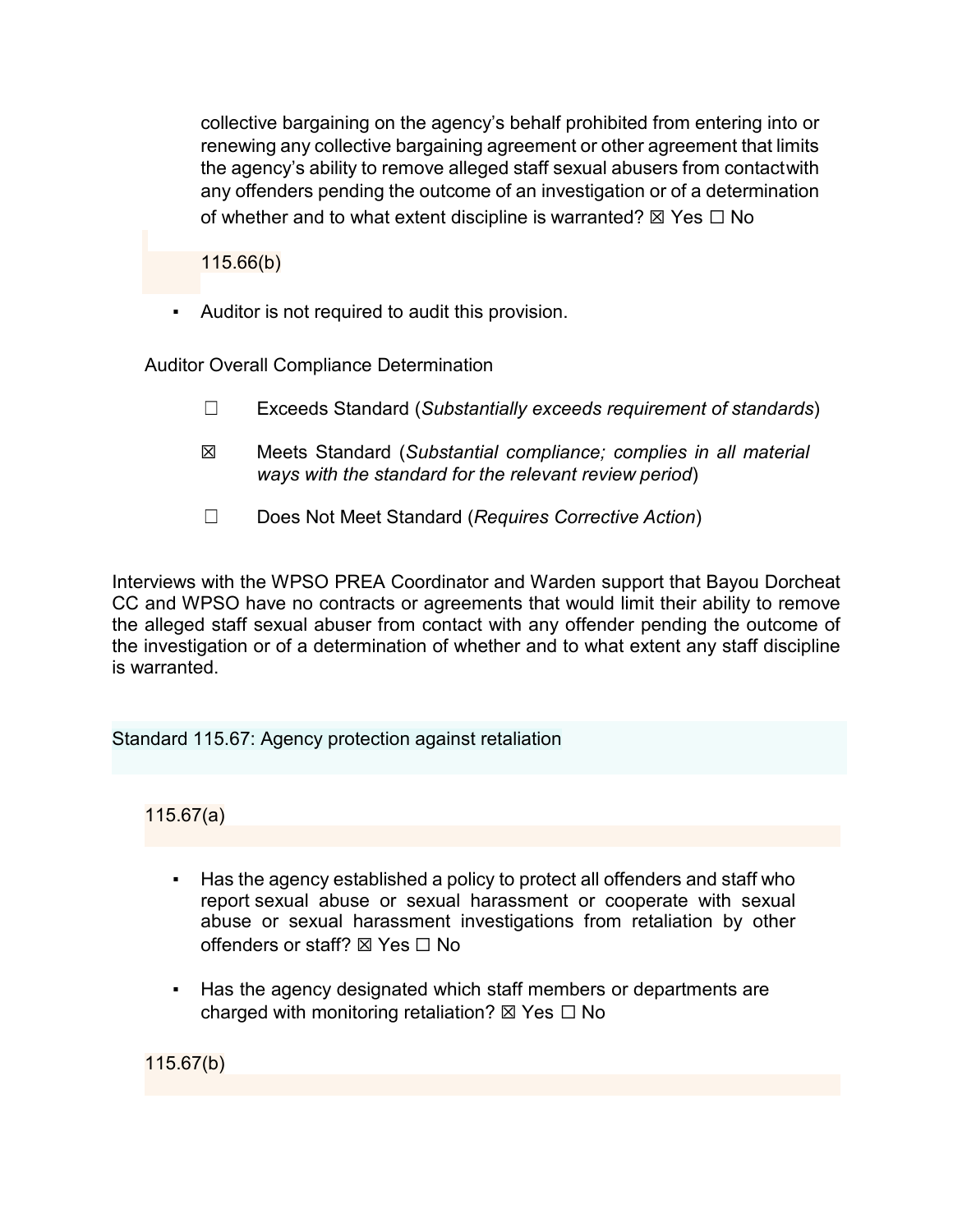Does the agency employ multiple protection measures, such as housing changes or transfers for offender victims or abusers, removal of alleged staff or offender abusers from contact with victims, and emotional support services for offenders or staff who fear retaliation for reporting sexual abuse or sexual harassment or for cooperating with investigations?  $\boxtimes$  Yes ☐ No

# 115.67(c)

- Except in instances where the agency determines that a report of sexual abuse is unfounded, for at least 90 days following a report of sexual abuse, does the agency: Monitor the conduct and treatment of residents or staff who reported the sexual abuseto see if there are changes that may suggest possible retaliation by offenders or staff?  $\boxtimes$  Yes  $\Box$  No
- Except in instances where the agency determines that a report of sexual abuse is unfounded, for at least 90 days following a report of sexual abuse, does theagency: Monitor the conduct and treatment of offenders who were reported to have suffered sexual abuse to see if there are changes that may suggest possible retaliation by offenders or staff?  $\boxtimes$ Yes □ No
- Except in instances where the agency determines that a report of sexual abuse is unfounded, for at least 90 days following a report of sexual abuse, does the agency: Act promptly to remedy any such retaliation?  $\boxtimes$  Yes  $\Box$  No
- Except in instances where the agency determines that a report of sexual abuse is unfounded, for at least 90 days following a report of sexual abuse, does the agency: Monitor any offender disciplinary reports?  $\boxtimes$  $Yes \sqcap No$
- Except in instances where the agency determines that a report of sexual abuse is unfounded, for at least 90 days following a report of sexual abuse, does the agency: Monitor offender housing changes?  $\boxtimes$  Yes  $\Box$ No
- Except in instances where the agency determines that a report of sexual abuse is unfounded, for at least 90 days following a report of sexual abuse, does the agency: Monitor offender program changes?  $\boxtimes$  Yes  $\Box$ No
- Except in instances where the agency determines that a report of sexual abuse is unfounded, for at least 90 days following a report of sexual abuse, does theagency: Monitor negative performance reviews of staff? ☒ Yes ☐ No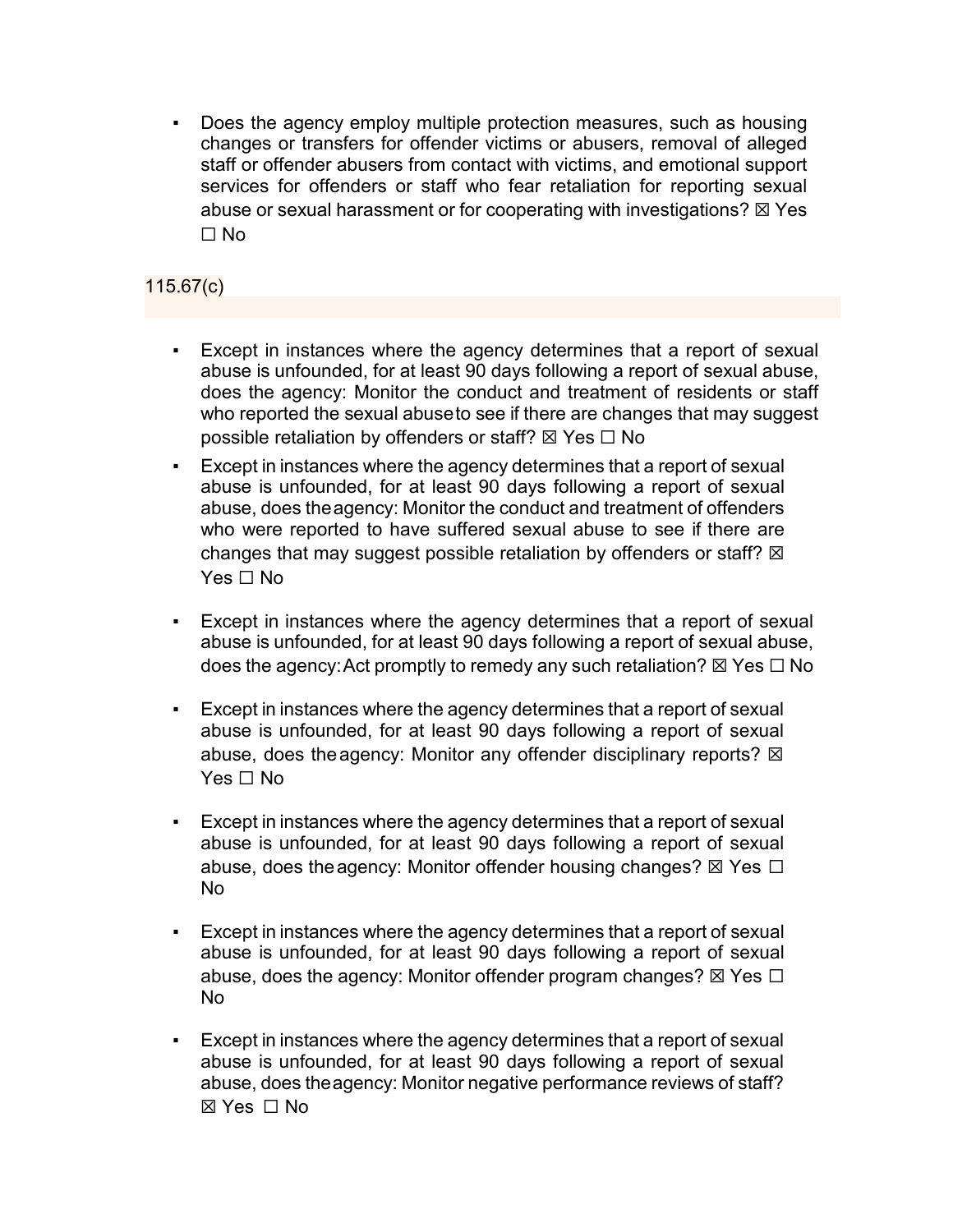- Except in instances where the agency determines that a report of sexual abuse is unfounded, for at least 90 days following a report of sexual abuse, does the agency: Monitor reassignments of staff?  $\boxtimes$  Yes  $\Box$  No
- Does the agency continue such monitoring beyond 90 days if the initial monitoring indicates a continuing need?  $\boxtimes$  Yes  $\Box$  No

## 115.67(d)

In the case of offenders, does such monitoring also include periodic status checks?  $\boxtimes$  Yes  $\Box$  No

115.67(e)

▪ If any other individual who cooperates with an investigation expresses a fear of retaliation, does the agency take appropriate measures to protect that individual against retaliation?  $\boxtimes$  Yes  $\Box$  No

115.67(f)

▪ Auditor is not required to audit this provision.

Auditor Overall Compliance Determination

- ☐ Exceeds Standard (*Substantially exceeds requirement of standards*)
- ☒ Meets Standard (*Substantial compliance; complies in all material ways with the standard for the relevant review period*)
- ☐ Does Not Meet Standard (*Requires Corrective Action*)

Retaliation is prohibited in WPSO. If detected or alleged, the appropriate supervisor is directed to immediately contact the facility investigative section. Staff is trained to also report any claims of retaliation against offenders and other staff for reporting abuse, as well as any staff neglect or violation of responsibility that may have contributed to an incident or retaliation. The PCM is responsible for collaborating with the Investigator to monitor retaliation. Interview of the Assistant Warden indicates a system of informal checks and maintaining sensitivity to housing changes, disciplinary reports, job changes, etc. She indicated she maintains contact even in cases determined to be unfounded. Further, both the investigator interview and the PCM interview indicated that the 90 days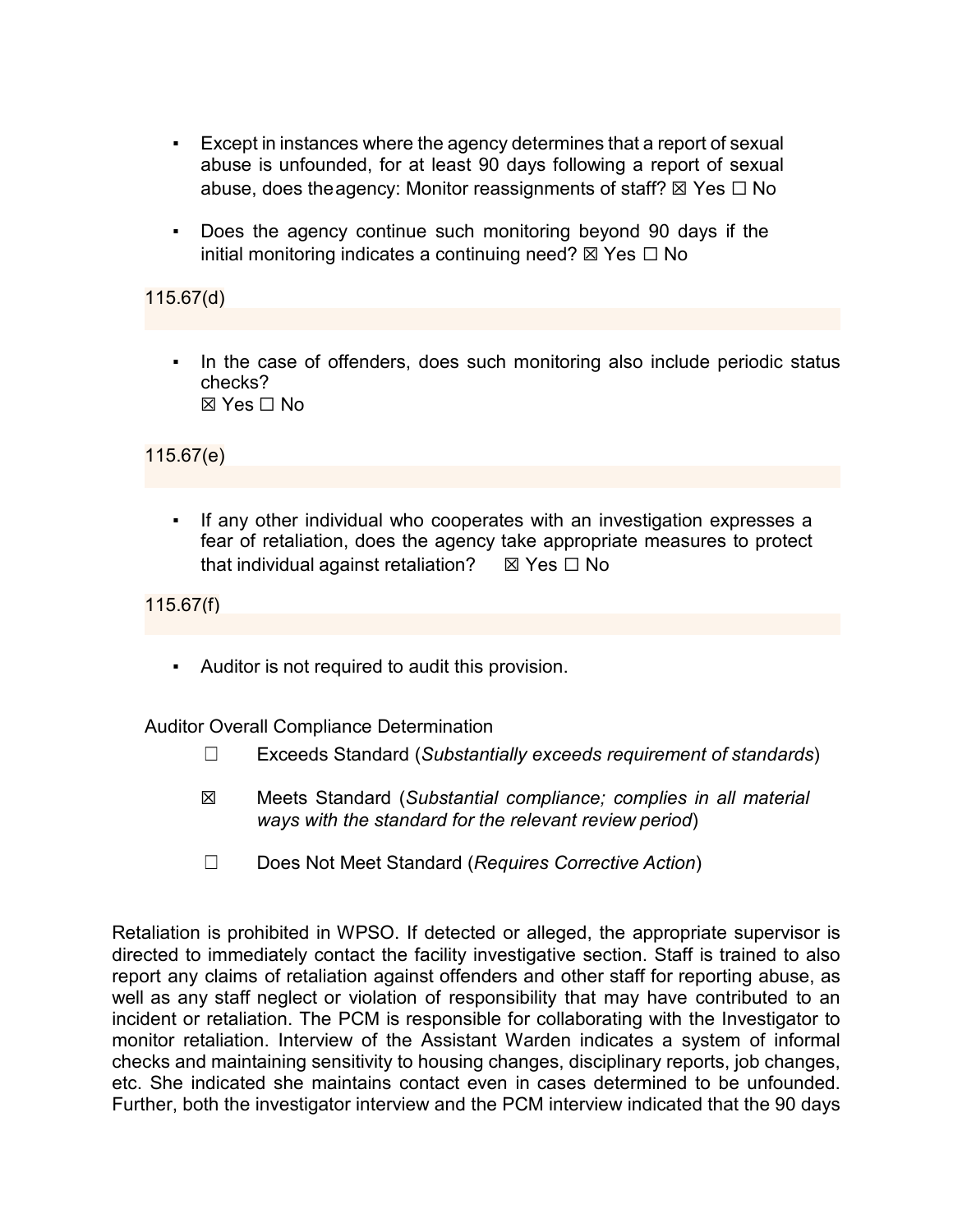was a guideline and had been continued past that level when it appeared advisable.

There are multiple protection measures in place for offenders or staff who fear retaliation for reporting sexual abuse or sexual harassment or for cooperating with an investigation. Except in instances where the investigation determines that a report of sexual abuse is unfounded, the facility does the following for at least 90 days following a report of sexual abuse:

Monitor the conduct and treatment of offender or staff who report sexual abuse to seeif there are changes that may suggest possible retaliation by other offenders orstaff;

- Monitor the conduct and treatment of offenders who suffered sexual abuse to see if there are changes that may suggest possible retaliation by other offenders or staff;
- Act promptly to remedy any retaliation;
- Monitor offender disciplinary reports;
- Monitor offender housing changes;
- Monitor offender program changes;
- Monitor negative performance review of staff;
- Monitor reassignments of staff;
- Continue monitoring beyond 90 days if the initial monitoring indicates a continuing need.

Offenders receive a periodic status check for at least 90 days following a report of sexual abuse; the facility investigator monitors the conduct and treatment of offenders or staff who reported the sexual abuse and offenders who were reported to have suffered sexual abuse. If any changes suggest retaliation, the investigator discusses them with the PREA Compliance Manager and Deputy Warden in order to act promptly to remedy any such retaliation. Items monitored include offender disciplinary reports, housing or program changes, or negative performance reviews or reassignments of staff.

Such monitoring continues beyond 90 days if the initial monitoring period indicates a continuing need. The reason is documented on the PREA Agency Protection against Retaliation for Offenders/Staff Form. If an offender who is being monitored for retaliation is transferred, the PREA Compliance Manager at the sending facility follows up with the receiving facility to ensure continuity of retaliation monitoring.

Standard 115.68: Post-allegation protective custody

115.68(a)

Is any and all use of segregated housing to protect an offender who is alleged to have suffered sexual abuse subject to the requirements of § 115.43? ⊠ Yes □ No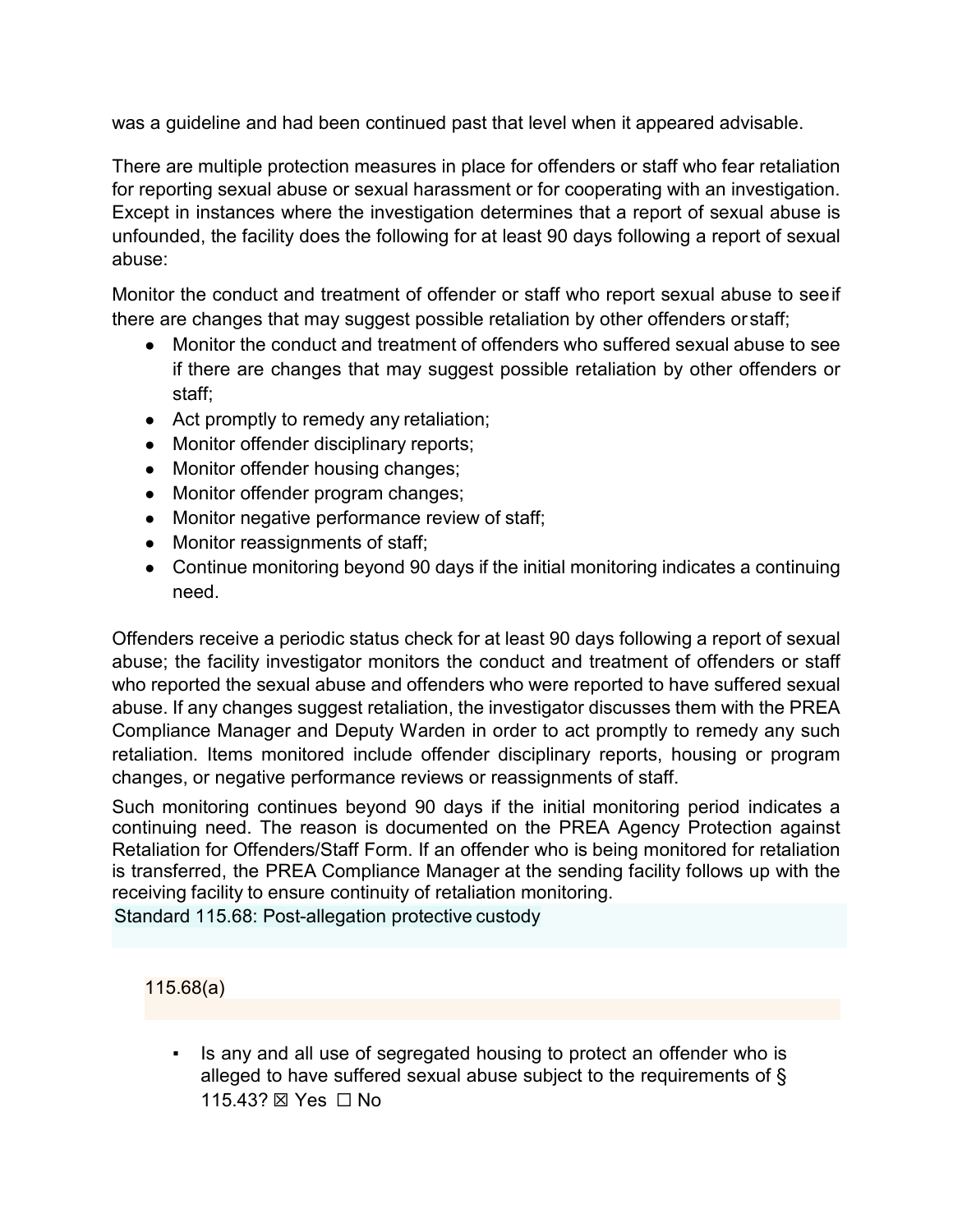Auditor Overall Compliance Determination

- ☐ Exceeds Standard (*Substantially exceeds requirement of standards*)
- ☒ Meets Standard (*Substantial compliance; complies in all material ways with the standard for the relevant review period*)
- ☐ Does Not Meet Standard (*Requires Corrective Action*)

According to interviews with supervisors and the Investigator and PCM, and a review of random offender files, no offenders were held in involuntary protective custody for assessment during the past 12 months and all required standards/protocols are in existing policy if it occurs. Two staff interviewed related using PC in a couple of rare cases and this does not appear consistent with policy; however, the largest majority of information received does not support that this use occurred.

# INVESTIGATIONS

Standard 115.71: Criminal and administrative agency investigations

115.71 (a)

- When the agency conducts its own investigations into allegations of sexual abuse and sexual harassment, does it do so promptly, thoroughly, and objectively? [N/A if the agency/facility is not responsible for conducting any form of criminal OR administrative sexual abuse investigations. See 115.21(a).]  $\boxtimes$  Yes  $\Box$  No  $\Box$  NA
	- $\Box$  Does the agency conduct such investigations for all allegations, including third party and anonymous reports? [N/A if the agency/facility is not responsible for conducting any form of criminal OR administrative sexual abuse investigations. See 115.21(a).]  $\boxtimes$  Yes  $\Box$  No  $\Box$  NA

115.71(b)

▪ Where sexual abuse is alleged, does the agency use investigators who have received specialized training in sexual abuse investigations as required by 115.34? ⊠ Yes □ No

115.71 (c)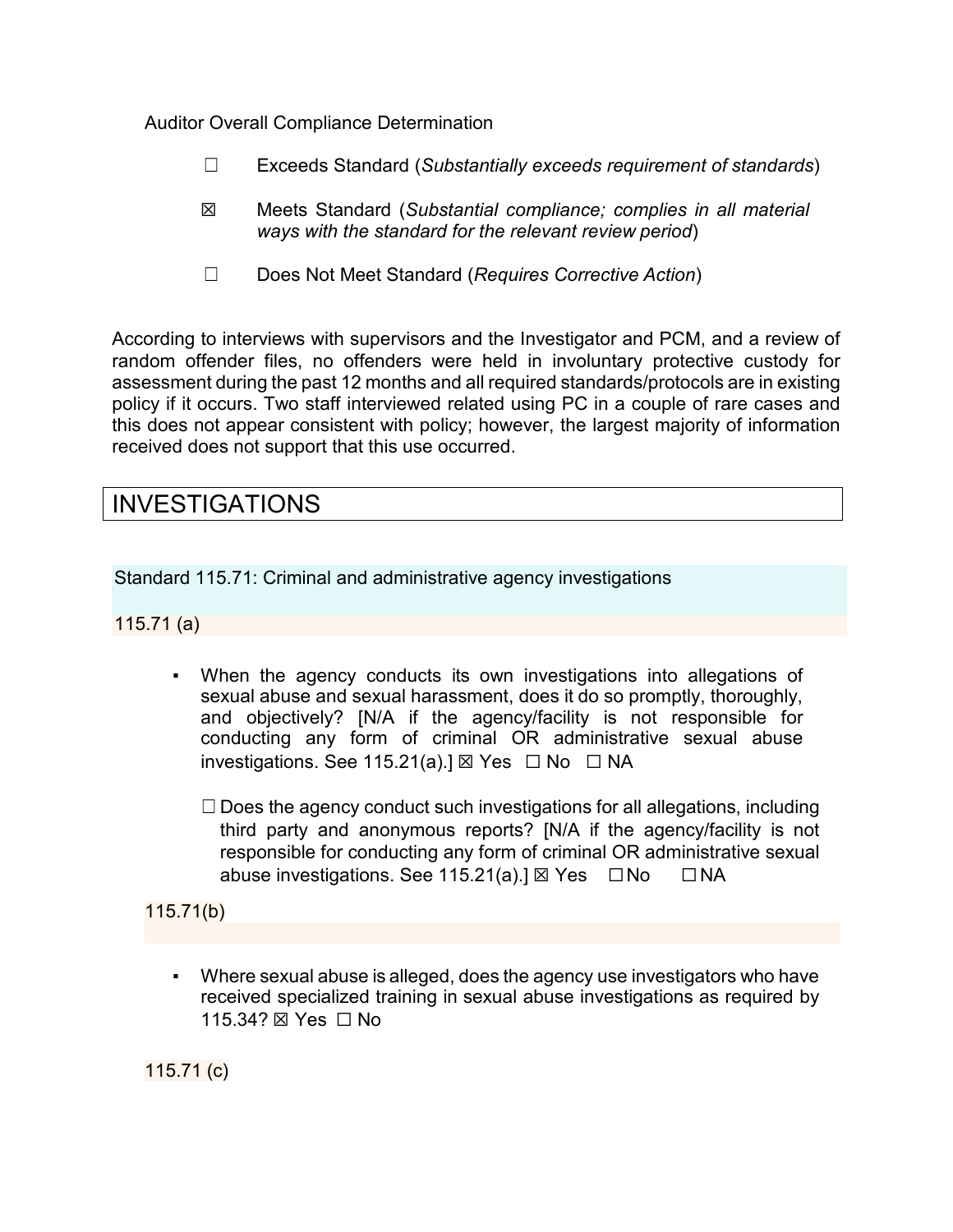- Do investigators gather and preserve direct and circumstantial evidence, including any available physical and DNA evidence and any available electronic monitoring data? ⊠ Yes  $\Box$  No
- Do investigators interview alleged victims, suspected perpetrators, and witnesses?  $\boxtimes$  Yes  $\Box$  No
- Do investigators review prior reports and complaints of sexual abuse involving the suspected perpetrator?  $\boxtimes$  Yes  $\Box$  No

115.71(d)

 $\Box$  When the quality of evidence appears to support criminal prosecution, does the agency conduct compelled interviews only after consulting with prosecutors as to whether compelled interviews may be an obstacle for subsequent criminal prosecution? ⊠Yes □No

115.71(e)

- Do agency investigators assess the credibility of an alleged victim, suspect, or witness on an individual basis and not on the basis of that individual's status as offender or staff? ☒ Yes ☐ No
- Does the agency investigate allegations of sexual abuse without requiring anoffender who alleges sexual abuse to submit to a polygraph examination or other truth-telling device as a condition for proceeding? ☒ Yes ☐ No

115.71(f)

- Do administrative investigations include an effort to determine whether staff actions or failures to act contributed to the abuse?  $\boxtimes$  Yes  $\Box$  No
- Are administrative investigations documented in written reports that include a description of the physical evidence and testimonial evidence, the reasoning behind credibility assessments, and investigative facts and findings? ⊠ Yes  $□$  No

115.71(g)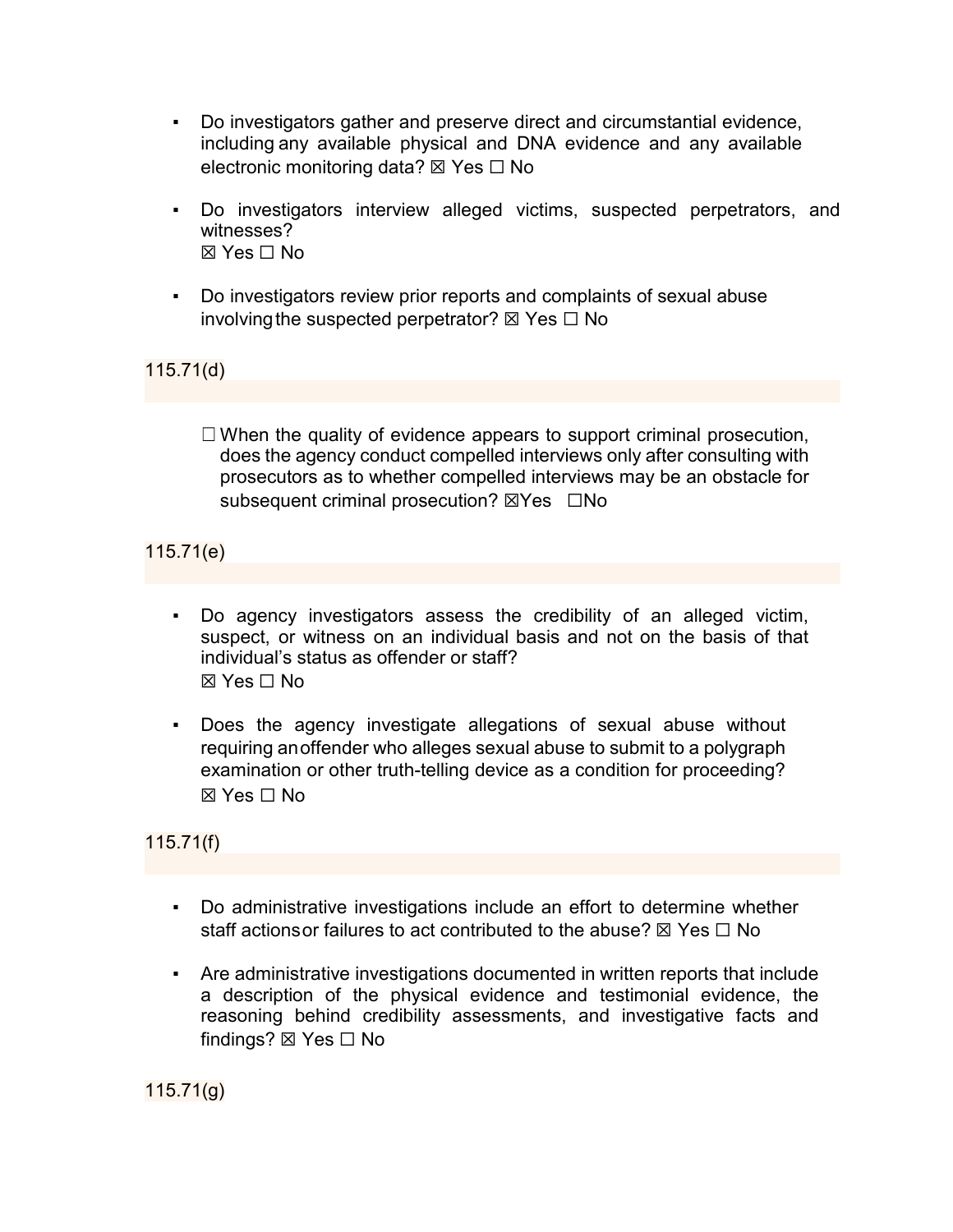▪ Are criminal investigations documented in a written report that contains a thorough description of the physical, testimonial, and documentary evidence and attaches copies of all documentary evidence where feasible? ☒ Yes ☐ No

115.71(h)

▪ Are all substantiated allegations of conduct that appears to be criminal referred for prosecution? **IX** Yes □ No

115.71(i)

 $\Box$  Does the agency retain all written reports referenced in 115.71(f) and (g) for as long as the alleged abuser is incarcerated or employed by the agency, plus five years? ⊠Yes □No

115.71(j)

▪ Does the agency ensure that the departure of an alleged abuser or victim from the employment or control of the agency does not provide a basis for terminating an investigation?  $\boxtimes$  Yes  $\square$  No

115.71(k)

▪ Auditor is not required to audit this provision.

115.71(l)

▪ When an outside entity investigates sexual abuse, does the facility cooperate with outside investigators and endeavor to remain informed about the progress of the investigation? (N/A if an outside agency does not conduct administrative or criminal sexual abuse investigations. See 115.21(a).) □ Yes □ No 図 NA

Auditor Overall Compliance Determination

☐ Exceeds Standard (*Substantially exceeds requirement of standards*)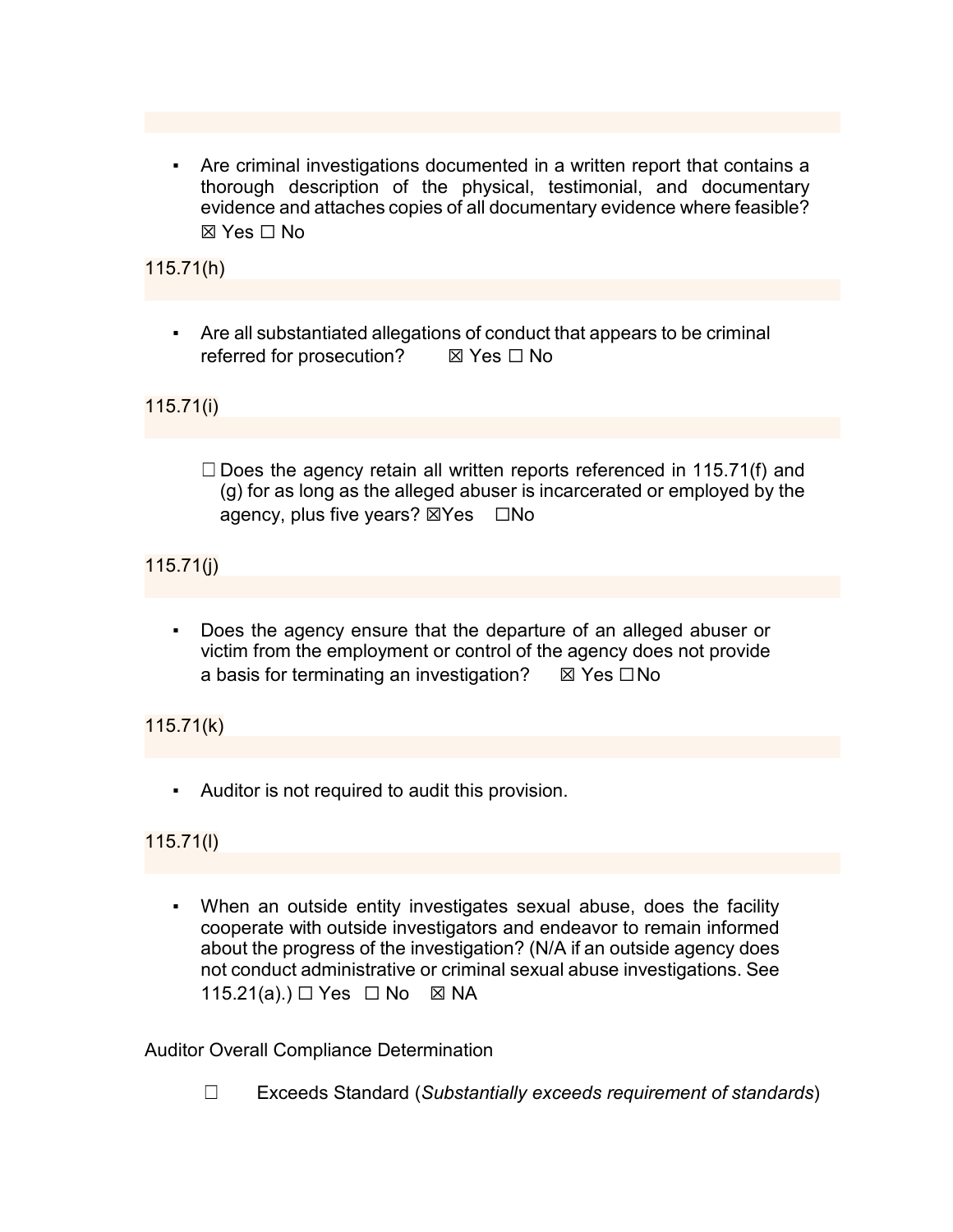- ☒ Meets Standard (*Substantial compliance; complies in all material ways with the standard for the relevant review period*)
- ☐ Does Not Meet Standard (*Requires Corrective Action*)

The BDCC Investigator oversees all investigations and works in conjunction with the Warden, and PCM. The PCM also tracks SAFE/SANE evaluations and enters required data into the annual State report on investigations. He has received training in regard to investigating sexual abuse in a confinement setting, to include evidence collection and crime scene preservation

All PREA investigations start out at the facility level and referred for further investigation as deemed necessary based on the type of incident and the reasonable suspicion or potential that the incident involved legitimate criminal activity. All facility investigations are conducted by a Louisiana Certified Law Enforcement Investigator who has received training on how to handle criminal investigations. Once the deputies identify that a sexual assault may have been committed, they secure the scene and wait for the criminal investigator to show up and take over the incident. All allegations of sexual abuse/assault or sexual harassment are investigated and are referred administratively or for criminal prosecution. Staff is aware of the procedures required for an immediate first responder as well as those necessary to secure a crime scene following an allegation.

Prompt attention is given to providing objective and thorough investigations pertaining to sexual abuse and/or sexual harassment that are conducted regardless of how they are reported. When sexual abuse is alleged, The BDCC investigator has received special training in sexual assault and sexual misconduct investigations; crime scene management; elimination of contamination; evidence collection protocol; and crisis intervention.

Investigations include the collection of and preservation of direct and circumstantial evidence as well as interviews with the victim(s), the suspected perpetrator(s) and any witnesses. Investigators also check for prior reports or complaints that may have been filed against the suspected perpetrator. Per the investigator's interview, he is trained to be objective and consider the facts of the allegation(s) and not weigh the individuals' status as an offender or as an employee. Offender victims are not subjected to a polygraph examination as a condition of preceding with an investigation.

Investigations (both criminal and administrative) review all details including what staff actions or inactions may have led to the sexual abuse and/or sexual harassment and these later receive Sexual Assault Incident Reviews per WPSO policy.

Substantiated allegations of sexual abuse are referred for criminal prosecution. Investigative reports of unsubstantiated or unfounded claims are maintained in accordance with the Records Management Program, which requires that reports from the active year plus 6 years be archived.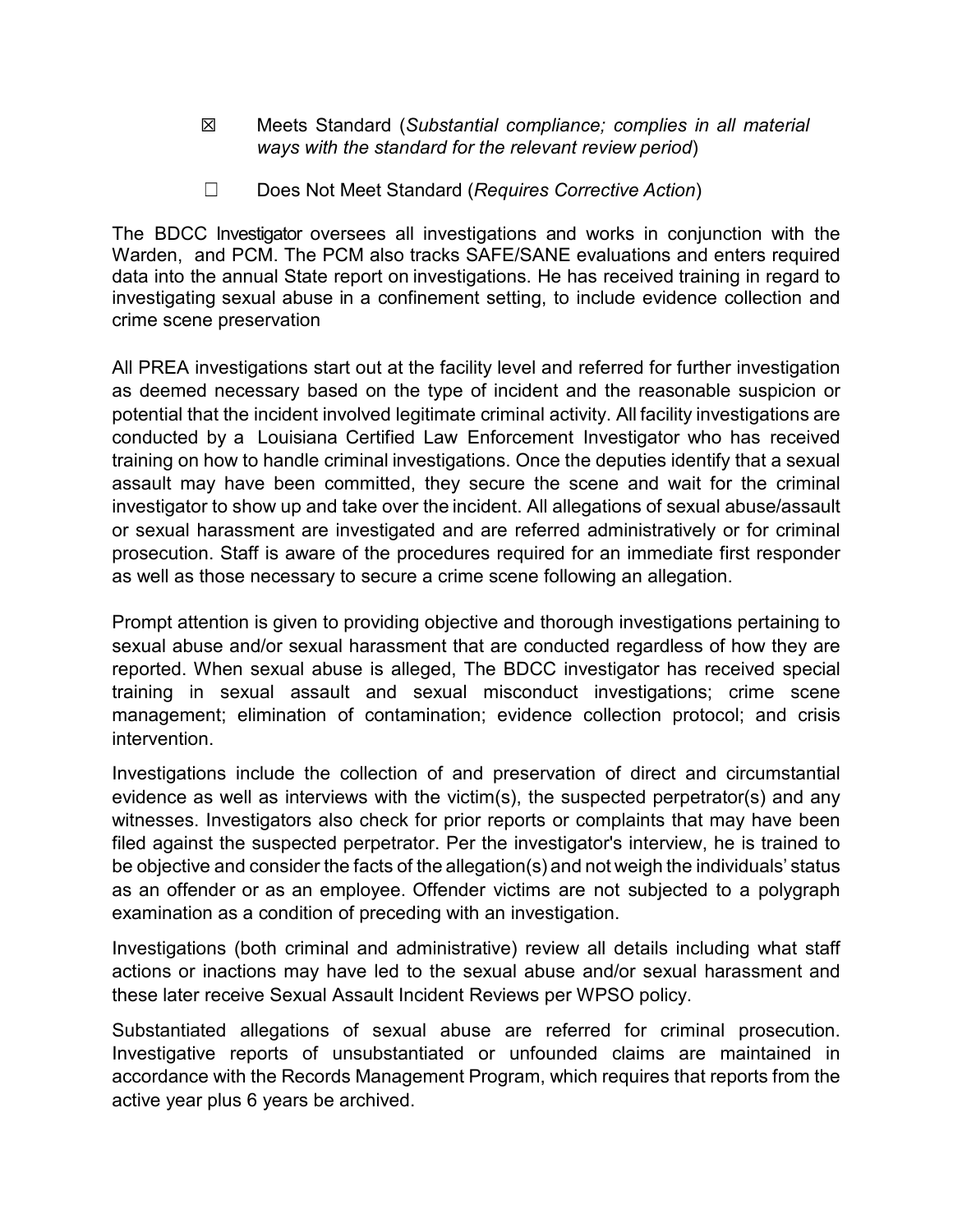In an investigation of recent sexual assault or sexual misconduct occurring within 72 hours, steps that policy and interviews indicate would be taken by the Warden or designee include the referral for forensic examination and detailed preservation and study of the scene. The Warden reports he is always notified, and an investigation initiated as directed. Based upon the initial inquiry and/or evidence that the allegation represents possible criminal activity, the Warden notifies local law enforcement and the facility investigative section. At the initiation of the investigation, the alleged victim(s) and alleged aggressor(s) are immediately separated if not already done. The Warden or PREA Compliance Manager coordinates with the assigned investigator in decisions regarding the housing and management of the alleged offender/victim(s), alleged offenders and any alleged offender/witness(es) so as not to inadvertently interfere with the criminal investigation.

Investigations of sexual abuse occurring more than 72 hours after the incident is relatively similar, except that a determination is made based upon the amount of time that has passed since the alleged incident as to whether the alleged offender aggressor should be placed in a dry cell to preserve forensic evidence. This scenario actually happened during the first day of the audit. The offender reported an alleged abuse that he said occurred several days prior to reporting it. He was then seen by medical and mental health and investigators were sent out to conduct the criminal investigation.

Substantiated allegations are forwarded to the local prosecutor for a decision regarding prosecution, and the PREA Investigator works with the District Attorney's Office to ensure appropriate criminal prosecution of substantiated cases of sexual assault. Cases sent for criminal prosecution are maintained as long as the alleged abuser is incarcerated or the employee is still employed, plus five years. The release of the accused abuser (offender or staff) does not constitute grounds for termination of an investigation.

Standard 115.72: Evidentiary standard for administrative investigations

## 115.72 (a)

Is it true that the agency does not impose a standard higher than a preponderance of the evidence in determining whether allegations of sexual abuse or sexual harassment are substantiated?  $\boxtimes$  Yes  $\Box$  No

Auditor Overall Compliance Determination

- ☐ Exceeds Standard (*Substantially exceeds requirement of standards*)
- ☒ Meets Standard (*Substantial compliance; complies in all material ways with the standard for the relevant review period*)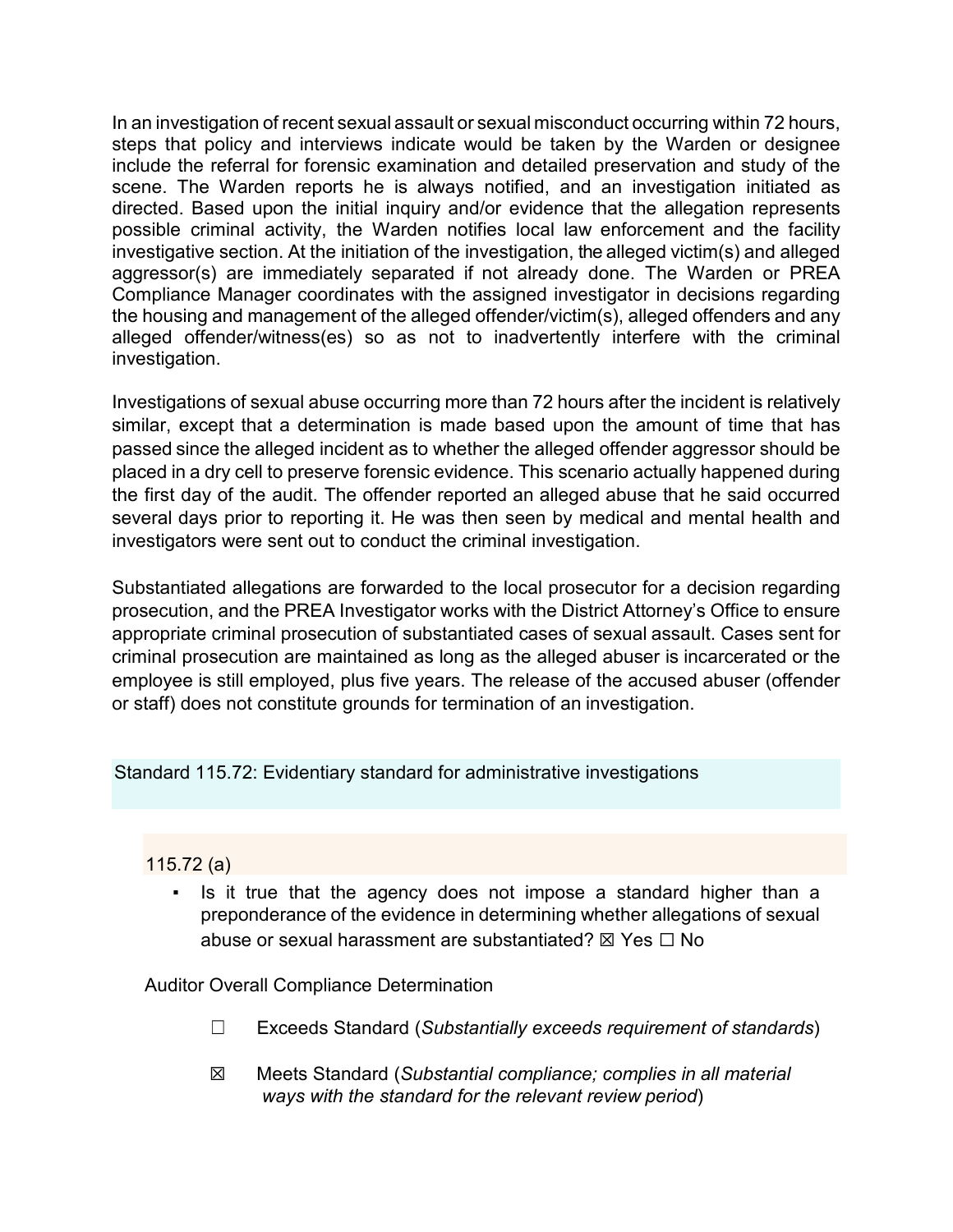## ☐ Does Not Meet Standard (*Requires Corrective Action*)

Per policy and interviews with the investigator, Warden and PCM, neither WPSO nor the BDCC Investigator or other staff impose a standard higher than a preponderance of the evidence in determining whether allegations of sexual abuse or sexual harassment are substantiated.

#### Standard 115.73: Reporting to offenders

#### 115.73(a)

Following an investigation into an offender's allegation that he or she suffered sexual abuse in an agency facility, does the agency inform the offender as to whether the allegation has been determined to be substantiated, unsubstantiated, or unfounded? ⊠ Yes □ No

## 115.73(b)

If the agency did not conduct the investigation into an offender's allegation of sexual abuse in an agency facility, does the agency request the relevant information from the investigative agency in order to inform the offender? (N/A if the agency/facility is responsible for conducting administrative and criminal investigations.) ⊠ Yes □ No ⊠ Yes □ NA

## 115.73(c)

- Following an offender's allegation that a staff member has committed sexual abuse against the resident, unless the agency has determined that the allegation is unfounded, or unless the resident has been released from custody, does the agencysubsequently inform the resident whenever: The staff member is no longer posted within the offender's unit?  $\boxtimes$  Yes  $\Box$  No
- Following an offender's allegation that a staff member has committed sexual abuse against the resident, unless the agency has determined that the allegation is unfounded, or unless the resident has been released from custody, does the agency subsequently inform the resident whenever: The staff member is no longer employed at the facility?  $\boxtimes$  Yes  $\Box$  No
- Following an offender's allegation that a staff member has committed sexual abuse against the resident unless the agency has determined that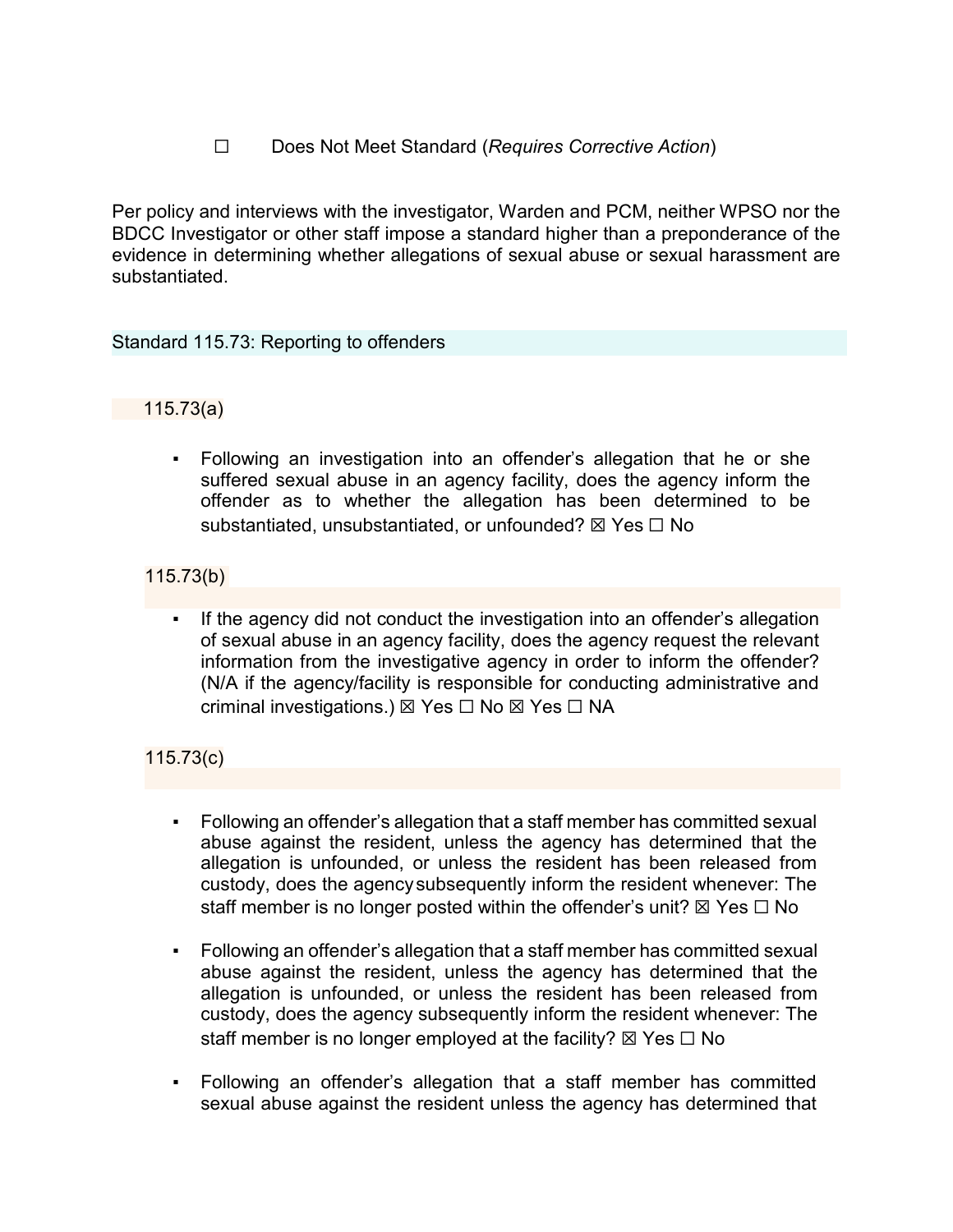the allegation is unfounded, or unless the resident has been released from custody, does the agency subsequently inform the resident whenever: The agency learns that the staff member has been indicted on a charge related to sexual abuse in the facility?  $\boxtimes$  Yes  $\Box$  No

Following an offender's allegation that a staff member has committed sexual abuse against the resident unless the agency has determined that the allegation is unfounded, or unless the resident has been released from custody, does the agency subsequently inform the resident whenever: The agency learns that the staff member has been convicted on a charge related to sexual abuse within the facility?  $\boxtimes$  Yes  $\Box$  No

## 115.73(d)

- Following an offender's allegation that he or she has been sexually abused by another offender, does the agency subsequently inform the alleged victim whenever: The agency learns that the alleged abuser has been indicted on a charge related to sexual abuse within the facility?  $\boxtimes$  Yes  $\Box$ No
- Following an offender's allegation that he or she has been sexually abused by another offender, does the agency subsequently inform the alleged victim whenever: The agency learns that the alleged abuser has been convicted on a charge related to sexual abuse within the facility?  $\boxtimes$ Yes □No

## 115.73(e)

Does the agency document all such notifications or attempted notifications? ☒ Yes ☐ No

## 115.73(f)

▪ Auditor is not required to audit this provision.

#### Auditor Overall Compliance Determination

- ☐ Exceeds Standard (*Substantially exceeds requirement of standards*)
- ☒ Meets Standard (*Substantial compliance; complies in all material ways with the standard for the relevant review period*)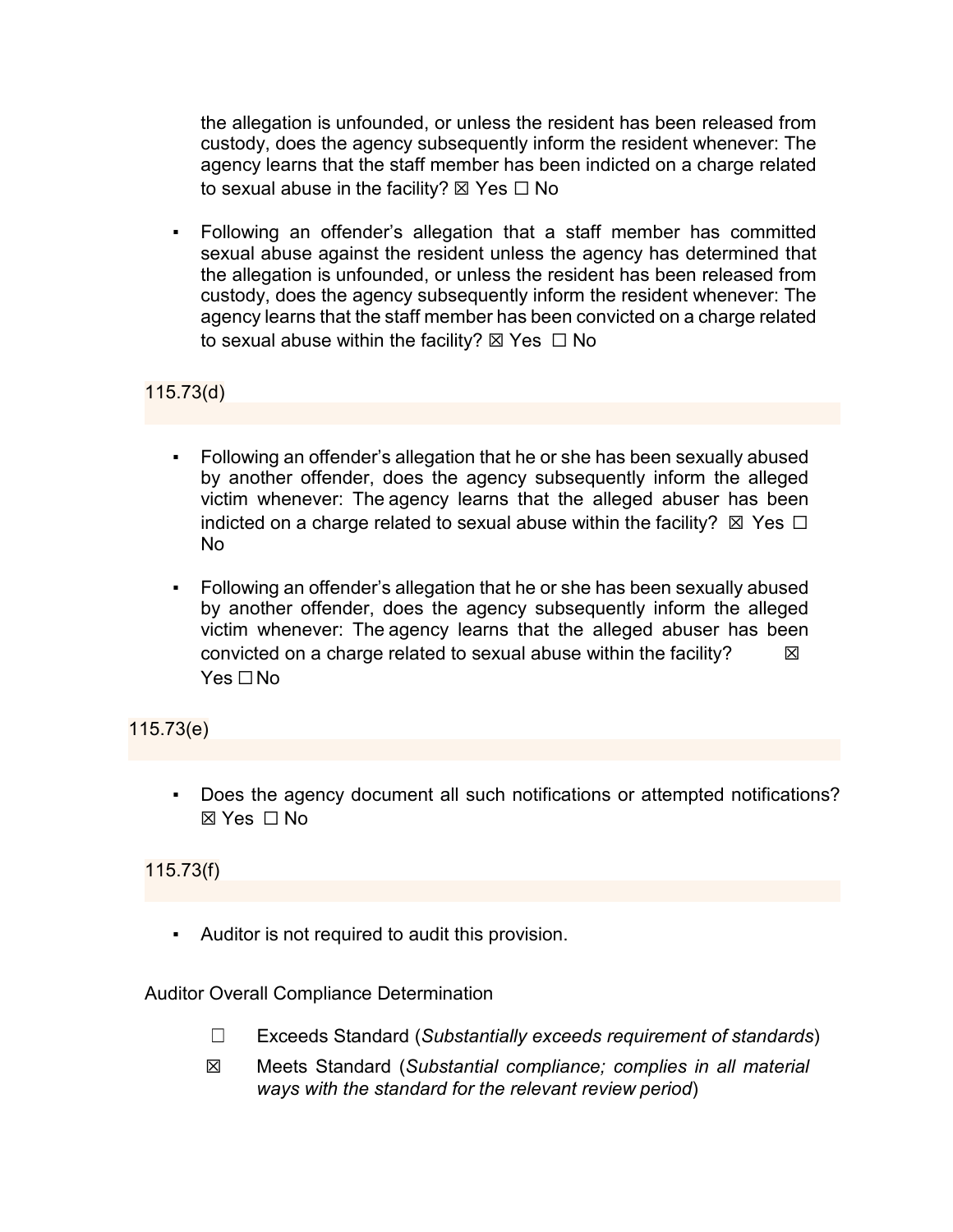#### ☐ Does Not Meet Standard (*Requires Corrective Action*)

WPSO policy is that offenders shall be notified of the outcome of investigations into allegations made by the offender that he suffered sexual abuse. Following the conclusion of an investigation into an offender's allegation that the offender suffered sexual abuse, the investigator interviewed stated that he informs the offender as to whether the allegation was determined to be substantiated, unsubstantiated or unfounded. If the facility did not conduct the investigation, it would request the relevant information from the investigative entity in order to inform the offender of the investigative findings but all investigations this past year were done by the assigned investigator.

Reporting is done by the Investigator and PCM and offenders sign receipt documenting the delivery of the information.

Following an offender's allegation that an employee has committed sexual abuse against him unless it has been determined that the allegation is unfounded or unless the offender has been released from custody, the offender is informed of the following:

- The employee is no longer posted within the offender's housing unit;
- The employee is no longer employed:
- The facility learns of the employee's indictment on charges related to sexual abuse;
- The facility learns of the employee's conviction on charges related to sexualabuse.

Following an offender's allegation that an offender has committed sexual abuse against him, he is notified of the following:

- The alleged abuser has been indicted on a charge related to sexual abuse;
- The alleged abuser has been convicted of a charge related to sexual abuse.
- These notifications are documented in the case report.

The investigator indicated that all notifications use the Notification of Outcome of PREA Allegation form for substantiating delivery of the notice and that outcomes of all 20 allegations in the past year were delivered in this manner.

# **DISCIPLINE**

#### Standard 115.76: Disciplinary sanctions for staff

115.76 (a)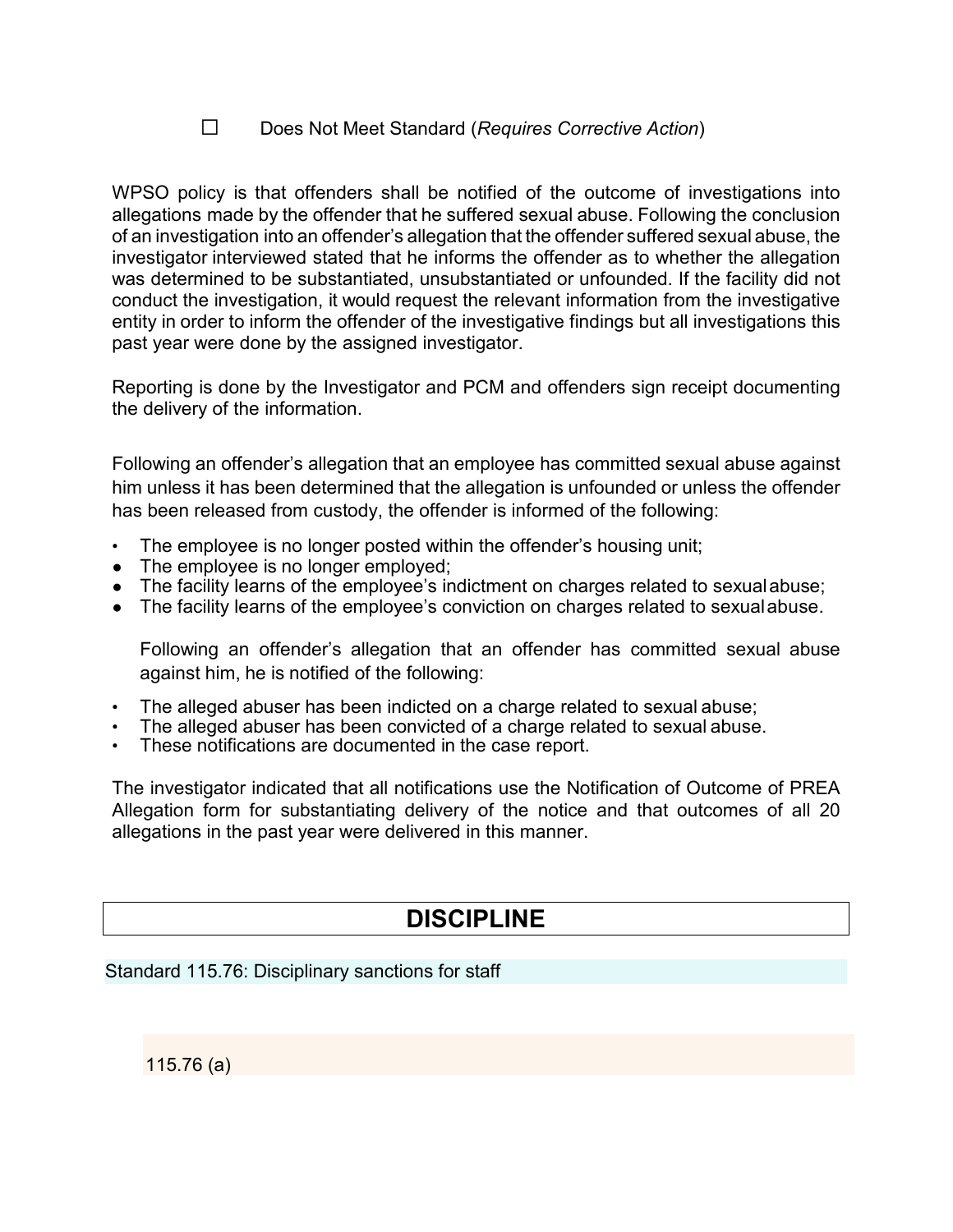▪ Are staff subject to disciplinary sanctions up to and including termination for violating agency sexual abuse or sexual harassment policies?  $\boxtimes$  Yes ☐ No

115.76(b)

• Is termination the presumptive disciplinary sanction for staff who have engaged in sexual abuse? ⊠ Yes □ No

115.76(c)

▪ Are disciplinary sanctions for violations of agency policies relating to sexual abuse or sexual harassment (other than actually engaging in sexual abuse) commensurate with the nature and circumstances of the acts committed, the staff member's disciplinary history, and the sanctions imposed for comparable offenses by other staff with similar histories?  $\boxtimes$ Yes □ No

115.76 (d)

- Are all terminations for violations of agency sexual abuse or sexual harassment policies, or resignations by staff who would have been terminated if not for their resignation, reported to: Law enforcement agencies (unless the activity was clearly not criminal)?  $\boxtimes$  Yes  $\Box$  No
- Are all terminations for violations of agency sexual abuse or sexual harassment policies, or resignations by staff who would have been terminated if not for their resignation, reported to: Relevant licensing bodies? ☒ Yes ☐ No

Auditor Overall Compliance Determination

- ☐ Exceeds Standard (*Substantially exceeds requirement of standards*)
- ☒ Meets Standard (*Substantial compliance; complies in all material ways with the standard for the relevant review period*)
- ☐ Does Not Meet Standard (*Requires Corrective Action*)

In the past 12 months, no staff were charged with or disciplined for violating agency policy regarding sexual abuse. One contractor was reported to law enforcement for investigation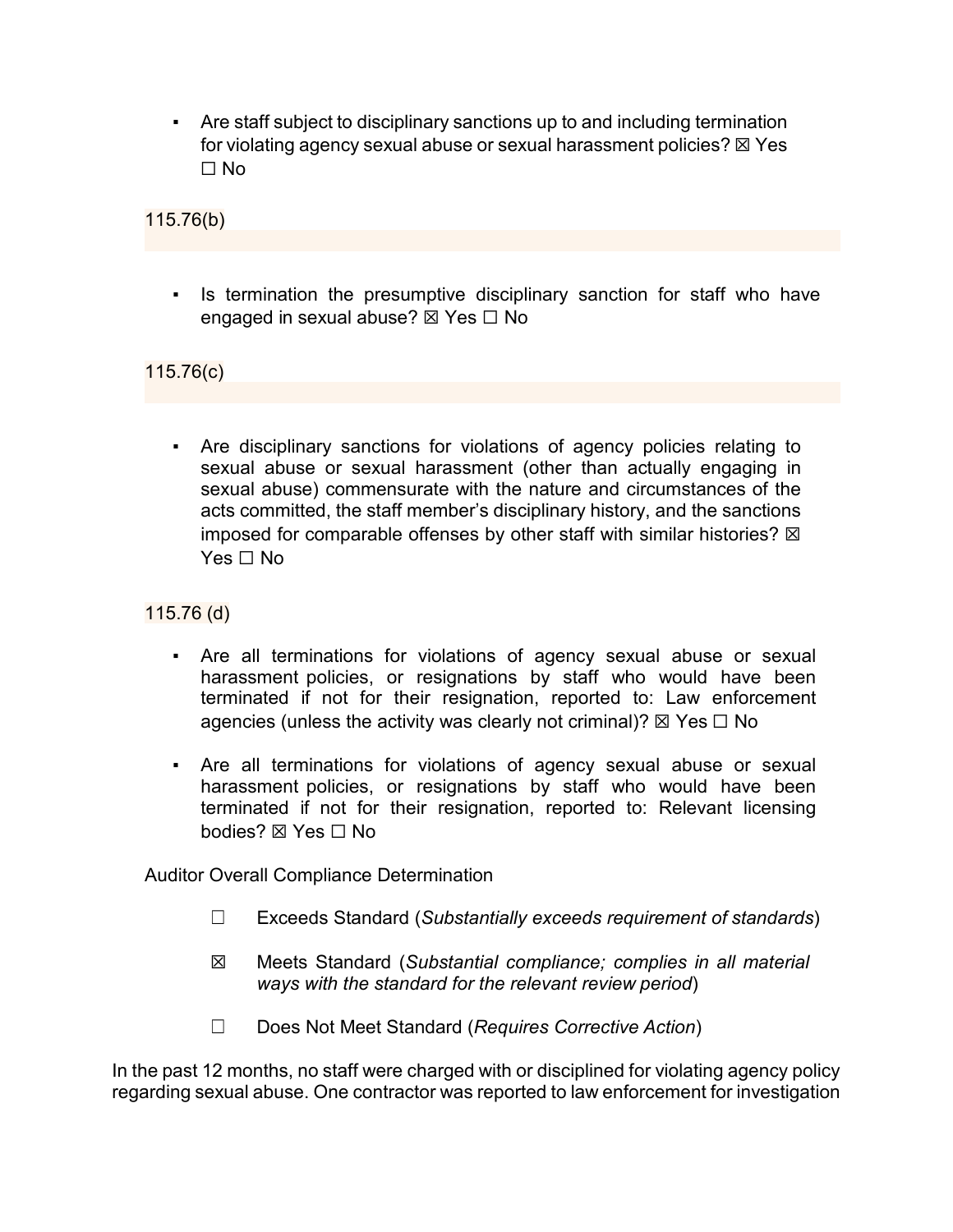regarding sexual abuse allegations.

All employees are subject to disciplinary sanctions up to and to including termination for violating Department Regulations regarding the Prison Rape Elimination Act and regarding Sexual Harassment and Unlawful Discrimination based Upon Sex. Termination is the presumptive disciplinary sanction for an employee who engages in sexual abuse.

The seriousness of the conduct is considered in determining the appropriate response according to the interview with the Warden. Regarding sexual harassment, repeated for the purpose of counseling sessions is more than three complaints. A third alleged sexual

harassment complaint against a staff member requires a forma al counseling session with the appropriate supervisor to discuss the complaint. Serious sexual harassment complaints, even if committed once, is still addressed by the Warden or leadership designee.

Alleged inappropriate touching of a romantic nature by staff, whether wanted or unwanted, are evaluated on a case by case basis to determine if the incident is a violation of PREA. Disciplinary sanctions are commensurate with the nature and circumstances of the acts committed, the employees' disciplinary history, and the sanctions imposed for comparable offenses.

Substantiated cases of sexual abuse and/or sexual harassment are reported to local law enforcement regardless of whether the employee is terminated or resigns to avoid termination. Those employees with licensure are reported to the appropriate licensing boards.

Standard 115.78: Corrective action for contractors and volunteers

115.77(a)

- Is any contractor or volunteer who engages in sexual abuse prohibited from contact with offenders?  $\nabla$  Yes  $\nabla$  No
- Is any contractor or volunteer who engages in sexual abuse reported to: Law enforcement agencies (unless the activity was clearly not criminal)? ⊠ Yes  $□$  No
- Is any contractor or volunteer who engages in sexual abuse reported to: Relevant licensing bodies? ⊠ Yes □ No

115.77(b)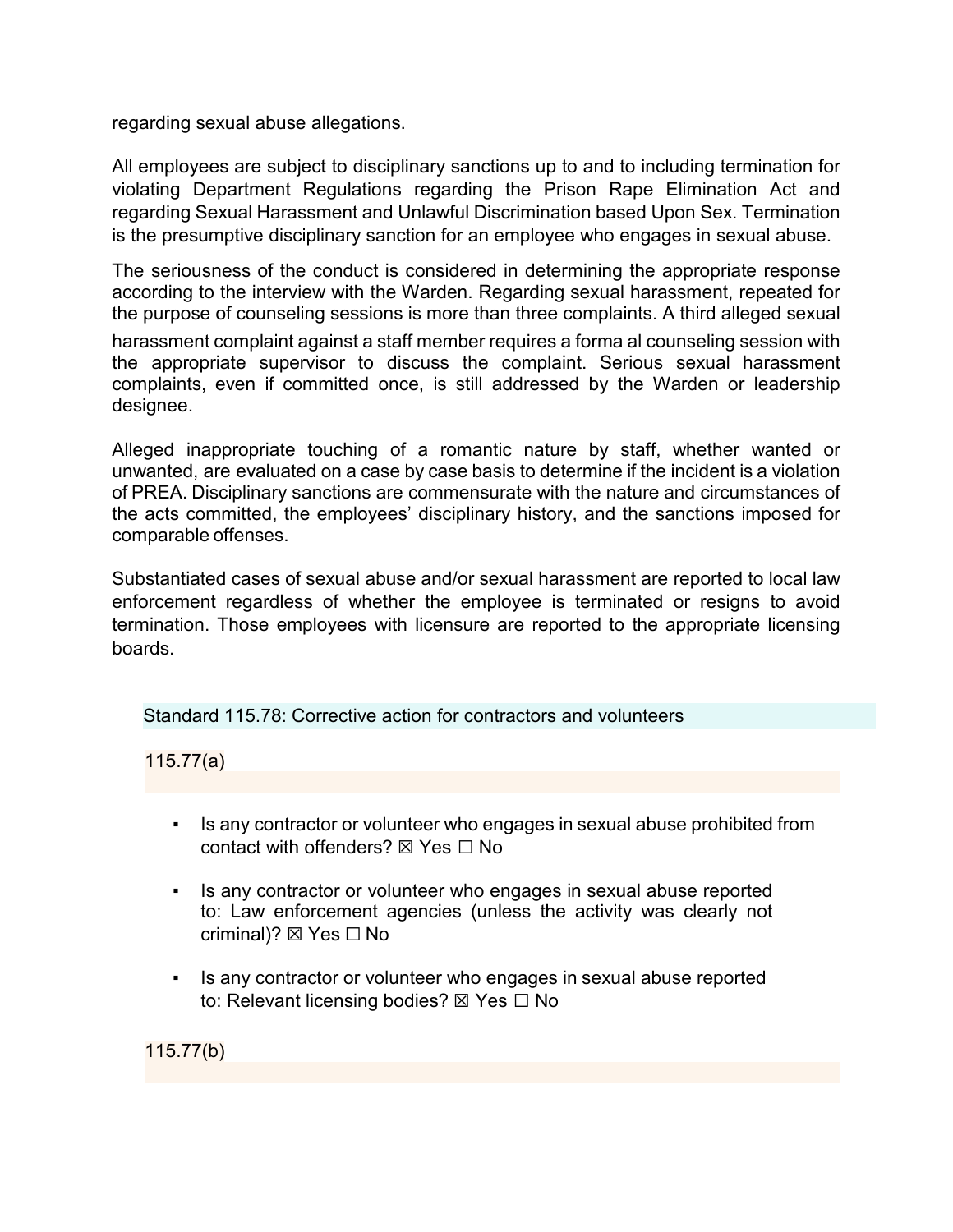▪ In the case of any other violation of agency sexual abuse or sexual harassment policies by a contractor or volunteer, does the facility take appropriate remedial measures, and consider whether to prohibit further contact with offenders? ☒ Yes ☐ No

Auditor Overall Compliance Determination

- ☐ Exceeds Standard (*Substantially exceeds requirement of standards*)
- ☒ Meets Standard (*Substantial compliance; complies in all material ways with the standard for the relevant review period*)
- ☐ Does Not Meet Standard (*Requires Corrective Action*)

Contractors and volunteers who engage in sexual abuse are prohibited from having contact with offenders and banned from the institution indefinitely. Violations of this policy by contractors and volunteers are reported to law enforcement and the respective licensing board. There was one referral this past year of a volunteer or contractor to law enforcement authorities.

Standard 115.78: Disciplinary sanctions for offenders

115.78 (a)

Following an administrative finding that an offender engaged in offenderon-offender sexual abuse, or following a criminal finding of guilt for offender-on-offender sexual abuse, are offenders subject to disciplinary sanctions pursuant to a formal disciplinary process?  $\boxtimes$  Yes  $\Box$  No

115.78(b)

▪ Are sanctions commensurate with the nature and circumstances of the abuse committed, the offender's disciplinary history, and the sanctions imposed for comparable offenses by other offenders with similar histories?  $\boxtimes$  Yes  $\Box$  No

115.78(c)

▪ When determining what types of sanction, if any, should be imposed, does the disciplinary process consider whether an offender's mental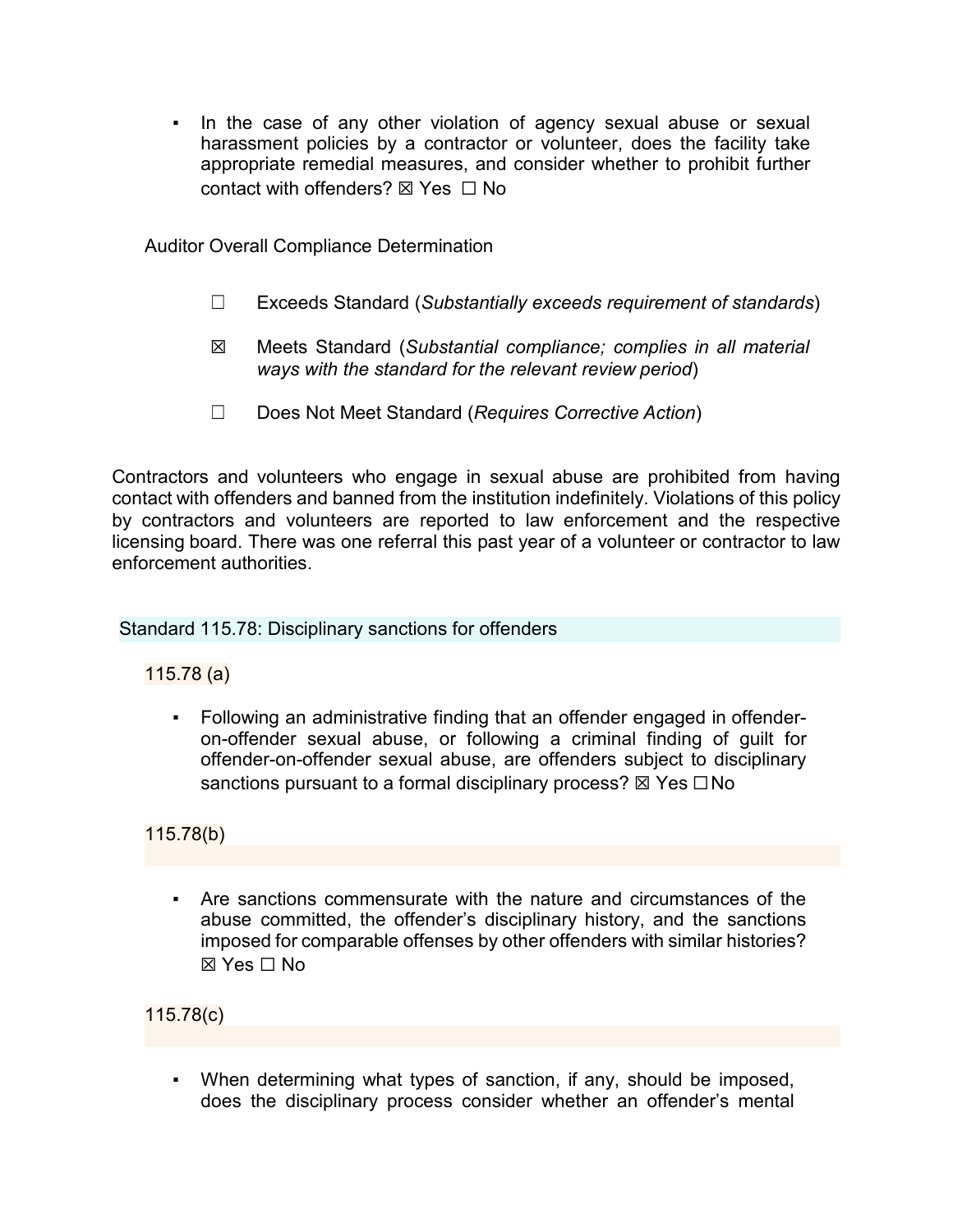disabilities or mental illness contributed to his or her behavior?  $\boxtimes$  Yes  $\Box$ No

115.78(d)

If the facility offers therapy, counseling, or other interventions designed to address and correct underlying reasons or motivations for the abuse, does the facility consider whether to require the offending offender to participate in such interventions as a condition of access to programming and other benefits? **⊠** Yes □ No

115.78(e)

Does the agency discipline an offender for sexual contact with staff only upon afinding that the staff member did not consent to such contact?  $\boxtimes$ Yes □ No

115.78(f)

For the purpose of disciplinary action does a report of sexual abuse made in good faith based upon a reasonable belief that the alleged conduct occurred NOT constitute falsely reporting an incident or lying, even if an investigation does not establish evidence sufficient to substantiate the allegation? ⊠ Yes □ No

115.78(g)

Does the agency always refrain from considering non-coercive sexual activity between offenders to be sexual abuse? (N/A if the agency does not prohibit all sexual activity between offenders.)  $\boxtimes$  Yes  $\Box$  No  $\Box$  NA

Auditor Overall Compliance Determination

- ☐ Exceeds Standard (*Substantially exceeds requirement of standards*)
- ☒ Meets Standard (*Substantial compliance; complies in all material ways with the standard for the relevant review period*)
- ☐ Does Not Meet Standard (*Requires Corrective Action*)

There were no findings of offender-on-offender sexual abuse in the past 12 months.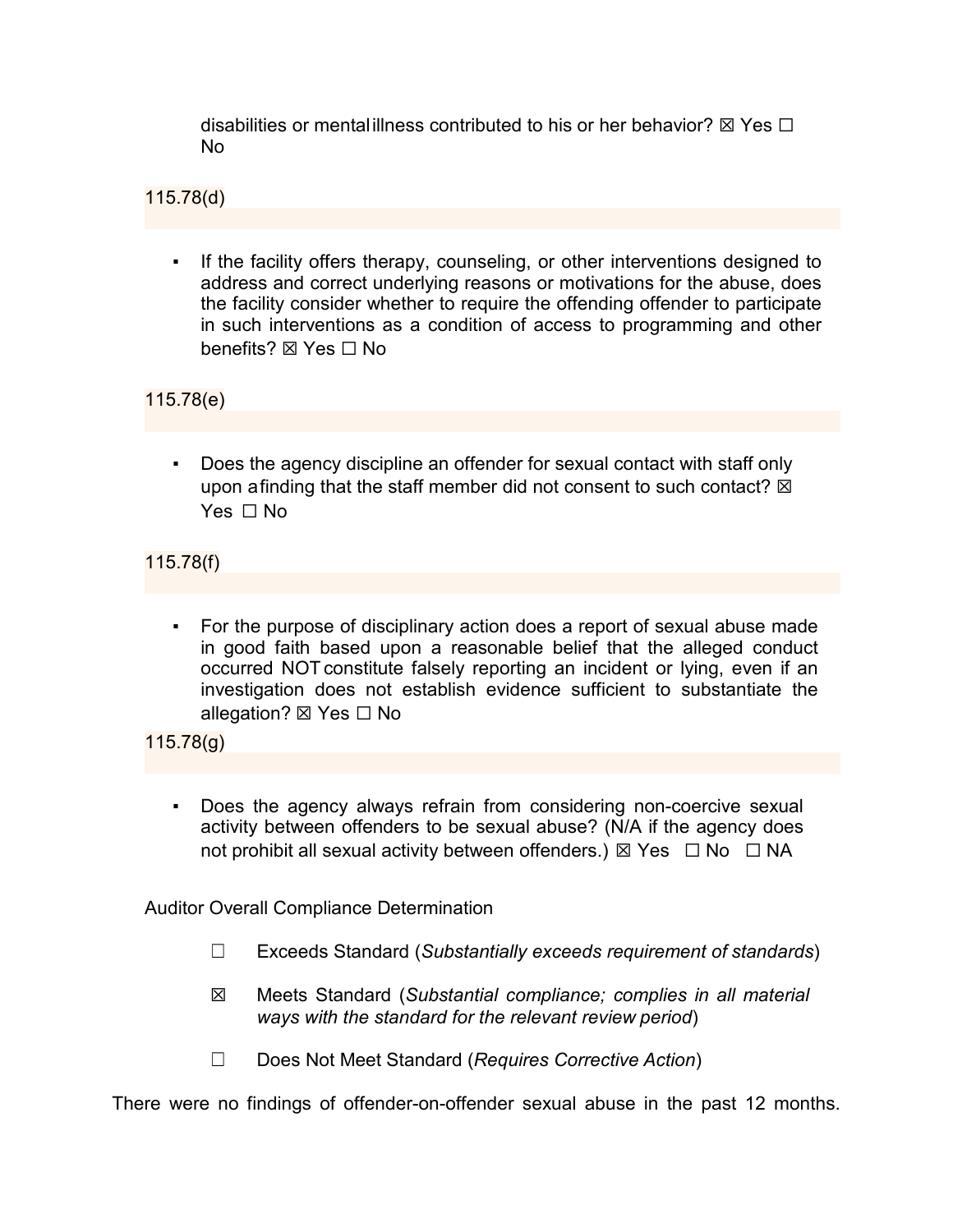Offenders found guilty pursuant to a formal disciplinary of engaging in offender-on-offender sexual abuse are written-up on a rule violation as enumerated in Disciplinary Rules and Procedures for Adult Offenders. All sexual contact between offenders is prohibited and violators will be charged with the appropriate rule violation. Sanctions are commensurate with the nature and circumstances of the abuse committed and include the offender's disciplinary history and comparable offenses by other offenders.

Offenders are disciplined for violations of rules for engaging in sexual conduct with an employee. Offenders and staff are informed that there is no consenting to sexual activity in the Department of Corrections between an employee and offender.

The PCM and Warden interviews indicated that the disciplinary process takes into consideration the mental faculties of the offender who perpetrated the act when determining the sanctions. In these cases, a referral to mental health is made and the report deferred until the completion of the mental health evaluation. Reports of sexual abuse and/or sexual harassment made in good faith and based on a reasonable belief that the alleged conduct occurred is not false reporting or considered lying. Decisions are based on the preponderance of the evidence.

# **MEDICAL AND MENTAL CARE**

Standard 115.81: Medical and mental health screenings; history of sexual abuse

115.81(a)

If the screening pursuant to  $\S$  115.41 indicates that a prison offender has experienced prior sexual victimization, whether it occurred in an institutional setting or in the community, do staff ensure that the offender is offered a follow-up meeting with a Medical or mental health practitioner within 14 days of the intake screening? (N/A if the facility is not a prison.)  $\boxtimes$  Yes  $\Box$ No □ NA

115.81(b)

If the screening pursuant to  $\S$  115.41 indicates that a prison offender has previously perpetrated sexual abuse, whether it occurred in an institutional setting or in the community, do staff ensure that the offender is offered a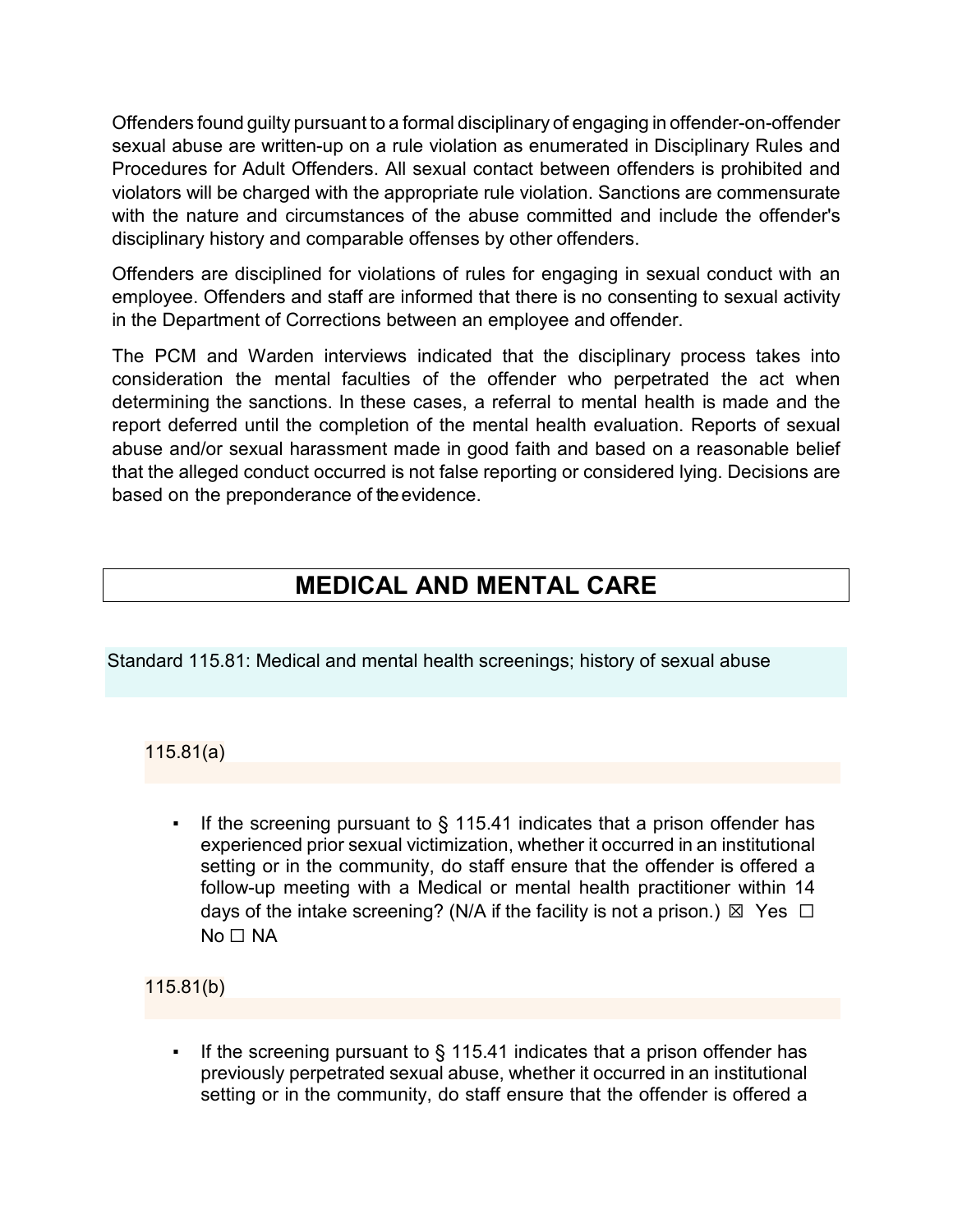follow-up meeting with a mental health practitioner within 14 days of the intake screening? (N/A if the facility is not a prison.)  $\boxtimes$  Yes  $\Box$  No  $\Box$  NA

115.81(c)

If the screening pursuant to  $\S$  115.41 indicates that a jail offender has experienced prior sexual victimization, whether it occurred in an institutional setting or in the community, do staff ensure that the offender is offered a follow-up meeting with a Medical or mental health practitioner within 14 days of the intake screening?  $\boxtimes$  Yes  $\Box$  No

115.81(d)

▪ Is any information related to sexual victimization or abusiveness that occurred in an institutional setting strictly limited to Medical and mental health practitioners and other staff as necessary to inform treatment plans and security management decisions, including housing, bed, work, education, and program assignments, or as otherwise required by Federal, State, or local law? ⊠ Yes  $□$  No

115.81(e)

Do Medical and mental health practitioners obtain informed consent from offenders before reporting information about prior sexual victimization that did not occur in an institutional setting, unless the offender is under the age of 18?  $\boxtimes$  Yes  $\Box$  No

Auditor Overall Compliance Determination

- ☐ Exceeds Standard (*Substantially exceeds requirement of standards*)
- ☒ Meets Standard (*Substantial compliance; complies in all material ways with the standard for the relevant review period*)
- ☐ Does Not Meet Standard (*Requires Corrective Action*)

If offenders claim to have been a victim of sexual assault/abuse in the past, they meet with the PCM and have a form they sign within 14 days to either request or decline counseling. The nurse would set up the appointment with either personnel at Ochsner or Minden Behavioral Health Clinic at her discretion. However, it is noted that the actual referral and provision of such services are required and not discretionary.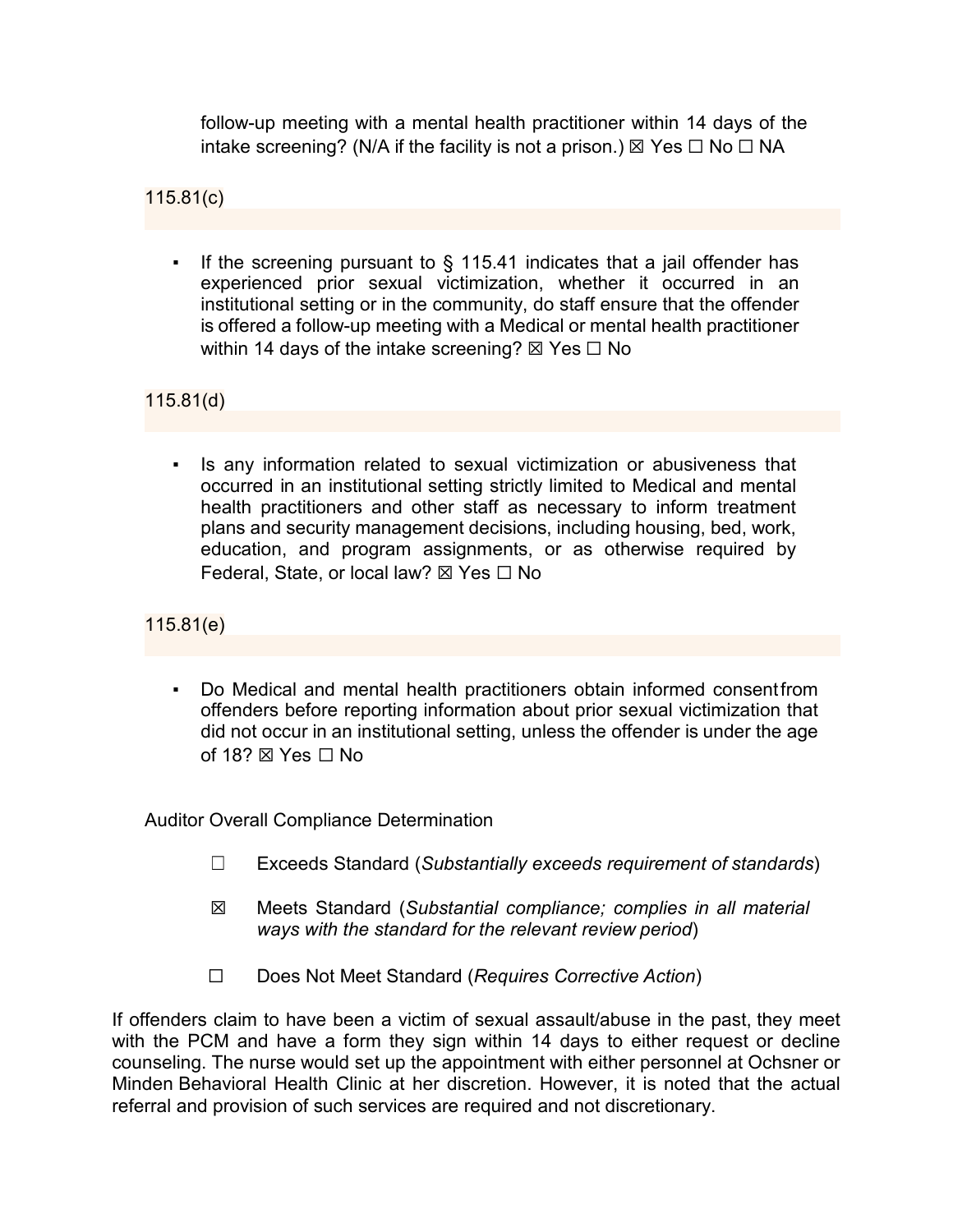Mental health interns from Southern University come into the facility and meet with offenders one to one and also teach coping skills.

At the male Correctional Center, the state DOC male offenders receive some mental health treatment, as well as substance abuse programs, but the DOC women receive nothing similar although there are between 35-40 DOC female offenders confined at the Courthouse facility.

It is noted that significant numbers of females have substance abuse issues and there would appear to be adequate DOC numbers for group work similar to what the men receive. Interviews with these mental health staff indicated a female group would potentially be possible if 6-15 offenders qualified. At the time of the audit, about 38 females were in the facility and, given the high proportion of substance abuse issues among female offenders, that program appears feasible but that is a DOC decision.

The PREA Coordinators reports that an initial substance abuse assessment of the women was completed and staff is pursuing options related to transport of females to the larger facility for treatment and classes.

Project Celebration has just begun conducting weekly support groups for victims of sexual abuse and domestic violence since the onsite review and this will be a significant resource to this underserved population.

If the PREA screening indicates that an offender has experienced prior sexual victimization, whether it occurred in an institutional setting or in the community, or that an offender perpetrated sexual abuse, whether it occurred in an institutional setting or in the community, there is no mental health staff to ensure that the offender is offered a followup meeting with a Medical or mental health practitioner within 14 days of the intake screening. The PCM reports that Project Celebration advocacy staff has agreed to assist in meeting the 14-day requirement.

Any information related to sexual victimization or abusiveness that occurred in an institutional setting is limited to treatment staff (and others only as necessary) in order to develop treatment plans and security and management decisions, including housing, bed, work, education, and, program assignments, or as otherwise required by Federal, State or local law. The Medical practitioner stated they obtain informed consent from offenders before reporting information regarding prior sexual victimization that did not occur in an institutional setting unless the offender is under the age of 18.

Standard 115.82: Access to Emergency medical and mental health services

115.82(a)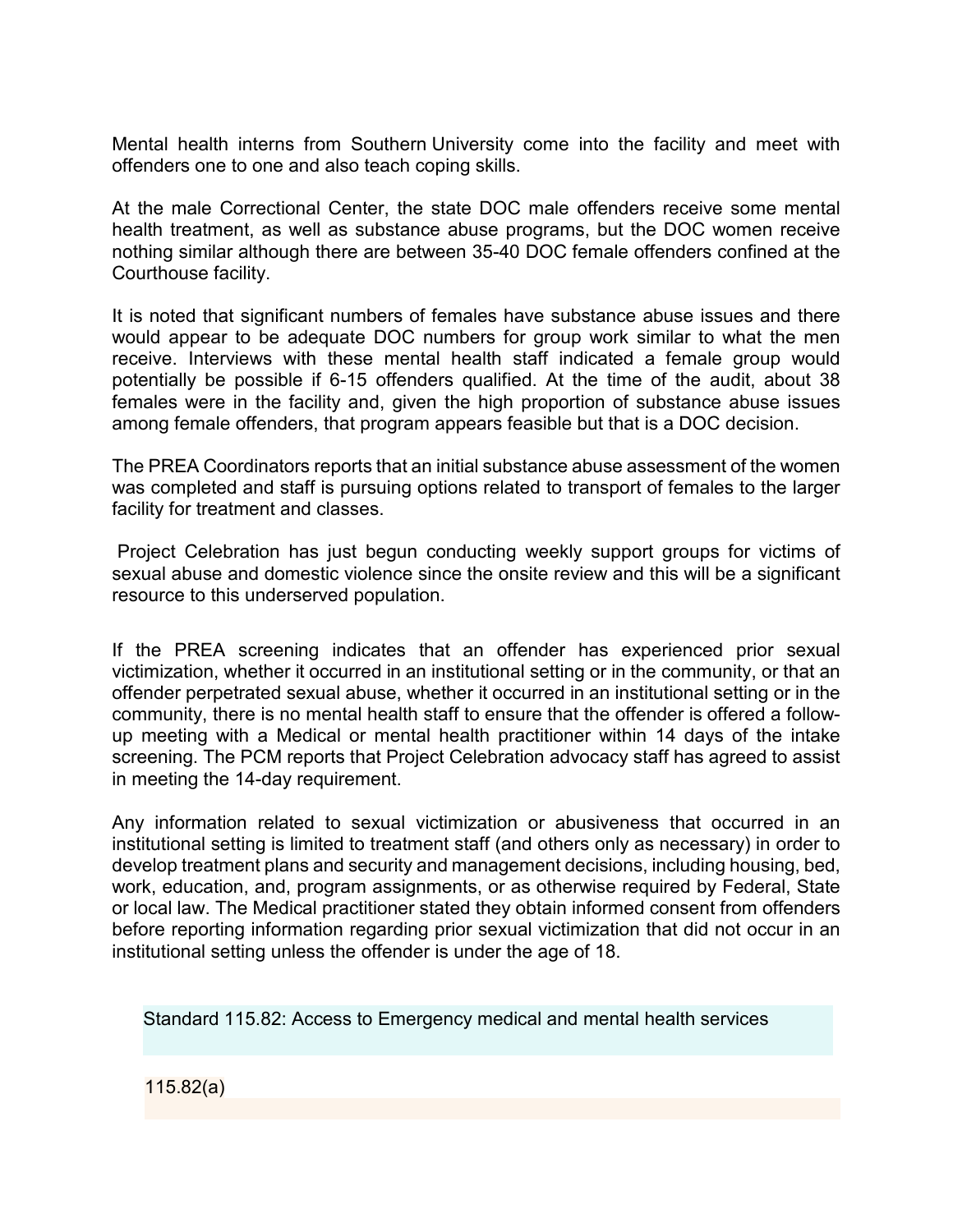Do offender victims of sexual abuse receive timely, unimpeded access to emergency medical treatment and crisis intervention services, the nature and scope of which are determined by Medical and mental health practitioners according to theirprofessional judgment?  $\boxtimes$  Yes  $\Box$ No

## 115.82(b)

- If no qualified Medical or mental health practitioners are on duty at the time a report of recent sexual abuse is made, do security staff first responders take preliminary steps to protect the victim pursuant to § 115.62?  $\boxtimes$  Yes  $\Box$ No
- Do security staff first responders immediately notify the appropriate medical and mental health practitioners?  $\boxtimes$  Yes  $\Box$  No

#### 115.82 (c)

▪ Are offender victims of sexual abuse offered timely information about and timely access to emergency contraception and sexually transmitted infections prophylaxis, in accordance with professionally accepted standards of care, where Medically appropriate?  $\boxtimes$  Yes  $\Box$  No

115.82(d)

Are treatment services provided to the victim without financial cost and regardless of whether the victim names the abuser or cooperates with any investigation arising out of the incident?  $\boxtimes$  Yes  $\Box$  No

Auditor Overall Compliance Determination

- ☐ Exceeds Standard (*Substantially exceeds requirement of standards*)
- ☒ Meets Standard (*Substantial compliance; complies in all material ways with the standard for the relevant review period*)
- ☐ Does Not Meet Standard (*Requires Corrective Action*)

The policy is that offenders receive timely, unimpeded access to emergency medical treatment and crisis intervention services in accordance with the professional judgment rendered by medical practitioners. Staff interviewed supports that crisis intervention is rare for mental health issues, and also that medical response is often slow. BDCC has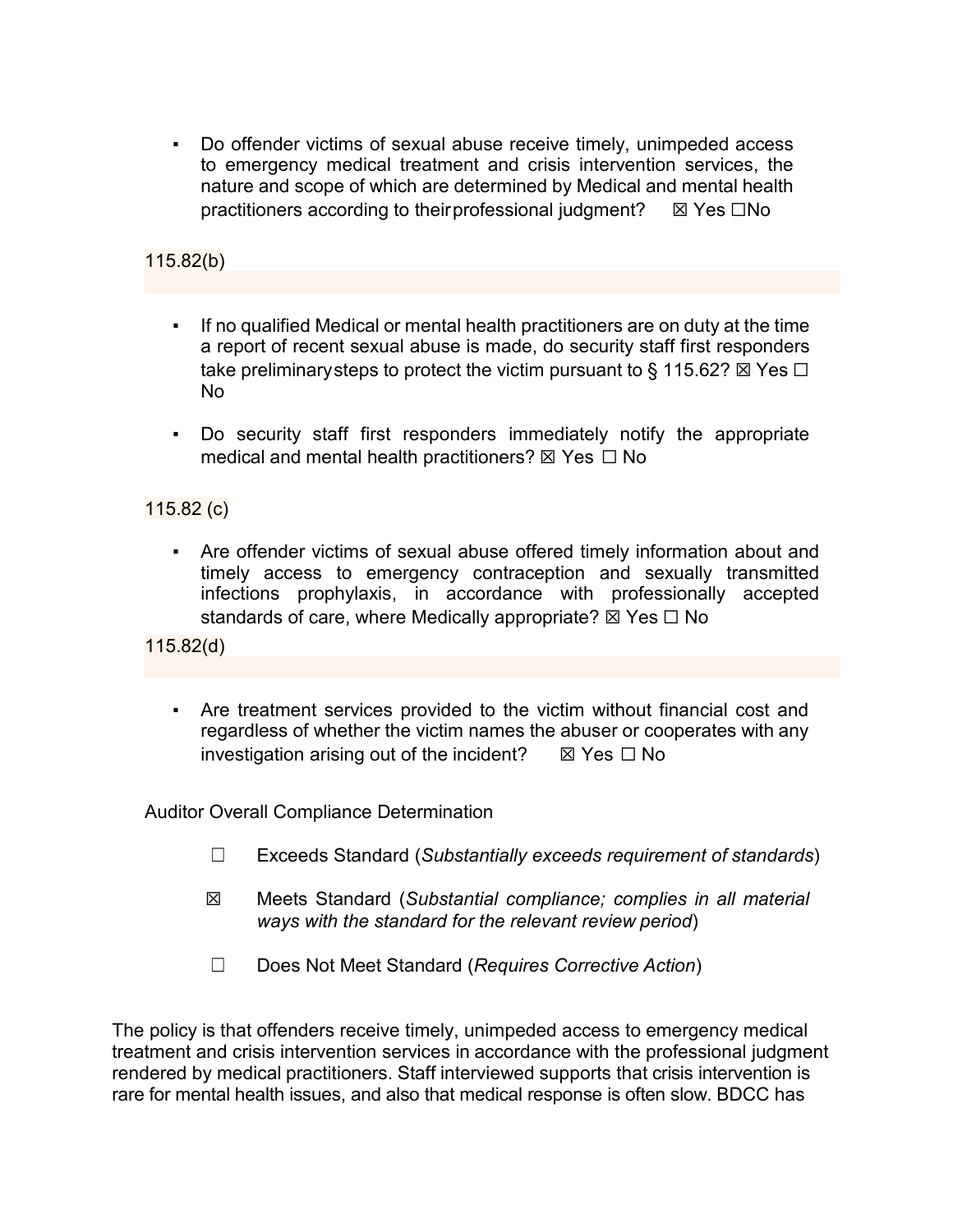added to their medical staff and the nurse now has two assistants to allow them to more quickly provide services and respond to the offenders in need of medical help.

All PREA incident cards (carried by every staff member) list the preliminary steps to protect the offender-victim and include the immediate notification of Medical and mental health staff.

Victims of sexual abuse or sexual harassment are not often evaluated and treated, and also receive follow- up services that include treatment plans and referrals upon discharge.

Bayou Dorcheat CC offers all victims of sexual abuse forensic Medical examinations at an outside facility, without financial cost to the victim, when evidentiary or medically appropriate at Ochsner-LSU Health. Such examinations are performed by Sexual Assault Forensic Examiners (SAFEs) or Sexual Assault Nurse Examiners (SANEs) when possible. If SAFEs or SANEs cannot be made available, the examination is performed by other qualified medical practitioners. Testing for sexually transmitted diseases and other diseases as determined by the attending physician and counseling are made available to the alleged victim when appropriate. There has not been a case that has required a sexual assault forensic exam or testing for sexually transmitted diseases. In the event an actual physical sexual assault occurs, the offender would be immediately taken to LSU for these things. Also, a victim advocate from Project Celebration would be there with the offender. BDCC has not had a referral to mental health due to a substantiated PREA case or sexual assault that occurred at BDCC or WPJ.

Mental health evaluations are conducted by DOC counselors. If further counseling is required, we would set up an appointment with Minden Mental Health or LSU.

Referral to Mental Health does not often occur. It is unclear what mental health support is available after an incident occurs or how the medical nurse determines who might be referred for evaluation or treatment.

Standard 115.83: Ongoing Medical and mental health care for sexual abuse victims and abusers

115.83(a)

Does the facility offer Medical and mental health evaluation and, as appropriate, treatment to all offenders who have been victimized by sexual abuse in any prison, jail, lockup, or juvenile facility?  $\boxtimes$  Yes  $\Box$  No

115.83(b)

 $\Box$  Does the evaluation and treatment of such victims include, as appropriate, follow-up services, treatment plans, and, when necessary, referrals for continued care following their transfer to, or placement in,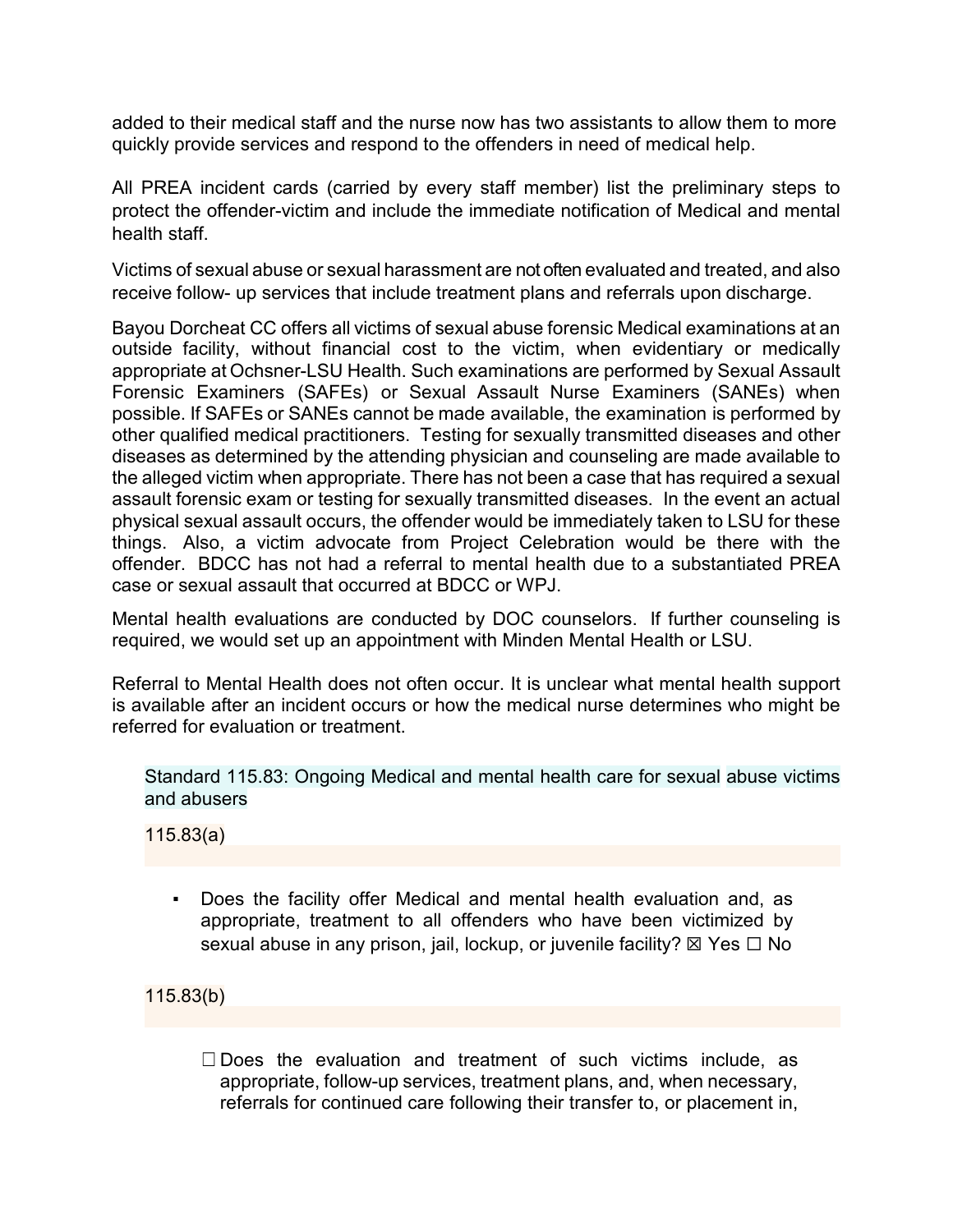other facilities, or their release from custody?  $\boxtimes$ Yes  $\Box$  No

115.83(c)

▪ Does the facility provide such victims with Medical and mental health services consistent with the community level of care?  $\boxtimes$  Yes  $\Box$  No

115.83(d)

Are offender victims of sexually abusive vaginal penetration while incarcerated offered pregnancy tests? (N/A if all-male facility.)  $\Box$  Yes  $\Box$  $No \times NA$ 

115.83(e)

▪ If pregnancy results from the conduct described in paragraph § 115.83(d), do such victims receive timely and comprehensive information about and timely access to all lawful pregnancy-related Medical services? (N/A if allmale facility.)  $\Box$  Yes  $\Box$  No  $\boxtimes$  NA

115.83(f)

▪ Are offender victims of sexual abuse while incarcerated offered tests for sexually transmitted infections as Medically appropriate?  $\boxtimes$  Yes  $\Box$  No

115.83(g)

▪ Are treatment services provided to the victim without financial cost and regardless of whether the victim names the abuser or cooperates with any investigation arising out of the incident?  $\boxtimes$  Yes  $\Box$  No

115.83(h)

▪ If the facility is a prison, does it attempt to conduct a mental health evaluation of all known offender-on-offender abusers within 60 days of learning of such abuse history and offer treatment when deemed appropriate by mental health practitioners? (NA if the facility is a jail.)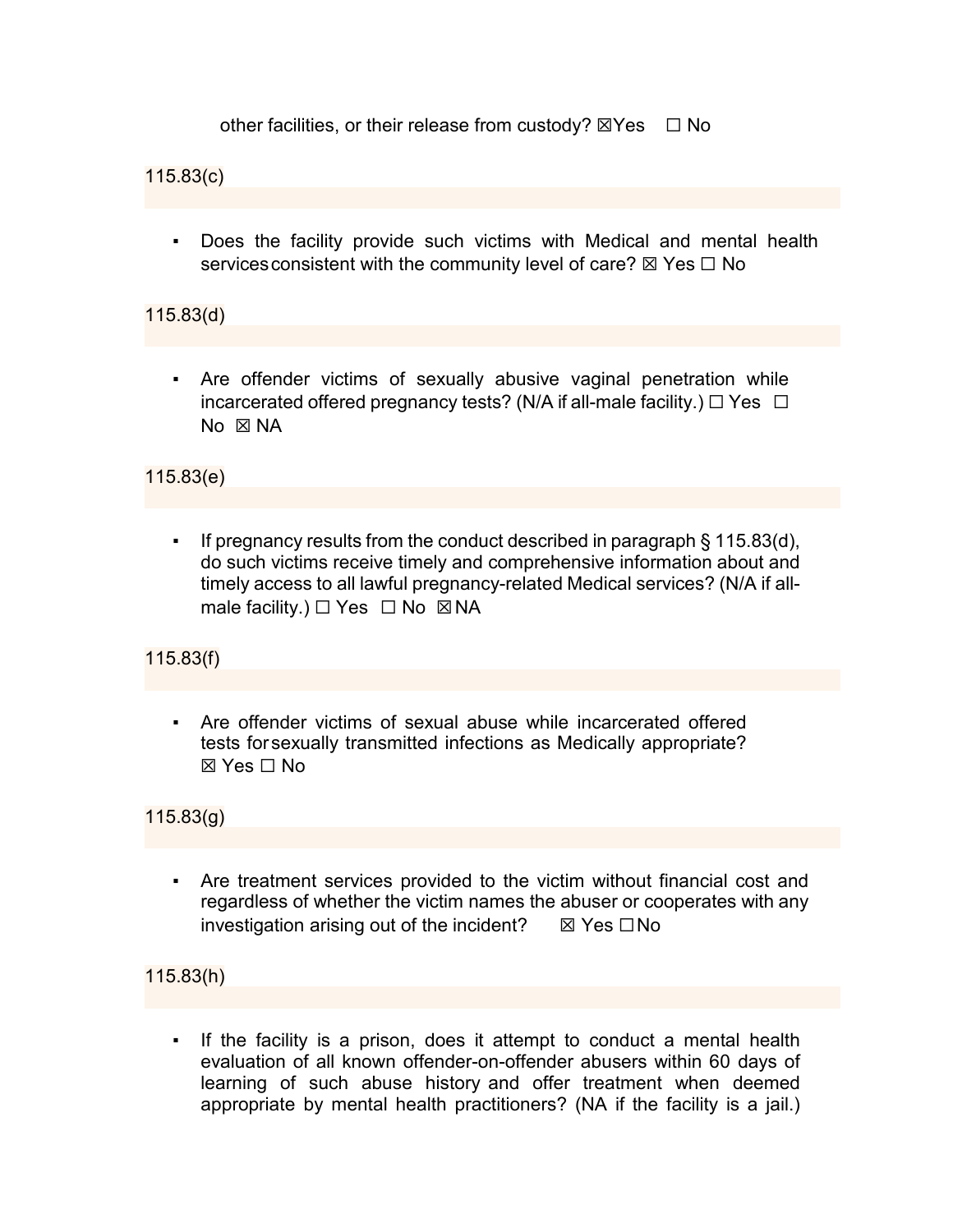☒ Yes ☐ No ☐ NA

Auditor Overall Compliance Determination

- ☐ Exceeds Standard (*Substantially exceeds requirement of standards*)
- ☒ Meets Standard (*Substantial compliance; complies in all material ways with the standard for the relevant review period*)
- ☐ Does Not Meet Standard (*Requires Corrective Action*)

Offenders who have been victimized by sexual abuse in any previous prison, jail, lock-up or juvenile facility are not always offered medical and mental health evaluations as required and appropriate and they meet with the PCM within 14 days of arrival to determine whether they elect to receive treatment. Bayou Dorcheat CC frequently offers a sex offender- related program targeted to such offenders that is offered by mental health staff at the facility..

Victims of sexual abuse are offered tests for sexually transmitted infections as appropriate. These services are at no cost to the victim regardless of whether the victim names the abuser or cooperates with any investigation.

# **DATA COLLECTION AND REVIEW**

Standard 115.86: Sexual abuse incident reviews

115.86(a)

Does the facility conduct a sexual abuse incident review at the conclusion of every sexual abuse investigation, including where the allegation has not beensubstantiated, unless the allegation has been determined to be unfounded? ⊠ Yes  $□$  No

115.86(b)

Does such review ordinarily occur within 30 days of the conclusion of the investigation? ☒ Yes ☐ No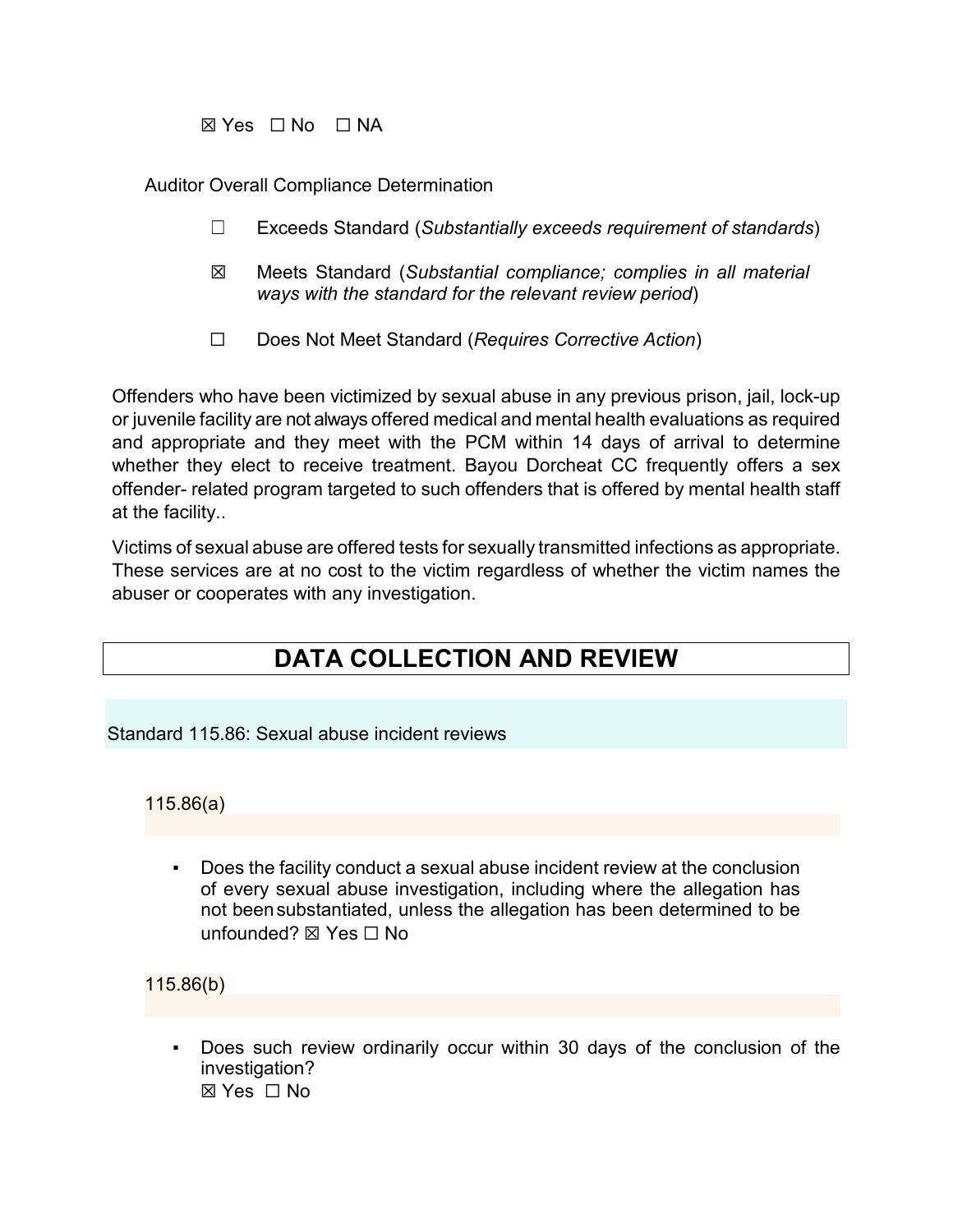Does the review team include upper-level management officials, with input from line supervisors, investigators, and Medical or mental health practitioners? ⊠ Yes  $□$  No

# 115.86(d)

- Does the review team: Consider whether the allegation or investigation indicates a need to change policy or practice to better prevent, detect, or respond to sexual abuse? ⊠ Yes □ No
- Does the review team: Consider whether the incident or allegation was motivated by race; ethnicity; gender identity; lesbian, gay, bisexual, transgender, or intersex identification, status, or perceived status; gang affiliation; or other group dynamics at the facility?  $\boxtimes$  Yes  $\Box$  No
- Does the review team: Examine the area in the facility where the incident allegedly occurred to assess whether physical barriers in the area may enable abuse? ☒ Yes ☐ No
- Does the review team: Assess the adequacy of staffing levels in that area during different shifts?  $\boxtimes$  Yes  $\Box$  No
- Does the review team: Assess whether monitoring technology should be deployed or augmented to supplement supervision by staff?  $\boxtimes$  Yes  $\Box$ No
- Does the review team: Prepare a report of its findings, including but not necessarily limited to determinations made pursuant to §§ 115.86(d)(1) - (d)(5), and any recommendations for improvement and submit such report to the facility head and PREA compliance manager? **IIX** Yes □No

#### 115.86(e)

Does the facility implement the recommendations for improvement, or documentits reasons for not doing so?  $\boxtimes$  Yes  $\Box$  No

Auditor Overall Compliance Determination

☐ Exceeds Standard (*Substantially exceeds requirement of standards*)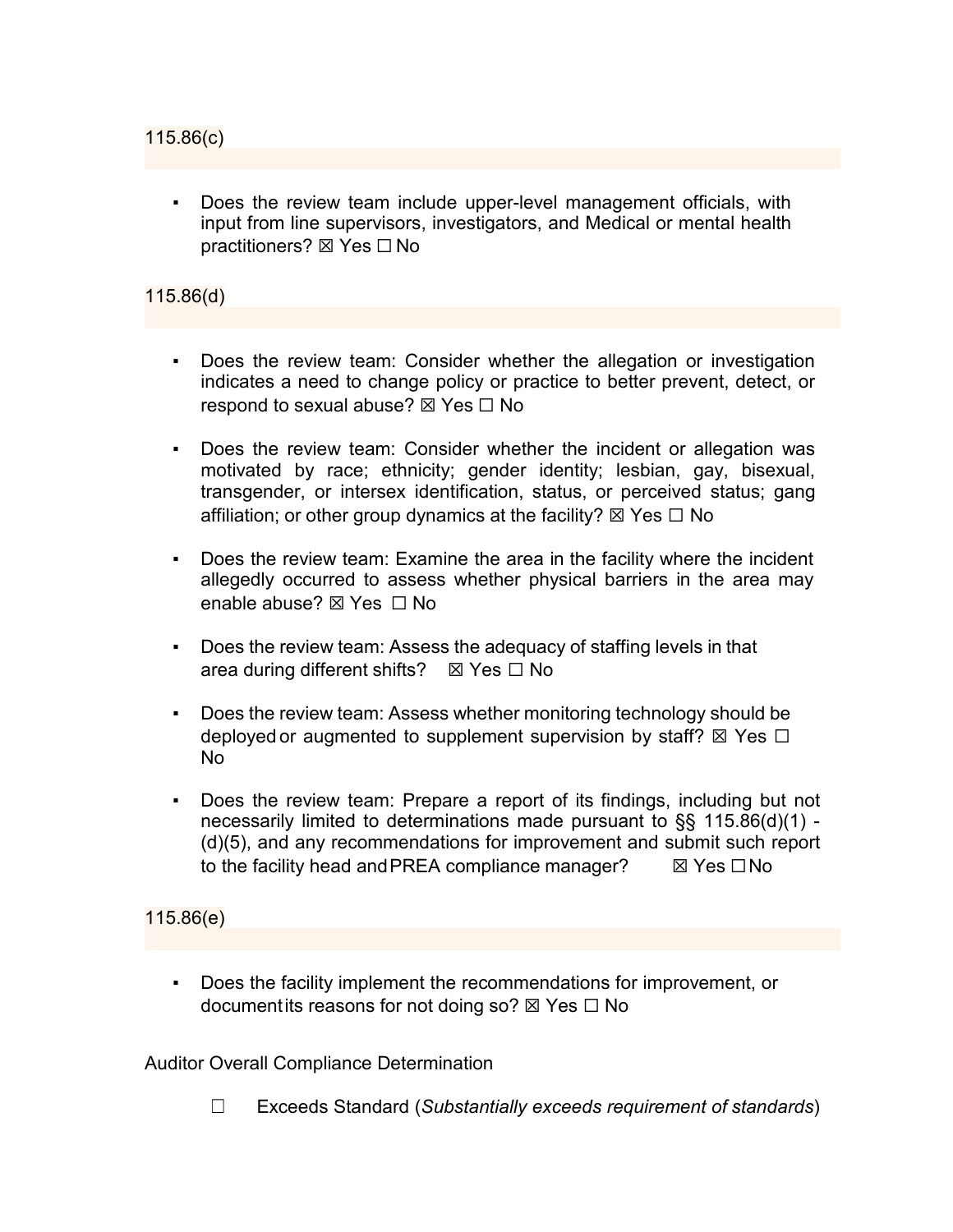- ☒ Meets Standard (*Substantial compliance; complies in all material ways with the standard for the relevant review period*)
- ☐ Does Not Meet Standard (*Requires Corrective Action*)

The facility staff conducts a Sexual Abuse Incident Review within 30 days of the conclusion of every sexual abuse investigation unless the allegation is determined to be unfounded. The review team includes upper management officials, with input from line supervisors, investigators, and, medical providers. The review team prepares a Sexual Abuse Incident Review Form that follows the elements of the Standard. The completed form is maintained by the PREA Compliance Manager.

The review the auditor interviewed all agreed that the review considers the following:

- A need to change policy or practice to better prevent, detect, or respond to sexual abuse;
- Was the abuse motivated by race, ethnicity, gender identity, lesbian, gay, bisexual, transgender, or intersex identification status or the perceived status;
- An examination of the area in the facility where the incident allegedly occurred to assess whether physical barriers in the area may enable abuse;
- Adequacy of staffing levels in the area;
- Considers whether monitoring technology should be deployed are augmented;
- A report of the findings is submitted to the Warden.

There were 20 administrative investigations of alleged sexual abuse in the last 12 months, 18 have been completed and 17 were followed by an incident review within 30 days and one was delayed for further information.

# Standard 115.87: Data Collection

115.87(a)

▪ Does the agency collect accurate, uniform data for every allegation of sexual abuse at facilities under its direct control using a standardized instrument and set of definitions? ☒ Yes ☐ No

115.87 (b)

Does the agency aggregate the incident-based sexual abuse data at least annually?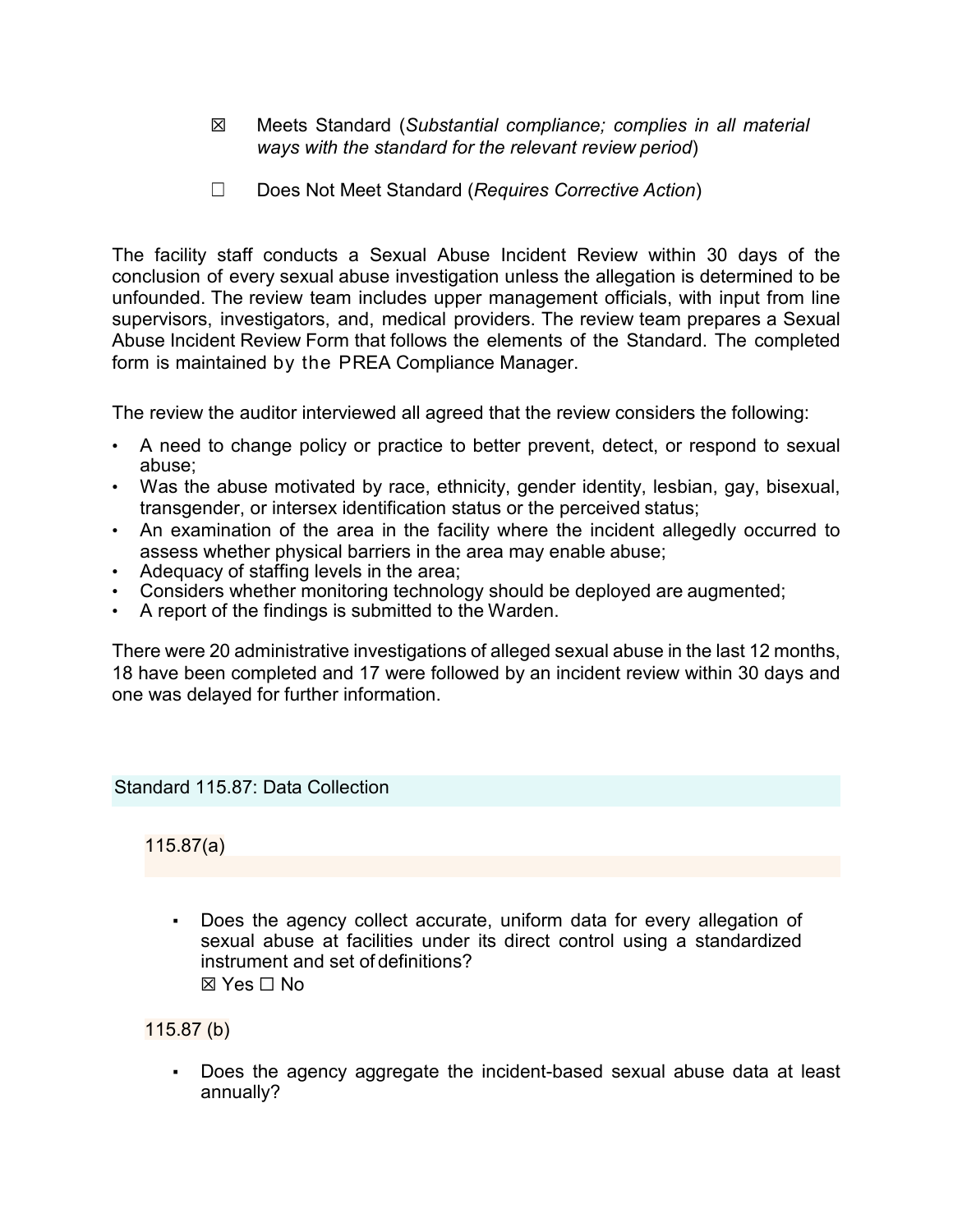☒ Yes ☐ No

# 115.87(c)

Does the incident-based data include, at a minimum, the data necessary to answer all questions from the most recent version of the Survey of Sexual Violence conducted by the Department of Justice? ⊠ Yes □ No

115.87(d)

Does the agency maintain, review, and collect data as needed from all available incident-based documents, including reports, investigation files, and sexual abuse incident reviews?  $\boxtimes$  Yes  $\Box$ No

115.87(e)

Does the agency also obtain incident-based and aggregated data from every private facility with which it contracts for the confinement of its offenders? (N/A if agency does not contract for the confinement of its offenders.)  $\Box$  Yes  $\Box$  No  $\boxtimes$  NA

115.87(f)

- Does the agency, upon request, provide all such data from the previous calendar yearto the Department of Justice no later than June 30? (N/A if DOJ has not requested agency data.)  $\boxtimes$  Yes  $\Box$  No  $\Box$  NA Auditor Overall Compliance Determination
	- ☐ Exceeds Standard (*Substantially exceeds requirement of standards*)
	- ☒ Meets Standard (*Substantial compliance; complies in all material ways with the standard for the relevant review period*)
	- ☐ Does Not Meet Standard (*Requires Corrective Action*)

WPSO collects and tracks uniform data of sexual abuse at facilities. This incident-based data instrument includes all the data necessary to answer all questions from the most recent version of the Survey of Sexual Violence conducted by the Department of Justice's Bureau of Justice Statistics.

WPSO Procedures for Reporting to the United States Department of Justice: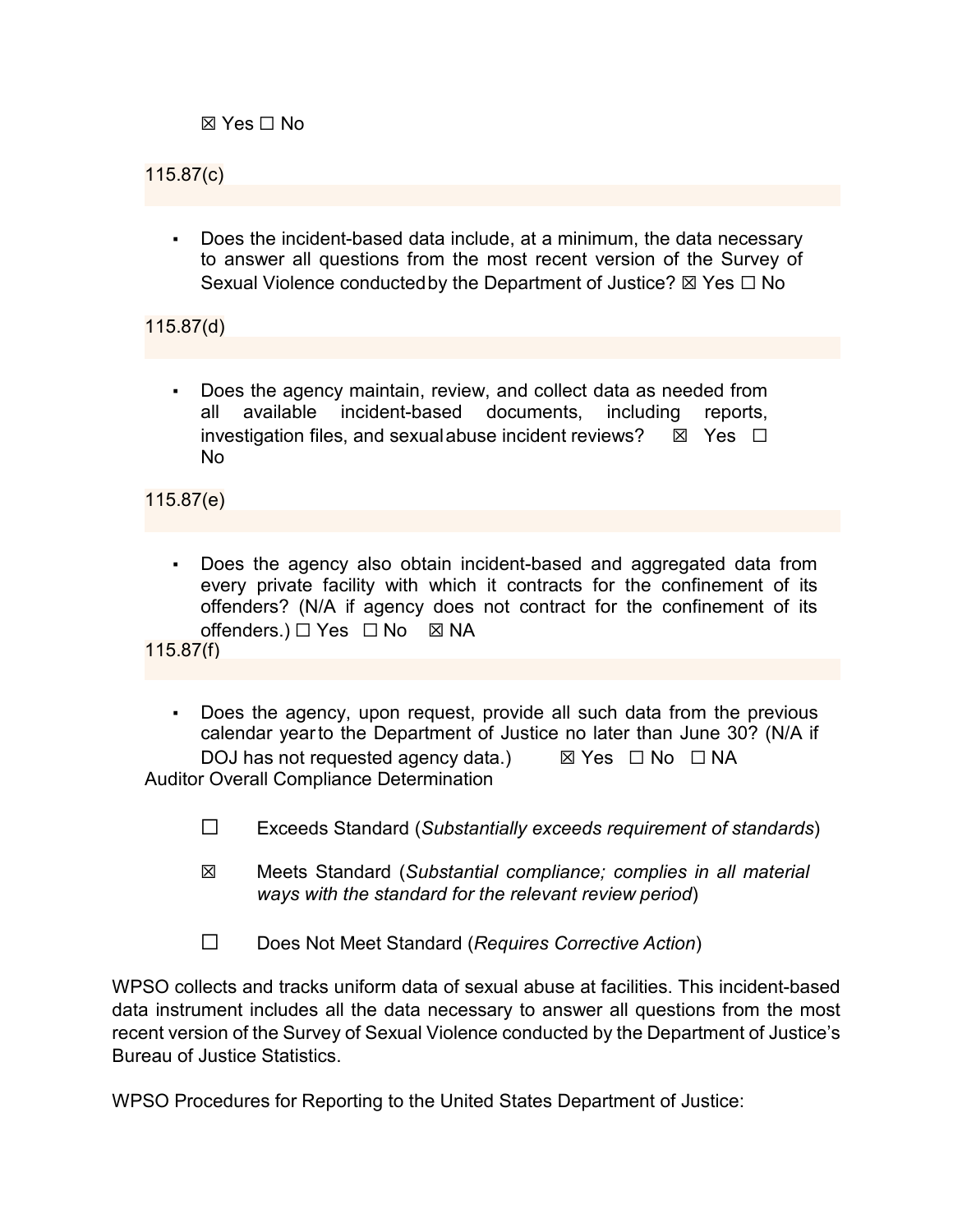- WPSO's PREA Investigator and PCM prepare the annual Survey of Sexual Victimization (SSV Report) containing required statistics for WPSO owned and operated facilities. These forms are submitted by the PREA Investigator and PCM to the United States Department of Justice by September 1<sup>st</sup> of each year for the statistics accumulated in the prior calendar year. The Warden submits copies of both SSV reports to the Sheriff's Office.
- The aggregate numbers of the SSV reports' statistics are to be posted on WPSO's website by October 1<sup>st</sup> of each year.
- The Department maintains sexual abuse data collected pursuant to La. R.S. 115.87 for at least 10 years after the date of initial collection.

Standard 115.88: Data review for corrective action

### 115.88(a)

- Does the agency review data collected and aggregated pursuant to  $\S$ 115.87 in order to assess and improve the effectiveness of its sexual abuse prevention, detection, and response policies, practices, and training, including by: Identifying problem areas?  $\boxtimes$  Yes  $\Box$  No
- Does the agency review data collected and aggregated pursuant to  $\S$ 115.87 in order to assess and improve the effectiveness of its sexual abuse prevention, detection, and response policies, practices, and training, including by: Taking corrective action on an ongoing basis?  $\boxtimes$  Yes  $\Box$ No
- Does the agency review data collected and aggregated pursuant to  $\S$ 115.87 in order to assess and improve the effectiveness of its sexual abuse prevention, detection, and response policies, practices, and training, including by: Preparing an annual report of its findings and corrective actions for each facility, as well as the agency as a whole?  $\boxtimes$  Yes  $\Box$  No

#### 115.88(b)

Does the agency's annual report include a comparison of the current year's data and corrective actions with those from prior years and provide an assessment of the agency's progress in addressing sexual abuse ☒ Yes ☐ No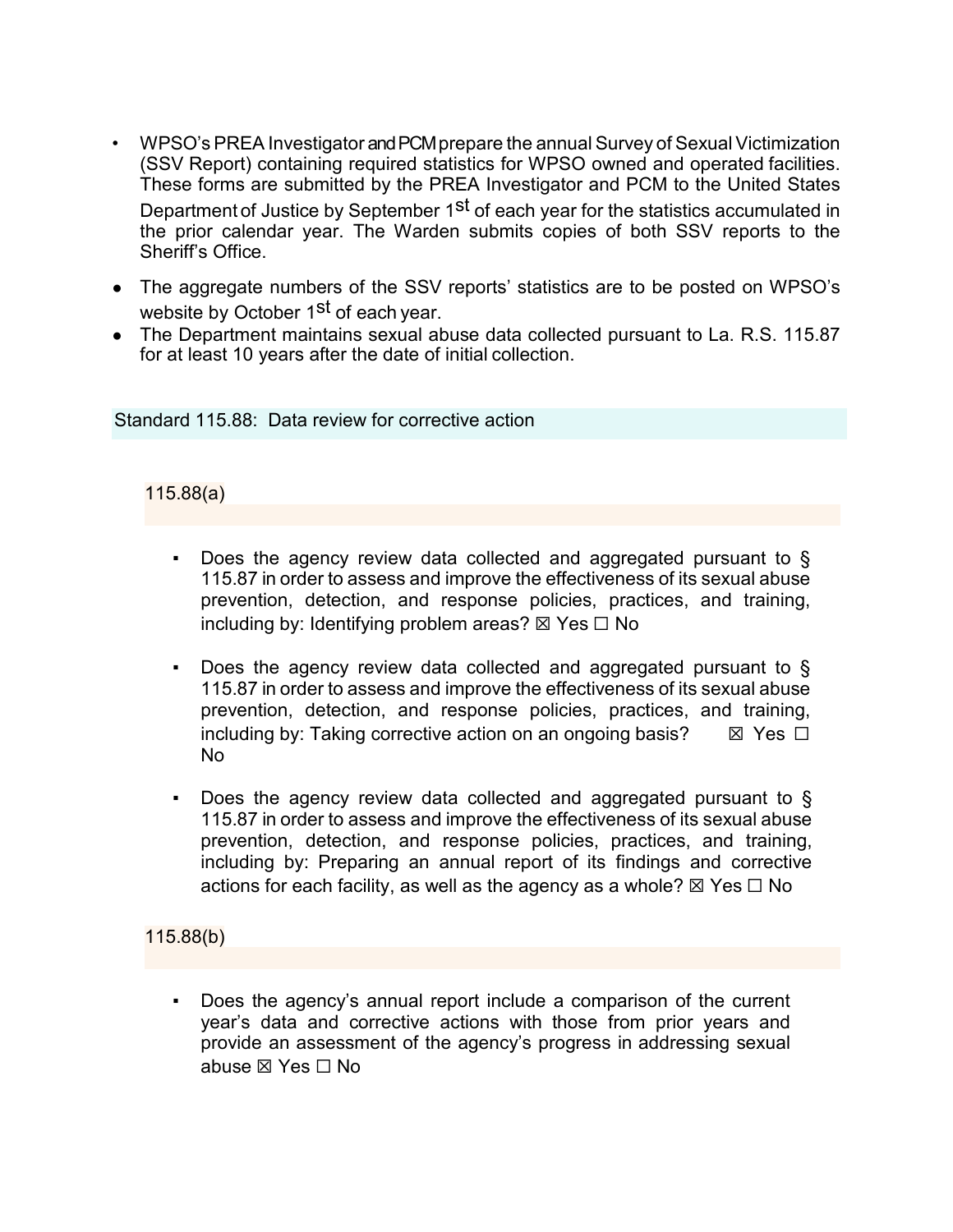$\Box$  Is the agency's annual report approved by the agency head and made readily available to the public through its website or, if it does not have one, through other means? ⊠Yes □No

# 115.88(d)

Does the agency indicate the nature of the material redacted where it redacts specific material from the reports when publication would present a clear and specific threatto the safety and security of a facility?  $\boxtimes$  Yes ☐ No

Auditor Overall Compliance Determination

- ☐ Exceeds Standard (*Substantially exceeds requirement of standards*)
- ☒ Meets Standard (*Substantial compliance; complies in all material ways with the standard for the relevant review period*)
- ☐ Does Not Meet Standard (*Requires Corrective Action*)

Reviews of all data collected are used to assess and improve the effectiveness of sexual abuse prevention, detection, and response policies, practices, and training, including identifying problem areas inWPSO. Bayou Dorcheat CC's annual report contains statistics for the fiscal reporting year and can be compared to the previous year data.

Investigations (both criminal and administrative) review all details, including what staff actions or inactions may have led to the sexual abuse and/or sexual harassment, and these are reviewed at each successive level per WPSO policy. Investigative reports are compiled in accordance with WPSO's Standardized Case Report Format, which includes descriptions of physical and testimonial evidence as well as the reasoning behind credibility assessments and findings.

The Warden and PCM stated that the Warden approves the Annual Reports and submits them to the Sheriff's Office (WPSO). Review of this data is accomplished at each level for analysis, determining trends or needs, etc.

For annual reporting purposes redaction is not needed as it (the report) only contains statistical data and does not refer to any individual(s).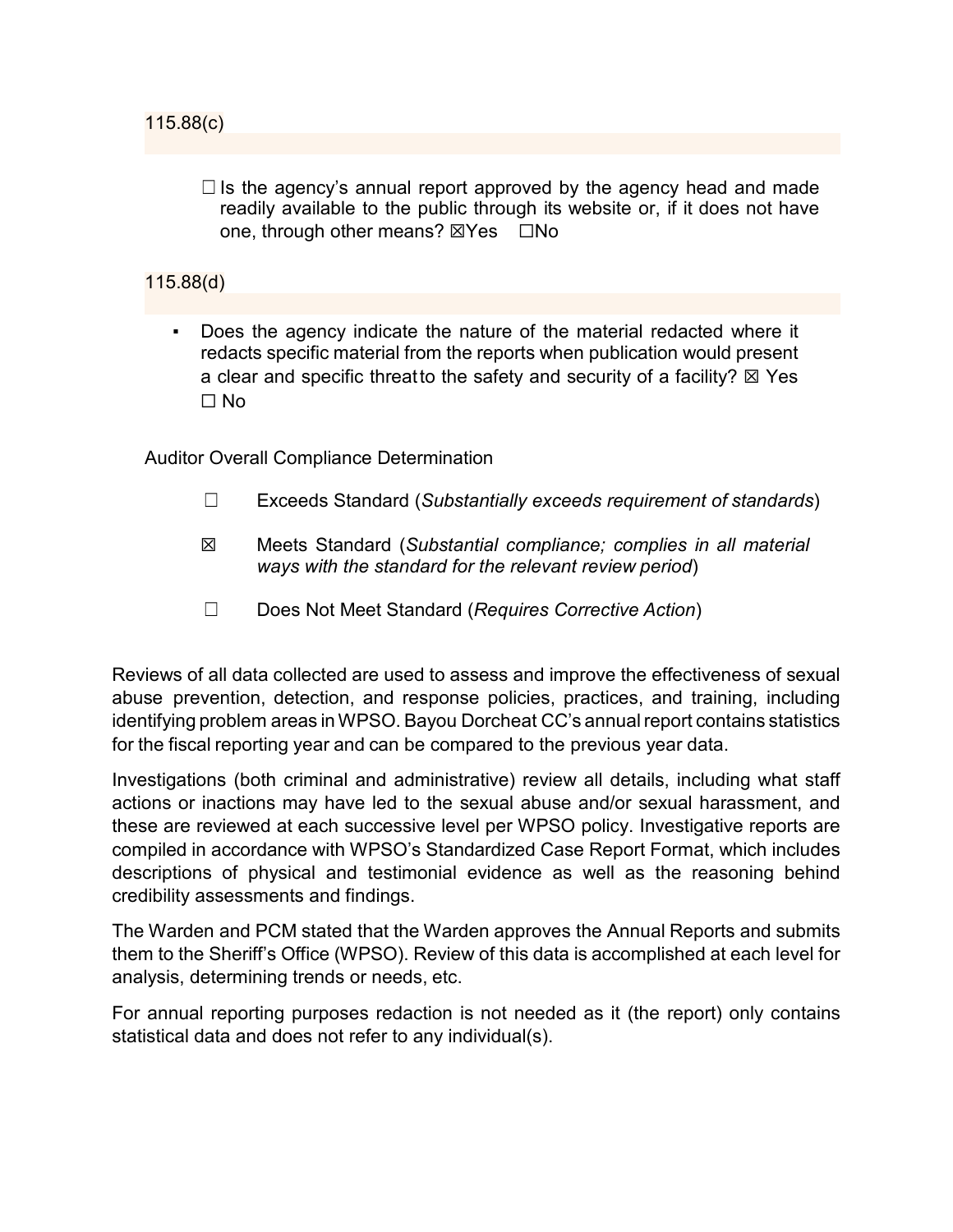#### Standard 115.89: Data Storage, publication, and destruction

# 115.89 (a)

Does the agency ensure that data collected pursuant to  $\S$  115.87 are securely retained?  $\boxtimes$  Yes  $\Box$  No

# 115.89(b)

Does the agency make all aggregated sexual abuse data, from facilities under its direct control and private facilities with which it contracts, readily available to the public at least annually through its website or, if it does not have one, through other means?  $\boxtimes$  Yes  $\Box$  No

### 115.89(c)

Does the agency remove all personal identifiers before making aggregated sexualabuse data publicly available?  $\boxtimes$  Yes  $\Box$  No

115.89(d)

Does the agency maintain sexual abuse data collected pursuant to  $\S$  115.87 for at least 10 years after the date of the initial collection, unless Federal, State, or local law requires otherwise?  $\boxtimes$  Yes  $\Box$  No

Auditor Overall Compliance Determination

- ☐ Exceeds Standard (*Substantially exceeds requirement of standards*)
- ☒ Meets Standard (*Substantial compliance; complies in all material ways with the standard for the relevant review period*)
- ☐ Does Not Meet Standard (*Requires Corrective Action*)

WPSO's PREA Coordinator makes an annual report regarding all sexual abuse data from WPSO facilities available to the public through WPSO's website, [www.WPSO.net.](http://www.opso.net/) The report consists of numbers only and does not include personal identifiers or specific institutions. Bayou Dorcheat Correctional Center provides its data to the PREA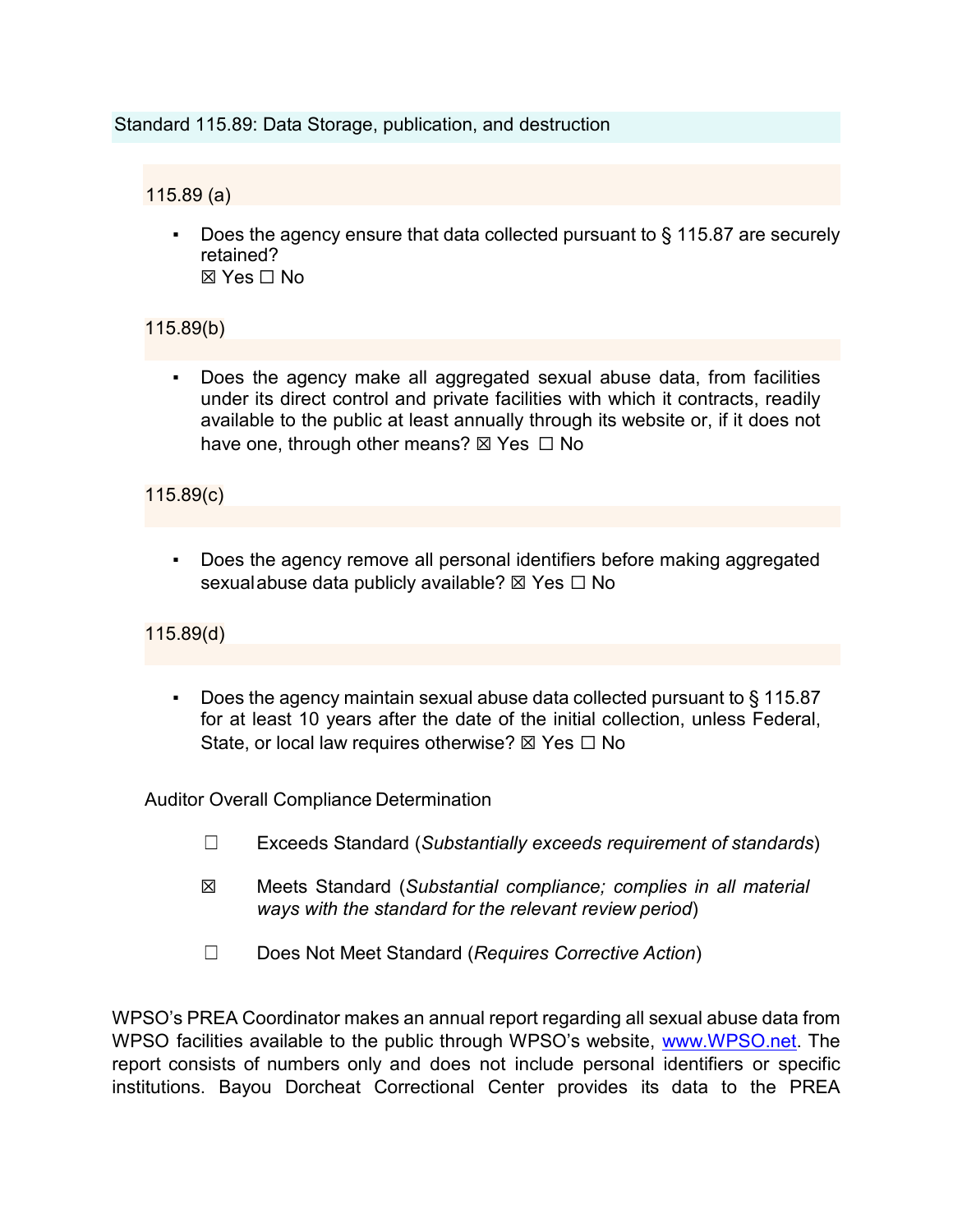Coordinator. All reports are also available through a public records request.

All data is securely preserved and retained in accordance with the procedures outlined in 115.87. In accordance with Department Regulations regarding the Records Management Program, Investigative Reports are retained as Active plus six years.

Investigations (both criminal and administrative) review all details including what staff actions or inactions may have led to the sexual abuse and/or sexual harassment, and these are later reviewed for potential changes to policy or operations. Investigative reports are compiled in accordance with WPSO Standardized Case Report Format, which includes descriptions of the physical evidence and testimonial evidence as well as the reasoning behind credibility assessments and facts and findings.

Cases sent for criminal prosecution are maintained as long as the alleged abuser is incarcerated or the employee is still employed, plus five years. The release of the accused abuser (offender or staff) does not constitute grounds for termination of the investigation.

The PREA Coordinator and investigator report that unsubstantiated or unfounded claims are maintained in accordance with the Department Records Management Program, which requires the active year plus 6 years to be archived.

# **AUDITING AND CORRECTIVE ACTION**

Standard 115.401: Frequency and scope of audits

115.401(a)

During the three-year period starting on August 20, 2013, and during each three-year period thereafter, did the agency ensure that each facility operated by the agency, or by a private organization on behalf of the agency, was audited at least once? (N/A before August 20, 2016.) ⊠ Yes  $\square$  No  $\square$  NA

115.401(b)

• During each one-year period starting on August 20, 2013, did the agency ensure thatat least one-third of each facility type operated by the agency, or by a private organization on behalf of the agency, was audited?  $\boxtimes$  Yes ☐ No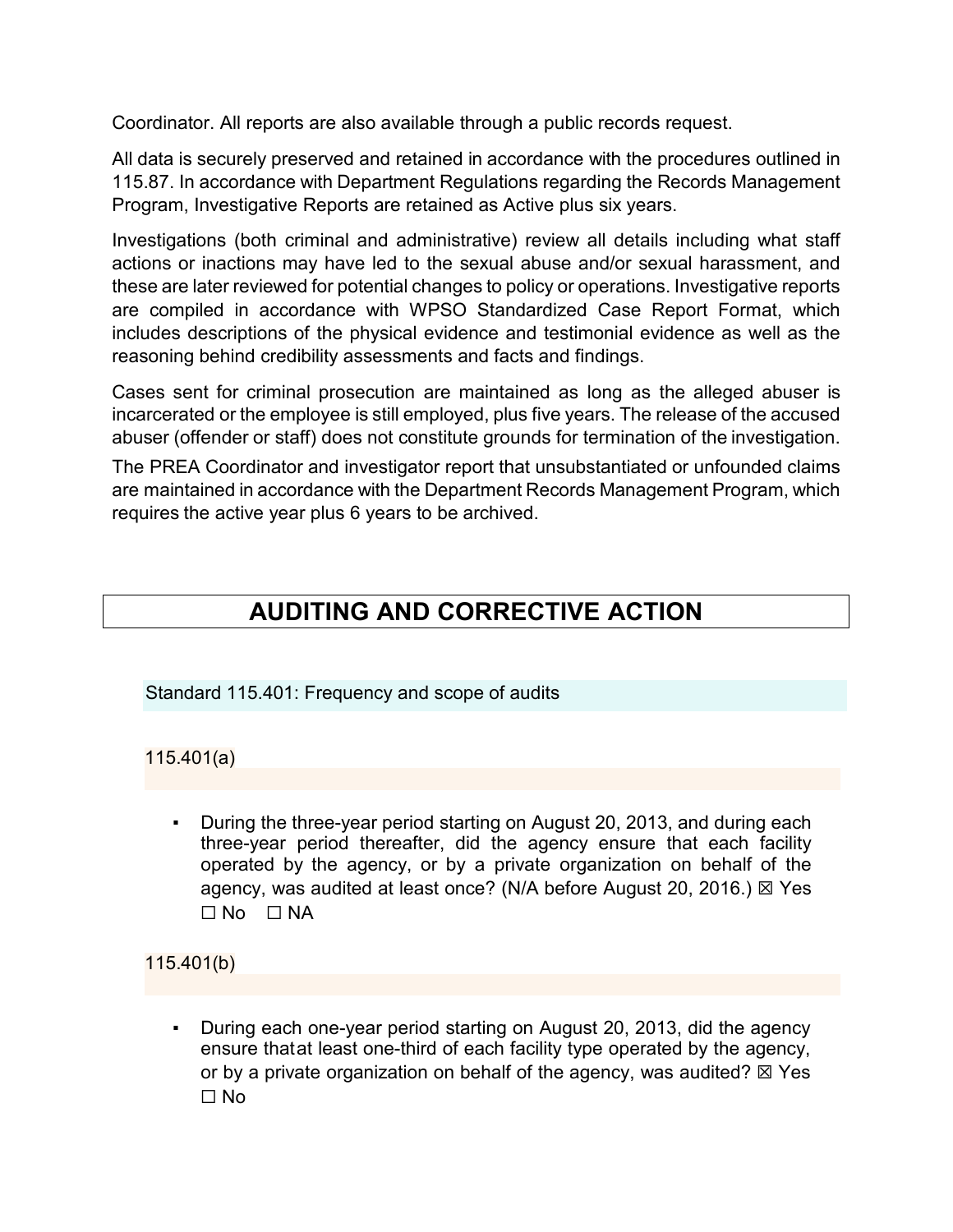▪ Did the auditor have access to, and the ability to observe, all areas of the audited facility?  $\boxtimes$  Yes  $\Box$  No

# 115.401(i)

▪ Was the auditor permitted to request and receive copies of any relevant documents (including electronically stored information)?  $\boxtimes$  Yes  $\Box$  No

115.401(m)

▪ Was the auditor permitted to conduct private interviews with offenders, residents,and detainees? ☒ Yes ☐No

115.401(n)

☐ Were offenders permitted to send confidential information or correspondence to the auditor in the same manner as if they were communicating with legal counsel? ⊠Yes □No

Auditor Overall Compliance Determination

- ☐ Exceeds Standard (*Substantially exceeds requirement of standards*)
- ☒ Meets Standard (*Substantial compliance; complies in all material ways with the standard for the relevant review period*)
- ☐ Does Not Meet Standard (*Requires Corrective Action*)

The Warden, PREA Compliance manager and staff were extremely supportive and made all efforts to ensure full access and ease of audit operation for the auditor, both before and after the site visit and during the time at the

Standard 115.403: Audit contents and findings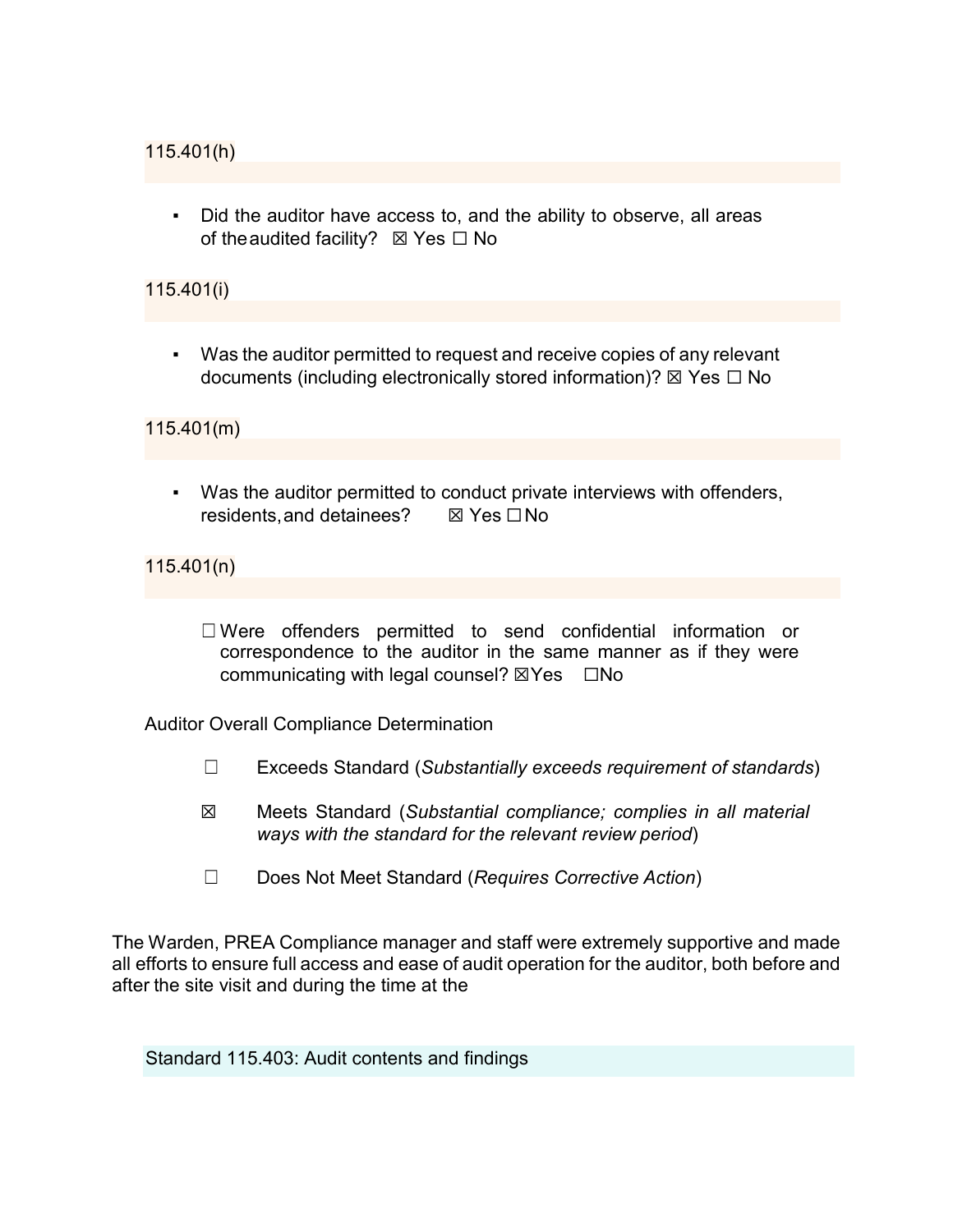115.403 (f)

The agency has published on its agency website, if it has one, or has otherwise made publicly available, all Final Audit Reports within 90 days of issuance by auditor. The review period is for prior audits completed during the past three years PRECEDING THIS AGENCY AUDIT. In the case of single facility agencies, the auditor shall ensure that the facility's last audit report was published. The pendency of any agency appeal pursuant to 28 C.F.R. § 115.405 does not excuse noncompliance with this provision. (N/A if there have been no Final Audit Reports issued in the past three years, or in the case of single facility agencies that there has never been a Final Audit Report issued.) □Yes □ No ⊠ NA

Auditor Overall Compliance Determination

- ☐ Exceeds Standard (*Substantially exceeds requirement of standards*)
- ☒ Meets Standard (*Substantial compliance; complies in all material ways with the standard for the relevant review period*)
- ☐ Does Not Meet Standard (*Requires Corrective Action*)

There is no prior reporting as this is the initial PREA audit. he LA WPSO PREA Coordinator publishes all required reporting data and makes an annual report regarding all sexual abuse data from WPSO facilities available to the public through WPSO's website: [www.WPSO.net](http://www.opso.net/)

#### AUDITOR CERTIFICATION

I certify that:

- ☒ The contents of this report are accurate to the best of my knowledge.
- $\boxtimes$  No conflict of interest exists with respect to my abilityto conduct an audit of the agency under review, and
- $\boxtimes$  I have not included in the final report any personally identifiable information (PII) about any offender or staff member, except where the names of administrative personnel are specifically requested in thereport template.